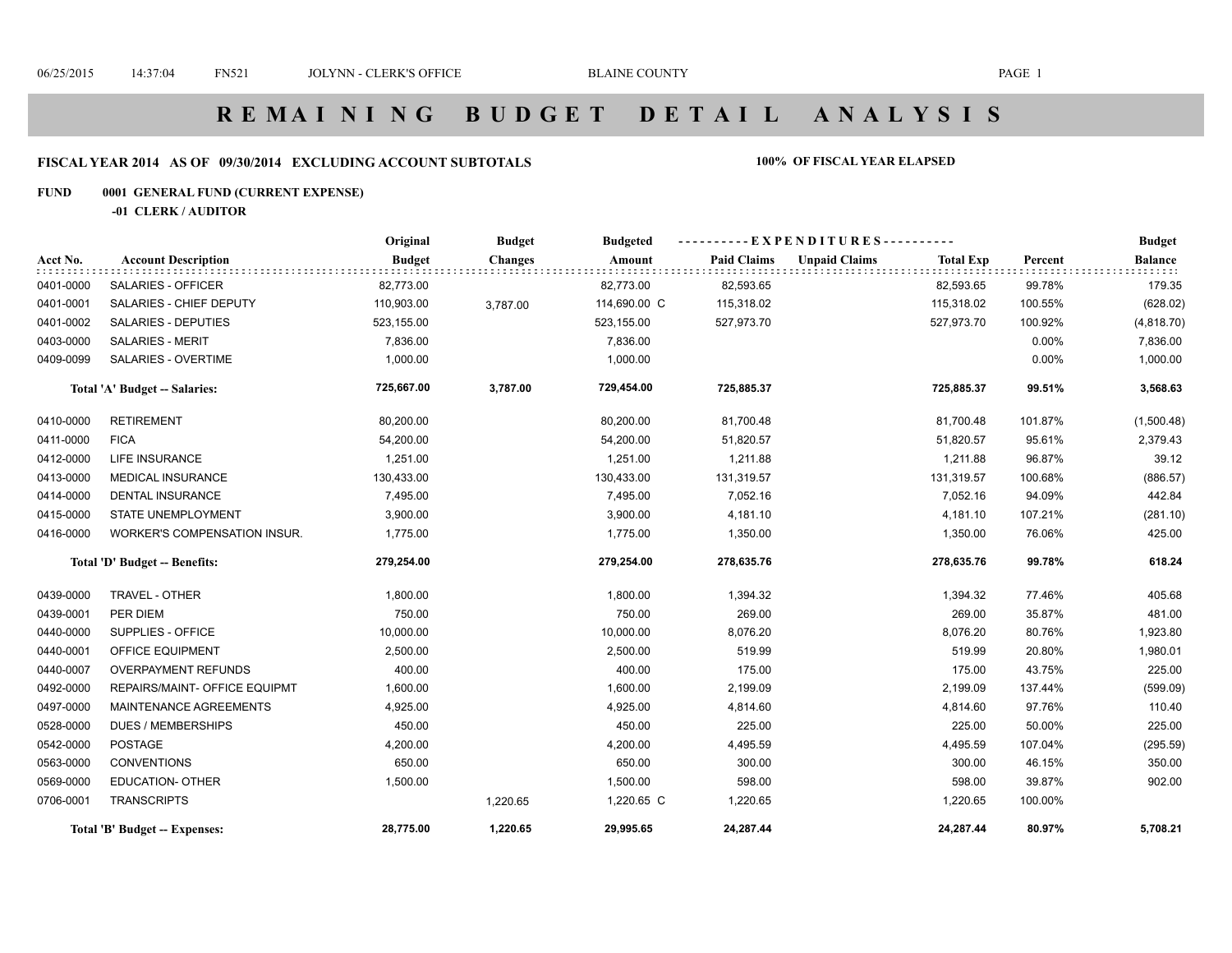#### **R E M A I N I N G B U D G E T D E T A I L A N A L Y S I S**

#### **FISCAL YEAR 2014 AS OF 09/30/2014 EXCLUDING ACCOUNT SUBTOTALS 100% OF FISCAL YEAR ELAPSED**

#### **DEPARTMENT TOTALS: 725,667.00 3,787.00 729,454.00 725,885.37 725,885.37 99.51% 3,568.63 Total 'A' Expenses -- Salaries: 279,254.00 279,254.00 278,635.76 278,635.76 618.24 Total 'D' Expenses -- Benefits: 99.78% 28,775.00 1,220.65 29,995.65 24,287.44 24,287.44 80.97% 5,708.21 Total 'B' Expenses -- Expenses: Total 'C' Expenses -- Capital Outlay:** ------------------. . . . . . . . <u>......... ......</u> <u>....... .........</u>  **1,033,696.00 5,007.65 1,038,703.65 1,028,808.57 1,028,808.57 99.05% 9,895.08**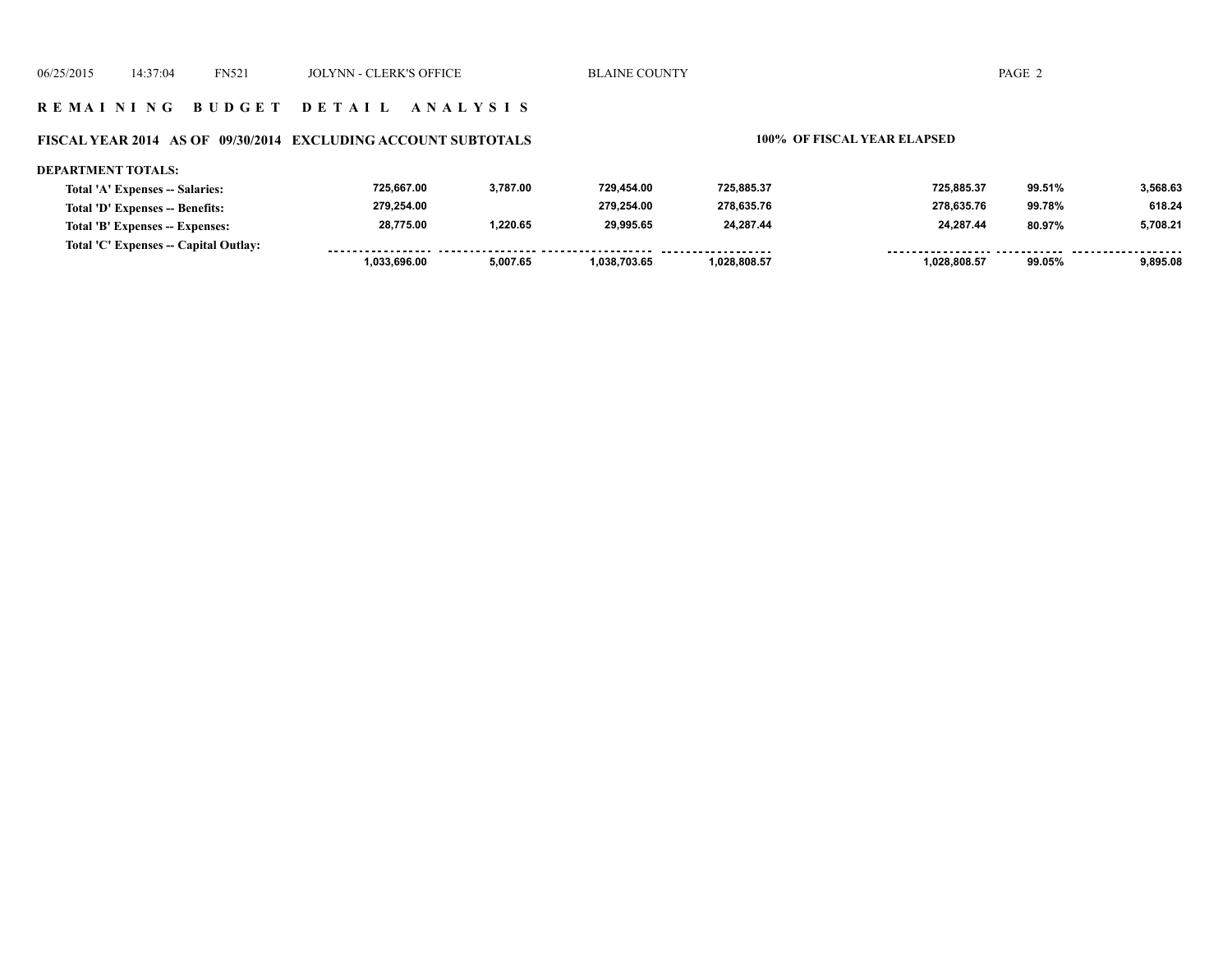#### **R E M A I N I N G B U D G E T D E T A I L A N A L Y S I S**

# **FISCAL YEAR 2014 AS OF 09/30/2014 EXCLUDING ACCOUNT SUBTOTALS 100% OF FISCAL YEAR ELAPSED**

# **FUND 0001 GENERAL FUND (CURRENT EXPENSE)**

**-02 ASSESSOR**

|           |                                     | Original      | <b>Budget</b><br><b>Budgeted</b> |                    | EXPENDITURES----------                   |          | <b>Budget</b>  |
|-----------|-------------------------------------|---------------|----------------------------------|--------------------|------------------------------------------|----------|----------------|
| Acct No.  | <b>Account Description</b>          | <b>Budget</b> | <b>Changes</b><br>Amount         | <b>Paid Claims</b> | <b>Unpaid Claims</b><br><b>Total Exp</b> | Percent  | <b>Balance</b> |
| 0401-0000 | SALARIES - OFFICER                  | 78,121.00     | 78,121.00                        | 78,120.90          | 78,120.90                                | 100.00%  | 0.10           |
| 0402-0000 | SALARIES - CHIEF DEPUTY             | 53,172.00     | 53,172.00                        | 53,692.97          | 53,692.97                                | 100.98%  | (520.97)       |
| 0402-0004 | SALARIES - MOTOR VEH. DEPUTIES      | 100,551.00    | 100,551.00                       | 101,041.64         | 101,041.64                               | 100.49%  | (490.64)       |
| 0403-0000 | <b>SALARIES - MERIT</b>             | 3,397.00      | 3,397.00                         |                    |                                          | $0.00\%$ | 3,397.00       |
|           | Total 'A' Budget -- Salaries:       | 235,241.00    | 235,241.00                       | 232,855.51         | 232,855.51                               | 98.99%   | 2,385.49       |
| 0410-0000 | <b>RETIREMENT</b>                   | 26,665.00     | 26,665.00                        | 26,359.20          | 26,359.20                                | 98.85%   | 305.80         |
| 0411-0000 | <b>FICA</b>                         | 17,750.00     | 17,750.00                        | 17,137.22          | 17,137.22                                | 96.55%   | 612.78         |
| 0412-0000 | <b>LIFE INSURANCE</b>               | 375.00        | 375.00                           | 348.48             | 348.48                                   | 92.93%   | 26.52          |
| 0413-0000 | <b>MEDICAL INSURANCE</b>            | 39,540.00     | 39,540.00                        | 39,677.52          | 39,677.52                                | 100.35%  | (137.52)       |
| 0414-0000 | DENTAL INSURANCE                    | 2,207.00      | 2,207.00                         | 2,203.80           | 2,203.80                                 | 99.86%   | 3.20           |
| 0415-0000 | <b>STATE UNEMPLOYMENT</b>           | 1,277.00      | 1,277.00                         | 1,052.81           | 1,052.81                                 | 82.44%   | 224.19         |
| 0416-0000 | <b>WORKER'S COMPENSATION INSUR.</b> | 585.00        | 585.00                           | 422.00             | 422.00                                   | 72.14%   | 163.00         |
|           | Total 'D' Budget -- Benefits:       | 88,399.00     | 88,399.00                        | 87,201.03          | 87,201.03                                | 98.64%   | 1,197.97       |
| 0426-0000 | <b>ADVERTISING</b>                  | 750.00        | 750.00                           | 761.67             | 761.67                                   | 101.56%  | (11.67)        |
| 0439-0001 | PER DIEM                            | 500.00        | 500.00                           | 345.00             | 345.00                                   | 69.00%   | 155.00         |
| 0440-0001 | SUPPLIES - ASSESSOR & MTR VEH       | 8,000.00      | 8,000.00                         | 4,952.71           | 4,952.71                                 | 61.91%   | 3,047.29       |
| 0440-0003 | OFFICE EQUIPMENT-DMV/ASSESSOR       |               |                                  | 774.50             | 774.50                                   | 0.00%    | (774.50)       |
| 0490-0000 | <b>MAINT AGREE &amp; EQUIP</b>      | 2,892.00      | 2,892.00                         | 2,767.32           | 2,767.32                                 | 95.69%   | 124.68         |
| 0492-0001 | REPAIRS DMV/ASSESSOR                | 200.00        | 200.00                           | 1,110.70           | 1,110.70                                 | 555.35%  | (910.70)       |
| 0542-0001 | POSTAGE-ASSESSOR/MOTOR VEH          | 13,500.00     | 13,500.00                        | 13,415.01          | 13,415.01                                | 99.37%   | 84.99          |
| 0542-0003 | POSTAGE - RENEWAL - BOISE           | 5,850.00      | 5,850.00                         | 5,110.56           | 5,110.56                                 | 87.36%   | 739.44         |
| 0563-0000 | <b>CONVENTIONS</b>                  | 800.00        | 800.00                           | 498.00             | 498.00                                   | 62.25%   | 302.00         |
| 0569-0000 | <b>EDUCATION- OTHER</b>             | 500.00        | 500.00                           | 234.50             | 234.50                                   | 46.90%   | 265.50         |
| 0741-0000 | GIS                                 | 1,000.00      | 1,000.00                         | 224.00             | 224.00                                   | 22.40%   | 776.00         |
|           | Total 'B' Budget -- Expenses:       | 33,992.00     | 33,992.00                        | 30,193.97          | 30,193.97                                | 88.83%   | 3,798.03       |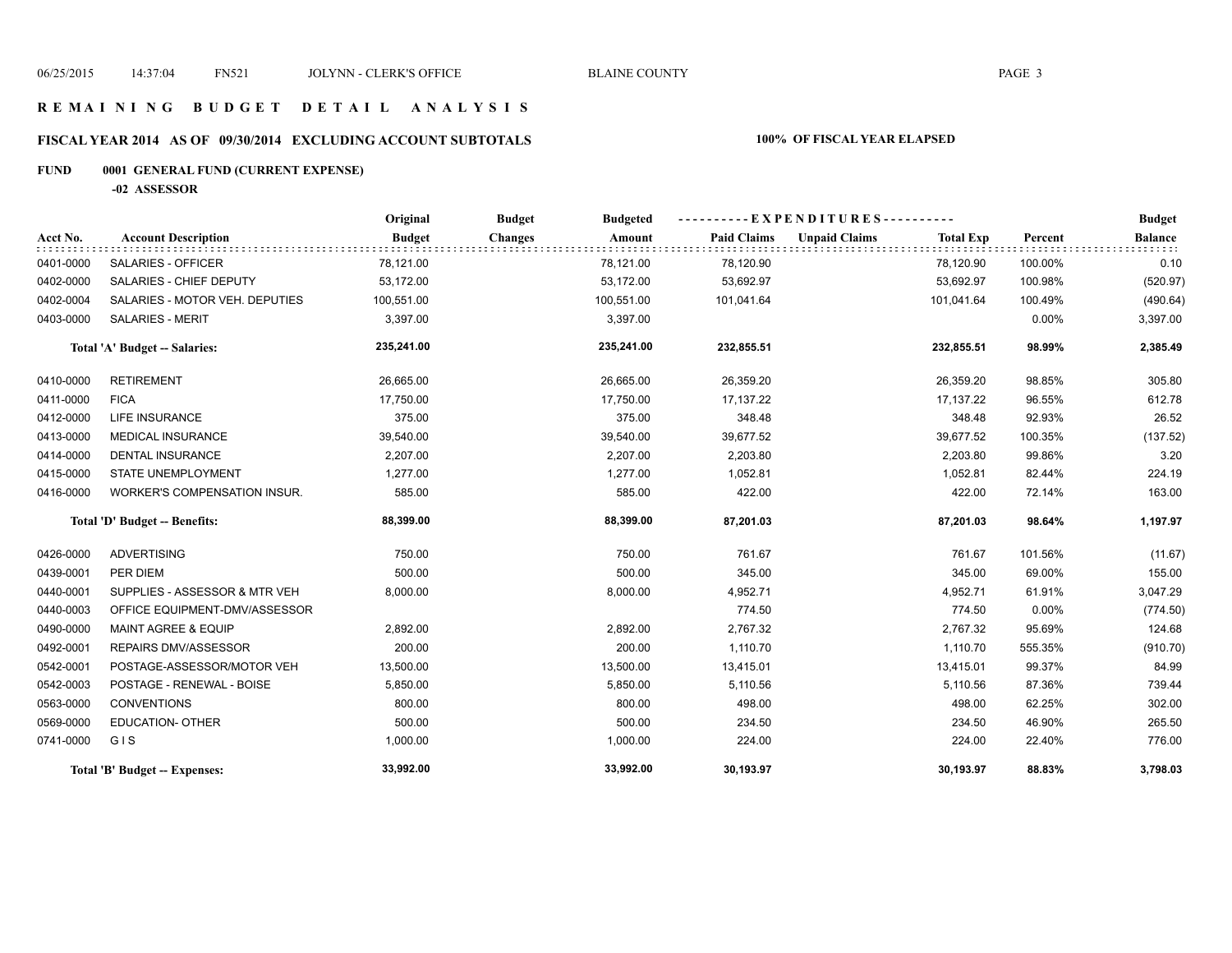#### **R E M A I N I N G B U D G E T D E T A I L A N A L Y S I S**

#### **FISCAL YEAR 2014 AS OF 09/30/2014 EXCLUDING ACCOUNT SUBTOTALS 100% OF FISCAL YEAR ELAPSED**

#### **DEPARTMENT TOTALS:**

| Total 'A' Expenses -- Salaries:       | 235,241.00        | 235.241.00         | 232.855.51          | 232,855.51 | 98.99% | 2,385.49 |
|---------------------------------------|-------------------|--------------------|---------------------|------------|--------|----------|
| Total 'D' Expenses -- Benefits:       | 88,399.00         | 88.399.00          | 87.201.03           | 87.201.03  | 98.64% | 1.197.97 |
| Total 'B' Expenses -- Expenses:       | 33,992.00         | 33.992.00          | 30.193.97           | 30,193.97  | 88.83% | 3,798.03 |
| Total 'C' Expenses -- Capital Outlay: | ----------------- | ------------------ | ------------------- |            |        |          |
|                                       | 357,632.00        | 357.632.00         | 350.250.51          | 350.250.51 | 97.94% | 7.381.49 |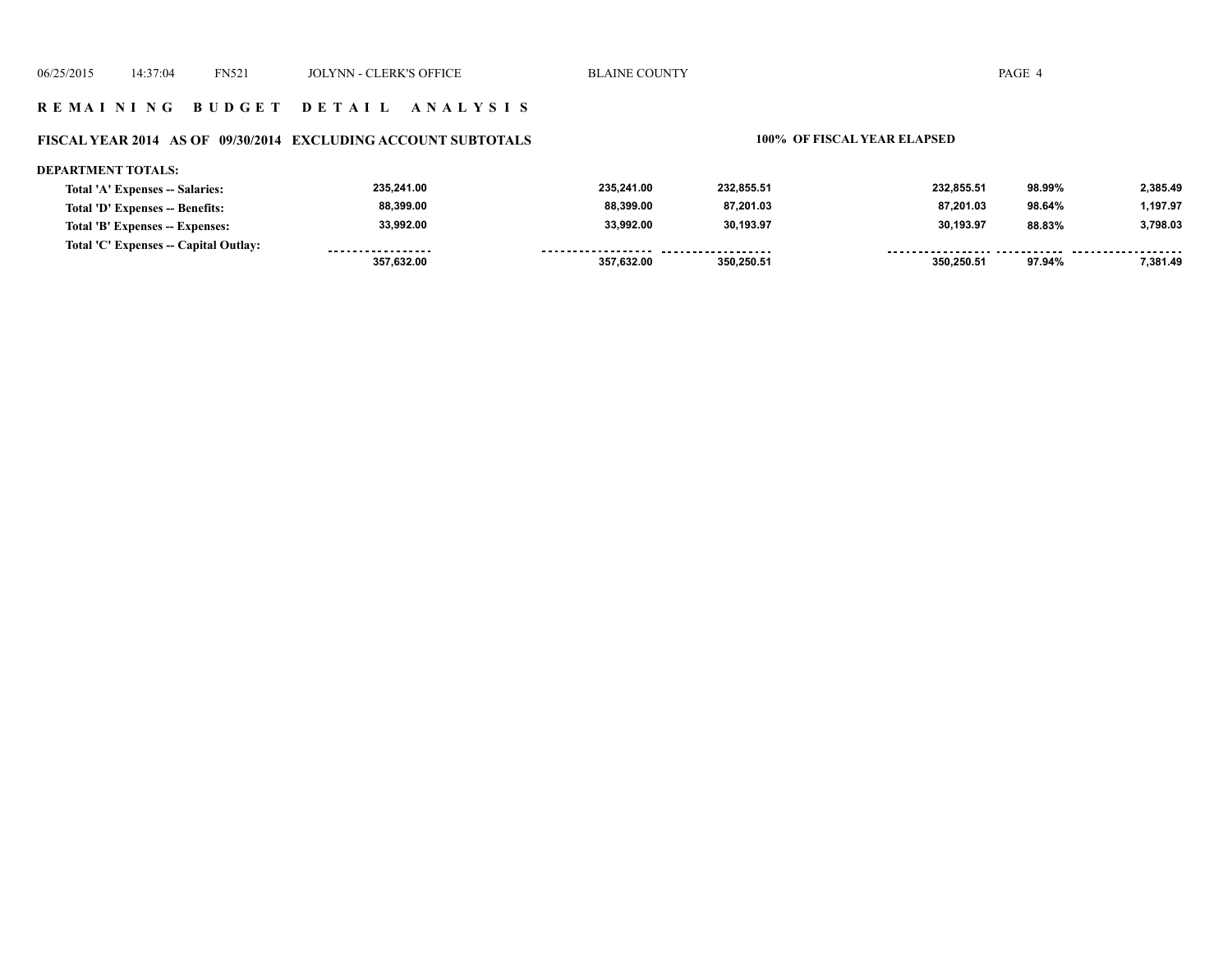#### **R E M A I N I N G B U D G E T D E T A I L A N A L Y S I S**

# **FISCAL YEAR 2014 AS OF 09/30/2014 EXCLUDING ACCOUNT SUBTOTALS 100% OF FISCAL YEAR ELAPSED**

# **FUND 0001 GENERAL FUND (CURRENT EXPENSE)**

#### **-03 TREASURER / TAX COLLECTOR**

|           |                                     | Original      | <b>Budget</b>  | <b>Budgeted</b> | ----------EXPENDITURES---------- |                      |                  |         | <b>Budget</b>             |
|-----------|-------------------------------------|---------------|----------------|-----------------|----------------------------------|----------------------|------------------|---------|---------------------------|
| Acct No.  | <b>Account Description</b>          | <b>Budget</b> | <b>Changes</b> | Amount          | <b>Paid Claims</b>               | <b>Unpaid Claims</b> | <b>Total Exp</b> | Percent | <b>Balance</b><br>: : : : |
| 0401-0000 | SALARIES - OFFICER                  | 78,121.00     |                | 78,121.00       | 78,120.90                        |                      | 78,120.90        | 100.00% | 0.10                      |
| 0402-0000 | SALARIES - DEPUTIES                 | 32,942.00     |                | 32,942.00       | 33,244.40                        |                      | 33,244.40        | 100.92% | (302.40)                  |
| 0402-0001 | SALARIES - CHIEF DEPUTY             | 50,799.00     |                | 50,799.00       | 51,119.89                        |                      | 51,119.89        | 100.63% | (320.89)                  |
| 0402-0002 | <b>SALARIES - PART TIME</b>         | 2,500.00      |                | 2,500.00        | 1,787.68                         |                      | 1,787.68         | 71.51%  | 712.32                    |
| 0403-0000 | <b>SALARIES - MERIT</b>             | 830.00        |                | 830.00          |                                  |                      |                  | 0.00%   | 830.00                    |
|           | Total 'A' Budget -- Salaries:       | 165,192.00    |                | 165,192.00      | 164,272.87                       |                      | 164,272.87       | 99.44%  | 919.13                    |
| 0410-0000 | <b>RETIREMENT</b>                   | 20,883.00     |                | 20,883.00       | 18,393.32                        |                      | 18,393.32        | 88.08%  | 2,489.68                  |
| 0411-0000 | <b>FICA</b>                         | 14,113.00     |                | 14,113.00       | 11,159.65                        |                      | 11,159.65        | 79.07%  | 2,953.35                  |
| 0412-0000 | <b>LIFE INSURANCE</b>               | 225.00        |                | 225.00          | 220.68                           |                      | 220.68           | 98.08%  | 4.32                      |
| 0413-0000 | MEDICAL INSURANCE                   | 28,250.00     |                | 28,250.00       | 31,019.55                        |                      | 31,019.55        | 109.80% | (2,769.55)                |
| 0414-0000 | <b>DENTAL INSURANCE</b>             | 1,325.00      |                | 1,325.00        | 1,322.28                         |                      | 1,322.28         | 99.79%  | 2.72                      |
| 0415-0000 | STATE UNEMPLOYMENT                  | 1,015.00      |                | 1,015.00        | 502.57                           |                      | 502.57           | 49.51%  | 512.43                    |
| 0416-0000 | <b>WORKER'S COMPENSATION INSUR.</b> | 462.00        |                | 462.00          | 295.00                           |                      | 295.00           | 63.85%  | 167.00                    |
|           | Total 'D' Budget -- Benefits:       | 66,273.00     |                | 66,273.00       | 62,913.05                        |                      | 62,913.05        | 94.93%  | 3,359.95                  |
| 0434-0000 | TRAVEL - REGISTRATION, FEES         |               |                |                 | 310.00                           |                      | 310.00           | 0.00%   | (310.00)                  |
| 0439-0000 | TRAVEL - OTHER                      | 3,000.00      |                | 3,000.00        | 2,102.92                         |                      | 2,102.92         | 70.10%  | 897.08                    |
| 0439-0001 | PER DIEM                            | 750.00        |                | 750.00          | 370.82                           |                      | 370.82           | 49.44%  | 379.18                    |
| 0440-0000 | SUPPLIES - OFFICE                   | 4,600.00      |                | 4,600.00        | 4,334.30                         |                      | 4,334.30         | 94.22%  | 265.70                    |
| 0440-0002 | PROP TAX SHORT PAYMENTS             | 75.00         |                | 75.00           | 64.15                            |                      | 64.15            | 85.53%  | 10.85                     |
| 0499-0000 | REPAIRS/MAINT- OTHER                | 2,000.00      |                | 2,000.00        | 1,945.78                         |                      | 1,945.78         | 97.29%  | 54.22                     |
| 0521-0000 | EXPENSES-PUBLIC ADMINISTRATOR       | 1,000.00      | 817.95         | 1,817.95 C      | 926.37                           |                      | 926.37           | 50.96%  | 891.58                    |
| 0528-0000 | <b>DUES / MEMBERSHIPS</b>           | 260.00        |                | 260.00          | 175.00                           |                      | 175.00           | 67.31%  | 85.00                     |
| 0542-0000 | POSTAGE/OUTSOURCE BILLING           | 16,000.00     |                | 16,000.00       | 16,050.13                        |                      | 16,050.13        | 100.31% | (50.13)                   |
| 0546-0000 | <b>PUBLICATIONS</b>                 | 3,000.00      |                | 3,000.00        | 2,768.00                         |                      | 2,768.00         | 92.27%  | 232.00                    |
| 0559-0001 | MISC-BANK FEES (LOCKBOX)            | 6,000.00      |                | 6,000.00        | 6,234.45                         |                      | 6,234.45         | 103.91% | (234.45)                  |
| 0569-0000 | <b>EDUCATION- OTHER</b>             | 1,000.00      |                | 1,000.00        | 250.00                           |                      | 250.00           | 25.00%  | 750.00                    |
| 0569-0001 | <b>EDUCATION - DEPUTIES</b>         | 2,000.00      |                | 2,000.00        | 600.00                           |                      | 600.00           | 30.00%  | 1,400.00                  |
| 0701-0000 | <b>LIEN SEARCHES</b>                | 5,000.00      |                | 5,000.00        | 3,700.00                         |                      | 3,700.00         | 74.00%  | 1,300.00                  |
|           | Total 'B' Budget -- Expenses:       | 44,685.00     | 817.95         | 45,502.95       | 39.831.92                        |                      | 39,831.92        | 87.54%  | 5,671.03                  |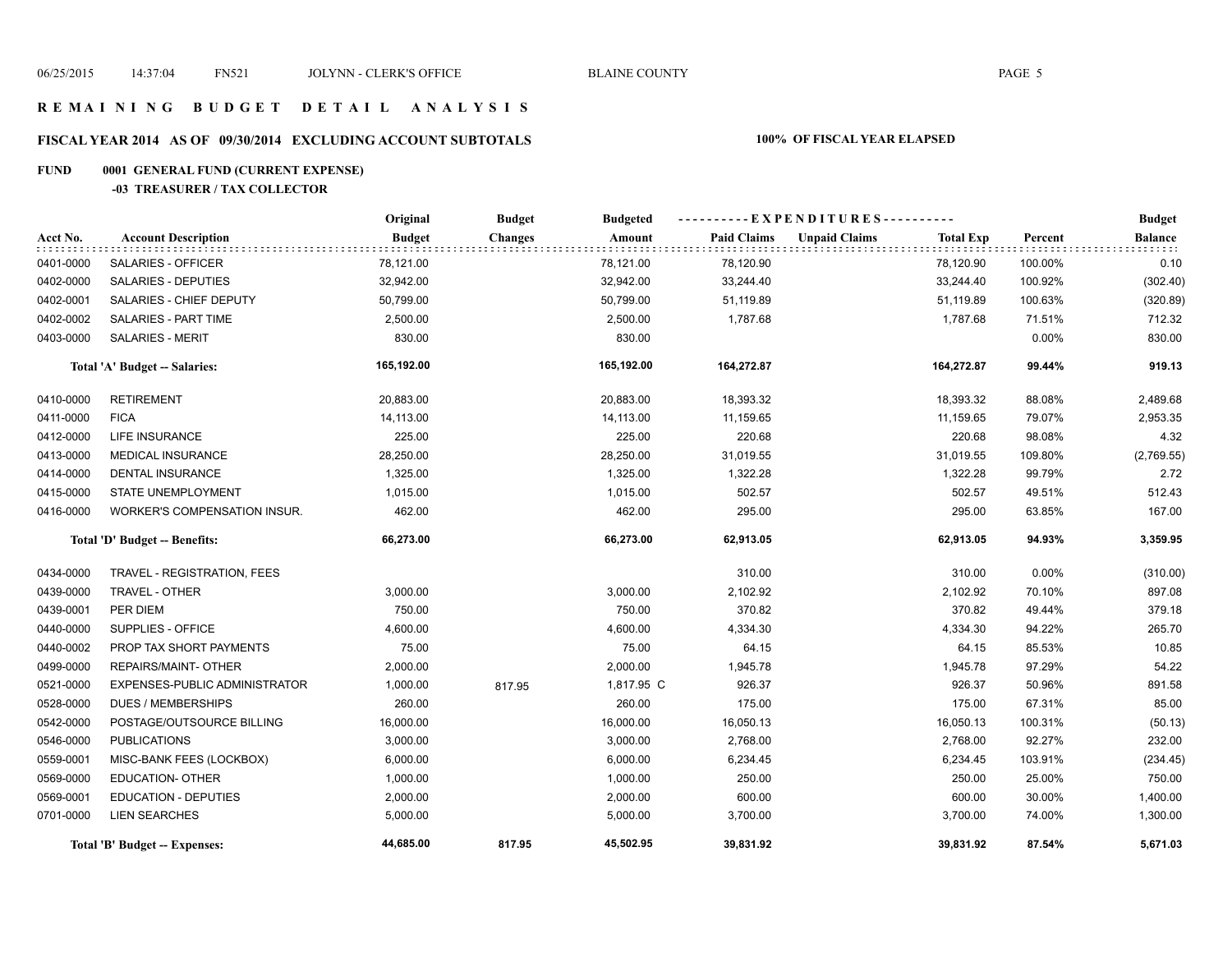#### **R E M A I N I N G B U D G E T D E T A I L A N A L Y S I S**

#### **FISCAL YEAR 2014 AS OF 09/30/2014 EXCLUDING ACCOUNT SUBTOTALS 100% OF FISCAL YEAR ELAPSED**

| <b>DEPARTMENT TOTALS:</b>             |            |        |            |            |            |        |          |
|---------------------------------------|------------|--------|------------|------------|------------|--------|----------|
| Total 'A' Expenses -- Salaries:       | 165,192.00 |        | 165.192.00 | 164,272.87 | 164.272.87 | 99.44% | 919.13   |
| Total 'D' Expenses -- Benefits:       | 66,273.00  |        | 66.273.00  | 62.913.05  | 62.913.05  | 94.93% | 3.359.95 |
| Total 'B' Expenses -- Expenses:       | 44.685.00  | 817.95 | 45.502.95  | 39.831.92  | 39.831.92  | 87.54% | 5.671.03 |
| Total 'C' Expenses -- Capital Outlay: |            |        |            |            |            |        |          |
|                                       | 276.150.00 | 817.95 | 276.967.95 | 267.017.84 | 267.017.84 | 96.41% | 9.950.11 |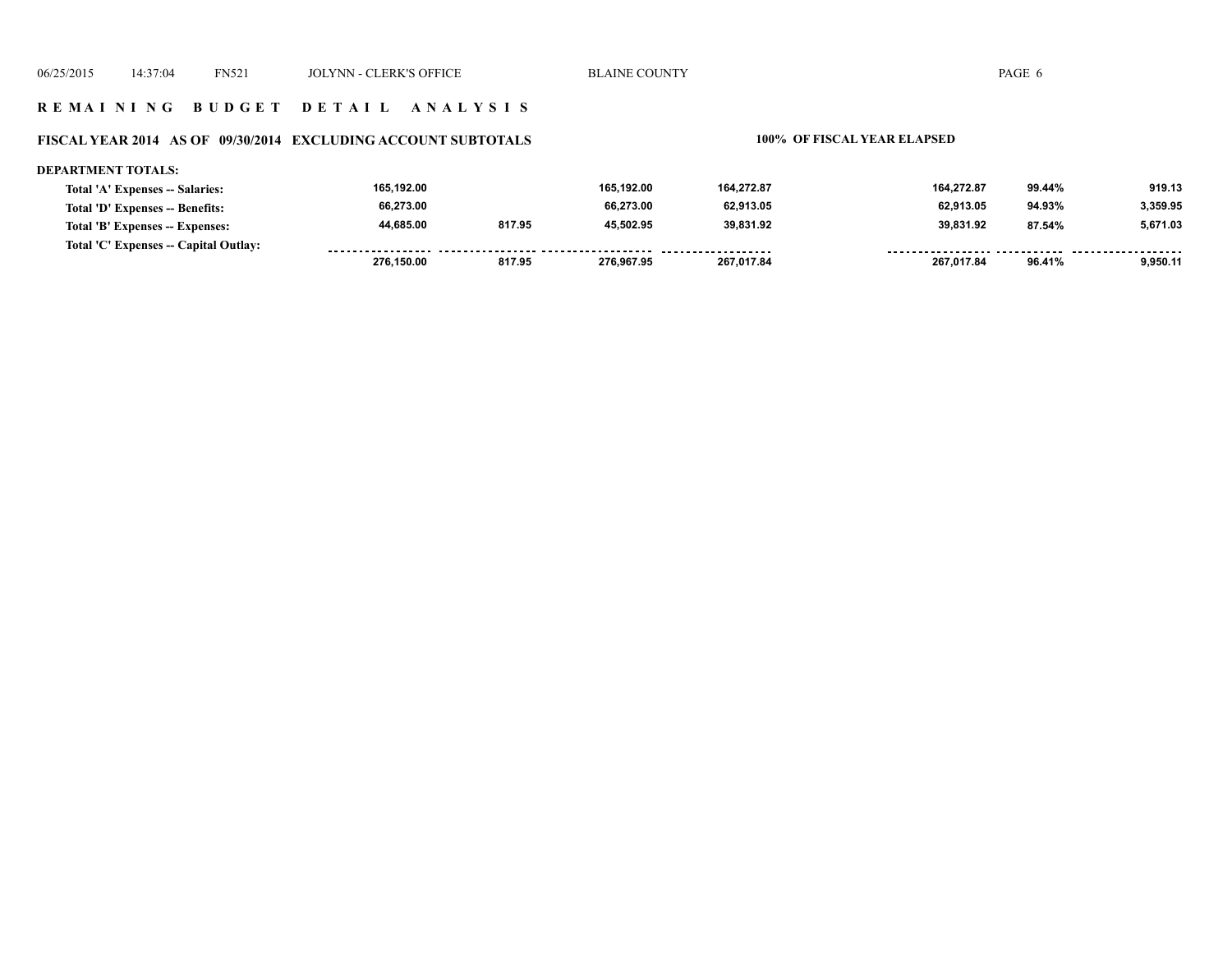#### **R E M A I N I N G B U D G E T D E T A I L A N A L Y S I S**

# **FISCAL YEAR 2014 AS OF 09/30/2014 EXCLUDING ACCOUNT SUBTOTALS 100% OF FISCAL YEAR ELAPSED**

# **FUND 0001 GENERAL FUND (CURRENT EXPENSE)**

**-04 SHERIFF**

|           |                                       | Original      | <b>Budget</b>  | <b>Budgeted</b> |                    | ----------EXPENDITURES----------         |         | <b>Budget</b>  |
|-----------|---------------------------------------|---------------|----------------|-----------------|--------------------|------------------------------------------|---------|----------------|
| Acct No.  | <b>Account Description</b>            | <b>Budget</b> | <b>Changes</b> | Amount          | <b>Paid Claims</b> | <b>Unpaid Claims</b><br><b>Total Exp</b> | Percent | <b>Balance</b> |
| 0401-0000 | SALARIES-OFFICER                      | 103,830.00    |                | 103,830.00      | 103,312.47         | 103,312.47                               | 99.50%  | 517.53         |
| 0401-0001 | SALARIES-CHIEF DEPUTY                 | 90,506.00     |                | 90,506.00       | 77,465.18          | 77,465.18                                | 85.59%  | 13,040.82      |
| 0402-0000 | SALARIES-DEPUTIES                     | 932,523.00    |                | 932,523.00      | 886,138.66         | 886,138.66                               | 95.03%  | 46,384.34      |
| 0402-0001 | SALARIES-ANIMAL CONTROL               | 20,503.00     |                | 20,503.00       | 20,880.40          | 20,880.40                                | 101.84% | (377.40)       |
| 0402-0002 | SALARIES - OFFICE ADMIN               | 134,463.00    |                | 134,463.00      | 146,004.60         | 146,004.60                               | 108.58% | (11, 541.60)   |
| 0402-0007 | SALARIES-DISASTER SVCS                | 37,747.00     |                | 37,747.00       | 35,472.46          | 35,472.46                                | 93.97%  | 2,274.54       |
| 0402-0008 | SALARIES - PROTECTIVE CUSTODY         | 8,500.00      |                | 8,500.00        | 1,449.74           | 1,449.74                                 | 17.06%  | 7,050.26       |
| 0402-0009 | *SALARIES-RMS ADMIN                   |               | 38,220.00      | 38,220.00 C     | 38,181.50          | 38,181.50                                | 99.90%  | 38.50          |
| 0403-0000 | <b>SALARIES - MERIT</b>               | 12,354.00     |                | 12,354.00       |                    |                                          | 0.00%   | 12,354.00      |
| 0409-0002 | SALARIES-RESERVES                     | 500.00        |                | 500.00          |                    |                                          | 0.00%   | 500.00         |
| 0409-0009 | SAL - ROMANCHUK MURDER INVEST         |               |                |                 | 13,824.74          | 13,824.74                                | 0.00%   | (13, 824.74)   |
| 0409-0099 | SALARIES-OVERTIME                     | 55,000.00     |                | 55,000.00       | 53,785.61          | 53,785.61                                | 97.79%  | 1,214.39       |
|           | Total 'A' Budget -- Salaries:         | 1,395,926.00  | 38,220.00      | 1,434,146.00    | 1,376,515.36       | 1,376,515.36                             | 95.98%  | 57,630.64      |
| 0410-0000 | <b>RETIREMENT</b>                     | 158,355.00    | 4,326.50       | 162,681.50 C    | 155,588.80         | 155,588.80                               | 95.64%  | 7,092.70       |
| 0411-0000 | <b>FICA</b>                           | 103,895.00    | 2,923.83       | 106,818.83 C    | 99,278.05          | 99,278.05                                | 92.94%  | 7,540.78       |
| 0412-0000 | LIFE INSURANCE                        | 1,850.00      | 73.56          | 1,923.56 C      | 1,732.56           | 1,732.56                                 | 90.07%  | 191.00         |
| 0413-0000 | <b>MEDICAL INSURANCE</b>              | 214,353.00    | 7,843.08       | 222,196.08 C    | 214,114.49         | 214,114.49                               | 96.36%  | 8,081.59       |
| 0414-0000 | DENTAL INSURANCE                      | 10,580.00     | 440.76         | 11,020.76 C     | 10,468.05          | 10,468.05                                | 94.98%  | 552.71         |
| 0415-0000 | STATE UNEMPLOYMENT                    | 7,531.00      | 210.21         | 7,741.21 C      | 8,392.84           | 8,392.84                                 | 108.42% | (651.63)       |
| 0416-0000 | <b>WORKER'S COMPENSATION INSUR.</b>   | 43,307.00     | 95.55          | 43,402.55 C     | 31,283.90          | 31,283.90                                | 72.08%  | 12,118.65      |
|           | Total 'D' Budget -- Benefits:         | 539,871.00    | 15,913.49      | 555,784.49      | 520,858.69         | 520,858.69                               | 93.72%  | 34,925.80      |
| 0439-0000 | TRAVEL - SHERIFF                      | 3,000.00      |                | 3,000.00        | 1,114.50           | 1,114.50                                 | 37.15%  | 1,885.50       |
| 0439-0001 | PER DIEM                              | 6,000.00      |                | 6,000.00        | 4,037.75           | 4,037.75                                 | 67.30%  | 1,962.25       |
| 0439-0002 | TRAVEL EXPENSES FOR TRAINING          | 6,000.00      |                | 6,000.00        | 3,175.51           | 3,175.51                                 | 52.93%  | 2,824.49       |
| 0440-0000 | SUPPLIES - OFFICE                     | 14,000.00     |                | 14,000.00       | 8,817.49           | 8,817.49                                 | 62.98%  | 5,182.51       |
| 0440-0001 | *SUPPLIES-JUSTICE FORFEITURE          |               | 901.81         | 901.81 C        | 901.81             | 901.81                                   | 100.00% |                |
| 0464-0000 | UTILITIES- TELEPHONE, OTHER           | 13,000.00     |                | 13,000.00       | 13,209.73          | 13,209.73                                | 101.61% | (209.73)       |
| 0479-0000 | <b>VEHICLES - OTHER OPERATING EXP</b> | 109,000.00    |                | 109,000.00      | 115,772.10         | 115,772.10                               | 106.21% | (6,772.10)     |
| 0479-0002 | OPERATING EXP - DISASTER SVCS         | 2,500.00      |                | 2,500.00        | 2,147.19           | 2,147.19                                 | 85.89%  | 352.81         |
| 0479-0003 | OPERATING EXP-SEARCH RESCUE           | 4,000.00      |                | 4,000.00        | 960.06             | 960.06                                   | 24.00%  | 3,039.94       |
| 0479-0007 | <b>GENERATOR FUEL</b>                 | 1,000.00      |                | 1,000.00        | 912.29             | 912.29                                   | 91.23%  | 87.71          |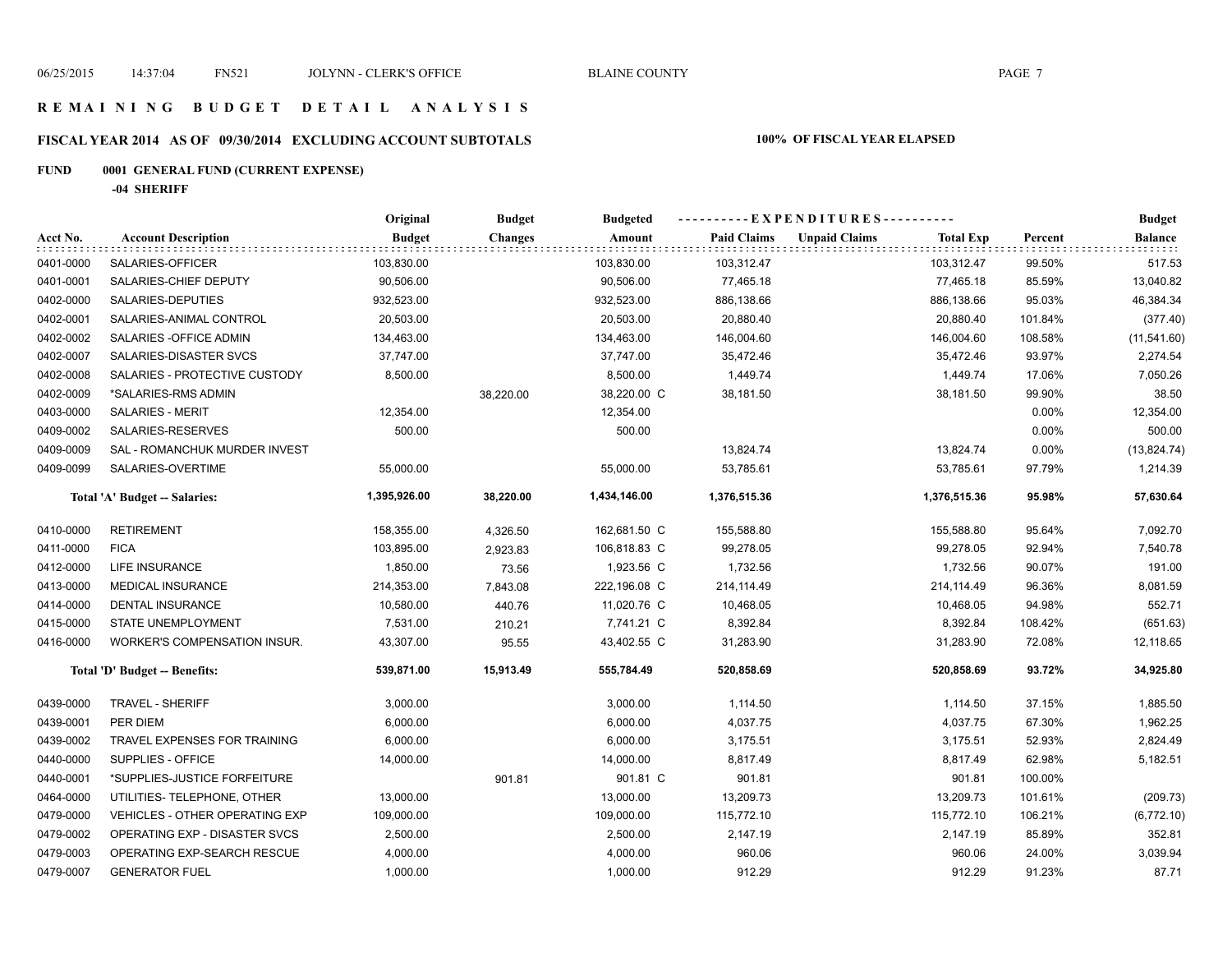#### **R E M A I N I N G B U D G E T D E T A I L A N A L Y S I S**

# **FISCAL YEAR 2014 AS OF 09/30/2014 EXCLUDING ACCOUNT SUBTOTALS 100% OF FISCAL YEAR ELAPSED**

# **FUND 0001 GENERAL FUND (CURRENT EXPENSE)**

**-04 SHERIFF**

|           |                                       | Original      | <b>Budget</b>  | <b>Budgeted</b> |                    | ----------EXPENDITURES---------- |                  |         | <b>Budget</b>  |
|-----------|---------------------------------------|---------------|----------------|-----------------|--------------------|----------------------------------|------------------|---------|----------------|
| Acct No.  | <b>Account Description</b>            | <b>Budget</b> | <b>Changes</b> | Amount          | <b>Paid Claims</b> | <b>Unpaid Claims</b>             | <b>Total Exp</b> | Percent | <b>Balance</b> |
| 0489-0000 | PROFESSIONAL SVC- OTHER               | 500.00        |                | 500.00          | 1,431.50           |                                  | 1,431.50         | 286.30% | (931.50)       |
| 0495-0000 | REPAIRS/MAINT- COMMUNICATIONS         | 7,000.00      |                | 7,000.00        | 1,445.00           |                                  | 1,445.00         | 20.64%  | 5,555.00       |
| 0495-0001 | 700 MHZ MASTER MAINTENANCE            | 13,720.00     |                | 13,720.00       | 12,000.00          |                                  | 12,000.00        | 87.46%  | 1,720.00       |
| 0499-0000 | REPAIRS/MAINT- OTHER                  | 5,000.00      |                | 5,000.00        | 3,032.77           |                                  | 3,032.77         | 60.66%  | 1,967.23       |
| 0503-0002 | PROTECTIVE CUSTODY/MENTAL HOLD        | 2,700.00      |                | 2,700.00        |                    |                                  |                  | 0.00%   | 2,700.00       |
| 0528-0000 | <b>DUES / MEMBERSHIPS</b>             | 1,700.00      |                | 1,700.00        | 2,901.00           |                                  | 2,901.00         | 170.65% | (1,201.00)     |
| 0533-0000 | <b>INVESTIGATION</b>                  | 3,000.00      |                | 3,000.00        | 1,023.54           |                                  | 1,023.54         | 34.12%  | 1,976.46       |
| 0542-0000 | <b>POSTAGE</b>                        | 4,000.00      |                | 4,000.00        | 3,321.67           |                                  | 3,321.67         | 83.04%  | 678.33         |
| 0554-0000 | <b>UNIFORMS</b>                       | 15,000.00     |                | 15,000.00       | 17,488.49          |                                  | 17,488.49        | 116.59% | (2,488.49)     |
| 0556-0000 | WEAPONS / AMMUNITION, ETC             | 5,500.00      |                | 5,500.00        | 6,187.34           |                                  | 6,187.34         | 112.50% | (687.34)       |
| 0556-0001 | SUPPLIES - EQUIPMENT                  | 5,000.00      |                | 5,000.00        | 5,405.51           |                                  | 5,405.51         | 108.11% | (405.51)       |
| 0556-0002 | *RMS LOGISYS/MOTOROLA NON-CAP         |               | 53,406.43      | 53,406.43 C     | 53,406.43          |                                  | 53,406.43        | 100.00% |                |
| 0556-0003 | *SERT TRAINING-TREASURY FORF          |               | 49.22          | 49.22 C         | 49.22              |                                  | 49.22            | 100.00% |                |
| 0556-0004 | BLAINE COUNTY RMS CONTRIBUTION        | 30,665.00     |                | 30,665.00       | 30,664.50          |                                  | 30,664.50        | 100.00% | 0.50           |
| 0569-0000 | <b>EDUCATION -OTHER</b>               | 15,000.00     |                | 15,000.00       | 9,358.64           |                                  | 9,358.64         | 62.39%  | 5,641.36       |
| 0591-0002 | <b>RECRUITMENT/JOB FAIRS</b>          | 2,000.00      |                | 2,000.00        | 2,612.80           |                                  | 2,612.80         | 130.64% | (612.80)       |
| 0671-0015 | *HOMELAND SECURITY GRANT EXP          |               | 26,938.21      | 26,938.21 C     | 26,938.21          |                                  | 26,938.21        | 100.00% |                |
| 0714-0005 | TELEPHONE ALLOWANCE                   | 7,440.00      |                | 7,440.00        | 7,250.46           |                                  | 7,250.46         | 97.45%  | 189.54         |
| 0750-0008 | ROMANCHUK MURDER INVESTIGATION        |               |                |                 | 4,236.97           |                                  | 4,236.97         | 0.00%   | (4, 236.97)    |
| 0780-0000 | <b>CRIME PREVENTION</b>               | 1,000.00      |                | 1,000.00        | 425.00             |                                  | 425.00           | 42.50%  | 575.00         |
|           | <b>Total 'B' Budget -- Expenses:</b>  | 277,725.00    | 81,295.67      | 359,020.67      | 340,227.48         |                                  | 340,227.48       | 94.77%  | 18,793.19      |
| 0801-0000 | <b>CAPITAL-VEHICLES</b>               | 104,000.00    |                | 104,000.00      | 105,987.06         |                                  | 105,987.06       | 101.91% | (1,987.06)     |
|           | Total 'C' Budget -- Capital Outlay:   | 104,000.00    |                | 104,000.00      | 105,987.06         |                                  | 105,987.06       | 101.91% | (1,987.06)     |
|           | <b>DEPARTMENT TOTALS:</b>             |               |                |                 |                    |                                  |                  |         |                |
|           | Total 'A' Expenses -- Salaries:       | 1,395,926.00  | 38,220.00      | 1,434,146.00    | 1,376,515.36       |                                  | 1,376,515.36     | 95.98%  | 57,630.64      |
|           | Total 'D' Expenses -- Benefits:       | 539,871.00    | 15,913.49      | 555,784.49      | 520,858.69         |                                  | 520,858.69       | 93.72%  | 34,925.80      |
|           | Total 'B' Expenses -- Expenses:       | 277,725.00    | 81,295.67      | 359,020.67      | 340,227.48         |                                  | 340,227.48       | 94.77%  | 18,793.19      |
|           | Total 'C' Expenses -- Capital Outlay: | 104,000.00    |                | 104,000.00      | 105,987.06         |                                  | 105,987.06       | 101.91% | (1,987.06)     |
|           |                                       | 2,317,522.00  | 135,429.16     | 2,452,951.16    | 2,343,588.59       |                                  | 2,343,588.59     | 95.54%  | 109,362.57     |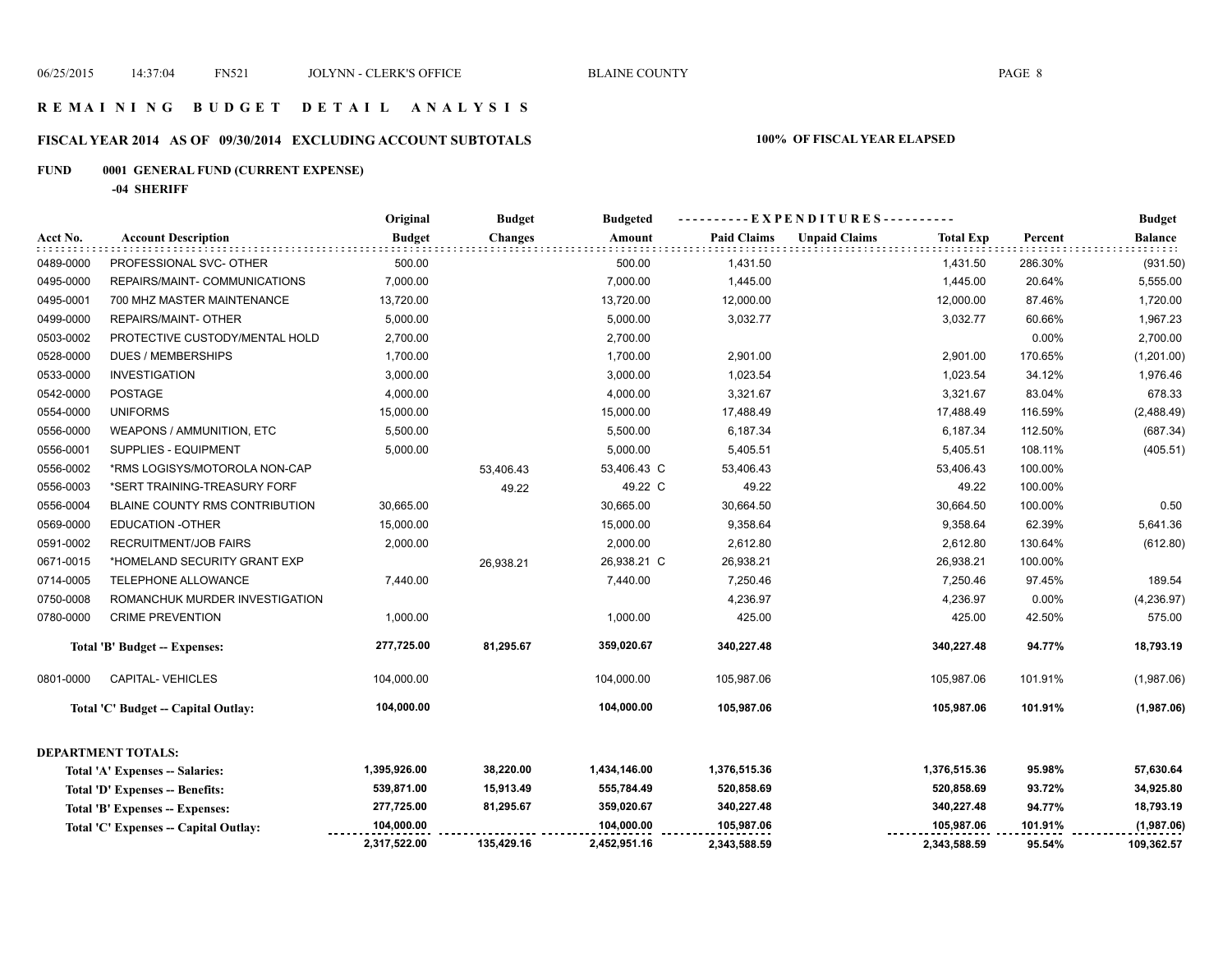#### **R E M A I N I N G B U D G E T D E T A I L A N A L Y S I S**

# **FISCAL YEAR 2014 AS OF 09/30/2014 EXCLUDING ACCOUNT SUBTOTALS 100% OF FISCAL YEAR ELAPSED**

# **FUND 0001 GENERAL FUND (CURRENT EXPENSE)**

**-05 COMMISSIONERS**

|           |                               | Original      | <b>Budget</b><br><b>Budgeted</b> |                    | ----------EXPENDITURES----------         |          | <b>Budget</b>  |
|-----------|-------------------------------|---------------|----------------------------------|--------------------|------------------------------------------|----------|----------------|
| Acct No.  | <b>Account Description</b>    | <b>Budget</b> | <b>Changes</b><br>Amount         | <b>Paid Claims</b> | <b>Unpaid Claims</b><br><b>Total Exp</b> | Percent  | <b>Balance</b> |
| 0401-0000 | SALARIES - OFFICER            | 196,947.00    | 196,947.00                       | 196,470.69         | 196,470.69                               | 99.76%   | 476.31         |
| 0401-0001 | SALARIES - ADMINISTRATOR      | 139,421.00    | 139,421.00                       | 142,021.55         | 142,021.55                               | 101.87%  | (2,600.55)     |
| 0409-0003 | SALARIES - ASSISTANT          | 38,078.00     | 38,078.00                        | 35,124.91          | 35,124.91                                | 92.24%   | 2,953.09       |
|           | Total 'A' Budget -- Salaries: | 374,446.00    | 374,446.00                       | 373,617.15         | 373,617.15                               | 99.78%   | 828.85         |
| 0410-0000 | <b>RETIREMENT</b>             | 40,982.00     | 40,982.00                        | 42,154.48          | 42,154.48                                | 102.86%  | (1, 172.48)    |
| 0411-0000 | <b>FICA</b>                   | 27,696.00     | 27,696.00                        | 25,688.63          | 25,688.63                                | 92.75%   | 2,007.37       |
| 0412-0000 | <b>LIFE INSURANCE</b>         | 370.00        | 370.00                           | 367.80             | 367.80                                   | 99.41%   | 2.20           |
| 0413-0000 | <b>MEDICAL INSURANCE</b>      | 44,302.00     | 44,302.00                        | 45,091.36          | 45,091.36                                | 101.78%  | (789.36)       |
| 0414-0000 | <b>DENTAL INSURANCE</b>       | 2,210.00      | 2,210.00                         | 2,203.80           | 2,203.80                                 | 99.72%   | 6.20           |
| 0415-0000 | <b>STATE UNEMPLOYMENT</b>     | 1,992.00      | 1,992.00                         | 1,032.71           | 1,032.71                                 | 51.84%   | 959.29         |
| 0416-0000 | WORKER'S COMPENSATION INSUR.  | 980.00        | 980.00                           | 693.00             | 693.00                                   | 70.71%   | 287.00         |
|           | Total 'D' Budget -- Benefits: | 118,532.00    | 118,532.00                       | 117,231.78         | 117,231.78                               | 98.90%   | 1,300.22       |
| 0439-0000 | TRAVEL - OTHER (OUT OF TOWN)  | 5,000.00      | 5,000.00                         | 8,552.91           | 8,552.91                                 | 171.06%  | (3,552.91)     |
| 0439-0001 | PER DIEM                      | 1,800.00      | 1,800.00                         | 1,284.43           | 1,284.43                                 | 71.36%   | 515.57         |
| 0439-0002 | <b>MEALS (IN TOWN)</b>        | 200.00        | 200.00                           | 91.87              | 91.87                                    | 45.94%   | 108.13         |
| 0439-0003 | CONFERENCE-EDUCATION          | 2,750.00      | 2,750.00                         | 3,061.06           | 3,061.06                                 | 111.31%  | (311.06)       |
| 0439-0005 | <b>NACO TRAVEL</b>            | 4,500.00      | 4,500.00                         | 3,865.69           | 3,865.69                                 | 85.90%   | 634.31         |
| 0440-0000 | SUPPLIES - OFFICE             | 3,500.00      | 3,500.00                         | 3,384.60           | 3,384.60                                 | 96.70%   | 115.40         |
| 0440-0001 | SUPPLIES/MEETINGS             | 250.00        | 250.00                           | 313.55             | 313.55                                   | 125.42%  | (63.55)        |
| 0497-0000 | MAINTENANCE AGREEMENTS        | 2,500.00      | 2,500.00                         | 1,440.77           | 1,440.77                                 | 57.63%   | 1,059.23       |
| 0528-0000 | <b>DUES / MEMBERSHIPS</b>     | 2,000.00      | 2,000.00                         | 1,930.45           | 1,930.45                                 | 96.52%   | 69.55          |
| 0542-0000 | <b>POSTAGE</b>                | 500.00        | 500.00                           | 131.48             | 131.48                                   | 26.30%   | 368.52         |
| 0569-0000 | <b>EDUCATION- OTHER</b>       |               |                                  | 20.00              | 20.00                                    | $0.00\%$ | (20.00)        |
| 0569-0008 | EDUCATION-LEADERSHIP TRAINING | 1,000.00      | 1,000.00                         | 350.00             | 350.00                                   | 35.00%   | 650.00         |
| 0714-0005 | TELEPHONE ALLOWANCE           | 1,764.00      | 1,764.00                         | 1,764.00           | 1,764.00                                 | 100.00%  |                |
|           | Total 'B' Budget -- Expenses: | 25,764.00     | 25,764.00                        | 26,190.81          | 26,190.81                                | 101.66%  | (426.81)       |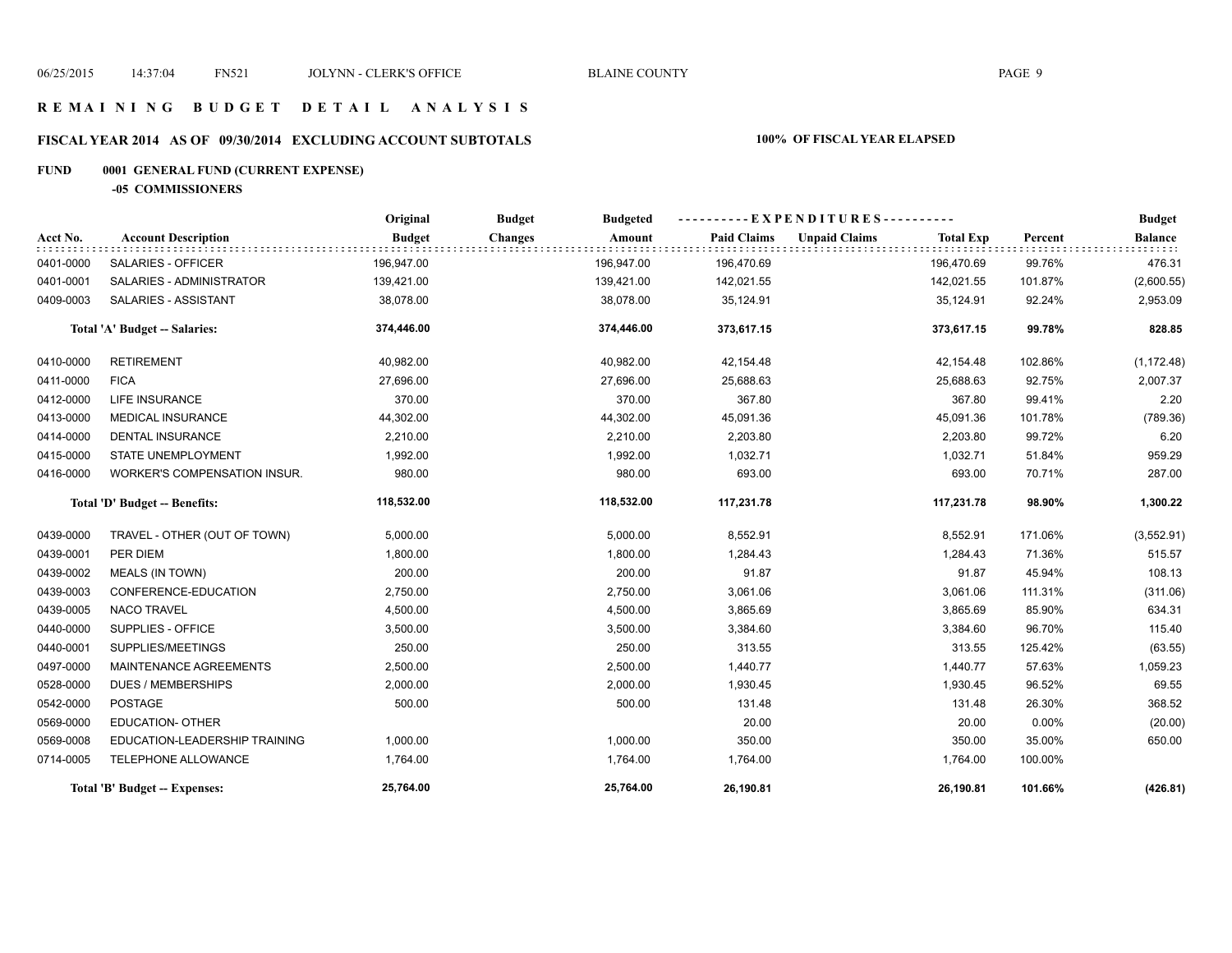#### **R E M A I N I N G B U D G E T D E T A I L A N A L Y S I S**

# **FISCAL YEAR 2014 AS OF 09/30/2014 EXCLUDING ACCOUNT SUBTOTALS 100% OF FISCAL YEAR ELAPSED**

#### **DEPARTMENT TOTALS:**

| Total 'A' Expenses -- Salaries:       | 374.446.00        | 374.446.00         | 373.617.15         | 373.617.15 | 99.78%  | 828.85   |
|---------------------------------------|-------------------|--------------------|--------------------|------------|---------|----------|
| Total 'D' Expenses -- Benefits:       | 118,532.00        | 118.532.00         | 117.231.78         | 117.231.78 | 98.90%  | 1,300.22 |
| Total 'B' Expenses -- Expenses:       | 25,764.00         | 25,764.00          | 26.190.81          | 26.190.81  | 101.66% | (426.81) |
| Total 'C' Expenses -- Capital Outlay: | ----------------- | ------------------ | ------------------ |            |         |          |
|                                       | 518,742.00        | 518.742.00         | 517.039.74         | 517.039.74 | 99.67%  | 1.702.26 |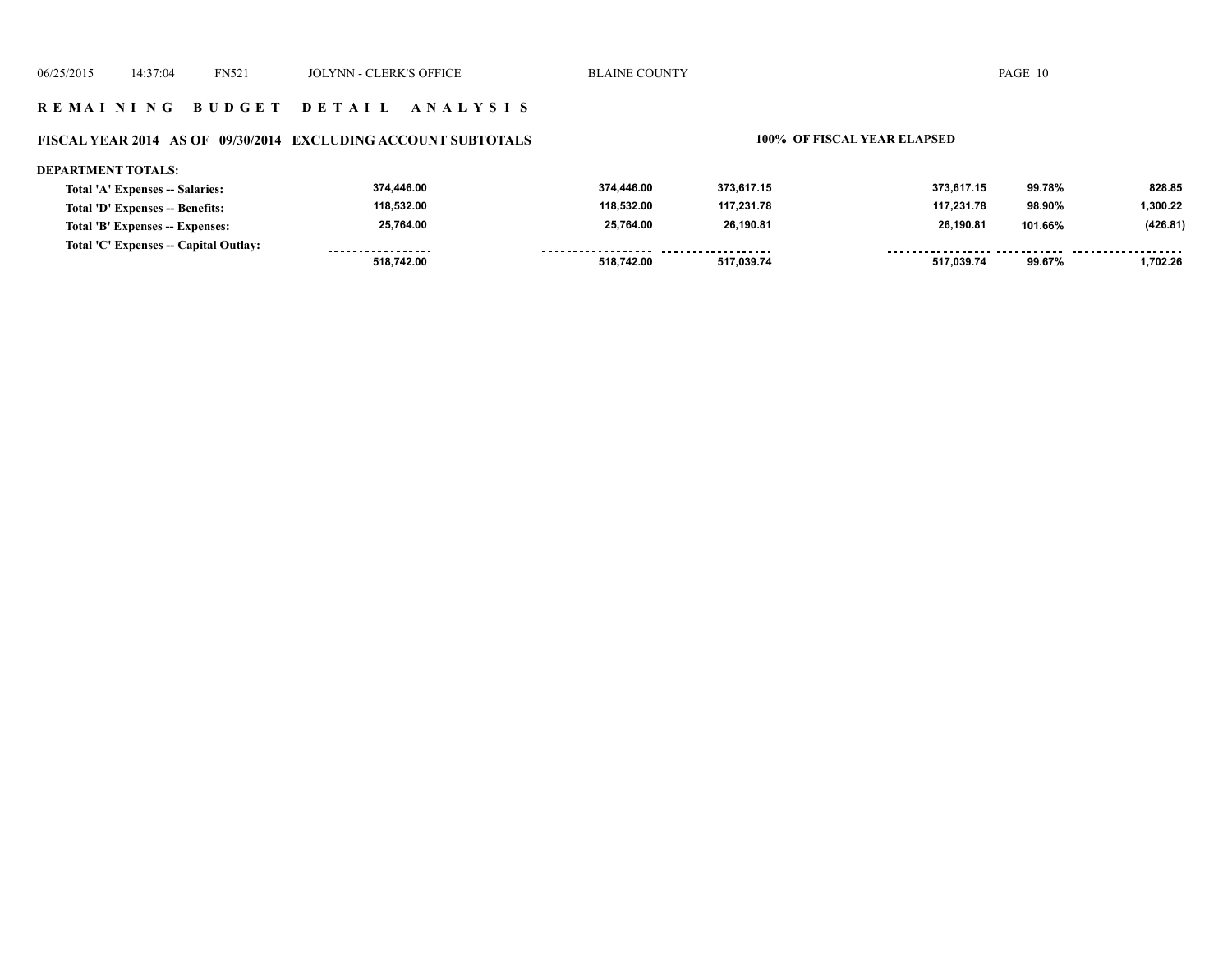#### **R E M A I N I N G B U D G E T D E T A I L A N A L Y S I S**

# **FISCAL YEAR 2014 AS OF 09/30/2014 EXCLUDING ACCOUNT SUBTOTALS 100% OF FISCAL YEAR ELAPSED**

# **FUND 0001 GENERAL FUND (CURRENT EXPENSE)**

**-06 CORONER**

|           |                                       | Original      | <b>Budget</b><br><b>Budgeted</b> |                    | ----------EXPENDITURES----------         |         | <b>Budget</b>  |
|-----------|---------------------------------------|---------------|----------------------------------|--------------------|------------------------------------------|---------|----------------|
| Acct No.  | <b>Account Description</b>            | <b>Budget</b> | <b>Changes</b><br>Amount         | <b>Paid Claims</b> | <b>Unpaid Claims</b><br><b>Total Exp</b> | Percent | <b>Balance</b> |
| 0401-0000 | SALARIES - OFFICER                    | 34,300.00     | 34,300.00                        | 32,629.38          | 32,629.38                                | 95.13%  | 1,670.62       |
| 0401-0002 | SALARIES - CHIEF DEPUTY               | 20,000.00     | 20,000.00                        | 10,293.08          | 10,293.08                                | 51.47%  | 9,706.92       |
|           | Total 'A' Budget -- Salaries:         | 54,300.00     | 54,300.00                        | 42,922.46          | 42,922.46                                | 79.05%  | 11,377.54      |
| 0410-0000 | <b>RETIREMENT</b>                     | 4,757.00      | 4,757.00                         | 4,858.92           | 4,858.92                                 | 102.14% | (101.92)       |
| 0411-0000 | <b>FICA</b>                           | 3,250.00      | 3,250.00                         | 3,283.71           | 3,283.71                                 | 101.04% | (33.71)        |
| 0412-0000 | <b>LIFE INSURANCE</b>                 | 150.00        | 150.00                           | 73.24              | 73.24                                    | 48.83%  | 76.76          |
| 0413-0000 | <b>MEDICAL INSURANCE</b>              | 12,194.00     | 12,194.00                        | 2,224.48           | 2,224.48                                 | 18.24%  | 9,969.52       |
| 0414-0000 | <b>DENTAL INSURANCE</b>               | 442.00        | 442.00                           | 146.92             | 146.92                                   | 33.24%  | 295.08         |
| 0415-0000 | STATE UNEMPLOYMENT                    | 232.00        | 232.00                           | 72.05              | 72.05                                    | 31.06%  | 159.95         |
| 0416-0000 | WORKER'S COMPENSATION INSUR.          | 597.00        | 597.00                           | 272.00             | 272.00                                   | 45.56%  | 325.00         |
|           | Total 'D' Budget -- Benefits:         | 21,622.00     | 21,622.00                        | 10,931.32          | 10,931.32                                | 50.56%  | 10,690.68      |
| 0430-0000 | TRAVEL - MILEAGE - AUTOPSIES          | 7,500.00      | 7,500.00                         | 1,050.00           | 1,050.00                                 | 14.00%  | 6,450.00       |
| 0439-0000 | TRAVEL - OTHER                        | 1,000.00      | 1,000.00                         |                    |                                          | 0.00%   | 1,000.00       |
| 0439-0001 | PER DIEM                              | 500.00        | 500.00                           | 461.50             | 461.50                                   | 92.30%  | 38.50          |
| 0440-0000 | SUPPLIES - OFFICE                     | 1,500.00      | 1,500.00                         | 1,992.10           | 1,992.10                                 | 132.81% | (492.10)       |
| 0509-0000 | <b>TRAINING</b>                       | 2,500.00      | 2,500.00                         |                    |                                          | 0.00%   | 2,500.00       |
| 0610-0000 | CORONER-LABORATORY                    | 3,000.00      | 3,000.00                         | 2,906.94           | 2,906.94                                 | 96.90%  | 93.06          |
| 0611-0000 | CORONER- AUTOPSIES / INQUESTS         | 15,000.00     | 15,000.00                        | 4,380.00           | 4,380.00                                 | 29.20%  | 10,620.00      |
| 0679-0000 | CONTRACT-OFFICE ASSISTANT             | 4,500.00      | 4,500.00                         | 4,500.00           | 4,500.00                                 | 100.00% |                |
| 0750-0008 | ROMANCHUK MURDER INVESTIGATION        |               |                                  | 2,741.00           | 2,741.00                                 | 0.00%   | (2,741.00)     |
|           | <b>Total 'B' Budget -- Expenses:</b>  | 35,500.00     | 35,500.00                        | 18,031.54          | 18,031.54                                | 50.79%  | 17,468.46      |
|           | <b>DEPARTMENT TOTALS:</b>             |               |                                  |                    |                                          |         |                |
|           | Total 'A' Expenses -- Salaries:       | 54,300.00     | 54,300.00                        | 42,922.46          | 42,922.46                                | 79.05%  | 11,377.54      |
|           | Total 'D' Expenses -- Benefits:       | 21,622.00     | 21,622.00                        | 10,931.32          | 10,931.32                                | 50.56%  | 10,690.68      |
|           | Total 'B' Expenses -- Expenses:       | 35,500.00     | 35,500.00                        | 18,031.54          | 18,031.54                                | 50.79%  | 17,468.46      |
|           | Total 'C' Expenses -- Capital Outlay: |               |                                  |                    |                                          |         |                |
|           |                                       | 111,422.00    | 111,422.00                       | 71,885.32          | 71,885.32                                | 64.52%  | 39,536.68      |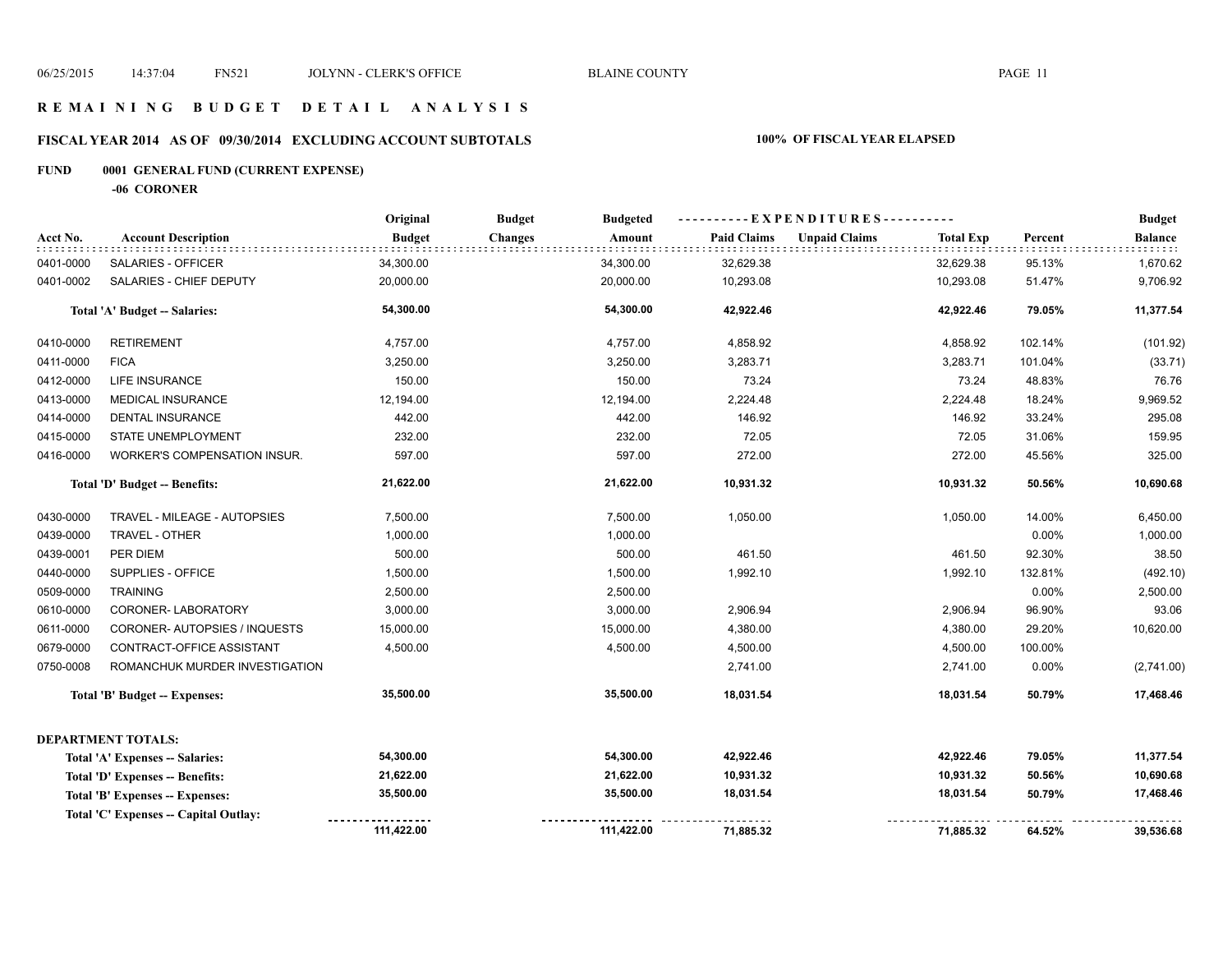#### **R E M A I N I N G B U D G E T D E T A I L A N A L Y S I S**

# **FISCAL YEAR 2014 AS OF 09/30/2014 EXCLUDING ACCOUNT SUBTOTALS 100% OF FISCAL YEAR ELAPSED**

# **FUND 0001 GENERAL FUND (CURRENT EXPENSE)**

#### **-07 PROSECUTING ATTORNEY**

|           |                                | Original      | <b>Budget</b><br><b>Budgeted</b> |                    | ----------EXPENDITURES----------         |          | <b>Budget</b>  |
|-----------|--------------------------------|---------------|----------------------------------|--------------------|------------------------------------------|----------|----------------|
| Acct No.  | <b>Account Description</b>     | <b>Budget</b> | <b>Changes</b><br>Amount         | <b>Paid Claims</b> | <b>Unpaid Claims</b><br><b>Total Exp</b> | Percent  | <b>Balance</b> |
| 0401-0000 | SALARIES - OFFICER             | 117,766.00    | 117,766.00                       | 117,765.96         | 117,765.96                               | 100.00%  | 0.04           |
| 0402-0000 | SALARIES - CHIEF DEPUTY        | 108,591.00    | 108,591.00                       | 109,270.20         | 109,270.20                               | 100.63%  | (679.20)       |
| 0403-0000 | <b>SALARIES - MERIT</b>        | 3,757.00      | 3,757.00                         |                    |                                          | 0.00%    | 3,757.00       |
| 0405-0000 | <b>SALARIES - DEPUTIES</b>     | 161,688.00    | 161,688.00                       | 162,505.70         | 162,505.70                               | 100.51%  | (817.70)       |
| 0405-0008 | SALARIES - LEGAL SEC/CRIM PARA | 138,927.00    | 138,927.00                       | 133,320.83         | 133,320.83                               | 95.96%   | 5,606.17       |
|           | Total 'A' Budget -- Salaries:  | 530,729.00    | 530,729.00                       | 522,862.69         | 522,862.69                               | 98.52%   | 7,866.31       |
| 0410-0000 | <b>RETIREMENT</b>              | 59,386.00     | 59,386.00                        | 59,187.71          | 59,187.71                                | 99.67%   | 198.29         |
| 0411-0000 | <b>FICA</b>                    | 40,133.00     | 40,133.00                        | 37,436.11          | 37,436.11                                | 93.28%   | 2,696.89       |
| 0412-0000 | <b>LIFE INSURANCE</b>          | 600.00        | 600.00                           | 563.96             | 563.96                                   | 93.99%   | 36.04          |
| 0413-0000 | <b>MEDICAL INSURANCE</b>       | 78,867.00     | 78,867.00                        | 78,807.12          | 78,807.12                                | 99.92%   | 59.88          |
| 0414-0000 | <b>DENTAL INSURANCE</b>        | 3,532.00      | 3,532.00                         | 3,379.16           | 3,379.16                                 | 95.67%   | 152.84         |
| 0415-0000 | STATE UNEMPLOYMENT             | 2,886.00      | 2,886.00                         | 2,647.74           | 2,647.74                                 | 91.74%   | 238.26         |
| 0416-0000 | WORKER'S COMPENSATION INSUR.   | 1,312.00      | 1,312.00                         | 888.00             | 888.00                                   | 67.68%   | 424.00         |
|           | Total 'D' Budget -- Benefits:  | 186,716.00    | 186,716.00                       | 182,909.80         | 182,909.80                               | 97.96%   | 3,806.20       |
| 0439-0000 | TRAVEL - OTHER                 | 4,500.00      | 4,500.00                         | 2,090.07           | 2,090.07                                 | 46.45%   | 2,409.93       |
| 0439-0001 | PER DIEM (MEALS)               | 1,250.00      | 1,250.00                         | 1,295.30           | 1,295.30                                 | 103.62%  | (45.30)        |
| 0440-0000 | SUPPLIES - OFFICE              | 9,500.00      | 9,500.00                         | 11,542.08          | 11,542.08                                | 121.50%  | (2,042.08)     |
| 0464-0000 | UTILITIES- TELEPHONE, OTHER    |               |                                  | 573.69             | 573.69                                   | 0.00%    | (573.69)       |
| 0489-0002 | PROF SVC - INTERPRETING        | 10,000.00     | 10,000.00                        | 2,489.00           | 2,489.00                                 | 24.89%   | 7,511.00       |
| 0492-0000 | REPAIRS/MAINT - OFFICE EQUIP   | 1,900.00      | 1,900.00                         | 370.00             | 370.00                                   | 19.47%   | 1,530.00       |
| 0528-0000 | <b>DUES / MEMBERSHIPS</b>      | 6,000.00      | 6,000.00                         | 4,405.00           | 4,405.00                                 | 73.42%   | 1,595.00       |
| 0536-0000 | <b>LAW LIBRARY</b>             | 11,500.00     | 11,500.00                        | 10,077.28          | 10,077.28                                | 87.63%   | 1,422.72       |
| 0542-0000 | <b>POSTAGE</b>                 | 2,500.00      | 2,500.00                         | 626.91             | 626.91                                   | 25.08%   | 1,873.09       |
| 0560-0000 | EDUCATION- TUITION, REGISTR.   | 2,000.00      | 2,000.00                         |                    |                                          | 0.00%    | 2,000.00       |
| 0704-0000 | PROFESSIONAL & WITNESS FEES    | 12,000.00     | 12,000.00                        | 8,659.72           | 8,659.72                                 | 72.16%   | 3,340.28       |
| 0704-0001 | DESIGNATED EXAMINATIONS        | 30,000.00     | 30,000.00                        | 17,973.00          | 17,973.00                                | 59.91%   | 12,027.00      |
| 0704-0003 | CONTRACT/LEGAL                 | 15,000.00     | 15,000.00                        | 153.18             | 153.18                                   | 1.02%    | 14,846.82      |
| 0706-0001 | <b>TRANSCRIPTS</b>             | 3,000.00      | 3,000.00                         | 2,433.50           | 2,433.50                                 | 81.12%   | 566.50         |
| 0750-0001 | CR03-18200/CV04-269 - JOHNSON  |               |                                  | 54.24              | 54.24                                    | 0.00%    | (54.24)        |
| 0750-0008 | ROMANCHUK MURDER INVESTIGATION |               |                                  | 16,830.76          | 16,830.76                                | $0.00\%$ | (16, 830.76)   |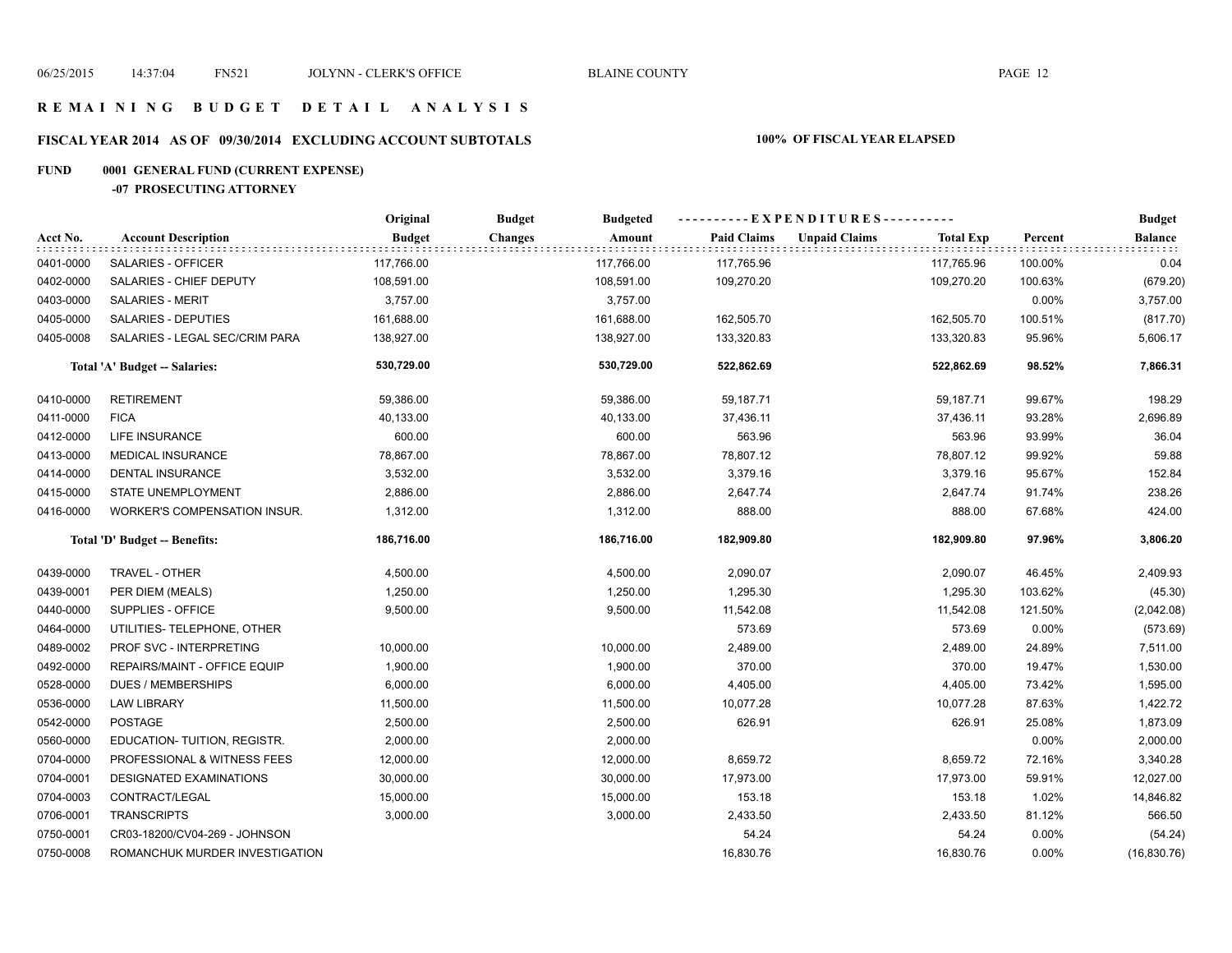#### **R E M A I N I N G B U D G E T D E T A I L A N A L Y S I S**

# **FISCAL YEAR 2014 AS OF 09/30/2014 EXCLUDING ACCOUNT SUBTOTALS 100% OF FISCAL YEAR ELAPSED**

# **FUND 0001 GENERAL FUND (CURRENT EXPENSE)**

**-07 PROSECUTING ATTORNEY**

|          |                                       | Original      | <b>Budget</b>  | <b>Budgeted</b><br>Amount | ----------EXPENDITURES---------- |                      |                  |         | <b>Budget</b>  |
|----------|---------------------------------------|---------------|----------------|---------------------------|----------------------------------|----------------------|------------------|---------|----------------|
| Acct No. | <b>Account Description</b>            | <b>Budget</b> | <b>Changes</b> |                           | <b>Paid Claims</b>               | <b>Unpaid Claims</b> | <b>Total Exp</b> | Percent | <b>Balance</b> |
|          | Total 'B' Budget -- Expenses:         | 109,150.00    |                | 109.150.00                | 79.573.73                        |                      | 79.573.73        | 72.90%  | 29.576.27      |
|          | <b>DEPARTMENT TOTALS:</b>             |               |                |                           |                                  |                      |                  |         |                |
|          | Total 'A' Expenses -- Salaries:       | 530.729.00    |                | 530.729.00                | 522,862.69                       |                      | 522.862.69       | 98.52%  | 7,866.31       |
|          | Total 'D' Expenses -- Benefits:       | 186,716.00    |                | 186.716.00                | 182,909.80                       |                      | 182.909.80       | 97.96%  | 3.806.20       |
|          | Total 'B' Expenses -- Expenses:       | 109,150.00    |                | 109.150.00                | 79,573.73                        |                      | 79,573.73        | 72.90%  | 29,576.27      |
|          | Total 'C' Expenses -- Capital Outlay: | 826.595.00    |                | 826.595.00                | 785.346.22                       |                      | 785.346.22       | 95.01%  | 41.248.78      |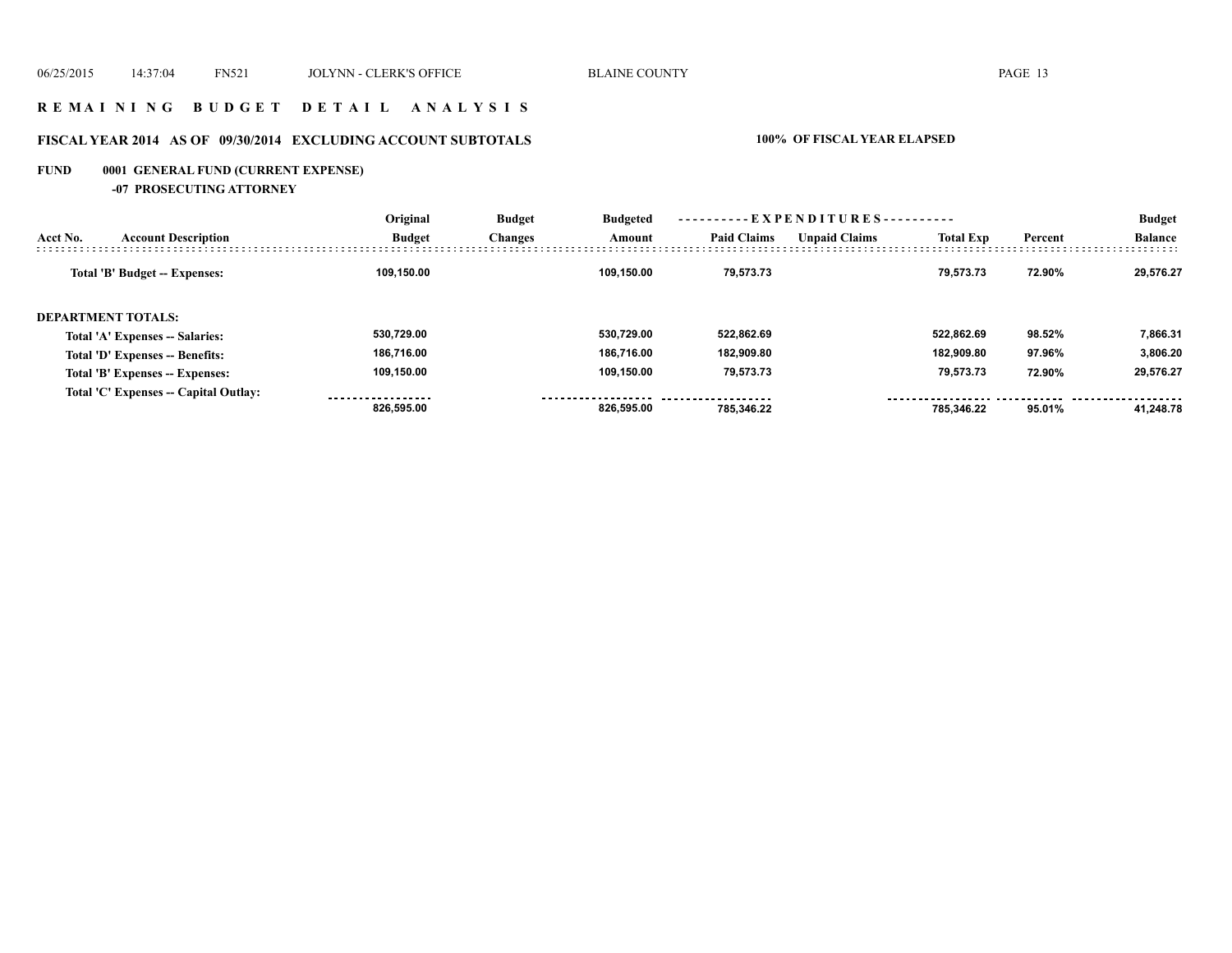#### **R E M A I N I N G B U D G E T D E T A I L A N A L Y S I S**

# **FISCAL YEAR 2014 AS OF 09/30/2014 EXCLUDING ACCOUNT SUBTOTALS 100% OF FISCAL YEAR ELAPSED**

# **FUND 0001 GENERAL FUND (CURRENT EXPENSE)**

**-08 PROBATION DEPARTMENT**

|           |                                | Original      | <b>Budget</b>  | <b>Budgeted</b> |                    | ----------EXPENDITURES---------- |                  |          | <b>Budget</b>  |
|-----------|--------------------------------|---------------|----------------|-----------------|--------------------|----------------------------------|------------------|----------|----------------|
| Acct No.  | <b>Account Description</b>     | <b>Budget</b> | <b>Changes</b> | Amount          | <b>Paid Claims</b> | <b>Unpaid Claims</b>             | <b>Total Exp</b> | Percent  | <b>Balance</b> |
| 0405-0007 | SALARIES-CHIEF PROBATION OFF   | 78,381.00     | 650.00         | 79,031.00 C     | 78,976.05          |                                  | 78,976.05        | 99.93%   | 54.95          |
| 0405-0008 | SALARIES - PROBATION           | 191,045.00    | 3,162.00       | 194,207.00 C    | 192,758.00         |                                  | 192,758.00       | 99.25%   | 1,449.00       |
| 0409-0099 | SALARIES - OVERTIME            | 1,000.00      |                | 1,000.00        |                    |                                  |                  | $0.00\%$ | 1,000.00       |
|           | Total 'A' Budget -- Salaries:  | 270,426.00    | 3,812.00       | 274,238.00      | 271,734.05         |                                  | 271,734.05       | 99.09%   | 2,503.95       |
| 0410-0000 | <b>RETIREMENT</b>              | 30,225.00     |                | 30,225.00       | 30,759.99          |                                  | 30,759.99        | 101.77%  | (534.99)       |
| 0411-0000 | <b>FICA</b>                    | 20,500.00     |                | 20,500.00       | 18,947.37          |                                  | 18,947.37        | 92.43%   | 1,552.63       |
| 0412-0000 | LIFE INSURANCE                 | 370.00        |                | 370.00          | 367.80             |                                  | 367.80           | 99.41%   | 2.20           |
| 0413-0000 | <b>MEDICAL INSURANCE</b>       | 46,627.00     |                | 46,627.00       | 46,811.16          |                                  | 46,811.16        | 100.39%  | (184.16)       |
| 0414-0000 | <b>DENTAL INSURANCE</b>        | 2,212.00      |                | 2,212.00        | 2,203.80           |                                  | 2,203.80         | 99.63%   | 8.20           |
| 0415-0000 | <b>STATE UNEMPLOYMENT</b>      | 1,500.00      |                | 1,500.00        | 1,733.71           |                                  | 1,733.71         | 115.58%  | (233.71)       |
| 0416-0000 | WORKER'S COMPENSATION INSUR.   | 9,050.00      |                | 9,050.00        | 6,993.00           |                                  | 6,993.00         | 77.27%   | 2,057.00       |
|           | Total 'D' Budget -- Benefits:  | 110,484.00    |                | 110,484.00      | 107,816.83         |                                  | 107,816.83       | 97.59%   | 2,667.17       |
| 0439-0000 | <b>TRAVEL-OTHER</b>            | 2,900.00      |                | 2,900.00        | 1,019.14           |                                  | 1,019.14         | 35.14%   | 1,880.86       |
| 0439-0001 | PER DIEM                       | 1,500.00      |                | 1,500.00        | 606.21             |                                  | 606.21           | 40.41%   | 893.79         |
| 0440-0001 | <b>SUPPLIES</b>                | 3,400.00      |                | 3,400.00        | 2,692.97           |                                  | 2,692.97         | 79.21%   | 707.03         |
| 0440-0003 | <b>DRUG TESTS</b>              | 5,000.00      |                | 5,000.00        | 12,748.11          |                                  | 12,748.11        | 254.96%  | (7,748.11)     |
| 0479-0001 | *OPERATING EXPENSE-TOBACCO TAX |               | 57,167.66      | 57,167.66 C     | 57,167.66          |                                  | 57,167.66        | 100.00%  |                |
| 0479-0003 | *SCRAM EXPENSES                |               | 21,138.03      | 21,138.03 C     | 21,411.37          |                                  | 21,411.37        | 101.29%  | (273.34)       |
| 0479-0011 | *JUVENILE DRUG TESTS-TOB TAX   |               | 2,563.92       | 2,563.92 C      | 2,563.92           |                                  | 2,563.92         | 100.00%  |                |
| 0489-0000 | PROFESSIONAL SVC               | 600.00        |                | 600.00          | 244.80             |                                  | 244.80           | 40.80%   | 355.20         |
| 0528-0000 | <b>DUES / MEMBERSHIPS</b>      | 285.00        |                | 285.00          | 185.00             |                                  | 185.00           | 64.91%   | 100.00         |
| 0542-0000 | <b>POSTAGE</b>                 | 100.00        |                | 100.00          | 40.82              |                                  | 40.82            | 40.82%   | 59.18          |
| 0569-0001 | EDUCATION - PROBATION          | 600.00        |                | 600.00          | 451.99             |                                  | 451.99           | 75.33%   | 148.01         |
| 0707-0002 | ADULT PROGRAMMING              | 12,000.00     |                | 12,000.00       | 12,253.60          |                                  | 12,253.60        | 102.11%  | (253.60)       |
| 0714-0005 | TELEPHONE ALLOWANCE            |               |                |                 | 1,645.27           |                                  | 1,645.27         | 0.00%    | (1,645.27)     |
|           | Total 'B' Budget -- Expenses:  | 26,385.00     | 80,869.61      | 107,254.61      | 113,030.86         |                                  | 113,030.86       | 105.39%  | (5,776.25)     |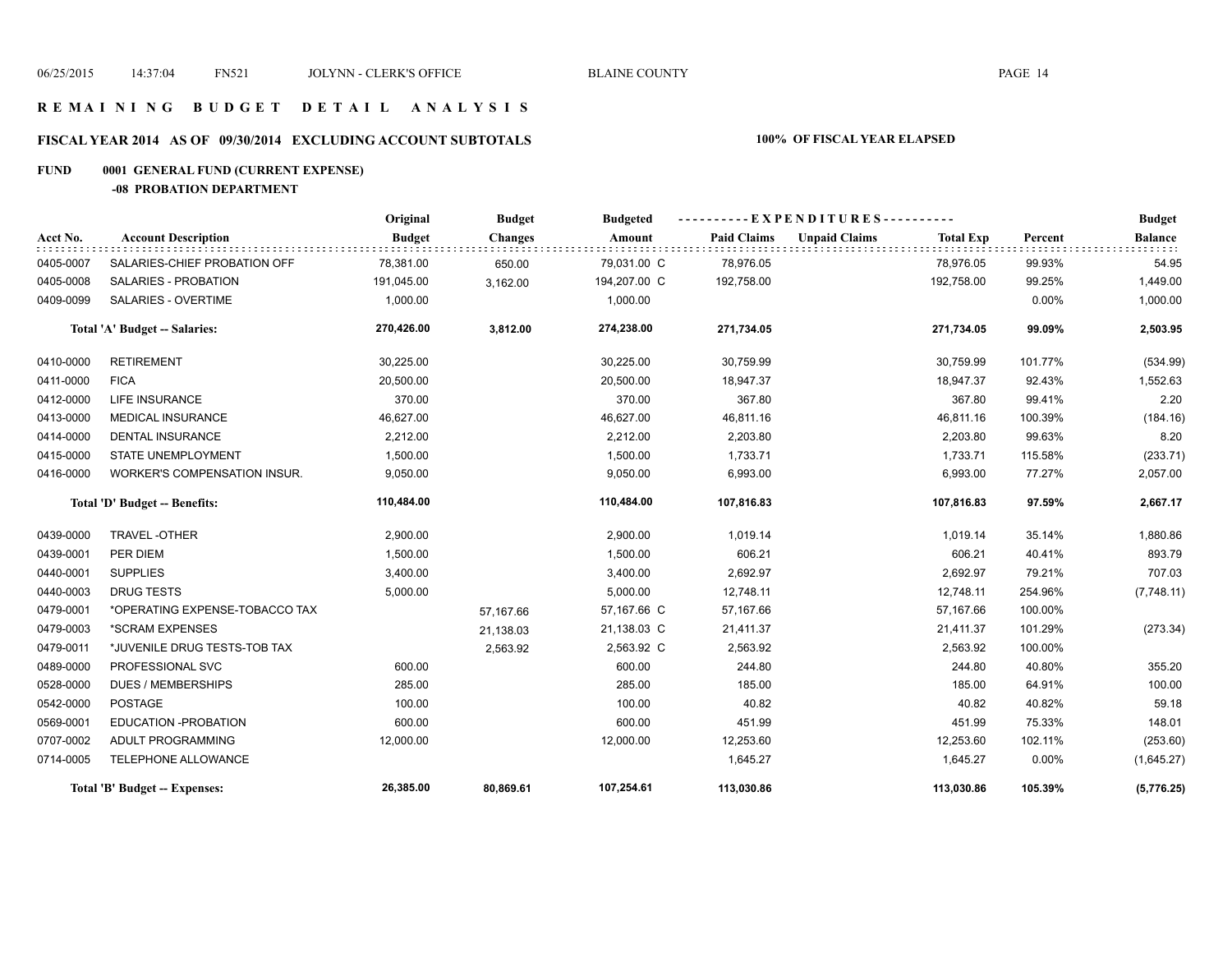#### **R E M A I N I N G B U D G E T D E T A I L A N A L Y S I S**

#### **FISCAL YEAR 2014 AS OF 09/30/2014 EXCLUDING ACCOUNT SUBTOTALS 100% OF FISCAL YEAR ELAPSED**

#### **DEPARTMENT TOTALS: 270,426.00 3,812.00 274,238.00 271,734.05 271,734.05 99.09% 2,503.95 Total 'A' Expenses -- Salaries: 110,484.00 110,484.00 107,816.83 107,816.83 2,667.17 Total 'D' Expenses -- Benefits: 97.59% 26,385.00 80,869.61 107,254.61 113,030.86 113,030.86 (5,776.25) Total 'B' Expenses -- Expenses: 105.39% Total 'C' Expenses -- Capital Outlay:** -----------------------------------*-*<u>.......</u> . . . . . . . . . . . . . . . . . . . . . . . . . . . . . .  **407,295.00 84,681.61 491,976.61 492,581.74 492,581.74 100.12% (605.13)**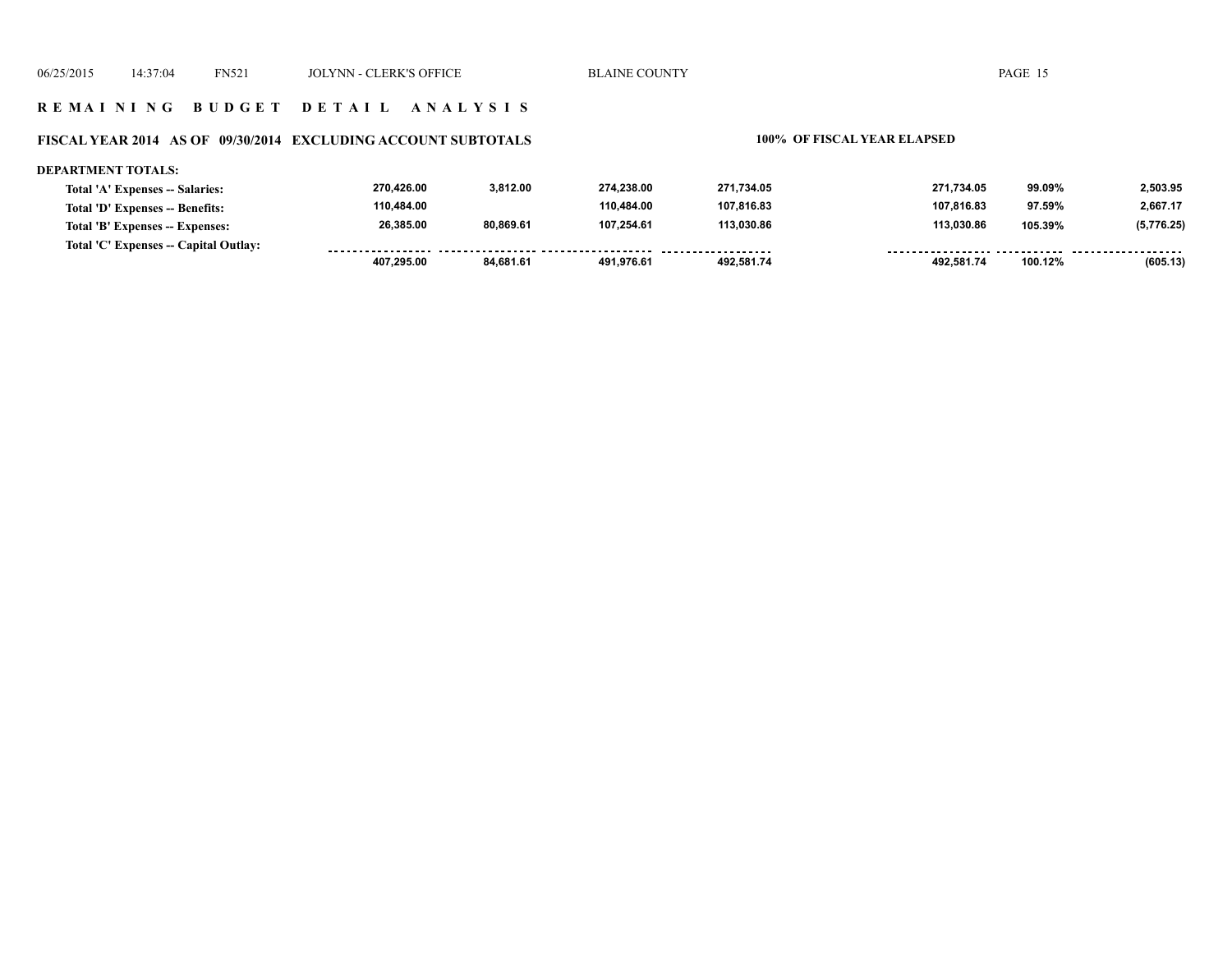#### **R E M A I N I N G B U D G E T D E T A I L A N A L Y S I S**

# **FISCAL YEAR 2014 AS OF 09/30/2014 EXCLUDING ACCOUNT SUBTOTALS 100% OF FISCAL YEAR ELAPSED**

# **FUND 0001 GENERAL FUND (CURRENT EXPENSE)**

**-11 BUILDING AND GROUNDS**

|           |                                     | Original      | <b>Budget</b>  | <b>Budgeted</b> |                    | ----------EXPENDITURES---------- |                  |         | <b>Budget</b>          |
|-----------|-------------------------------------|---------------|----------------|-----------------|--------------------|----------------------------------|------------------|---------|------------------------|
| Acct No.  | <b>Account Description</b>          | <b>Budget</b> | <b>Changes</b> | Amount          | <b>Paid Claims</b> | <b>Unpaid Claims</b>             | <b>Total Exp</b> | Percent | <b>Balance</b><br>1111 |
| 0402-0000 | SALARIES-MAINTENANCE                | 88,024.00     |                | 88,024.00       | 80,602.38          |                                  | 80,602.38        | 91.57%  | 7,421.62               |
| 0402-0001 | SALARIES-CUSTODIAL                  | 60,848.00     |                | 60,848.00       | 61,371.20          |                                  | 61,371.20        | 100.86% | (523.20)               |
| 0402-0003 | SALARIES - OPERATIONS DIRECTOR      | 81,437.00     |                | 81,437.00       | 81,854.35          |                                  | 81,854.35        | 100.51% | (417.35)               |
| 0409-0099 | SALARIES - OVERTIME                 | 1,000.00      |                | 1,000.00        |                    |                                  |                  | 0.00%   | 1,000.00               |
|           | Total 'A' Budget -- Salaries:       | 231,309.00    |                | 231,309.00      | 223,827.93         |                                  | 223,827.93       | 96.77%  | 7,481.07               |
| 0410-0000 | <b>RETIREMENT</b>                   | 25,813.00     |                | 25,813.00       | 25,337.52          |                                  | 25,337.52        | 98.16%  | 475.48                 |
| 0411-0000 | <b>FICA</b>                         | 17,445.00     |                | 17,445.00       | 16,015.88          |                                  | 16,015.88        | 91.81%  | 1,429.12               |
| 0412-0000 | <b>LIFE INSURANCE</b>               | 370.00        |                | 370.00          | 355.54             |                                  | 355.54           | 96.09%  | 14.46                  |
| 0413-0000 | MEDICAL INSURANCE                   | 41,863.00     |                | 41,863.00       | 38,138.68          |                                  | 38,138.68        | 91.10%  | 3,724.32               |
| 0414-0000 | <b>DENTAL INSURANCE</b>             | 2,207.00      |                | 2,207.00        | 2,130.34           |                                  | 2,130.34         | 96.53%  | 76.66                  |
| 0415-0000 | STATE UNEMPLOYMENT                  | 1,255.00      |                | 1,255.00        | 1,465.54           |                                  | 1,465.54         | 116.78% | (210.54)               |
| 0416-0000 | <b>WORKER'S COMPENSATION INSUR.</b> | 5,508.00      |                | 5,508.00        | 4,260.00           |                                  | 4,260.00         | 77.34%  | 1,248.00               |
|           | Total 'D' Budget -- Benefits:       | 94,461.00     |                | 94,461.00       | 87,703.50          |                                  | 87,703.50        | 92.85%  | 6,757.50               |
| 0439-0000 | TRAVEL - OTHER                      | 1,000.00      |                | 1,000.00        | 3,224.41           |                                  | 3,224.41         | 322.44% | (2,224.41)             |
| 0439-0001 | PER DIEM                            | 500.00        |                | 500.00          | 377.75             |                                  | 377.75           | 75.55%  | 122.25                 |
| 0440-0000 | SUPPLIES - OFFICE                   | 1,500.00      |                | 1,500.00        | 4,061.66           |                                  | 4,061.66         | 270.78% | (2,561.66)             |
| 0449-0000 | SUPPLIES - COURTHOUSE               | 4,000.00      | 2,850.00       | 6,850.00 C      | 5,138.70           |                                  | 5,138.70         | 75.02%  | 1,711.30               |
| 0449-0001 | SUPPLIES - JUDICIAL                 | 4,000.00      |                | 4,000.00        | 3,228.16           |                                  | 3,228.16         | 80.70%  | 771.84                 |
| 0449-0002 | SUPPLIES - MCBRIDE BLDG             | 500.00        |                | 500.00          | 818.58             |                                  | 818.58           | 163.72% | (318.58)               |
| 0449-0003 | <b>TOOLS/EQUIPMENT</b>              | 5,000.00      |                | 5,000.00        | 1,266.50           |                                  | 1,266.50         | 25.33%  | 3,733.50               |
| 0449-0004 | SUPPLIES - ANNEX                    | 6,000.00      |                | 6,000.00        | 2,661.02           |                                  | 2,661.02         | 44.35%  | 3,338.98               |
| 0449-0005 | SUPPLIES - PSF                      | 3,000.00      |                | 3,000.00        | 1,092.26           |                                  | 1,092.26         | 36.41%  | 1,907.74               |
| 0460-0000 | UTILITIES-GAS HTNG-COURT HOUSE      | 2,000.00      |                | 2,000.00        | 934.98             |                                  | 934.98           | 46.75%  | 1,065.02               |
| 0460-0001 | UTILITIES-GAS ANNEX                 | 8,000.00      |                | 8,000.00        | 8,134.32           |                                  | 8,134.32         | 101.68% | (134.32)               |
| 0460-0002 | UTILITIES-GAS-JUDICIAL              | 5,000.00      |                | 5,000.00        | 4,047.19           |                                  | 4,047.19         | 80.94%  | 952.81                 |
| 0460-0003 | UTILITIES-GAS-MCBRIDE               | 1,000.00      |                | 1,000.00        | 685.83             |                                  | 685.83           | 68.58%  | 314.17                 |
| 0460-0004 | UTILITIES-GAS-PSF                   | 24,000.00     |                | 24,000.00       | 11,632.84          |                                  | 11,632.84        | 48.47%  | 12,367.16              |
| 0465-0000 | UTILITIES- ELECT -JDCL              | 9,000.00      |                | 9,000.00        | 10,187.85          |                                  | 10,187.85        | 113.20% | (1, 187.85)            |
| 0465-0001 | UTILITIES-ELECT COURTHOUSE          | 8,000.00      |                | 8,000.00        | 6,395.13           |                                  | 6,395.13         | 79.94%  | 1,604.87               |
| 0465-0002 | UTILITIES-ELECTRICITY MCBRIDE       | 700.00        |                | 700.00          | 547.89             |                                  | 547.89           | 78.27%  | 152.11                 |
| 0465-0003 | UTILITIES - ELECTRICITY ANNEX       | 15,500.00     |                | 15,500.00       | 16,085.82          |                                  | 16,085.82        | 103.78% | (585.82)               |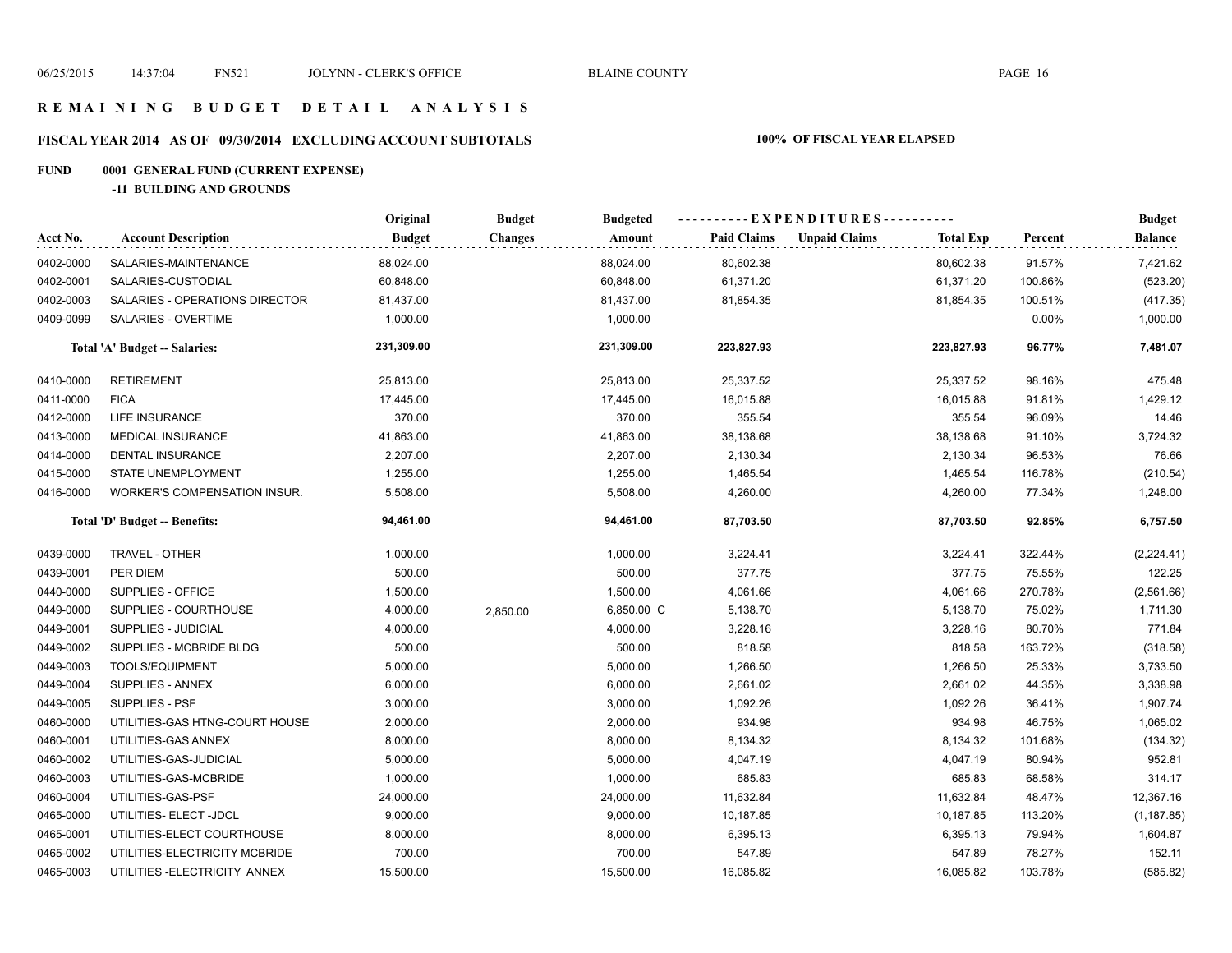#### **R E M A I N I N G B U D G E T D E T A I L A N A L Y S I S**

# **FISCAL YEAR 2014 AS OF 09/30/2014 EXCLUDING ACCOUNT SUBTOTALS 100% OF FISCAL YEAR ELAPSED**

# **FUND 0001 GENERAL FUND (CURRENT EXPENSE)**

**-11 BUILDING AND GROUNDS**

|           |                                | Original      | <b>Budget</b><br><b>Budgeted</b> |                    | ----------EXPENDITURES----------         |         | <b>Budget</b><br><b>Balance</b> |
|-----------|--------------------------------|---------------|----------------------------------|--------------------|------------------------------------------|---------|---------------------------------|
| Acct No.  | <b>Account Description</b>     | <b>Budget</b> | <b>Changes</b><br>Amount         | <b>Paid Claims</b> | <b>Unpaid Claims</b><br><b>Total Exp</b> | Percent |                                 |
| 0465-0004 | UTILITIES-ELECTRICITY PSF      | 38,000.00     | 38,000.00                        | 43,792.95          | 43,792.95                                | 115.24% | (5,792.95)                      |
| 0465-0007 | UTILITIES - ELECTRICITY - R&B  | 12,000.00     | 12,000.00                        | 10,956.24          | 10,956.24                                | 91.30%  | 1,043.76                        |
| 0465-0008 | UTILITIES - ELECTRICITY- WEEDS | 400.00        | 400.00                           | 470.59             | 470.59                                   | 117.65% | (70.59)                         |
| 0467-0004 | UTILITIES - GARBAGE - R&B      | 400.00        | 400.00                           | 577.35             | 577.35                                   | 144.34% | (177.35)                        |
| 0469-0000 | UTILITIES - PROPANE - R&B      | 2,000.00      | 2,000.00                         | 1,601.50           | 1,601.50                                 | 80.08%  | 398.50                          |
| 0469-0001 | UTILITIES - PROPANE - WEEDS    | 3,500.00      | 3,500.00                         | 3,781.08           | 3,781.08                                 | 108.03% | (281.08)                        |
| 0494-0000 | REPAIRS/MAINT - CRTHSE         | 9,000.00      | 9,000.00                         | 1,022.21           | 1,022.21                                 | 11.36%  | 7,977.79                        |
| 0494-0001 | REPAIRS/MAINT - JDCL BLDG      | 7,000.00      | 7,000.00                         | 5,354.52           | 5,354.52                                 | 76.49%  | 1,645.48                        |
| 0494-0002 | REPAIRS/MAINT - MCBRIDE BLDG   | 1,500.00      | 1,500.00                         | 405.68             | 405.68                                   | 27.05%  | 1,094.32                        |
| 0494-0003 | REPAIRS/MAINT - ANNEX          | 10,000.00     | 10,000.00                        | 6,733.47           | 6,733.47                                 | 67.33%  | 3,266.53                        |
| 0494-0004 | <b>REPAIRS/MAINT - PSF</b>     | 20,000.00     | 20,000.00                        | 27,826.58          | 27,826.58                                | 139.13% | (7,826.58)                      |
| 0494-0006 | REPAIRS & MAINT-ROAD & BRIDGE  | 2,000.00      | 2,000.00                         | 2,549.87           | 2,549.87                                 | 127.49% | (549.87)                        |
| 0494-0007 | REPAIRS & MAINT-RECYCLE        | 2,000.00      | 2,000.00                         | 3,216.78           | 3,216.78                                 | 160.84% | (1, 216.78)                     |
| 0494-0008 | REPAIRS/MAINT - WEEDS SHOP     | 1,500.00      | 1,500.00                         | 424.36             | 424.36                                   | 28.29%  | 1,075.64                        |
| 0495-0000 | LANDSCAPE/MAINT                | 14,000.00     | 14,000.00                        | 16,574.59          | 16,574.59                                | 118.39% | (2,574.59)                      |
| 0499-0004 | FUEL/REPAIRS/MAINT - VEHICLES  | 1,200.00      | 1,200.00                         | 1,460.01           | 1,460.01                                 | 121.67% | (260.01)                        |
| 0528-0000 | <b>DUES/AIRPORT WEST</b>       | 2,900.00      | 2,900.00                         | 2,580.00           | 2,580.00                                 | 88.97%  | 320.00                          |
| 0569-0000 | <b>EDUCATION- OTHER</b>        | 1,000.00      | 1,000.00                         | 2,795.00           | 2,795.00                                 | 279.50% | (1,795.00)                      |
| 0571-0000 | <b>SUSTAINABILITY</b>          | 1,000.00      | 1,000.00                         |                    |                                          | 0.00%   | 1,000.00                        |
| 0679-0000 | CONTRACT SERVICES - JANITORIAL | 87,200.00     | 87,200.00                        | 95,289.95          | 95,289.95                                | 109.28% | (8,089.95)                      |
| 0679-0001 | CONTRACT - MAINTENANCE         | 29,000.00     | 29,000.00                        | 29,570.22          | 29,570.22                                | 101.97% | (570.22)                        |
| 0704-0000 | *OFFICE SPACE                  |               |                                  | 11.16              | 11.16                                    | 0.00%   | (11.16)                         |
| 0705-0000 | WATER & SEWER- CRTHSE BLDG     | 10,000.00     | 10,000.00                        | 9,894.09           | 9,894.09                                 | 98.94%  | 105.91                          |
| 0705-0001 | WATER & SEWER- JDCL BLDG       | 1,000.00      | 1,000.00                         | 1,011.29           | 1,011.29                                 | 101.13% | (11.29)                         |
| 0705-0002 | WATER & SEWER - ANNEX          | 2,300.00      | 2,300.00                         | 2,540.70           | 2,540.70                                 | 110.47% | (240.70)                        |
| 0705-0003 | WATER & SEWER - MCBRIDE        | 800.00        | 800.00                           | 693.73             | 693.73                                   | 86.72%  | 106.27                          |
| 0705-0004 | WATER & SEWER - PSF            | 15,000.00     | 15,000.00                        | 19,983.08          | 19,983.08                                | 133.22% | (4,983.08)                      |
| 0705-0005 | WATER & SEWER - OLD JAIL       | 135.00        | 135.00                           | 136.98             | 136.98                                   | 101.47% | (1.98)                          |
| 0705-0006 | WATER & SEWER - CAREY R&B      | 543.00        | 543.00                           | 567.50             | 567.50                                   | 104.51% | (24.50)                         |
| 0705-0007 | WATER & SEWER - CAREY WEEDS    | 600.00        | 600.00                           | 563.30             | 563.30                                   | 93.88%  | 36.70                           |
| 0714-0005 | TELEPHONE ALLOWANCE            | 600.00        | 600.00                           | 588.00             | 588.00                                   | 98.00%  | 12.00                           |
| 0786-0000 | REPAIRS/MNTNNC-ELEVATOR        | 500.00        | 500.00                           | 250.00             | 250.00                                   | 50.00%  | 250.00                          |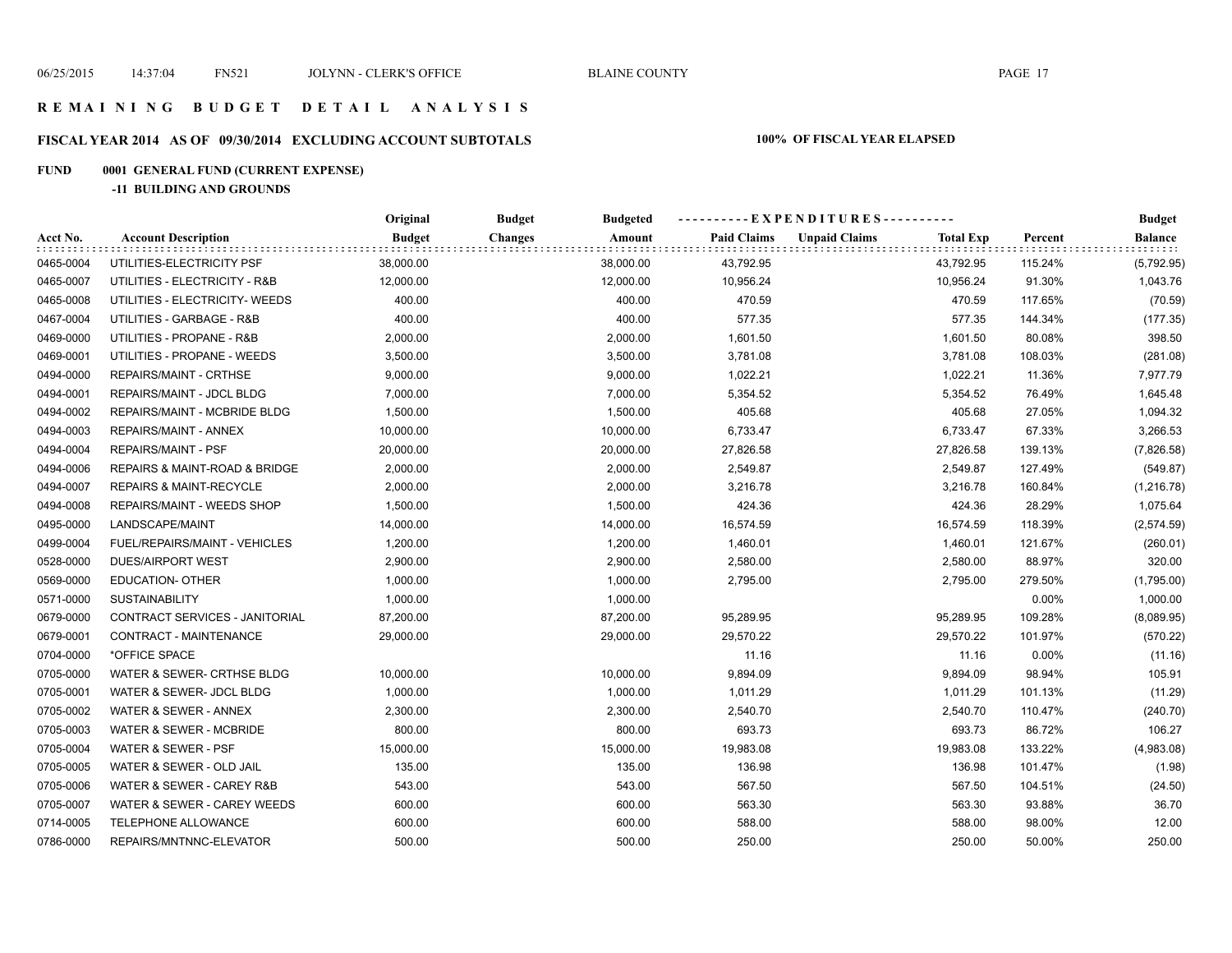#### **R E M A I N I N G B U D G E T D E T A I L A N A L Y S I S**

# **FISCAL YEAR 2014 AS OF 09/30/2014 EXCLUDING ACCOUNT SUBTOTALS 100% OF FISCAL YEAR ELAPSED**

# **FUND 0001 GENERAL FUND (CURRENT EXPENSE)**

**-11 BUILDING AND GROUNDS**

|          |                                       | Original      | ----------EXPENDITURES----------<br><b>Budget</b><br><b>Budgeted</b> |                      |                  |         |                |        | <b>Budget</b> |
|----------|---------------------------------------|---------------|----------------------------------------------------------------------|----------------------|------------------|---------|----------------|--------|---------------|
| Acct No. | <b>Account Description</b>            | <b>Budget</b> | <b>Paid Claims</b><br><b>Changes</b><br>Amount                       | <b>Unpaid Claims</b> | <b>Total Exp</b> | Percent | <b>Balance</b> |        |               |
|          | Total 'B' Budget -- Expenses:         | 375.778.00    | 2.850.00                                                             | 378.628.00           | 373.743.67       |         | 373.743.67     | 98.71% | 4.884.33      |
|          | <b>DEPARTMENT TOTALS:</b>             |               |                                                                      |                      |                  |         |                |        |               |
|          | Total 'A' Expenses -- Salaries:       | 231.309.00    |                                                                      | 231.309.00           | 223.827.93       |         | 223.827.93     | 96.77% | 7,481.07      |
|          | Total 'D' Expenses -- Benefits:       | 94,461.00     |                                                                      | 94.461.00            | 87,703.50        |         | 87,703.50      | 92.85% | 6,757.50      |
|          | Total 'B' Expenses -- Expenses:       | 375.778.00    | 2.850.00                                                             | 378.628.00           | 373.743.67       |         | 373.743.67     | 98.71% | 4.884.33      |
|          | Total 'C' Expenses -- Capital Outlay: |               |                                                                      |                      |                  |         |                |        |               |
|          |                                       | 701.548.00    | 2.850.00                                                             | 704.398.00           | 685.275.10       |         | 685.275.10     | 97.29% | 19.122.90     |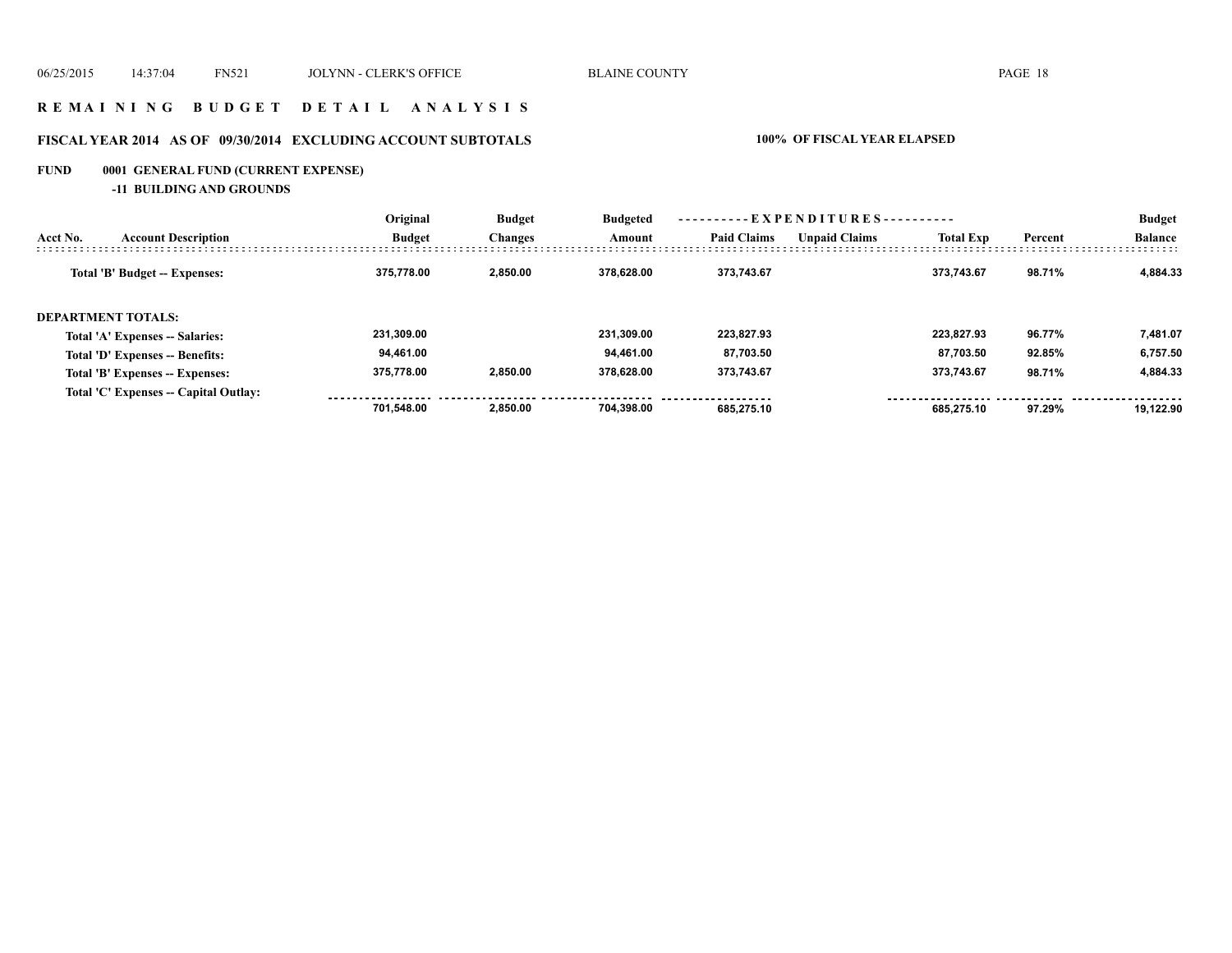#### **R E M A I N I N G B U D G E T D E T A I L A N A L Y S I S**

# **FISCAL YEAR 2014 AS OF 09/30/2014 EXCLUDING ACCOUNT SUBTOTALS 100% OF FISCAL YEAR ELAPSED**

# **FUND 0001 GENERAL FUND (CURRENT EXPENSE)**

**-12 HUMAN RESOURCES**

|           |                                      | Original      | <b>Budget</b>  | <b>Budgeted</b> |                    | ----------EXPENDITURES---------- |                  |         | <b>Budget</b>  |
|-----------|--------------------------------------|---------------|----------------|-----------------|--------------------|----------------------------------|------------------|---------|----------------|
| Acct No.  | <b>Account Description</b>           | <b>Budget</b> | <b>Changes</b> | Amount          | <b>Paid Claims</b> | <b>Unpaid Claims</b>             | <b>Total Exp</b> | Percent | <b>Balance</b> |
| 0401-0005 | SALARIES - HR GENERALIST             | 50,231.00     |                | 50,231.00       | 50,832.83          |                                  | 50,832.83        | 101.20% | (601.83)       |
| 0403-0000 | <b>SALARIES - MERIT</b>              | 20,893.00     | (14, 299.00)   | 6,594.00 C      |                    |                                  |                  | 0.00%   | 6,594.00       |
| 0408-0001 | SALARIES-TERMINATION/LEAVE/OT        | 65,000.00     |                | 65,000.00       | 28,324.56          |                                  | 28,324.56        | 43.58%  | 36,675.44      |
| 0408-0003 | SALARIES - PAY GRADE ADJ             | 30,000.00     | (6,665.00)     | 23,335.00 C     |                    |                                  |                  | 0.00%   | 23,335.00      |
|           | Total 'A' Budget -- Salaries:        | 166,124.00    | (20, 964.00)   | 145,160.00      | 79,157.39          |                                  | 79,157.39        | 54.53%  | 66,002.61      |
| 0410-0000 | <b>RETIREMENT</b>                    | 35,400.00     |                | 35,400.00       | 5,754.28           |                                  | 5,754.28         | 16.26%  | 29,645.72      |
| 0411-0000 | <b>FICA</b>                          | 23,700.00     |                | 23,700.00       | 6,055.45           |                                  | 6,055.45         | 25.55%  | 17,644.55      |
| 0412-0000 | <b>LIFE INSURANCE</b>                | 75.00         |                | 75.00           | 73.56              |                                  | 73.56            | 98.08%  | 1.44           |
| 0413-0000 | MEDICAL INSURANCE                    | 6,655.00      |                | 6,655.00        | 6,673.44           |                                  | 6,673.44         | 100.28% | (18.44)        |
| 0414-0000 | <b>DENTAL INSURANCE</b>              | 442.00        |                | 442.00          | 440.76             |                                  | 440.76           | 99.72%  | 1.24           |
| 0415-0000 | STATE UNEMPLOYMENT                   | 275.00        |                | 275.00          | 554.10             |                                  | 554.10           | 201.49% | (279.10)       |
| 0416-0000 | WORKER'S COMPENSATION INSUR.         | 125.00        |                | 125.00          | 535.00             |                                  | 535.00           | 428.00% | (410.00)       |
|           | Total 'D' Budget -- Benefits:        | 66,672.00     |                | 66,672.00       | 20,086.59          |                                  | 20,086.59        | 30.13%  | 46,585.41      |
| 0439-0000 | TRAVEL - OTHER                       | 1,500.00      |                | 1,500.00        | 2,265.95           |                                  | 2,265.95         | 151.06% | (765.95)       |
| 0439-0001 | PER DIEM                             | 700.00        |                | 700.00          | 364.00             |                                  | 364.00           | 52.00%  | 336.00         |
| 0440-0000 | SUPPLIES - OFFICE                    | 800.00        |                | 800.00          | 286.69             |                                  | 286.69           | 35.84%  | 513.31         |
| 0440-0003 | SUPPLIES/EQUIPMENT                   | 200.00        |                | 200.00          | 326.81             |                                  | 326.81           | 163.41% | (126.81)       |
| 0528-0000 | <b>DUES / MEMBERSHIPS</b>            | 275.00        |                | 275.00          | 369.00             |                                  | 369.00           | 134.18% | (94.00)        |
| 0542-0000 | POSTAGE                              | 100.00        |                | 100.00          | 100.00             |                                  | 100.00           | 100.00% |                |
| 0569-0000 | <b>EMPL RECOGNITION</b>              | 7,700.00      |                | 7,700.00        | 8,048.81           |                                  | 8,048.81         | 104.53% | (348.81)       |
| 0569-0001 | EDUCATION/REGISTRATION               | 7,000.00      |                | 7,000.00        | 5,666.29           |                                  | 5,666.29         | 80.95%  | 1,333.71       |
| 0591-0002 | RECRUITMENT/RETENTION                | 2,500.00      |                | 2,500.00        | 2,065.43           |                                  | 2,065.43         | 82.62%  | 434.57         |
|           | Total 'B' Budget -- Expenses:        | 20,775.00     |                | 20,775.00       | 19,492.98          |                                  | 19,492.98        | 93.83%  | 1,282.02       |
|           | <b>DEPARTMENT TOTALS:</b>            |               |                |                 |                    |                                  |                  |         |                |
|           | Total 'A' Expenses -- Salaries:      | 166,124.00    | (20, 964.00)   | 145,160.00      | 79,157.39          |                                  | 79,157.39        | 54.53%  | 66,002.61      |
|           | Total 'D' Expenses -- Benefits:      | 66,672.00     |                | 66,672.00       | 20,086.59          |                                  | 20,086.59        | 30.13%  | 46,585.41      |
|           | Total 'B' Expenses -- Expenses:      | 20,775.00     |                | 20,775.00       | 19,492.98          |                                  | 19,492.98        | 93.83%  | 1,282.02       |
|           | Total 'C' Expenses - Capital Outlay: |               |                |                 |                    |                                  |                  |         |                |
|           |                                      | 253,571.00    | (20, 964.00)   | 232,607.00      | 118,736.96         |                                  | 118,736.96       | 51.05%  | 113,870.04     |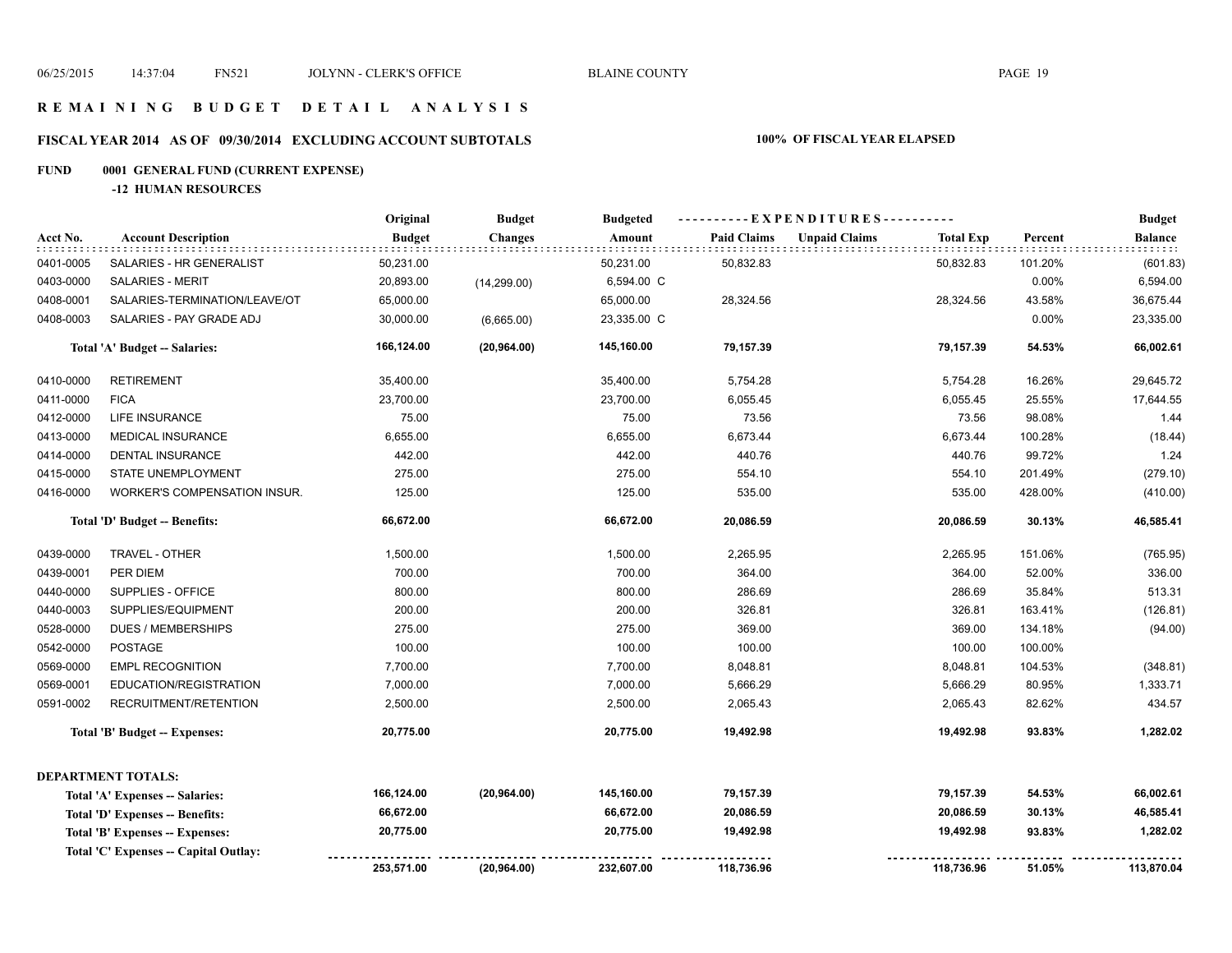#### **R E M A I N I N G B U D G E T D E T A I L A N A L Y S I S**

# **FISCAL YEAR 2014 AS OF 09/30/2014 EXCLUDING ACCOUNT SUBTOTALS 100% OF FISCAL YEAR ELAPSED**

# **FUND 0001 GENERAL FUND (CURRENT EXPENSE)**

**-13 EXTENSION OFFICE**

|           |                               | Original      | <b>Budget</b>  | <b>Budgeted</b> |                    |                      | --EXPENDITURES---------- |         |                |
|-----------|-------------------------------|---------------|----------------|-----------------|--------------------|----------------------|--------------------------|---------|----------------|
| Acct No.  | <b>Account Description</b>    | <b>Budget</b> | <b>Changes</b> | Amount          | <b>Paid Claims</b> | <b>Unpaid Claims</b> | <b>Total Exp</b>         | Percent | <b>Balance</b> |
| 0439-0000 | TRAVEL - AGENT                | 2,700.00      | 363.12         | 3,063.12 C      | 1,875.30           |                      | 1,875.30                 | 61.22%  | 1,187.82       |
| 0439-0001 | TRAVEL - PROGRAM LEADER       | 1,800.00      |                | 1,800.00        | 1,953.85           |                      | 1,953.85                 | 108.55% | (153.85)       |
| 0439-0002 | TRAVEL - ASSOC EDUCATOR       | 400.00        |                | 400.00          | 791.31             |                      | 791.31                   | 197.83% | (391.31)       |
| 0440-0000 | <b>SUPPLIES</b>               | 3,274.00      |                | 3,274.00        | 3,495.83           |                      | 3,495.83                 | 106.78% | (221.83)       |
| 0440-0003 | SUPPLIES/EQUIPMENT            | 2,500.00      | 629.00         | 3,129.00 C      | 3,252.38           |                      | 3,252.38                 | 103.94% | (123.38)       |
| 0440-0004 | <b>PRINTING</b>               | 1,140.00      |                | 1,140.00        | 782.28             |                      | 782.28                   | 68.62%  | 357.72         |
| 0449-0001 | *4-H EXPENSES                 |               | 16,918.70      | 16,918.70 C     | 18,227.27          |                      | 18,227.27                | 107.73% | (1,308.57)     |
| 0449-0004 | *WORKSHOP EXPENSES            |               | 2,712.99       | 2,712.99 C      | 3,228.39           |                      | 3,228.39                 | 119.00% | (515.40)       |
| 0475-0000 | <b>VEHICLES - MAINTENANCE</b> | 1,000.00      |                | 1,000.00        | 80.22              |                      | 80.22                    | 8.02%   | 919.78         |
| 0489-0001 | <b>VISTA VOLUNTEER</b>        | 500.00        |                | 500.00          | 500.00             |                      | 500.00                   | 100.00% |                |
| 0542-0000 | POSTAGE-PUB & NEWS LETTER     | 100.00        |                | 100.00          | 62.47              |                      | 62.47                    | 62.47%  | 37.53          |
| 0569-0000 | EDUCATION/REGISTRATION        | 850.00        |                | 850.00          | 395.00             |                      | 395.00                   | 46.47%  | 455.00         |
| 0580-0000 | CONTRACT - EXTENSION AGENT    | 1,500.00      |                | 1,500.00        | 1,500.00           |                      | 1,500.00                 | 100.00% |                |
| 0689-0002 | CONTRACTS-U OF ID             | 89,502.00     |                | 89,502.00       | 89,502.00          |                      | 89,502.00                | 100.00% |                |
|           | Total 'B' Budget -- Expenses: | 105,266.00    | 20,623.81      | 125,889.81      | 125,646.30         |                      | 125,646.30               | 99.81%  | 243.51         |
|           | DEPARTMENT TOTAL S.           |               |                |                 |                    |                      |                          |         |                |

#### **DEPARTMENT TOTALS:**

**Total 'A' Expenses -- Salaries:**

|  |  |  | Total 'D' Expenses -- Benefits: |
|--|--|--|---------------------------------|
|--|--|--|---------------------------------|

| Total 'B' Expenses -- Expenses:       | 105.266.00 | 20.623.81 | 125.889.81 | 125.646.30           | 125.646.30 | 99.81% | 243.51 |
|---------------------------------------|------------|-----------|------------|----------------------|------------|--------|--------|
| Total 'C' Expenses -- Capital Outlay: |            |           |            | -------------------- |            |        |        |
|                                       | 105.266.00 | 20.623.81 | 125.889.81 | 125.646.30           | 125.646.30 | 99.81% | 243.51 |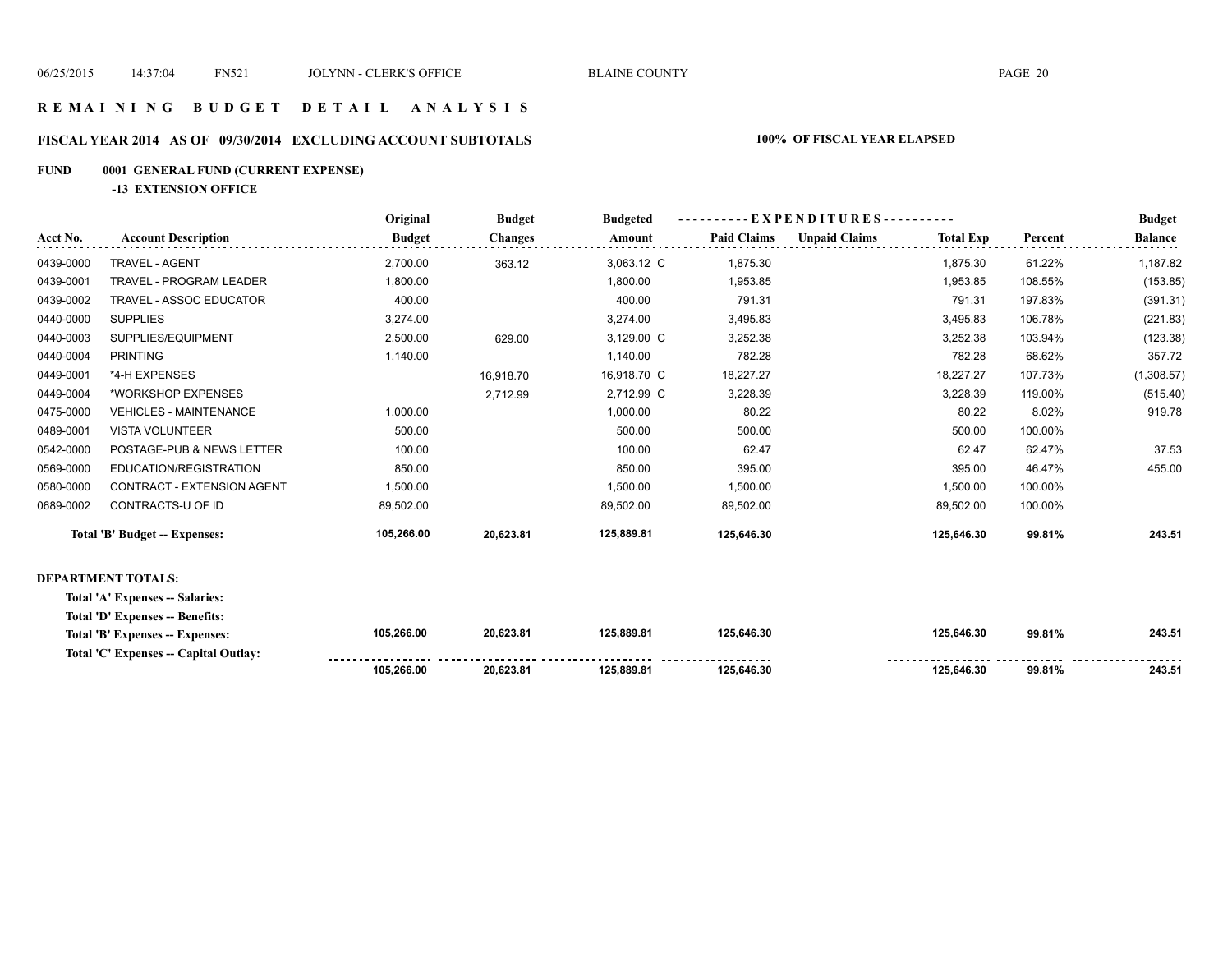#### **R E M A I N I N G B U D G E T D E T A I L A N A L Y S I S**

#### **FISCAL YEAR 2014 AS OF 09/30/2014 EXCLUDING ACCOUNT SUBTOTALS 100% OF FISCAL YEAR ELAPSED**

# **FUND 0001 GENERAL FUND (CURRENT EXPENSE)**

**-14 IT**

|           |                               | Original      | <b>Budget</b>  | <b>Budgeted</b> |                    | ----------EXPENDITURES---------- |                  |          | <b>Budget</b>  |
|-----------|-------------------------------|---------------|----------------|-----------------|--------------------|----------------------------------|------------------|----------|----------------|
| Acct No.  | <b>Account Description</b>    | <b>Budget</b> | <b>Changes</b> | Amount          | <b>Paid Claims</b> | <b>Unpaid Claims</b>             | <b>Total Exp</b> | Percent  | <b>Balance</b> |
| 0404-0000 | SALARIES - MANAGER            | 66,659.00     | 650.00         | 67,309.00 C     | 67,257.90          |                                  | 67,257.90        | 99.92%   | 51.10          |
| 0408-0002 | SALARIES - IT ANALYST         | 53,178.00     | 650.00         | 53,828.00 C     | 53,670.40          |                                  | 53,670.40        | 99.71%   | 157.60         |
|           | Total 'A' Budget -- Salaries: | 119,837.00    | 1,300.00       | 121,137.00      | 120,928.30         |                                  | 120,928.30       | 99.83%   | 208.70         |
| 0410-0000 | <b>RETIREMENT</b>             | 13,432.00     |                | 13,432.00       | 13,689.11          |                                  | 13,689.11        | 101.91%  | (257.11)       |
| 0411-0000 | <b>FICA</b>                   | 9,077.00      |                | 9,077.00        | 8,237.71           |                                  | 8,237.71         | 90.75%   | 839.29         |
| 0412-0000 | <b>LIFE INSURANCE</b>         | 150.00        |                | 150.00          | 147.12             |                                  | 147.12           | 98.08%   | 2.88           |
| 0413-0000 | <b>MEDICAL INSURANCE</b>      | 21,594.00     |                | 21,594.00       | 21,686.88          |                                  | 21,686.88        | 100.43%  | (92.88)        |
| 0414-0000 | <b>DENTAL INSURANCE</b>       | 885.00        |                | 885.00          | 881.52             |                                  | 881.52           | 99.61%   | 3.48           |
| 0415-0000 | STATE UNEMPLOYMENT            | 653.00        |                | 653.00          | 753.78             |                                  | 753.78           | 115.43%  | (100.78)       |
| 0416-0000 | WORKER'S COMPENSATION INSUR.  | 297.00        |                | 297.00          | 211.00             |                                  | 211.00           | 71.04%   | 86.00          |
|           | Total 'D' Budget -- Benefits: | 46,088.00     |                | 46,088.00       | 45,607.12          |                                  | 45,607.12        | 98.96%   | 480.88         |
| 0439-0000 | TRAVEL - TRAVEL/MEALS/MISC    | 2,650.00      |                | 2,650.00        |                    |                                  |                  | 0.00%    | 2,650.00       |
| 0439-0001 | PER DIEM                      | 500.00        |                | 500.00          |                    |                                  |                  | 0.00%    | 500.00         |
| 0440-0000 | SUPPLIES - OFFICE             | 1,229.00      |                | 1,229.00        | 2,421.18           |                                  | 2,421.18         | 197.00%  | (1, 192.18)    |
| 0440-0001 | OFFICE EQUIPMENT              | 52,026.00     |                | 52,026.00       | 63,516.15          |                                  | 63,516.15        | 122.09%  | (11, 490.15)   |
| 0440-0002 | <b>COMPUTER SOFTWARE</b>      | 15,523.00     | 2,806.00       | 18,329.00 C     | 19,861.93          |                                  | 19,861.93        | 108.36%  | (1,532.93)     |
| 0464-0000 | UTILITIES- TELEPHONE, OTHER   | 50.00         |                | 50.00           |                    |                                  |                  | 0.00%    | 50.00          |
| 0464-0001 | UTIL - TELECOMMUNICATIONS     | 29,340.00     |                | 29,340.00       | 29,330.09          |                                  | 29,330.09        | 99.97%   | 9.91           |
| 0492-0001 | <b>VEHICLE EXPENSES</b>       |               |                |                 | 10.58              |                                  | 10.58            | $0.00\%$ | (10.58)        |
| 0497-0000 | MAINTENANCE AGREEMENTS        | 49,808.00     |                | 49,808.00       | 41,941.33          |                                  | 41,941.33        | 84.21%   | 7,866.67       |
| 0499-0001 | <b>COMPUTER MAINTENANCE</b>   | 3,000.00      |                | 3,000.00        | 1,090.76           |                                  | 1,090.76         | 36.36%   | 1,909.24       |
| 0499-0002 | PRINTER/SCANNER MAINT         | 1,000.00      |                | 1,000.00        | 491.64             |                                  | 491.64           | 49.16%   | 508.36         |
| 0542-0000 | <b>POSTAGE</b>                | 50.00         |                | 50.00           | 9.36               |                                  | 9.36             | 18.72%   | 40.64          |
| 0569-0000 | <b>EDUCATION- OTHER</b>       | 5,000.00      |                | 5,000.00        | 6,494.23           |                                  | 6,494.23         | 129.88%  | (1,494.23)     |
| 0677-0000 | CONTRACTS- COMPUTER SERVICES  | 66,672.00     |                | 66,672.00       | 65,192.16          |                                  | 65,192.16        | 97.78%   | 1,479.84       |
| 0677-0001 | <b>WEB SITE</b>               | 1,150.00      |                | 1,150.00        | 1,160.00           |                                  | 1,160.00         | 100.87%  | (10.00)        |
| 0677-0002 | COMPUTER SERVICES-OTHER       | 4,000.00      |                | 4,000.00        | 423.10             |                                  | 423.10           | 10.58%   | 3,576.90       |
|           | Total 'B' Budget -- Expenses: | 231,998.00    | 2,806.00       | 234,804.00      | 231,942.51         |                                  | 231,942.51       | 98.78%   | 2,861.49       |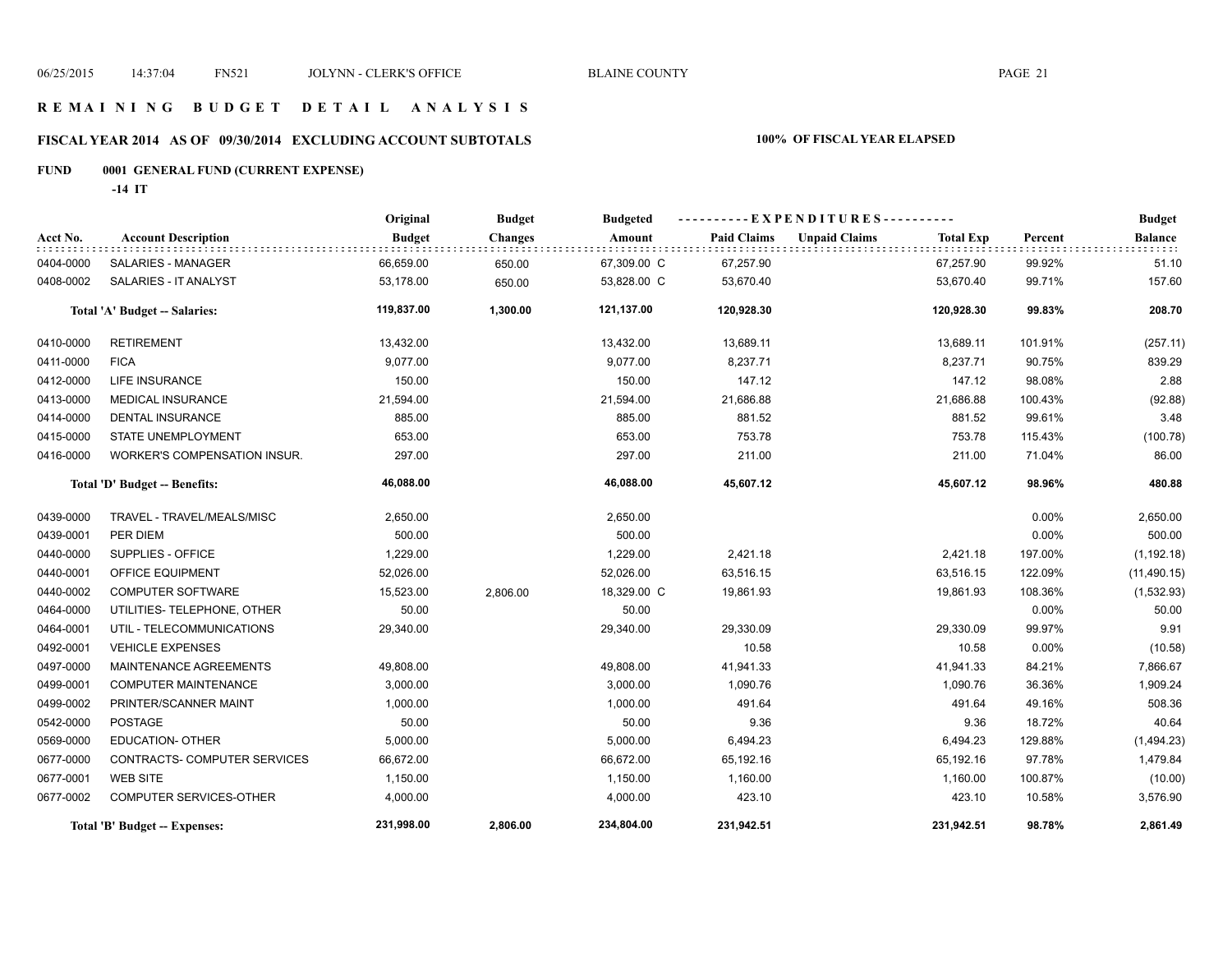#### **R E M A I N I N G B U D G E T D E T A I L A N A L Y S I S**

#### **FISCAL YEAR 2014 AS OF 09/30/2014 EXCLUDING ACCOUNT SUBTOTALS 100% OF FISCAL YEAR ELAPSED**

#### **DEPARTMENT TOTALS: 119,837.00 1,300.00 121,137.00 120,928.30 120,928.30 99.83% 208.70 Total 'A' Expenses -- Salaries: 46,088.00 46,088.00 45,607.12 45,607.12 480.88 Total 'D' Expenses -- Benefits: 98.96% 231,998.00 2,806.00 234,804.00 231,942.51 231,942.51 98.78% 2,861.49 Total 'B' Expenses -- Expenses: Total 'C' Expenses -- Capital Outlay:** ------------------.......... ................... . . . . . . . . <u>........ ......</u> ........ ........  **397,923.00 4,106.00 402,029.00 398,477.93 398,477.93 99.12% 3,551.07**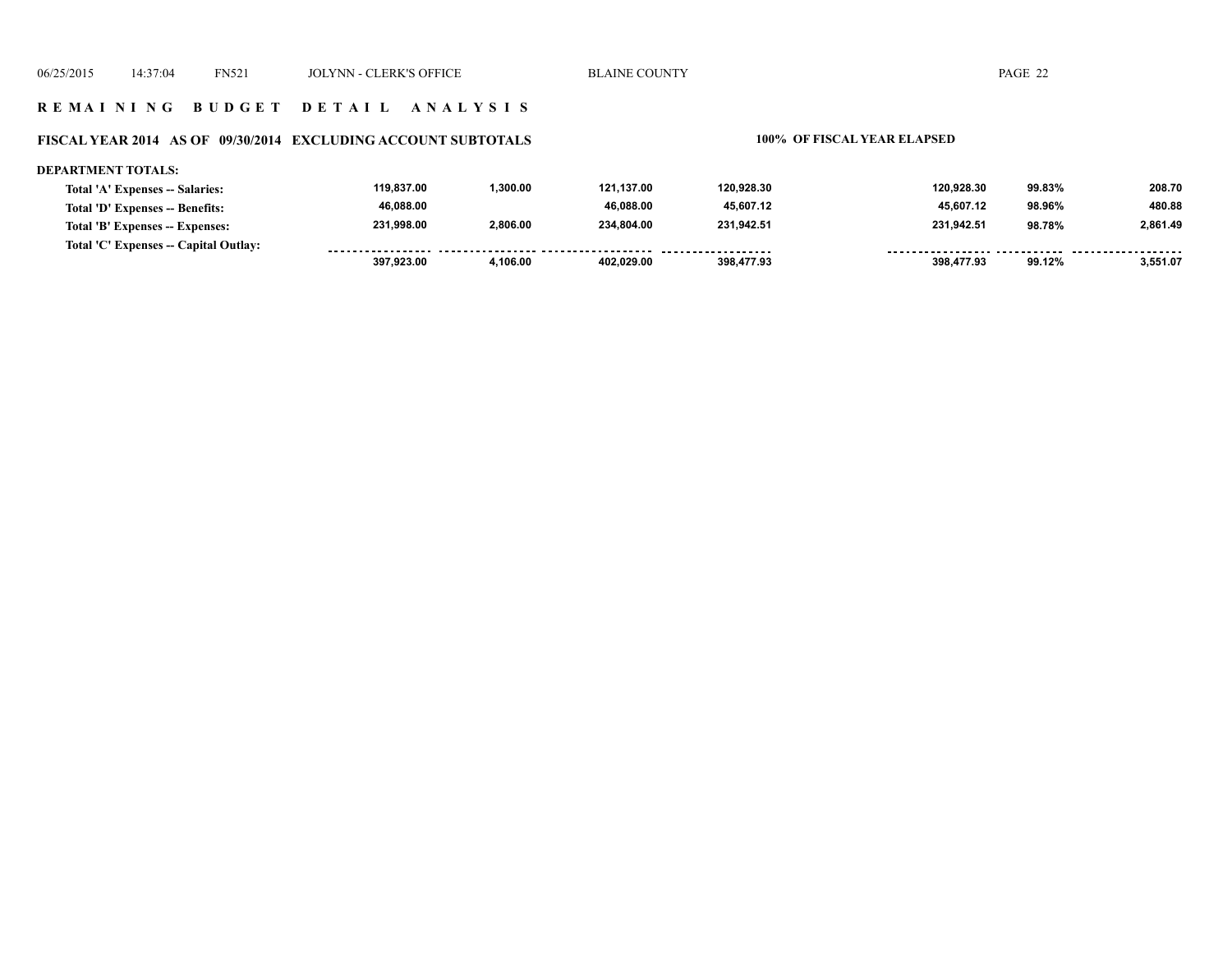#### **R E M A I N I N G B U D G E T D E T A I L A N A L Y S I S**

# **FISCAL YEAR 2014 AS OF 09/30/2014 EXCLUDING ACCOUNT SUBTOTALS 100% OF FISCAL YEAR ELAPSED**

# **FUND 0001 GENERAL FUND (CURRENT EXPENSE)**

**-15 ELECTIONS**

|                               |                                     | Original      | <b>Budget</b>  | <b>Budgeted</b> |                    | $-EXPENDITURES---$   |                  |         | <b>Budget</b>  |
|-------------------------------|-------------------------------------|---------------|----------------|-----------------|--------------------|----------------------|------------------|---------|----------------|
| Acct No.                      | <b>Account Description</b>          | <b>Budget</b> | <b>Changes</b> | Amount          | <b>Paid Claims</b> | <b>Unpaid Claims</b> | <b>Total Exp</b> | Percent | <b>Balance</b> |
| 0402-0000                     | SALARIES - DEPUTIES                 | 16,571.00     |                | 16,571.00       | 16,868.03          |                      | 16,868.03        | 101.79% | (297.03)       |
| 0402-0006                     | <b>SALARIES - OTHER</b>             | 6,000.00      |                | 6,000.00        | 5,540.82           |                      | 5,540.82         | 92.35%  | 459.18         |
| 0409-0099                     | <b>SALARIES - OVERTIME</b>          | 300.00        |                | 300.00          | 169.40             |                      | 169.40           | 56.47%  | 130.60         |
|                               | Total 'A' Budget -- Salaries:       | 22,871.00     |                | 22,871.00       | 22,578.25          |                      | 22,578.25        | 98.72%  | 292.75         |
| 0410-0000                     | <b>RETIREMENT</b>                   | 1,830.00      |                | 1,830.00        | 1,965.42           |                      | 1,965.42         | 107.40% | (135.42)       |
| 0411-0000                     | <b>FICA</b>                         | 1,700.00      |                | 1,700.00        | 1,705.42           |                      | 1,705.42         | 100.32% | (5.42)         |
| 0412-0000                     | LIFE INSURANCE                      | 75.00         |                | 75.00           | 42.91              |                      | 42.91            | 57.21%  | 32.09          |
| 0413-0000                     | <b>MEDICAL INSURANCE</b>            | 3,330.00      |                | 3,330.00        | 3,892.84           |                      | 3,892.84         | 116.90% | (562.84)       |
| 0414-0000                     | DENTAL INSURANCE                    | 222.00        |                | 222.00          | 257.11             |                      | 257.11           | 115.82% | (35.11)        |
| 0415-0000                     | STATE UNEMPLOYMENT                  | 100.00        |                | 100.00          | 156.06             |                      | 156.06           | 156.06% | (56.06)        |
| 0416-0000                     | WORKER'S COMPENSATION INSUR.        | 80.00         |                | 80.00           | 29.00              |                      | 29.00            | 36.25%  | 51.00          |
| Total 'D' Budget -- Benefits: |                                     | 7,337.00      |                | 7,337.00        | 8,048.76           |                      | 8,048.76         | 109.70% | (711.76)       |
| 0439-0000                     | TRAVEL - OTHER                      | 1,500.00      |                | 1,500.00        | 411.17             |                      | 411.17           | 27.41%  | 1,088.83       |
| 0439-0001                     | MEALS/ELECTION WORKERS              | 1,800.00      |                | 1,800.00        | 1,440.58           |                      | 1,440.58         | 80.03%  | 359.42         |
| 0442-0000                     | SUPPLIES - ELECTION                 | 15,000.00     |                | 15,000.00       | 32,368.56          |                      | 32,368.56        | 215.79% | (17,368.56)    |
| 0490-0001                     | <b>MAINTENANCE</b>                  | 7,500.00      |                | 7,500.00        | 7,546.98           |                      | 7,546.98         | 100.63% | (46.98)        |
| 0511-0000                     | <b>RENT/LEASE- BUILDINGS</b>        | 75.00         |                | 75.00           | 75.00              |                      | 75.00            | 100.00% |                |
| 0522-0000                     | <b>ADVERTISING</b>                  | 4,000.00      |                | 4,000.00        | 5,306.58           |                      | 5,306.58         | 132.66% | (1,306.58)     |
| 0542-0000                     | <b>POSTAGE</b>                      | 1,750.00      |                | 1,750.00        | 1.17               |                      | 1.17             | 0.07%   | 1,748.83       |
| 0712-0001                     | POLL WORKERS                        | 14,000.00     |                | 14,000.00       | 9,240.00           |                      | 9,240.00         | 66.00%  | 4,760.00       |
| 0712-0002                     | MILEAGE-POLL WORKERS                | 750.00        |                | 750.00          | 425.15             |                      | 425.15           | 56.69%  | 324.85         |
| 0712-0003                     | DEMOCRACY FUND - MATCH              | 1,000.00      | 10,499.00      | 11,499.00 C     | 11,499.00          |                      | 11,499.00        | 100.00% |                |
|                               | Total 'B' Budget -- Expenses:       | 47,375.00     | 10,499.00      | 57,874.00       | 68,314.19          |                      | 68,314.19        | 118.04% | (10, 440.19)   |
| 0806-0001                     | CAPITAL - EQUIPMENT                 |               | 39,501.00      | 39,501.00 C     | 96,990.98          |                      | 96,990.98        | 245.54% | (57, 489.98)   |
|                               | Total 'C' Budget -- Capital Outlay: |               | 39,501.00      | 39,501.00       | 96,990.98          |                      | 96,990.98        | 245.54% | (57, 489.98)   |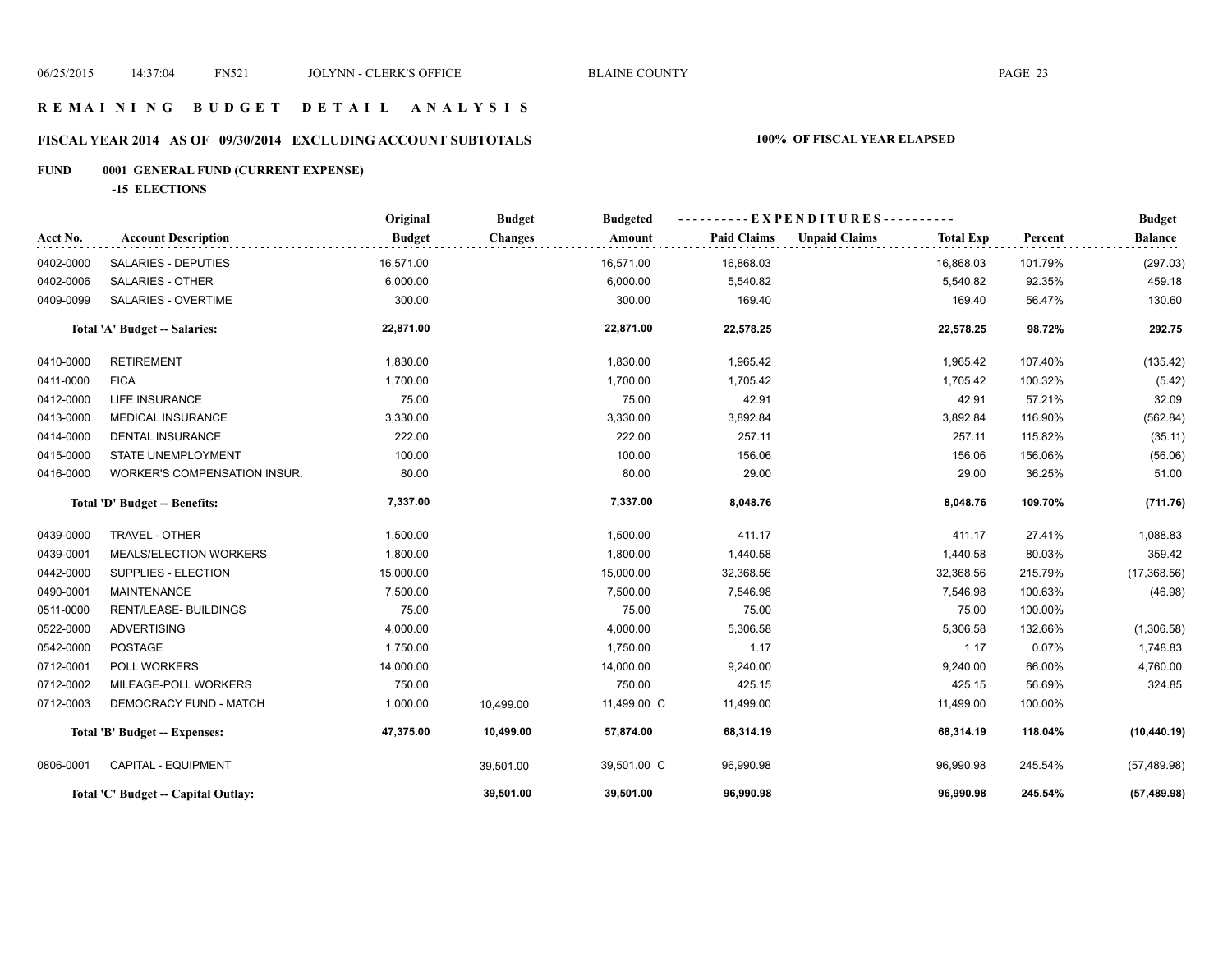#### **R E M A I N I N G B U D G E T D E T A I L A N A L Y S I S**

#### **FISCAL YEAR 2014 AS OF 09/30/2014 EXCLUDING ACCOUNT SUBTOTALS 100% OF FISCAL YEAR ELAPSED**

#### **DEPARTMENT TOTALS:**

| Total 'A' Expenses -- Salaries:       | 22,871.00 |           | 22.871.00  | 22,578.25  | 22.578.25  | 98.72%  | 292.75       |
|---------------------------------------|-----------|-----------|------------|------------|------------|---------|--------------|
| Total 'D' Expenses -- Benefits:       | 7.337.00  |           | 7.337.00   | 8.048.76   | 8.048.76   | 109.70% | (711.76)     |
| Total 'B' Expenses -- Expenses:       | 47.375.00 | 10.499.00 | 57.874.00  | 68,314.19  | 68.314.19  | 118.04% | (10, 440.19) |
| Total 'C' Expenses -- Capital Outlay: |           | 39.501.00 | 39.501.00  | 96.990.98  | 96.990.98  | 245.54% | (57, 489.98) |
|                                       | 77.583.00 | 50.000.00 | 127.583.00 | 195.932.18 | 195.932.18 | 153.57% | (68, 349.18) |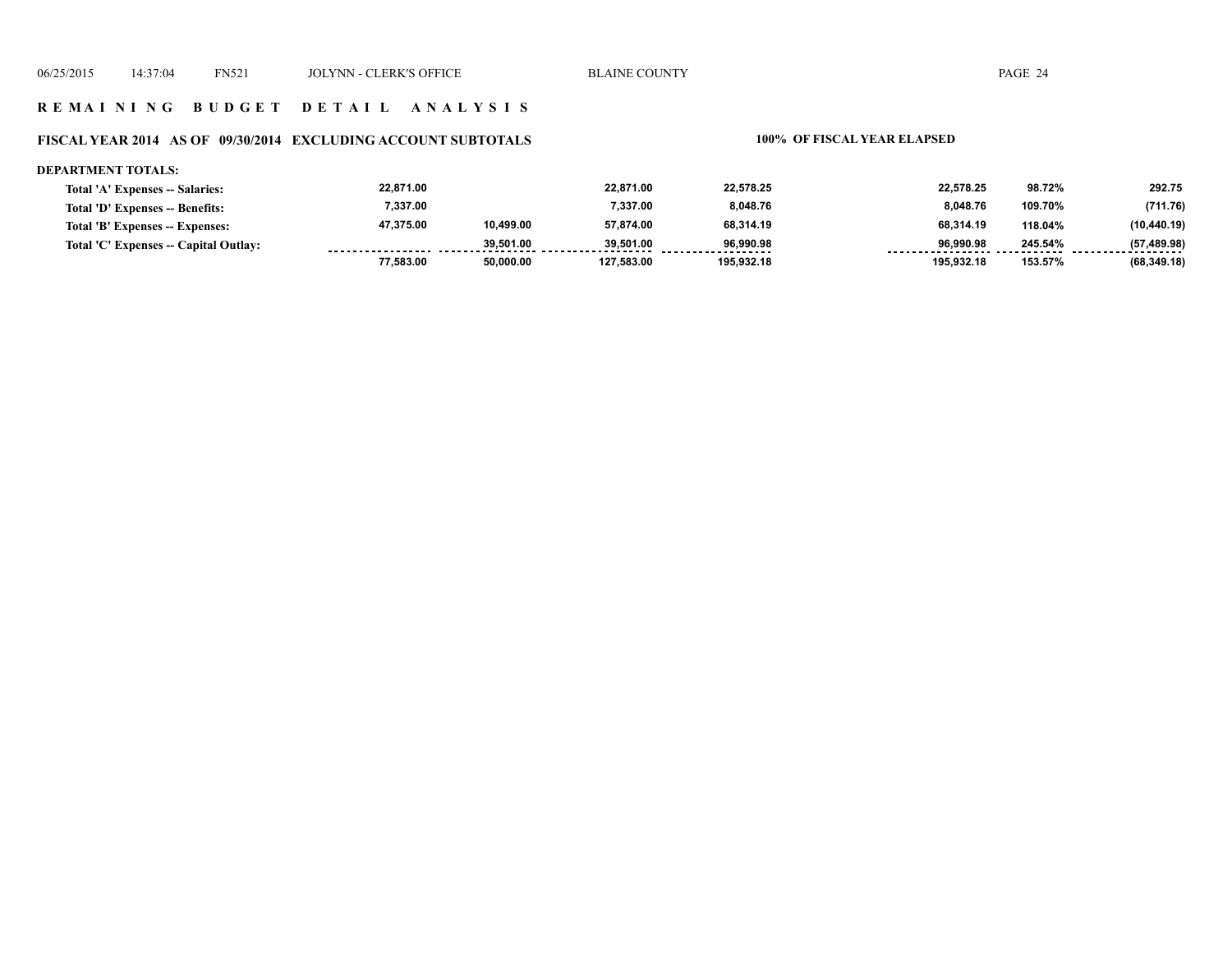#### **R E M A I N I N G B U D G E T D E T A I L A N A L Y S I S**

# **FISCAL YEAR 2014 AS OF 09/30/2014 EXCLUDING ACCOUNT SUBTOTALS 100% OF FISCAL YEAR ELAPSED**

# **FUND 0001 GENERAL FUND (CURRENT EXPENSE)**

**-17 KETCHUM POLICE**

|           |                                       | Original      | <b>Budget</b>  | <b>Budgeted</b> |                    | ----------EXPENDITURES---------- |                  |         | <b>Budget</b>  |
|-----------|---------------------------------------|---------------|----------------|-----------------|--------------------|----------------------------------|------------------|---------|----------------|
| Acct No.  | <b>Account Description</b>            | <b>Budget</b> | <b>Changes</b> | Amount          | <b>Paid Claims</b> | <b>Unpaid Claims</b>             | <b>Total Exp</b> | Percent | <b>Balance</b> |
| 0401-0001 | SALARIES - CHIEF / CPT                | 82,104.00     |                | 82,104.00       | 68,467.20          |                                  | 68,467.20        | 83.39%  | 13,636.80      |
| 0401-0002 | SALARIES - DEPUTIES                   | 485,545.00    |                | 485,545.00      | 465,879.69         |                                  | 465,879.69       | 95.95%  | 19,665.31      |
| 0402-0001 | SALARIES - OFFICE                     | 87,632.00     |                | 87,632.00       | 88,703.20          |                                  | 88,703.20        | 101.22% | (1,071.20)     |
| 0402-0002 | SALARIES - MGMT FEE                   |               | 21,929.92      | 21,929.92 C     | 21,929.92          |                                  | 21,929.92        | 100.00% |                |
| 0402-0004 | SALARIES - COMM SERV OFFICERS         | 70,931.00     |                | 70,931.00       | 72,105.22          |                                  | 72,105.22        | 101.66% | (1, 174.22)    |
| 0403-0000 | SALARIES - MERIT/FLEX                 | 7,191.00      |                | 7,191.00        |                    |                                  |                  | 0.00%   | 7,191.00       |
| 0408-0001 | SALARIES-TERMINATION                  |               |                |                 | 2,841.51           |                                  | 2,841.51         | 0.00%   | (2,841.51)     |
| 0409-0092 | SALARIES-OT-SPECIAL EVENTS KPD        |               |                |                 | 90.00              |                                  | 90.00            | 0.00%   | (90.00)        |
| 0409-0099 | SALARIES - OVERTIME                   | 54,000.00     |                | 54,000.00       | 30,142.37          |                                  | 30,142.37        | 55.82%  | 23,857.63      |
|           | Total 'A' Budget -- Salaries:         | 787,403.00    | 21,929.92      | 809,332.92      | 750,159.11         |                                  | 750,159.11       | 92.69%  | 59,173.81      |
| 0410-0000 | <b>RETIREMENT</b>                     | 89,135.00     |                | 89,135.00       | 84,365.55          |                                  | 84,365.55        | 94.65%  | 4,769.45       |
| 0411-0000 | <b>FICA</b>                           | 59,136.00     |                | 59,136.00       | 51,286.18          |                                  | 51,286.18        | 86.73%  | 7,849.82       |
| 0412-0000 | LIFE INSURANCE                        | 1,100.00      |                | 1,100.00        | 993.06             |                                  | 993.06           | 90.28%  | 106.94         |
| 0413-0000 | <b>MEDICAL INSURANCE</b>              | 136,567.00    |                | 136,567.00      | 128,815.00         |                                  | 128,815.00       | 94.32%  | 7,752.00       |
| 0414-0000 | DENTAL INSURANCE                      | 6,175.00      |                | 6,175.00        | 5,950.26           |                                  | 5,950.26         | 96.36%  | 224.74         |
| 0415-0000 | <b>STATE UNEMPLOYMENT</b>             | 3,974.00      |                | 3,974.00        | 4,692.84           |                                  | 4,692.84         | 118.09% | (718.84)       |
| 0416-0000 | <b>WORKER'S COMPENSATION INSUR.</b>   | 20,000.00     |                | 20,000.00       | 16,970.00          |                                  | 16,970.00        | 84.85%  | 3,030.00       |
| 0419-0000 | BENEFITS-MGMT FEE                     |               | 5,137.11       | 5,137.11 C      | 5,137.11           |                                  | 5,137.11         | 100.00% |                |
|           | Total 'D' Budget -- Benefits:         | 316,087.00    | 5,137.11       | 321,224.11      | 298,210.00         |                                  | 298,210.00       | 92.84%  | 23,014.11      |
| 0439-0000 | TRAVEL - OTHER                        | 3,100.00      |                | 3,100.00        | 2,218.39           |                                  | 2,218.39         | 71.56%  | 881.61         |
| 0439-0001 | PER DIEM                              | 2,500.00      |                | 2,500.00        | 1,497.75           |                                  | 1,497.75         | 59.91%  | 1,002.25       |
| 0440-0000 | SUPPLIES - OFFICE                     | 8,500.00      |                | 8,500.00        | 8,438.73           |                                  | 8,438.73         | 99.28%  | 61.27          |
| 0450-0000 | <b>INSURANCE- LIABILITY</b>           | 15,248.00     |                | 15,248.00       | 15,248.00          |                                  | 15,248.00        | 100.00% |                |
| 0464-0000 | TELEPHONE, COMMUNICATIONS             | 10,480.00     |                | 10,480.00       | 6,711.78           |                                  | 6,711.78         | 64.04%  | 3,768.22       |
| 0479-0000 | <b>VEHICLES - OTHER OPERATING EXP</b> | 40,296.00     |                | 40,296.00       | 41,520.19          |                                  | 41,520.19        | 103.04% | (1,224.19)     |
| 0489-0000 | PROFESSIONAL SVC- OTHER               | 9,000.00      |                | 9,000.00        | 9,905.65           |                                  | 9,905.65         | 110.06% | (905.65)       |
| 0489-0001 | PARKING ENFORCEMENT                   | 5,000.00      |                | 5,000.00        | 4,214.00           |                                  | 4,214.00         | 84.28%  | 786.00         |
| 0495-0001 | 700 MHZ MASTER MAINTENANCE            | 4,500.00      |                | 4,500.00        | 4,500.00           |                                  | 4,500.00         | 100.00% |                |
| 0528-0000 | DUES/MEMBERSHIPS/SUBSCRIPTIONS        | 2,500.00      |                | 2,500.00        | 1,767.90           |                                  | 1,767.90         | 70.72%  | 732.10         |
| 0550-0000 | <b>COMMUNITY POLICING</b>             | 6,000.00      |                | 6,000.00        | 3,840.98           |                                  | 3,840.98         | 64.02%  | 2,159.02       |
| 0554-0000 | UNIFORMS-NEW                          | 5,000.00      |                | 5,000.00        | 3,951.55           |                                  | 3,951.55         | 79.03%  | 1,048.45       |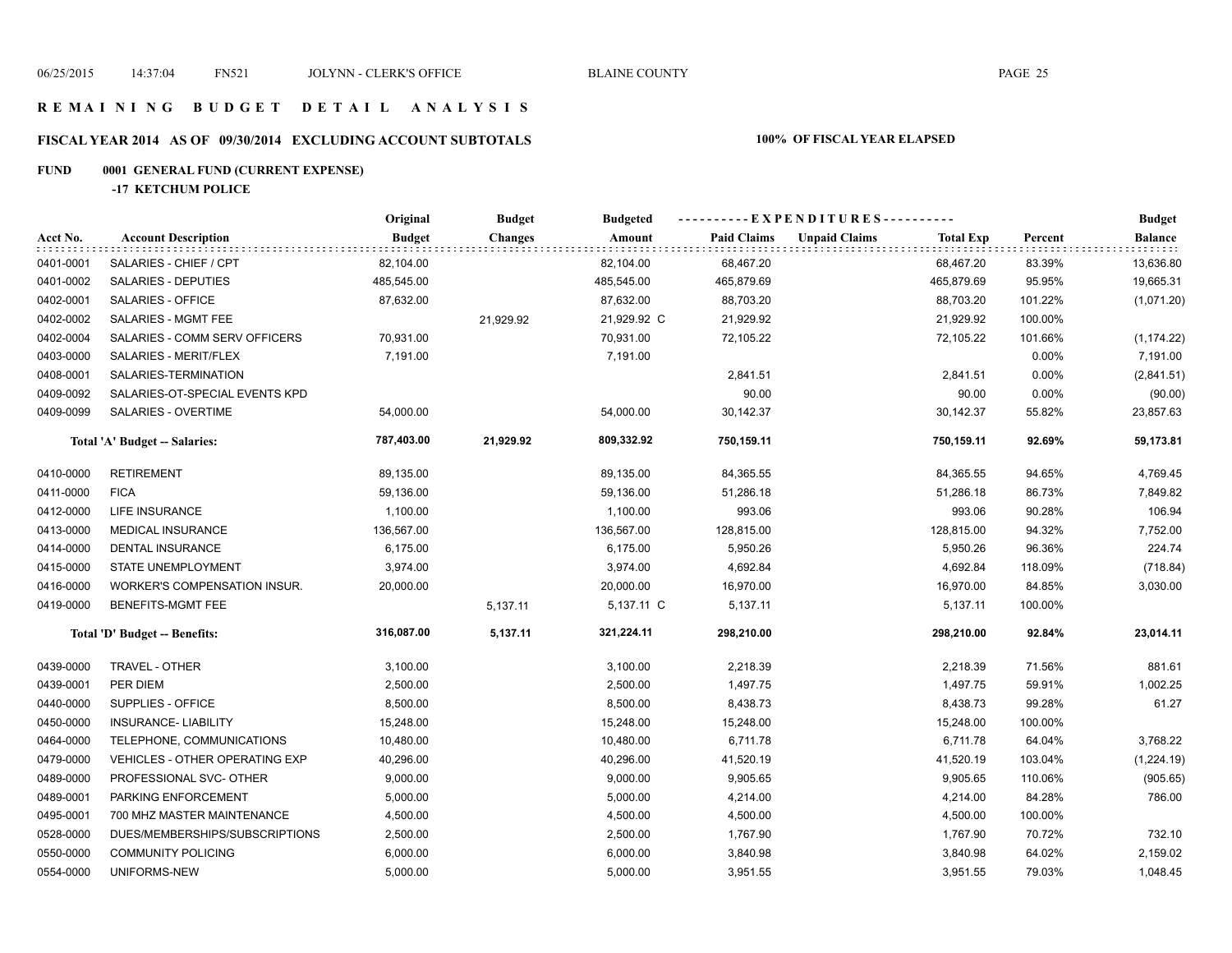#### **R E M A I N I N G B U D G E T D E T A I L A N A L Y S I S**

# **FISCAL YEAR 2014 AS OF 09/30/2014 EXCLUDING ACCOUNT SUBTOTALS 100% OF FISCAL YEAR ELAPSED**

# **FUND 0001 GENERAL FUND (CURRENT EXPENSE)**

**-17 KETCHUM POLICE**

|           |                                       | Original      | <b>Budget</b>  | <b>Budgeted</b> | - EXPENDITURES---------- |                      |                  | <b>Budget</b> |                |
|-----------|---------------------------------------|---------------|----------------|-----------------|--------------------------|----------------------|------------------|---------------|----------------|
| Acct No.  | <b>Account Description</b>            | <b>Budget</b> | <b>Changes</b> | Amount          | <b>Paid Claims</b>       | <b>Unpaid Claims</b> | <b>Total Exp</b> | Percent       | <b>Balance</b> |
| 0556-0001 | SUPPLIES - EQUIPMENT                  | 25,000.00     |                | 25,000.00       | 21,543.84                |                      | 21,543.84        | 86.18%        | 3,456.16       |
| 0556-0004 | RMS CONTRIBUTION                      | 20,443.00     |                | 20,443.00       | 20,443.00                |                      | 20,443.00        | 100.00%       |                |
| 0569-0000 | <b>EDUCATION- OTHER</b>               | 8,000.00      |                | 8,000.00        | 3,513.00                 |                      | 3,513.00         | 43.91%        | 4,487.00       |
| 0600-0000 | <b>MGMT FEE</b>                       | 22,467.00     | 4,465.97       | 26,932.97 C     | 13,379.45                |                      | 13,379.45        | 49.68%        | 13,553.52      |
| 0677-0002 | <b>COMPUTER SERVICES</b>              | 9,000.00      |                | 9,000.00        | 13,560.00                |                      | 13,560.00        | 150.67%       | (4,560.00)     |
| 0714-0005 | TELEPHONE ALLOWANCE                   | 3,888.00      |                | 3,888.00        | 3,696.48                 |                      | 3,696.48         | 95.07%        | 191.52         |
| 0723-0001 | <b>ANIMAL SHELTER</b>                 | 2,000.00      |                | 2,000.00        | 2,000.00                 |                      | 2,000.00         | 100.00%       |                |
|           | Total 'B' Budget -- Expenses:         | 202,922.00    | 4,465.97       | 207,387.97      | 181,950.69               |                      | 181,950.69       | 87.73%        | 25,437.28      |
| 0803-0001 | <b>CAPITAL - VEHICLES</b>             |               | 53,976.56      | 53,976.56 C     | 53,976.56                |                      | 53,976.56        | 100.00%       |                |
|           | Total 'C' Budget -- Capital Outlay:   |               | 53,976.56      | 53,976.56       | 53,976.56                |                      | 53,976.56        | 100.00%       |                |
|           | <b>DEPARTMENT TOTALS:</b>             |               |                |                 |                          |                      |                  |               |                |
|           | Total 'A' Expenses -- Salaries:       | 787,403.00    | 21,929.92      | 809,332.92      | 750,159.11               |                      | 750,159.11       | 92.69%        | 59,173.81      |
|           | Total 'D' Expenses -- Benefits:       | 316,087.00    | 5,137.11       | 321,224.11      | 298,210.00               |                      | 298,210.00       | 92.84%        | 23,014.11      |
|           | Total 'B' Expenses -- Expenses:       | 202,922.00    | 4,465.97       | 207,387.97      | 181,950.69               |                      | 181,950.69       | 87.73%        | 25,437.28      |
|           | Total 'C' Expenses -- Capital Outlay: |               | 53,976.56      | 53,976.56       | 53,976.56                |                      | 53,976.56        | 100.00%       |                |
|           |                                       | 1,306,412.00  | 85,509.56      | 1,391,921.56    | 1,284,296.36             |                      | 1,284,296.36     | 92.27%        | 107,625.20     |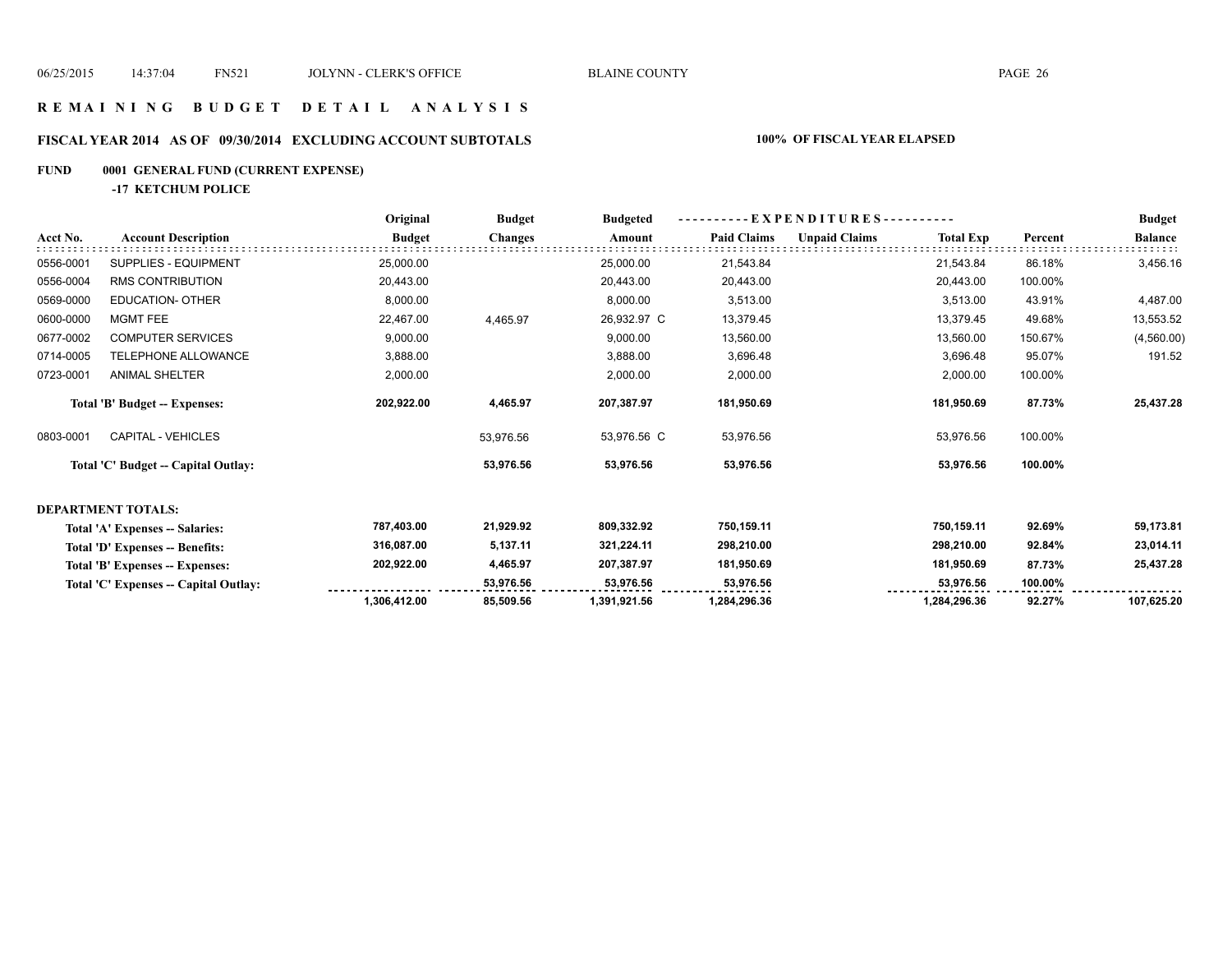#### **R E M A I N I N G B U D G E T D E T A I L A N A L Y S I S**

# **FISCAL YEAR 2014 AS OF 09/30/2014 EXCLUDING ACCOUNT SUBTOTALS 100% OF FISCAL YEAR ELAPSED**

# **FUND 0001 GENERAL FUND (CURRENT EXPENSE)**

**-18 GENERAL**

|           |                                      | Original      | <b>Budget</b>  | <b>Budgeted</b> | . - - - - - - - E X P E N D I T U R E S - - - - - - - - - - |                      |                  |            | <b>Budget</b>  |
|-----------|--------------------------------------|---------------|----------------|-----------------|-------------------------------------------------------------|----------------------|------------------|------------|----------------|
| Acct No.  | <b>Account Description</b>           | <b>Budget</b> | <b>Changes</b> | Amount          | <b>Paid Claims</b>                                          | <b>Unpaid Claims</b> | <b>Total Exp</b> | Percent    | <b>Balance</b> |
| 0464-0000 | UTILITIES - TELEPHONE-PS/ALI         | 35,000.00     |                | 35,000.00       | 35,001.85                                                   |                      | 35,001.85        | 100.01%    | (1.85)         |
| 0480-0000 | PROF SVC - HAILEY MED MGMT           | 27,200.00     |                | 27,200.00       | 27,124.80                                                   |                      | 27,124.80        | 99.72%     | 75.20          |
| 0480-0001 | PROFESSIONAL SVC WATER PROTEST       |               |                |                 | 25.00                                                       |                      | 25.00            | 0.00%      | (25.00)        |
| 0481-0000 | PROFESSIONAL SVC- AUDITING           | 25,000.00     |                | 25,000.00       | 24,700.00                                                   |                      | 24,700.00        | 98.80%     | 300.00         |
| 0484-0001 | PROFESSIONAL SVC-CO ENGNR            | 45,000.00     |                | 45,000.00       | 47,031.48                                                   |                      | 47,031.48        | 104.51%    | (2,031.48)     |
| 0484-0002 | PROF SVC - CO ENG - R&B EXP          | 15,000.00     |                | 15,000.00       |                                                             |                      |                  | 0.00%      | 15,000.00      |
| 0489-0000 | PROFESSIONAL SVC                     | 2,000.00      | 6,200.00       | 8,200.00 C      | 8,200.00                                                    |                      | 8,200.00         | 100.00%    |                |
| 0492-0000 | <b>REPAIRS/MAINT- OFFICE EQUIPMT</b> | 3,000.00      |                | 3,000.00        |                                                             |                      |                  | 0.00%      | 3,000.00       |
| 0492-0001 | <b>VEHICLE EXPENSES</b>              | 2,000.00      |                | 2,000.00        | 1,829.35                                                    |                      | 1,829.35         | 91.47%     | 170.65         |
| 0526-0000 | CONTINGENCY ACCOUNT                  | 150,000.00    | (61, 856.00)   | 88,144.00 C     | 8,852.20                                                    |                      | 8,852.20         | 10.04%     | 79,291.80      |
| 0528-0000 | <b>DUES / MEMBERSHIPS</b>            | 10,750.00     |                | 10,750.00       | 10,834.02                                                   |                      | 10,834.02        | 100.78%    | (84.02)        |
| 0542-0000 | <b>POSTAGE</b>                       | 250.00        |                | 250.00          | (0.13)                                                      |                      | (0.13)           | $(0.05\%)$ | 250.13         |
| 0546-0000 | <b>PUBLICATIONS</b>                  | 5,500.00      |                | 5,500.00        | 4,211.94                                                    |                      | 4,211.94         | 76.58%     | 1,288.06       |
| 0556-0010 | <b>BLAINE CO DISPATCH CONTRIB</b>    | 505,957.00    |                | 505,957.00      | 505,957.00                                                  |                      | 505,957.00       | 100.00%    |                |
| 0576-0000 | *INTEROPERABILITY EXPENSES           |               | 19,168.68      | 19,168.68 C     | 44,436.93                                                   |                      | 44,436.93        | 231.82%    | (25, 268.25)   |
| 0670-0008 | *SV ECON DEV (SUSTAIN BLAINE)        | 20,000.00     | 40,500.00      | 60,500.00 C     | 60,500.00                                                   |                      | 60,500.00        | 100.00%    |                |
| 0671-0001 | BLAINE COUNTY HOUSING AUTH           | 70,000.00     |                | 70,000.00       | 70,000.00                                                   |                      | 70,000.00        | 100.00%    |                |
| 0671-0010 | MOUNTAIN RIDES-OPERATIONS            | 128,000.00    |                | 128,000.00      | 108,000.00                                                  |                      | 108,000.00       | 84.38%     | 20,000.00      |
| 0689-0001 | CONTRACTS - DEFENSE LITIGATION       | 9,117.00      |                | 9,117.00        | 9,117.00                                                    |                      | 9,117.00         | 100.00%    |                |
| 0713-0000 | POSTAGE MACHINE-MAINT/SUPPLIES       |               |                |                 | 3,676.76                                                    |                      | 3,676.76         | $0.00\%$   | (3,676.76)     |
| 0723-0001 | <b>ANIMAL SHELTER</b>                | 24,000.00     |                | 24,000.00       | 24,195.00                                                   |                      | 24,195.00        | 100.81%    | (195.00)       |
| 0769-0000 | <b>OUTSIDE AGENCIES</b>              | 77,924.00     |                | 77,924.00       | 77,924.00                                                   |                      | 77,924.00        | 100.00%    |                |
| 0769-0001 | <b>SENIOR</b>                        | 55,000.00     |                | 55,000.00       | 55,000.00                                                   |                      | 55,000.00        | 100.00%    |                |
| 0790-0000 | CODIFICATION                         | 3,000.00      |                | 3,000.00        | 877.00                                                      |                      | 877.00           | 29.23%     | 2,123.00       |
|           | <b>Total 'B' Budget -- Expenses:</b> | 1,213,698.00  | 4,012.68       | 1,217,710.68    | 1,127,494.20                                                |                      | 1,127,494.20     | 92.59%     | 90,216.48      |
| 0806-0000 | CAPITAL- LAND PURCHASE               |               | 62,454.33      | 62,454.33 C     | 62,454.33                                                   |                      | 62,454.33        | 100.00%    |                |
| 0806-0002 | CAPITAL-OFFICE EQUIPMENT             | 24,000.00     |                | 24,000.00       | 24,000.00                                                   |                      | 24,000.00        | 100.00%    |                |
|           | Total 'C' Budget -- Capital Outlay:  | 24,000.00     | 62,454.33      | 86,454.33       | 86,454.33                                                   |                      | 86,454.33        | 100.00%    |                |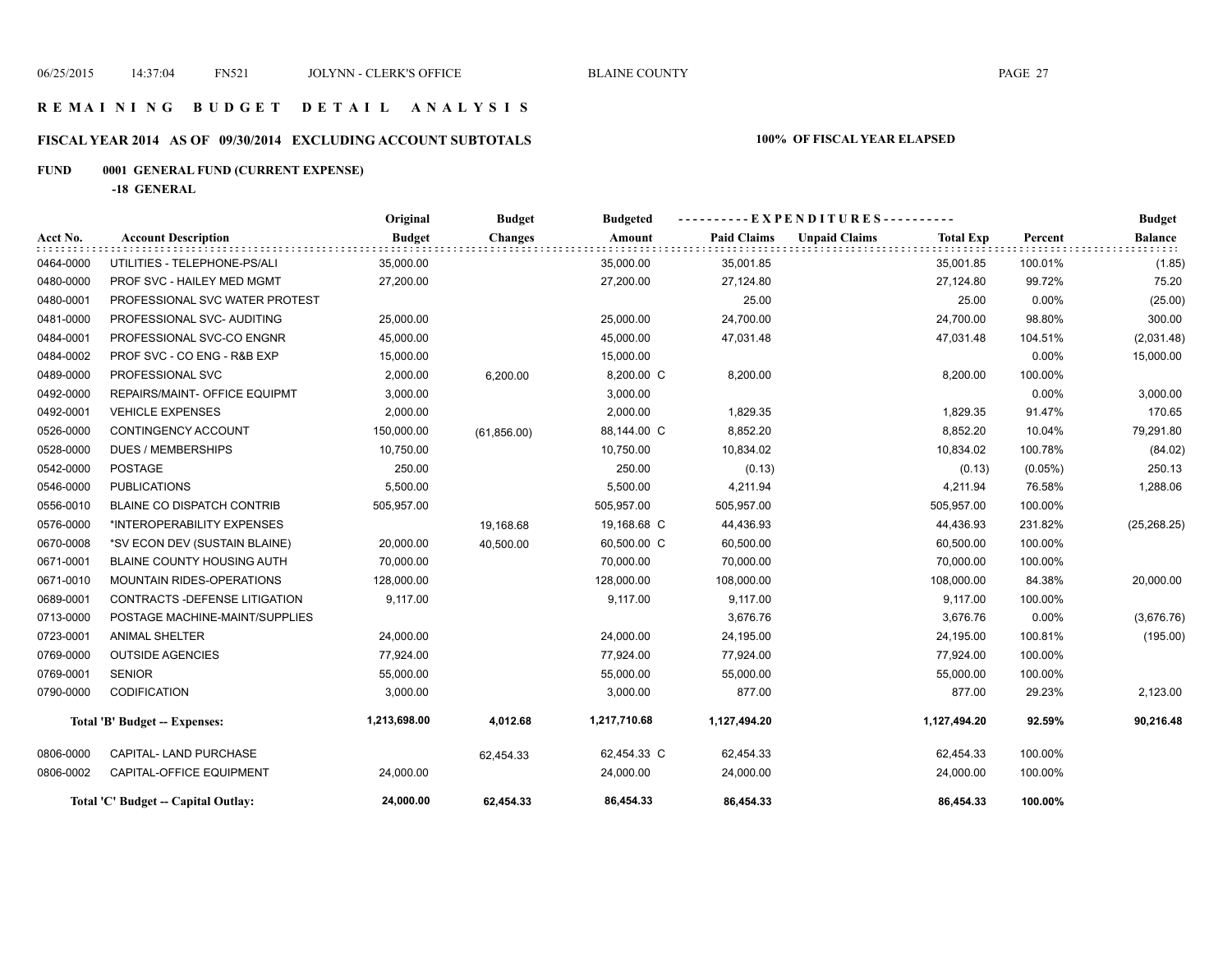#### **R E M A I N I N G B U D G E T D E T A I L A N A L Y S I S**

#### **FISCAL YEAR 2014 AS OF 09/30/2014 EXCLUDING ACCOUNT SUBTOTALS 100% OF FISCAL YEAR ELAPSED**

#### **DEPARTMENT TOTALS:**

**Total 'A' Expenses -- Salaries:**

**Total 'D' Expenses -- Benefits:**

| Total 'B' Expenses -- Expenses:       | 1.213.698.00 | 4.012.68  | 1,217,710.68 | 1.127.494.20 | .127.494.20 | 92.59%  | 90.216.48 |
|---------------------------------------|--------------|-----------|--------------|--------------|-------------|---------|-----------|
| Total 'C' Expenses -- Capital Outlay: | 24.000.00    | 62.454.33 | 86.454.33    | 86.454.33    | 86.454.33   | 100.00% | .         |
|                                       | 1.237.698.00 | 66.467.01 | .304.165.01  | 1.213.948.53 | 213,948.53, | 93.08%  | 90,216.48 |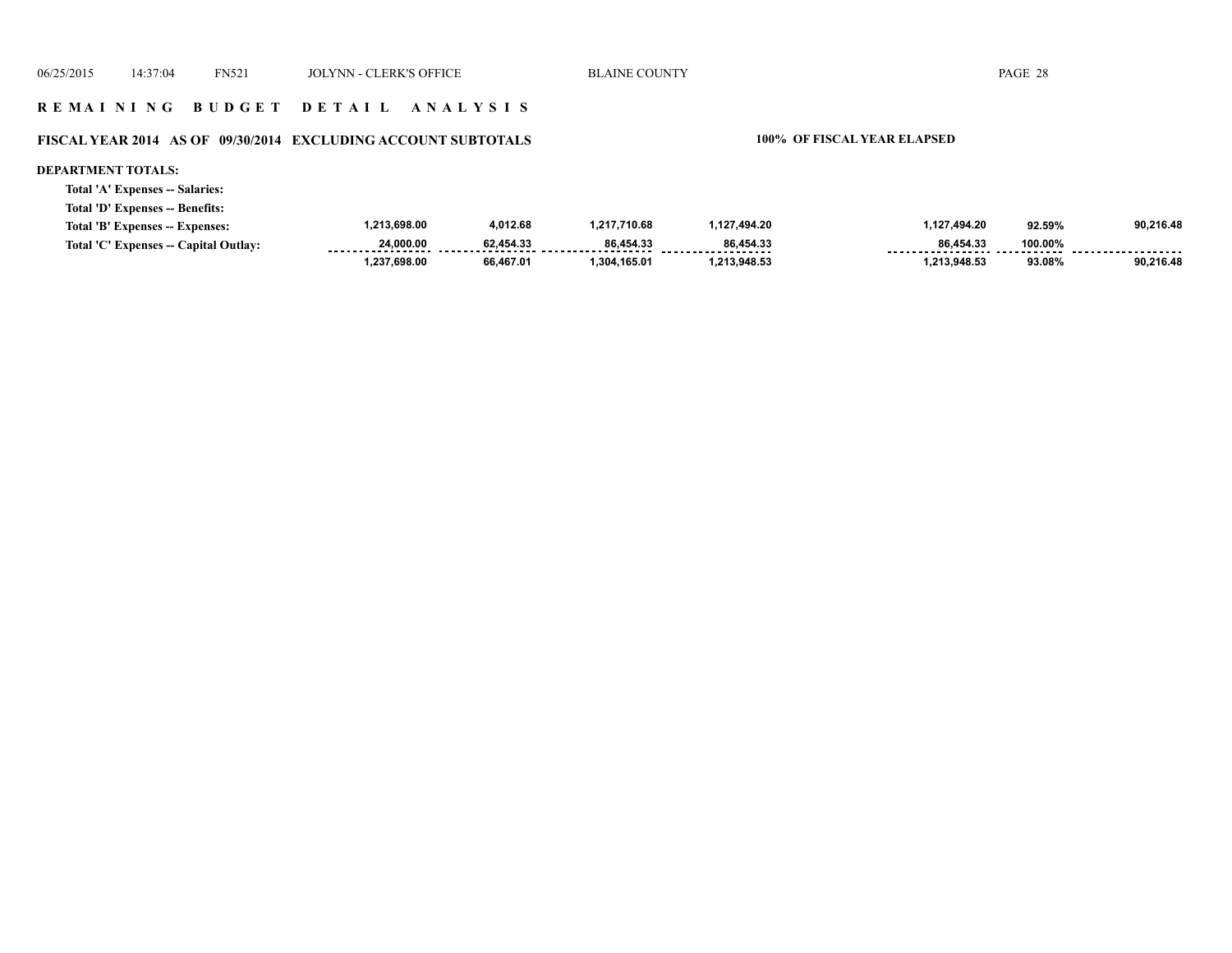#### **R E M A I N I N G B U D G E T D E T A I L A N A L Y S I S**

# **FISCAL YEAR 2014 AS OF 09/30/2014 EXCLUDING ACCOUNT SUBTOTALS 100% OF FISCAL YEAR ELAPSED**

# **FUND 0001 GENERAL FUND (CURRENT EXPENSE)**

**-20 JAIL**

|           |                                     | Original      | <b>Budget</b>  | <b>Budgeted</b> | ----------EXPENDITURES---------- |                      |                  |          | <b>Budget</b>  |
|-----------|-------------------------------------|---------------|----------------|-----------------|----------------------------------|----------------------|------------------|----------|----------------|
| Acct No.  | <b>Account Description</b>          | <b>Budget</b> | <b>Changes</b> | Amount          | <b>Paid Claims</b>               | <b>Unpaid Claims</b> | <b>Total Exp</b> | Percent  | <b>Balance</b> |
| 0401-0002 | SALARIES - JAIL CAPTAIN             | 74,578.00     |                | 74,578.00       | 75,187.95                        |                      | 75,187.95        | 100.82%  | (609.95)       |
| 0402-0000 | SALARIES-JAIL-DEPUTIES              | 820,319.00    |                | 820,319.00      | 771,222.20                       |                      | 771,222.20       | 94.01%   | 49,096.80      |
| 0402-0001 | SALARIES-OFFICE                     | 74,617.00     |                | 74,617.00       | 42,304.80                        |                      | 42,304.80        | 56.70%   | 32,312.20      |
| 0402-0012 | SALARIES-CENTRAL CONTROL            | 198,480.00    |                | 198,480.00      | 198,316.06                       |                      | 198,316.06       | 99.92%   | 163.94         |
| 0403-0000 | SALARIES - MERIT                    | 10,552.00     |                | 10,552.00       |                                  |                      |                  | 0.00%    | 10,552.00      |
| 0409-0009 | ROMANCHUK MURDER INVESTIGATION      |               |                |                 | 1,779.01                         |                      | 1,779.01         | 0.00%    | (1,779.01)     |
| 0409-0099 | SALARIES-OVERTIME                   | 34,000.00     |                | 34,000.00       | 36,006.48                        |                      | 36,006.48        | 105.90%  | (2,006.48)     |
|           | Total 'A' Budget -- Salaries:       | 1,212,546.00  |                | 1,212,546.00    | 1,124,816.50                     |                      | 1,124,816.50     | 92.76%   | 87,729.50      |
| 0410-0000 | <b>RETIREMENT</b>                   | 132,371.00    |                | 132,371.00      | 129,128.53                       |                      | 129,128.53       | 97.55%   | 3,242.47       |
| 0411-0000 | <b>FICA</b>                         | 93,102.00     |                | 93,102.00       | 82,804.21                        |                      | 82,804.21        | 88.94%   | 10,297.79      |
| 0412-0000 | LIFE INSURANCE                      | 2,000.00      |                | 2,000.00        | 1,802.22                         |                      | 1,802.22         | 90.11%   | 197.78         |
| 0413-0000 | <b>MEDICAL INSURANCE</b>            | 215,404.00    |                | 215,404.00      | 191,689.93                       |                      | 191,689.93       | 88.99%   | 23,714.07      |
| 0414-0000 | DENTAL INSURANCE                    | 11,461.00     |                | 11,461.00       | 10,614.97                        |                      | 10,614.97        | 92.62%   | 846.03         |
| 0415-0000 | STATE UNEMPLOYMENT                  | 7,996.00      |                | 7,996.00        | 7,576.85                         |                      | 7,576.85         | 94.76%   | 419.15         |
| 0416-0000 | <b>WORKER'S COMPENSATION INSUR.</b> | 35,000.00     |                | 35,000.00       | 26,487.00                        |                      | 26,487.00        | 75.68%   | 8,513.00       |
|           | Total 'D' Budget -- Benefits:       | 497,334.00    |                | 497,334.00      | 450,103.71                       |                      | 450,103.71       | 90.50%   | 47,230.29      |
| 0439-0000 | <b>TRAVEL EXPENSES</b>              | 3,000.00      |                | 3,000.00        | 2,654.59                         |                      | 2,654.59         | 88.49%   | 345.41         |
| 0439-0001 | PER DIEM                            | 2,500.00      |                | 2,500.00        | 1,106.00                         |                      | 1,106.00         | 44.24%   | 1,394.00       |
| 0439-0003 | <b>TRANSPORT PER DIEM</b>           | 1,200.00      |                | 1,200.00        | 407.50                           |                      | 407.50           | 33.96%   | 792.50         |
| 0439-0004 | <b>EXTRADITION EXPENSES</b>         | 3,000.00      |                | 3,000.00        | 960.00                           |                      | 960.00           | 32.00%   | 2,040.00       |
| 0440-0001 | <b>SUPPLIES - JAIL</b>              | 26,000.00     |                | 26,000.00       | 25,763.53                        |                      | 25,763.53        | 99.09%   | 236.47         |
| 0440-0002 | <b>INMATE SUPPLIES</b>              | 10,000.00     |                | 10,000.00       | 9,965.64                         |                      | 9,965.64         | 99.66%   | 34.36          |
| 0440-0004 | * SUPPLIES-COMMISSARY               |               | 6,825.92       | 6,825.92 C      | 6,860.98                         |                      | 6,860.98         | 100.51%  | (35.06)        |
| 0449-0003 | *SUPPLIES/EQUIP-TEL COMMISSION      |               | 22,565.26      | 22,565.26 C     | 22,565.26                        |                      | 22,565.26        | 100.00%  |                |
| 0479-0001 | <b>JAIL PROGRAMS</b>                | 40,000.00     |                | 40,000.00       | 34,432.41                        |                      | 34,432.41        | 86.08%   | 5,567.59       |
| 0499-0000 | REPAIRS/MAINTENANCE                 | 7,000.00      |                | 7,000.00        | 6,357.28                         |                      | 6,357.28         | 90.82%   | 642.72         |
| 0499-0001 | <b>SYSTEM MAINTENANCE</b>           | 56,840.00     |                | 56,840.00       | 56,840.00                        |                      | 56,840.00        | 100.00%  |                |
| 0501-0000 | JAIL-FOOD                           | 170,000.00    |                | 170,000.00      | 158,737.06                       |                      | 158,737.06       | 93.37%   | 11,262.94      |
| 0503-0000 | JAIL- MEDICAL SUPPLIES              | 2,000.00      |                | 2,000.00        | 1,669.13                         |                      | 1,669.13         | 83.46%   | 330.87         |
| 0503-0001 | JAIL- MEDICAL CONTRACT              | 248,775.00    |                | 248,775.00      | 248,775.00                       |                      | 248,775.00       | 100.00%  |                |
| 0503-0002 | JAIL - MEDICAL/MENTAL               | 5,000.00      |                | 5,000.00        | 61,185.25                        |                      | 61,185.25        | 1223.71% | (56, 185.25)   |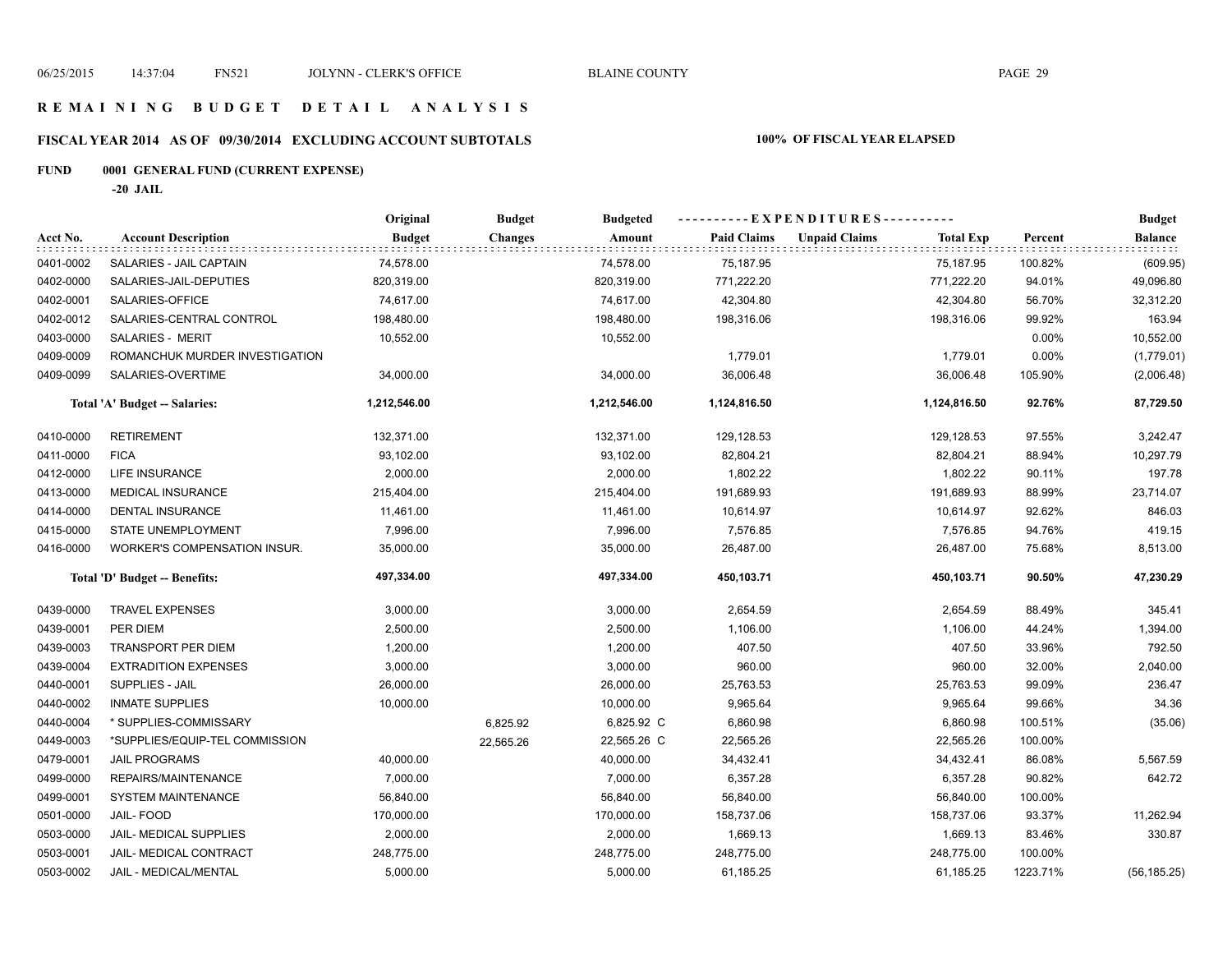#### **R E M A I N I N G B U D G E T D E T A I L A N A L Y S I S**

# **FISCAL YEAR 2014 AS OF 09/30/2014 EXCLUDING ACCOUNT SUBTOTALS 100% OF FISCAL YEAR ELAPSED**

# **FUND 0001 GENERAL FUND (CURRENT EXPENSE)**

**-20 JAIL**

|           |                                       | Original      | <b>Budget</b>  | <b>Budgeted</b> | EXPENDITURES---------- |                      |                  |         | <b>Budget</b>  |
|-----------|---------------------------------------|---------------|----------------|-----------------|------------------------|----------------------|------------------|---------|----------------|
| Acct No.  | <b>Account Description</b>            | <b>Budget</b> | <b>Changes</b> | Amount          | <b>Paid Claims</b>     | <b>Unpaid Claims</b> | <b>Total Exp</b> | Percent | <b>Balance</b> |
| 0504-0001 | <b>INMATE ASSISTANCE</b>              | 500.00        |                | 500.00          | 10.00                  |                      | 10.00            | 2.00%   | 490.00         |
| 0509-0000 | <b>JAIL - TRAINING</b>                | 7,500.00      |                | 7,500.00        | 2,768.55               |                      | 2,768.55         | 36.91%  | 4,731.45       |
| 0529-0000 | <b>DUES - MEMBERSHIP</b>              | 3,525.00      |                | 3,525.00        | 3,345.00               |                      | 3,345.00         | 94.89%  | 180.00         |
| 0556-0001 | SUPPLIES - EQUIPMENT                  | 5,000.00      |                | 5,000.00        | 1,052.78               |                      | 1,052.78         | 21.06%  | 3,947.22       |
| 0559-0000 | OTHER MISCELLANEOUS EXPENSES          | 500.00        |                | 500.00          |                        |                      |                  | 0.00%   | 500.00         |
| 0660-0000 | *SCAAP AWARD COMMISSION               |               | 5,381.86       | 5,381.86 C      | 5,381.86               |                      | 5,381.86         | 100.00% |                |
| 0670-0003 | <b>INMATE HOUSING</b>                 | 5,000.00      |                | 5,000.00        | 320.00                 |                      | 320.00           | 6.40%   | 4,680.00       |
| 0725-0000 | SERVICES CARE - JUVENILE              | 50,000.00     |                | 50,000.00       | 64,800.00              |                      | 64,800.00        | 129.60% | (14,800.00)    |
|           | Total 'B' Budget -- Expenses:         | 647,340.00    | 34,773.04      | 682,113.04      | 715,957.82             |                      | 715,957.82       | 104.96% | (33, 844.78)   |
|           | <b>DEPARTMENT TOTALS:</b>             |               |                |                 |                        |                      |                  |         |                |
|           | Total 'A' Expenses -- Salaries:       | 1,212,546.00  |                | 1,212,546.00    | 1,124,816.50           |                      | 1,124,816.50     | 92.76%  | 87,729.50      |
|           | Total 'D' Expenses -- Benefits:       | 497,334.00    |                | 497,334.00      | 450,103.71             |                      | 450,103.71       | 90.50%  | 47,230.29      |
|           | Total 'B' Expenses -- Expenses:       | 647,340.00    | 34,773.04      | 682,113.04      | 715,957.82             |                      | 715,957.82       | 104.96% | (33, 844.78)   |
|           | Total 'C' Expenses -- Capital Outlay: |               |                |                 |                        |                      |                  |         |                |
|           |                                       | 2,357,220.00  | 34,773.04      | 2,391,993.04    | 2,290,878.03           |                      | 2,290,878.03     | 95.77%  | 101,115.01     |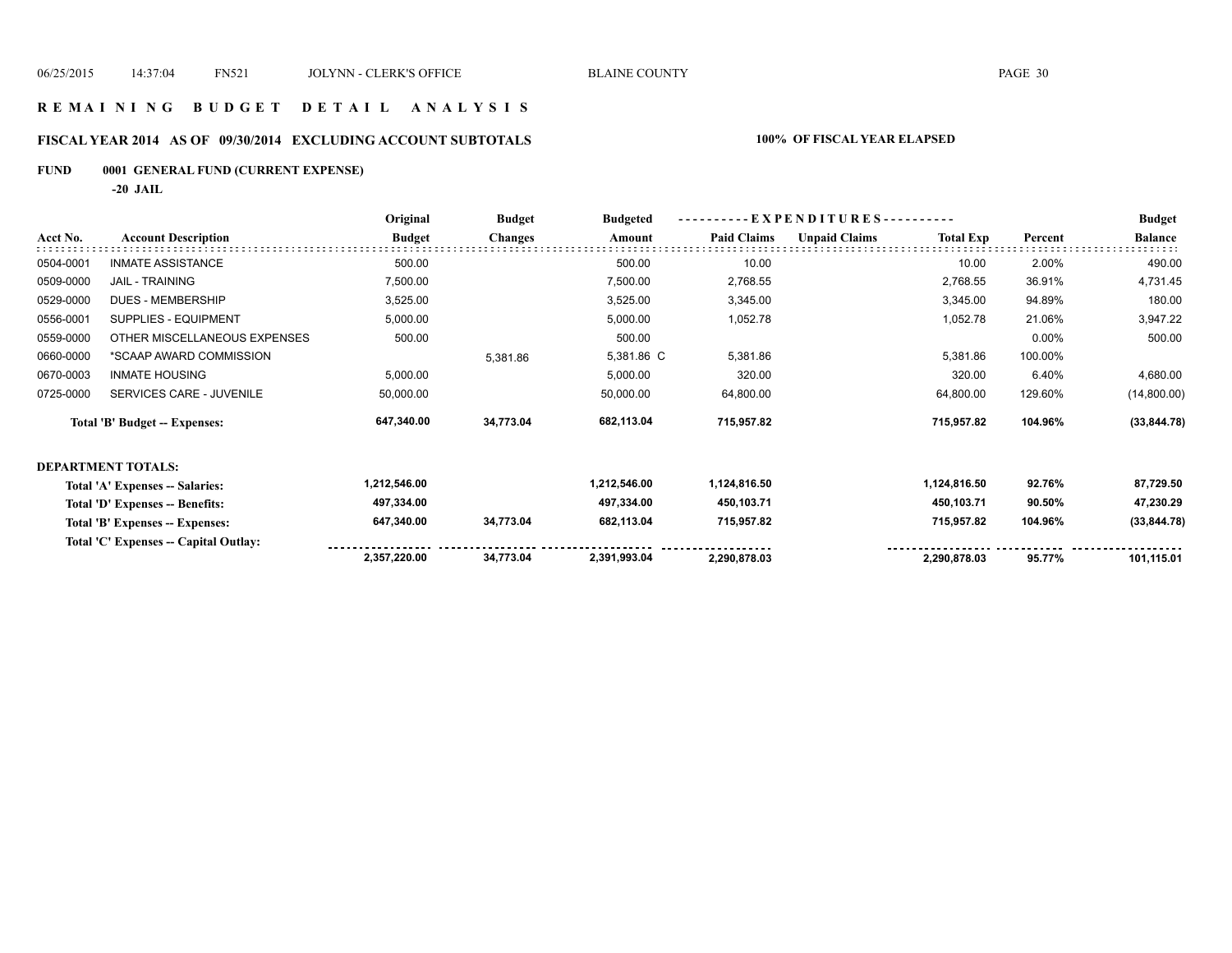#### **R E M A I N I N G B U D G E T D E T A I L A N A L Y S I S**

# **FISCAL YEAR 2014 AS OF 09/30/2014 EXCLUDING ACCOUNT SUBTOTALS 100% OF FISCAL YEAR ELAPSED**

# **FUND 0001 GENERAL FUND (CURRENT EXPENSE)**

#### **-21 LAND USE & BLDG SERVICES**

|           |                                     | Original      | <b>Budget</b>  | <b>Budgeted</b> | ----------EXPENDITURES---------- |                      |                  |         | <b>Budget</b>  |
|-----------|-------------------------------------|---------------|----------------|-----------------|----------------------------------|----------------------|------------------|---------|----------------|
| Acct No.  | <b>Account Description</b>          | <b>Budget</b> | <b>Changes</b> | Amount          | <b>Paid Claims</b>               | <b>Unpaid Claims</b> | <b>Total Exp</b> | Percent | <b>Balance</b> |
| 0401-0000 | SALARIES - DIRECTOR                 | 74,642.00     | 650.00         | 75,292.00 C     | 75,237.90                        |                      | 75,237.90        | 99.93%  | 54.10          |
| 0401-0002 | SALARIES - DEPUTIES                 | 295,061.00    | 5,367.00       | 300,428.00 C    | 298,134.44                       |                      | 298,134.44       | 99.24%  | 2,293.56       |
| 0409-0099 | <b>SALARIES - OVERTIME</b>          | 2,000.00      |                | 2,000.00        |                                  |                      |                  | 0.00%   | 2,000.00       |
|           | Total 'A' Budget -- Salaries:       | 371,703.00    | 6,017.00       | 377,720.00      | 373,372.34                       |                      | 373,372.34       | 98.85%  | 4,347.66       |
| 0410-0000 | <b>RETIREMENT</b>                   | 41,531.00     |                | 41,531.00       | 42,265.79                        |                      | 42,265.79        | 101.77% | (734.79)       |
| 0411-0000 | <b>FICA</b>                         | 28,066.00     |                | 28,066.00       | 27,373.06                        |                      | 27,373.06        | 97.53%  | 692.94         |
| 0412-0000 | <b>LIFE INSURANCE</b>               | 600.00        |                | 600.00          | 578.82                           |                      | 578.82           | 96.47%  | 21.18          |
| 0413-0000 | <b>MEDICAL INSURANCE</b>            | 69,849.00     |                | 69,849.00       | 64,045.26                        |                      | 64,045.26        | 91.69%  | 5,803.74       |
| 0414-0000 | DENTAL INSURANCE                    | 3,535.00      |                | 3,535.00        | 3,526.08                         |                      | 3,526.08         | 99.75%  | 8.92           |
| 0415-0000 | STATE UNEMPLOYMENT                  | 2,020.00      |                | 2,020.00        | 2,504.72                         |                      | 2,504.72         | 124.00% | (484.72)       |
| 0416-0000 | <b>WORKER'S COMPENSATION INSUR.</b> | 3,112.00      |                | 3,112.00        | 2,305.00                         |                      | 2,305.00         | 74.07%  | 807.00         |
|           | Total 'D' Budget -- Benefits:       | 148,713.00    |                | 148,713.00      | 142,598.73                       |                      | 142,598.73       | 95.89%  | 6,114.27       |
| 0439-0000 | TRAVEL - OTHER                      | 2,000.00      |                | 2,000.00        | 1,844.39                         |                      | 1,844.39         | 92.22%  | 155.61         |
| 0439-0001 | PER DIEM                            | 1,600.00      |                | 1,600.00        | 738.00                           |                      | 738.00           | 46.13%  | 862.00         |
| 0440-0000 | SUPPLIES - OFFICE                   | 5,600.00      |                | 5,600.00        | 6,118.58                         |                      | 6,118.58         | 109.26% | (518.58)       |
| 0470-0000 | VEHICLES - FUEL, GASOLINE           | 3,400.00      |                | 3,400.00        | 2,455.62                         |                      | 2,455.62         | 72.22%  | 944.38         |
| 0475-0000 | <b>VEHICLES - REPAIRS</b>           | 2,000.00      |                | 2,000.00        | 256.09                           |                      | 256.09           | 12.80%  | 1,743.91       |
| 0482-0003 | *CONSULTING EXPENSES                | 1,000.00      |                | 1,000.00        | 50.00                            |                      | 50.00            | 5.00%   | 950.00         |
| 0490-0001 | COMPUTER WATER QUALITY EXP          | 1,800.00      |                | 1,800.00        | 1,800.00                         |                      | 1,800.00         | 100.00% |                |
| 0492-0000 | REPAIRS/MAINT- OFFICE EQUIPMT       | 3,800.00      |                | 3,800.00        | 4,361.40                         |                      | 4,361.40         | 114.77% | (561.40)       |
| 0528-0000 | <b>DUES / MEMBERSHIPS</b>           | 2,000.00      |                | 2,000.00        | 1,312.00                         |                      | 1,312.00         | 65.60%  | 688.00         |
| 0542-0000 | <b>POSTAGE</b>                      | 2,000.00      |                | 2,000.00        | 1,965.88                         |                      | 1,965.88         | 98.29%  | 34.12          |
| 0546-0000 | PUBLICATIONS, LEGAL                 | 6,200.00      |                | 6,200.00        | 4,434.45                         |                      | 4,434.45         | 71.52%  | 1,765.55       |
| 0670-0001 | CONTRACTS-LABOR P&Z                 | 22,500.00     |                | 22,500.00       | 13,175.00                        |                      | 13,175.00        | 58.56%  | 9,325.00       |
| 0670-0002 | CONTRACTS - PLANNING PROJECT        | 10,000.00     |                | 10,000.00       | 12,382.34                        |                      | 12,382.34        | 123.82% | (2, 382.34)    |
| 0670-0003 | CONTRACT-HRNG EXAMIN                | 9,000.00      |                | 9,000.00        | 4,088.26                         |                      | 4,088.26         | 45.43%  | 4,911.74       |
| 0670-0005 | CONTRACT-BLDG INSPECTOR             | 5,000.00      |                | 5,000.00        | 7,005.25                         |                      | 7,005.25         | 140.11% | (2,005.25)     |
| 0670-0006 | CONTRACT-CLERICAL                   | 300.00        |                | 300.00          | 437.50                           |                      | 437.50           | 145.83% | (137.50)       |
| 0689-0004 | <b>USGS WATER STUDY</b>             |               |                |                 | 22,678.00                        |                      | 22,678.00        | 0.00%   | (22, 678.00)   |
| 0727-0000 | PLANNING-WORK/CONFERENCE            | 3,000.00      |                | 3,000.00        | 1,842.26                         |                      | 1,842.26         | 61.41%  | 1,157.74       |
| 0728-0000 | REBATE/REFUNDS ON PERMITS           | 3,000.00      |                | 3,000.00        | 4,988.70                         |                      | 4,988.70         | 166.29% | (1,988.70)     |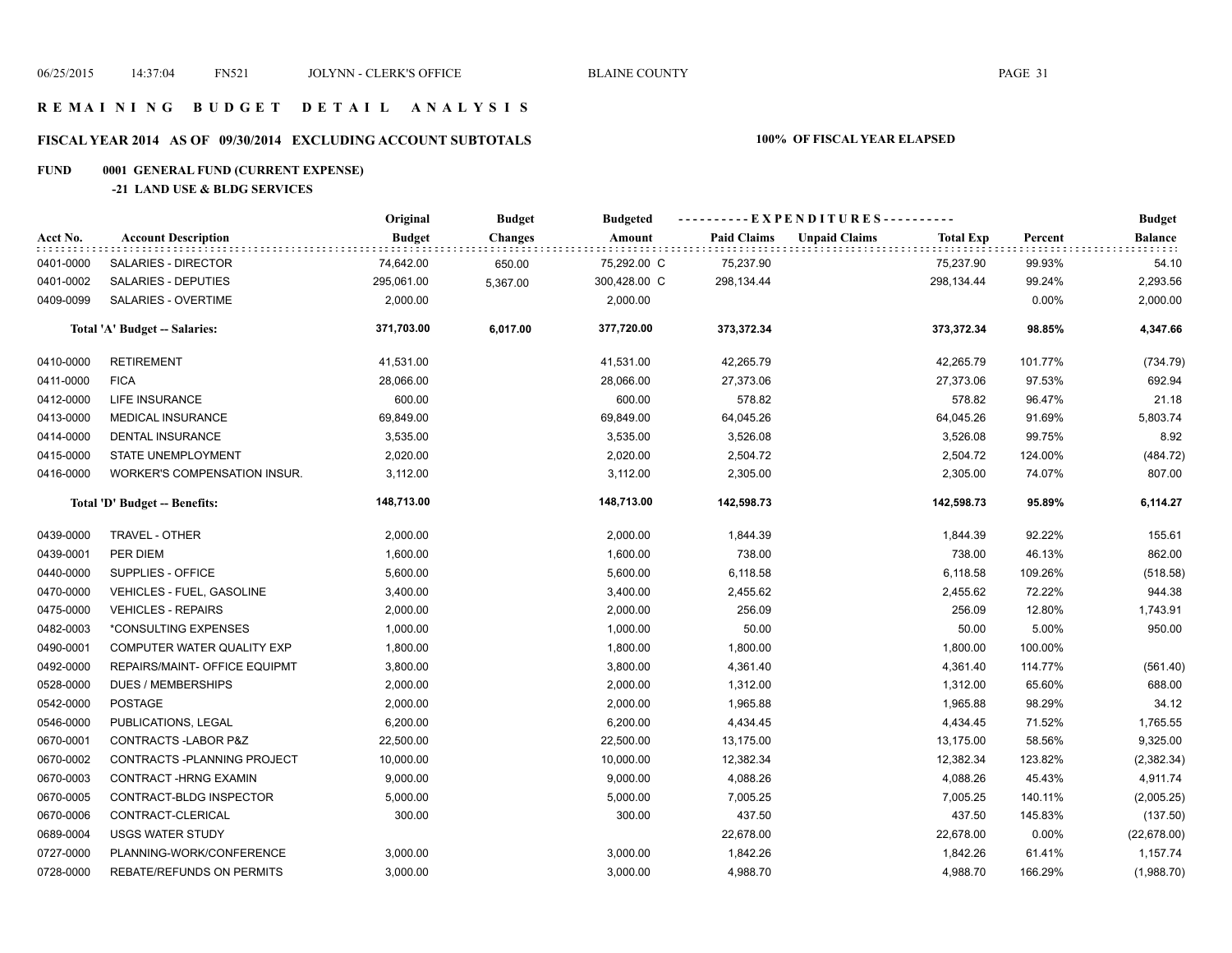#### **R E M A I N I N G B U D G E T D E T A I L A N A L Y S I S**

# **FISCAL YEAR 2014 AS OF 09/30/2014 EXCLUDING ACCOUNT SUBTOTALS 100% OF FISCAL YEAR ELAPSED**

# **FUND 0001 GENERAL FUND (CURRENT EXPENSE)**

**-21 LAND USE & BLDG SERVICES**

|           |                                       | Original      | <b>Budget</b>  | <b>Budgeted</b> | ----------EXPENDITURES---------- |                      |                  |          | <b>Budget</b>  |
|-----------|---------------------------------------|---------------|----------------|-----------------|----------------------------------|----------------------|------------------|----------|----------------|
| Acct No.  | <b>Account Description</b>            | <b>Budget</b> | <b>Changes</b> | Amount          | <b>Paid Claims</b>               | <b>Unpaid Claims</b> | <b>Total Exp</b> | Percent  | <b>Balance</b> |
| 0729-0000 | COMP PL/ZONE & SUB ORD REPRINT        | 200.00        |                | 200.00          |                                  |                      |                  | $0.00\%$ | 200.00         |
|           | Total 'B' Budget -- Expenses:         | 84.400.00     |                | 84.400.00       | 91.933.72                        |                      | 91.933.72        | 108.93%  | (7, 533.72)    |
|           | <b>DEPARTMENT TOTALS:</b>             |               |                |                 |                                  |                      |                  |          |                |
|           | Total 'A' Expenses -- Salaries:       | 371,703.00    | 6,017.00       | 377.720.00      | 373.372.34                       |                      | 373.372.34       | 98.85%   | 4,347.66       |
|           | Total 'D' Expenses -- Benefits:       | 148,713.00    |                | 148.713.00      | 142,598.73                       |                      | 142.598.73       | 95.89%   | 6,114.27       |
|           | Total 'B' Expenses -- Expenses:       | 84,400.00     |                | 84,400.00       | 91,933.72                        |                      | 91,933.72        | 108.93%  | (7, 533.72)    |
|           | Total 'C' Expenses -- Capital Outlay: |               |                |                 |                                  |                      |                  |          |                |
|           |                                       | 604.816.00    | 6.017.00       | 610.833.00      | 607.904.79                       |                      | 607.904.79       | 99.52%   | 2.928.21       |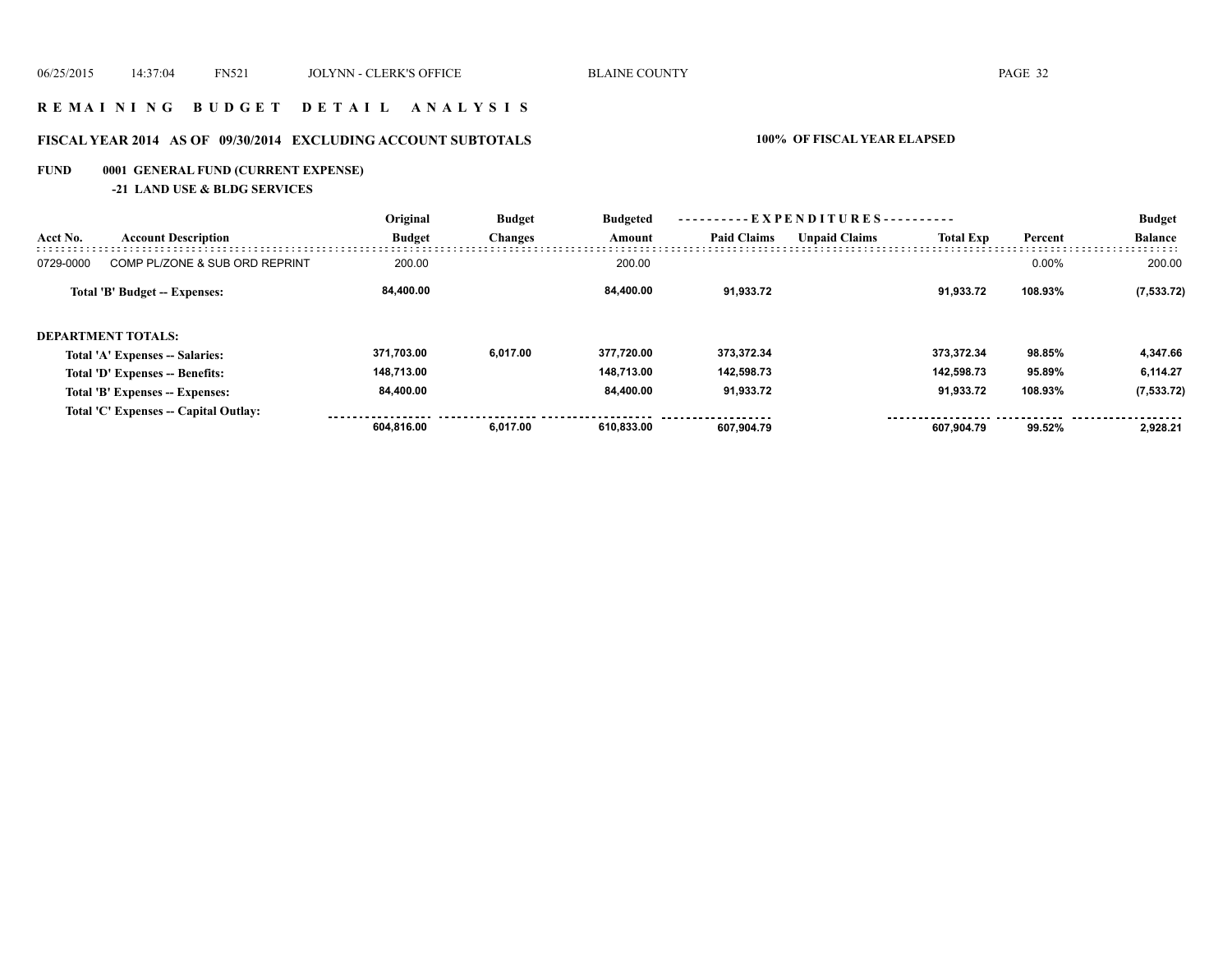# **R E M A I N I N G B U D G E T D E T A I L A N A L Y S I S**

# **FISCAL YEAR 2014 AS OF 09/30/2014 EXCLUDING ACCOUNT SUBTOTALS 100% OF FISCAL YEAR ELAPSED**

#### **FUND 0001 GENERAL FUND (CURRENT EXPENSE)**

**-26 GEOGRAPHIC INFO SYSTEM**

|           |                                       | Original      | <b>Budget</b>  | <b>Budgeted</b> |                    | ----------EXPENDITURES---------- |                  |         | <b>Budget</b>  |
|-----------|---------------------------------------|---------------|----------------|-----------------|--------------------|----------------------------------|------------------|---------|----------------|
| Acct No.  | <b>Account Description</b>            | <b>Budget</b> | <b>Changes</b> | Amount          | <b>Paid Claims</b> | <b>Unpaid Claims</b>             | <b>Total Exp</b> | Percent | <b>Balance</b> |
| 0401-0000 | SALARIES - MANAGER                    | 73,510.00     | 650.00         | 74,160.00 C     | 74,111.80          |                                  | 74,111.80        | 99.94%  | 48.20          |
| 0401-0001 | SALARIES - ANALYST                    | 59,703.00     | 650.00         | 60,353.00 C     | 60,184.82          |                                  | 60,184.82        | 99.72%  | 168.18         |
|           | <b>Total 'A' Budget -- Salaries:</b>  | 133,213.00    | 1,300.00       | 134,513.00      | 134,296.62         |                                  | 134,296.62       | 99.84%  | 216.38         |
| 0410-0000 | <b>RETIREMENT</b>                     | 14,931.00     |                | 14,931.00       | 15,202.42          |                                  | 15,202.42        | 101.82% | (271.42)       |
| 0411-0000 | <b>FICA</b>                           | 10,090.00     |                | 10,090.00       | 10,273.73          |                                  | 10,273.73        | 101.82% | (183.73)       |
| 0412-0000 | LIFE INSURANCE                        | 150.00        |                | 150.00          | 147.12             |                                  | 147.12           | 98.08%  | 2.88           |
| 0413-0000 | <b>MEDICAL INSURANCE</b>              | 13,309.00     |                | 13,309.00       | 13,346.88          |                                  | 13,346.88        | 100.28% | (37.88)        |
| 0414-0000 | <b>DENTAL INSURANCE</b>               | 883.00        |                | 883.00          | 881.52             |                                  | 881.52           | 99.83%  | 1.48           |
| 0415-0000 | STATE UNEMPLOYMENT                    | 726.00        |                | 726.00          | 940.07             |                                  | 940.07           | 129.49% | (214.07)       |
| 0416-0000 | WORKER'S COMPENSATION INSUR.          | 330.00        |                | 330.00          | 253.00             |                                  | 253.00           | 76.67%  | 77.00          |
|           | Total 'D' Budget -- Benefits:         | 40,419.00     |                | 40,419.00       | 41,044.74          |                                  | 41,044.74        | 101.55% | (625.74)       |
| 0439-0000 | TRAVEL - OTHER                        | 4,000.00      |                | 4,000.00        | 1,482.01           |                                  | 1,482.01         | 37.05%  | 2,517.99       |
| 0439-0001 | PER DIEM                              | 1,000.00      |                | 1,000.00        | 197.00             |                                  | 197.00           | 19.70%  | 803.00         |
| 0440-0000 | SUPPLIES - OFFICE                     | 2,750.00      |                | 2,750.00        | 989.26             |                                  | 989.26           | 35.97%  | 1,760.74       |
| 0490-0000 | <b>MAINTENANCE</b>                    | 25,325.00     |                | 25,325.00       | 25,325.00          |                                  | 25,325.00        | 100.00% |                |
| 0542-0000 | <b>POSTAGE</b>                        | 50.00         |                | 50.00           | 22.05              |                                  | 22.05            | 44.10%  | 27.95          |
| 0569-0000 | <b>EDUCATION- OTHER</b>               | 5,000.00      |                | 5,000.00        | 3,834.51           |                                  | 3,834.51         | 76.69%  | 1,165.49       |
|           | <b>Total 'B' Budget -- Expenses:</b>  | 38,125.00     |                | 38,125.00       | 31,849.83          |                                  | 31,849.83        | 83.54%  | 6,275.17       |
|           | <b>DEPARTMENT TOTALS:</b>             |               |                |                 |                    |                                  |                  |         |                |
|           | Total 'A' Expenses -- Salaries:       | 133,213.00    | 1,300.00       | 134,513.00      | 134,296.62         |                                  | 134,296.62       | 99.84%  | 216.38         |
|           | Total 'D' Expenses -- Benefits:       | 40,419.00     |                | 40,419.00       | 41,044.74          |                                  | 41,044.74        | 101.55% | (625.74)       |
|           | Total 'B' Expenses -- Expenses:       | 38,125.00     |                | 38,125.00       | 31,849.83          |                                  | 31,849.83        | 83.54%  | 6,275.17       |
|           | Total 'C' Expenses -- Capital Outlay: |               |                |                 |                    |                                  |                  |         |                |
|           |                                       | 211,757.00    | 1,300.00       | 213,057.00      | 207,191.19         |                                  | 207,191.19       | 97.25%  | 5,865.81       |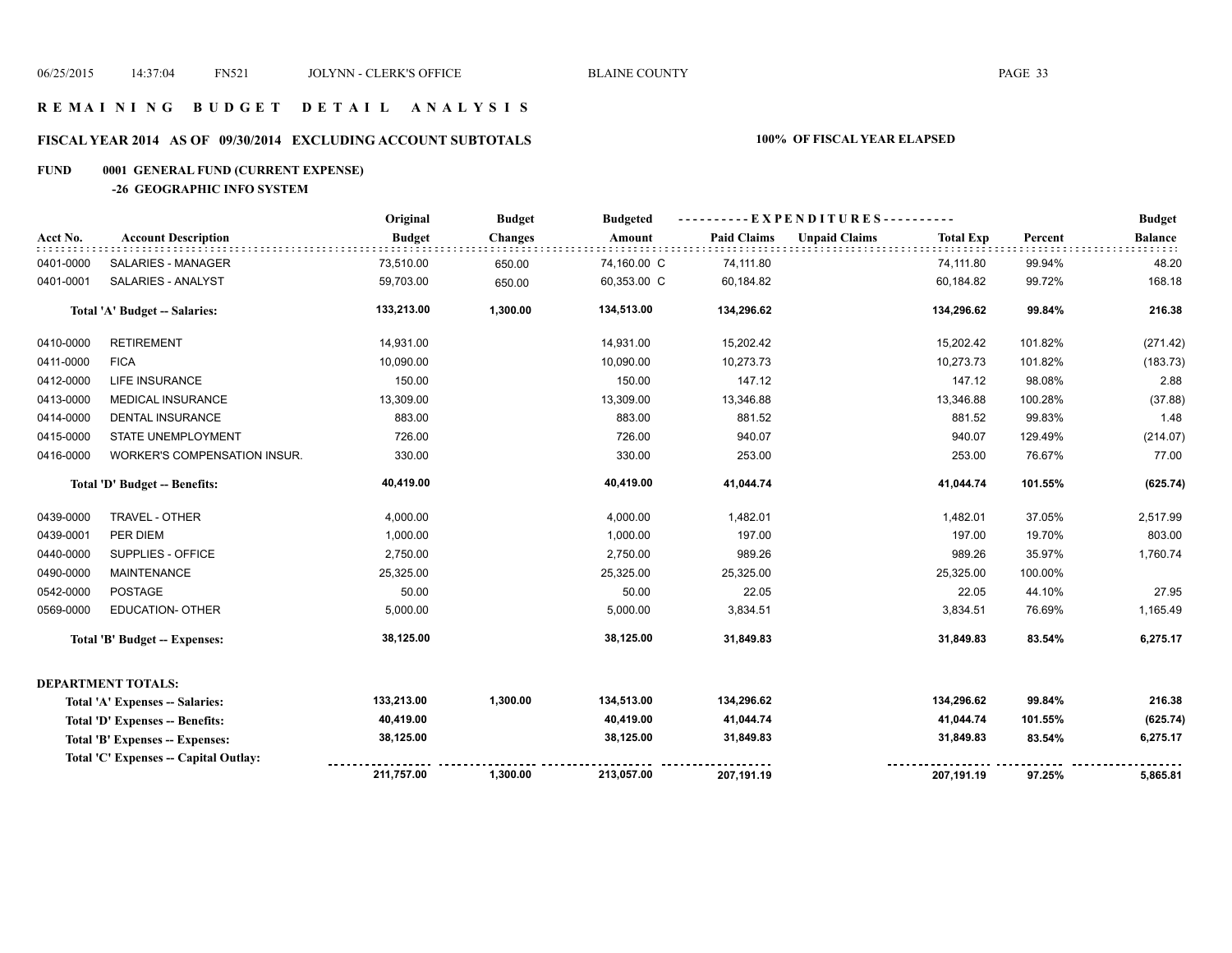#### **R E M A I N I N G B U D G E T D E T A I L A N A L Y S I S**

# **FISCAL YEAR 2014 AS OF 09/30/2014 EXCLUDING ACCOUNT SUBTOTALS 100% OF FISCAL YEAR ELAPSED**

# **FUND 0001 GENERAL FUND (CURRENT EXPENSE)**

**-30 PUBLIC DEFENDER**

|                     |                                       | Original      | <b>Budget</b>  | <b>Budgeted</b> | $-EXPENDITURES$ --------- |                      |                  |         | <b>Budget</b>  |
|---------------------|---------------------------------------|---------------|----------------|-----------------|---------------------------|----------------------|------------------|---------|----------------|
| Acct No.            | <b>Account Description</b>            | <b>Budget</b> | <b>Changes</b> | Amount          | <b>Paid Claims</b>        | <b>Unpaid Claims</b> | <b>Total Exp</b> | Percent | <b>Balance</b> |
| 0488-0000           | PROFESSIONAL SVC- PUB DEFENDER        | 317,423.00    |                | 317,423.00      | 317,424.12                |                      | 317,424.12       | 100.00% | (1.12)         |
| 0489-0000           | PROFESSIONAL SVC- OTHER               | 10,000.00     |                | 10,000.00       | 11,335.46                 |                      | 11,335.46        | 113.35% | (1, 335.46)    |
| 0750-0001           | CR03-18200/CV04-269 JOHNSON           | 50,000.00     |                | 50,000.00       | 4,545.00                  |                      | 4,545.00         | 9.09%   | 45,455.00      |
| 0750-0008           | ROMANCHUK MURDER INVESTIGATION        |               |                |                 | 680.00                    |                      | 680.00           | 0.00%   | (680.00)       |
| 0782-0000           | <b>WITNESS FEES - EXPENSES</b>        | 5,000.00      |                | 5,000.00        |                           |                      |                  | 0.00%   | 5,000.00       |
| 0791-0000           | DRUG COURT - PUBLIC DEFENDER          | 6,000.00      |                | 6,000.00        | 6,000.00                  |                      | 6,000.00         | 100.00% |                |
|                     | Total 'B' Budget -- Expenses:         | 388,423.00    |                | 388,423.00      | 339,984.58                |                      | 339,984.58       | 87.53%  | 48,438.42      |
|                     | <b>DEPARTMENT TOTALS:</b>             |               |                |                 |                           |                      |                  |         |                |
|                     | Total 'A' Expenses -- Salaries:       |               |                |                 |                           |                      |                  |         |                |
|                     | Total 'D' Expenses -- Benefits:       |               |                |                 |                           |                      |                  |         |                |
|                     | Total 'B' Expenses -- Expenses:       | 388,423.00    |                | 388,423.00      | 339,984.58                |                      | 339,984.58       | 87.53%  | 48,438.42      |
|                     | Total 'C' Expenses -- Capital Outlay: |               |                |                 |                           |                      |                  |         |                |
|                     |                                       | 388,423.00    |                | 388,423.00      | 339,984.58                |                      | 339,984.58       | 87.53%  | 48,438.42      |
| <b>FUND TOTALS:</b> | 0001 GENERAL FUND (CURRENT EXPENSE)   |               |                |                 |                           |                      |                  |         |                |
|                     | Total 'A' Expenses -- Salaries:       | 6,796,933.00  | 55,401.92      | 6,852,334.92    | 6,539,801.90              |                      | 6,539,801.90     | 95.44%  | 312,533.02     |
|                     | Total 'D' Expenses -- Benefits:       | 2,628,262.00  | 21,050.60      | 2,649,312.60    | 2,461,901.41              |                      | 2,461,901.41     | 93      | 187,411.19     |
|                     | Total 'B' Expenses -- Expenses:       | 3,938,076.00  | 244,234.38     | 4,182,310.38    | 3,979,678.24              |                      | 3,979,678.24     | 95.16%  | 202,632.14     |
|                     | Total 'C' Expenses -- Capital Outlay: | 128,000.00    | 155,931.89     | 283,931.89      | 343,408.93                |                      | 343,408.93       | 120.95% | (59, 477.04)   |
|                     |                                       | 13,491,271.00 | 476,618.79     | 13,967,889.79   | 13,324,790.48             |                      | 13,324,790.48    | 95.40%  | 643,099.31     |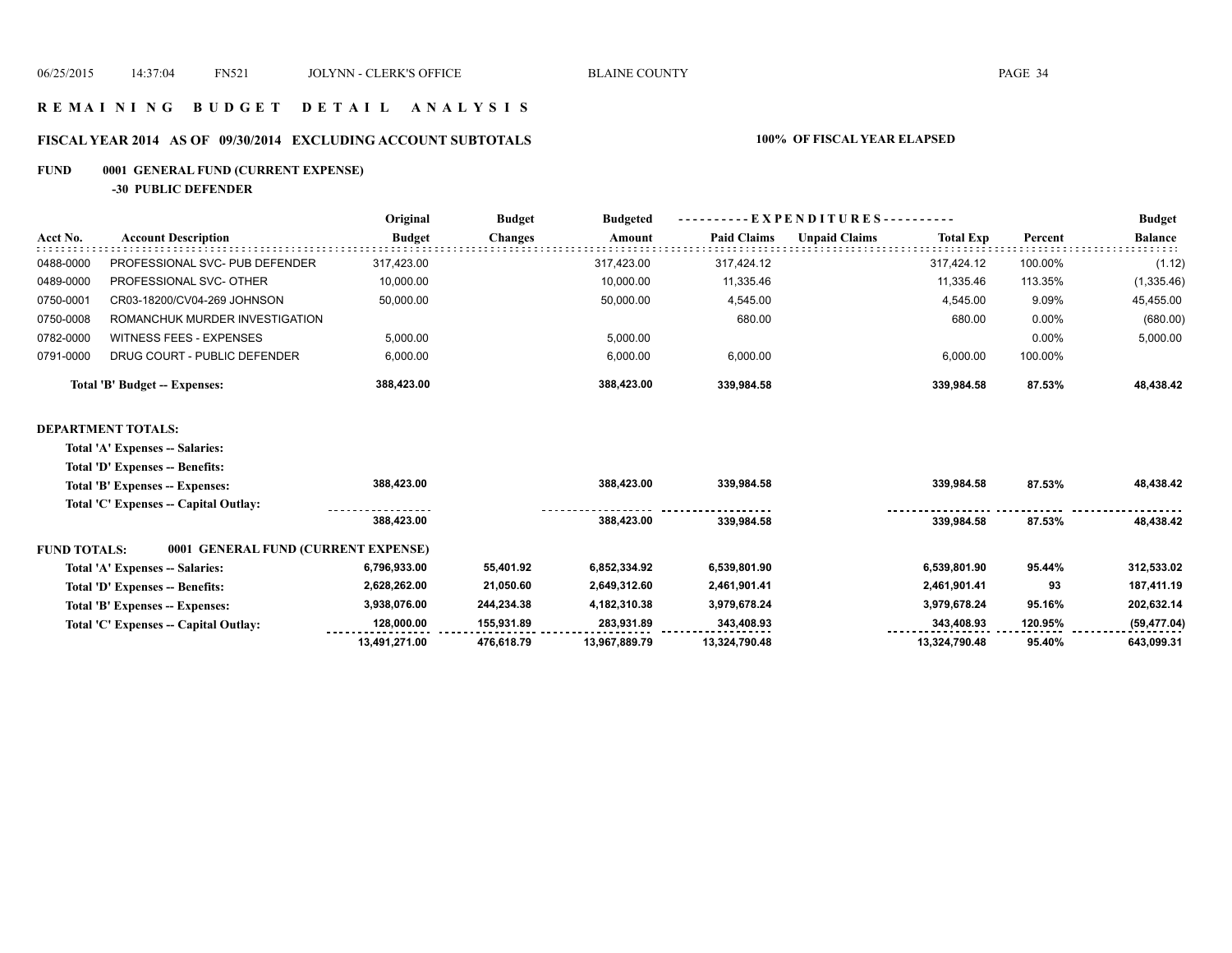#### **R E M A I N I N G B U D G E T D E T A I L A N A L Y S I S**

# **FISCAL YEAR 2014 AS OF 09/30/2014 EXCLUDING ACCOUNT SUBTOTALS 100% OF FISCAL YEAR ELAPSED**

#### **FUND 0002 ROAD AND BRIDGE**

**-00 ROAD AND BRIDGE**

|           |                                | Original      | <b>Budget</b><br><b>Budgeted</b> | ----------EXPENDITURES---------- |                      |                  |         | <b>Budget</b>               |
|-----------|--------------------------------|---------------|----------------------------------|----------------------------------|----------------------|------------------|---------|-----------------------------|
| Acct No.  | <b>Account Description</b>     | <b>Budget</b> | Amount<br><b>Changes</b>         | <b>Paid Claims</b>               | <b>Unpaid Claims</b> | <b>Total Exp</b> | Percent | <b>Balance</b><br>did did d |
| 0403-0000 | <b>SALARIES - MERIT</b>        | 6,564.00      | 6,564.00                         |                                  |                      |                  | 0.00%   | 6,564.00                    |
| 0404-0001 | SALARIES-MANAGER               | 76,742.00     | 76,742.00                        | 77,173.65                        |                      | 77,173.65        | 100.56% | (431.65)                    |
| 0404-0002 | SALARIES- FOREMAN              | 122,856.00    | 122,856.00                       | 127,892.54                       |                      | 127,892.54       | 104.10% | (5,036.54)                  |
| 0404-0003 | SALARIES-LEADMAN               | 107,835.00    | 107,835.00                       | 112,699.24                       |                      | 112,699.24       | 104.51% | (4,864.24)                  |
| 0405-0001 | SALARIES- EQUIPMENT OPERATOR   | 337,608.00    | 337,608.00                       | 342,357.04                       |                      | 342,357.04       | 101.41% | (4,749.04)                  |
| 0405-0002 | SALARIES- MECHANIC             | 41,392.00     | 41,392.00                        | 22,584.96                        |                      | 22,584.96        | 54.56%  | 18,807.04                   |
| 0405-0003 | SALARIES - ADMIN ASST          | 17,862.00     | 17,862.00                        | 17,707.22                        |                      | 17,707.22        | 99.13%  | 154.78                      |
| 0409-0001 | SALARIES - TERMINATION         | 6,000.00      | 6,000.00                         |                                  |                      |                  | 0.00%   | 6,000.00                    |
| 0409-0099 | SALARIES- OVERTIME             | 12,000.00     | 12,000.00                        | 1,150.01                         |                      | 1,150.01         | 9.58%   | 10,849.99                   |
|           | Total 'A' Budget -- Salaries:  | 728,859.00    | 728,859.00                       | 701,564.66                       |                      | 701,564.66       | 96.26%  | 27,294.34                   |
| 0410-0000 | <b>RETIREMENT</b>              | 80,544.00     | 80,544.00                        | 79,224.91                        |                      | 79,224.91        | 98.36%  | 1,319.09                    |
| 0411-0000 | <b>FICA</b>                    | 55,692.00     | 55,692.00                        | 50,386.64                        |                      | 50,386.64        | 90.47%  | 5,305.36                    |
| 0412-0000 | <b>LIFE INSURANCE</b>          | 1,000.00      | 1,000.00                         | 1,060.49                         |                      | 1,060.49         | 106.05% | (60.49)                     |
| 0413-0000 | <b>MEDICAL INSURANCE</b>       | 122,295.00    | 122,295.00                       | 119,990.38                       |                      | 119,990.38       | 98.12%  | 2,304.62                    |
| 0414-0000 | <b>DENTAL INSURANCE</b>        | 6,429.00      | 6,429.00                         | 5,766.61                         |                      | 5,766.61         | 89.70%  | 662.39                      |
| 0415-0000 | STATE UNEMPLOYMENT             | 4,900.00      | 4,900.00                         | 4,610.56                         |                      | 4,610.56         | 94.09%  | 289.44                      |
| 0416-0000 | WORKER'S COMPENSATION INSUR.   | 43,140.00     | 43,140.00                        | 29,998.00                        |                      | 29,998.00        | 69.54%  | 13,142.00                   |
|           | Total 'D' Budget -- Benefits:  | 314,000.00    | 314,000.00                       | 291.037.59                       |                      | 291,037.59       | 92.69%  | 22,962.41                   |
| 0439-0000 | TRAVEL - OTHER                 | 500.00        | 500.00                           | 68.13                            |                      | 68.13            | 13.63%  | 431.87                      |
| 0439-0001 | <b>MEALS FOR OVERTIME</b>      | 1,200.00      | 1,200.00                         | 738.47                           |                      | 738.47           | 61.54%  | 461.53                      |
| 0449-0000 | <b>SUPPLIES</b>                | 45,000.00     | 45,000.00                        | 34,925.52                        |                      | 34,925.52        | 77.61%  | 10,074.48                   |
| 0470-0000 | VEHICLES - FUEL, GASOLINE      | 130,000.00    | 130,000.00                       | 146,676.83                       |                      | 146,676.83       | 112.83% | (16, 676.83)                |
| 0473-0000 | <b>VEHICLES - TIRES</b>        | 30,000.00     | 30,000.00                        | 22,309.52                        |                      | 22,309.52        | 74.37%  | 7,690.48                    |
| 0484-0000 | PROFESSIONAL SVC - ENGINEERING | 15,000.00     | 15,000.00                        | 13,996.00                        |                      | 13,996.00        | 93.31%  | 1,004.00                    |
| 0491-0000 | REPAIRS/MAINT - HEAVY EQUIP    | 100,000.00    | 100,000.00                       | 146,209.13                       |                      | 146,209.13       | 146.21% | (46, 209.13)                |
| 0495-0000 | <b>COMMUNICATIONS</b>          | 8,000.00      | 8,000.00                         | 13,076.31                        |                      | 13,076.31        | 163.45% | (5,076.31)                  |
| 0513-0000 | RENT/LEASE - HEAVY EQUIPMENT   | 7,000.00      | 7,000.00                         | 4,350.00                         |                      | 4,350.00         | 62.14%  | 2,650.00                    |
| 0532-0000 | <b>FREIGHT</b>                 | 10,000.00     | 10,000.00                        | 19,041.20                        |                      | 19,041.20        | 190.41% | (9,041.20)                  |
| 0560-0002 | EDUCATION - TRAINING/SEMINARS  | 4,000.00      | 4,000.00                         | 9,775.99                         |                      | 9,775.99         | 244.40% | (5,775.99)                  |
| 0640-0000 | <b>CRUSHED ROCK / GRAVEL</b>   | 150,000.00    | 150,000.00                       | 37,583.44                        |                      | 37,583.44        | 25.06%  | 112,416.56                  |
| 0640-0001 | <b>CAREY GRAVEL PIT</b>        | 15,000.00     | 15,000.00                        | 47,340.26                        |                      | 47,340.26        | 315.60% | (32, 340.26)                |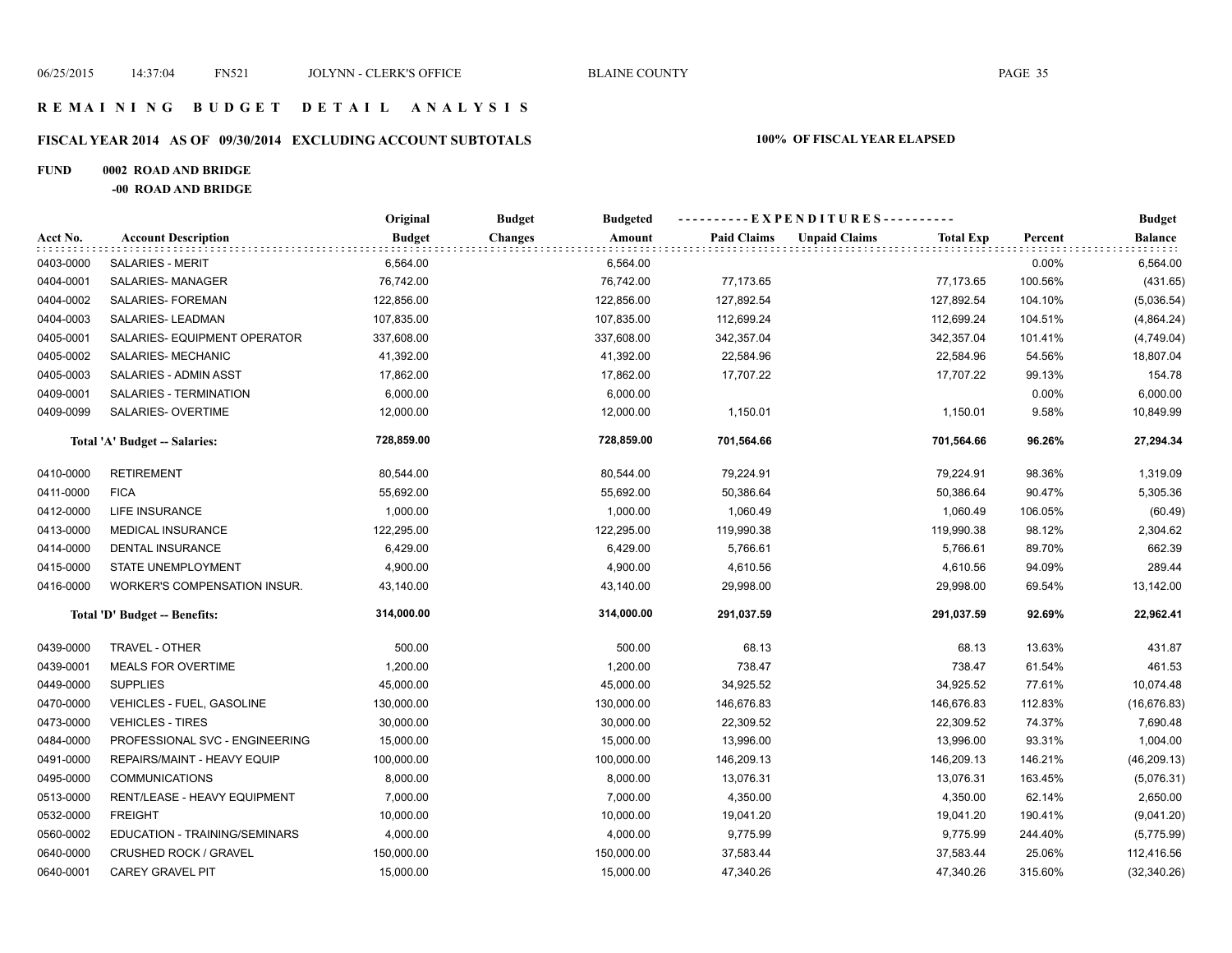# **R E M A I N I N G B U D G E T D E T A I L A N A L Y S I S**

#### **FISCAL YEAR 2014 AS OF 09/30/2014 EXCLUDING ACCOUNT SUBTOTALS 100% OF FISCAL YEAR ELAPSED**

#### **FUND 0002 ROAD AND BRIDGE**

**-00 ROAD AND BRIDGE**

|                     |                                       | Original      | <b>Budget</b>  | <b>Budgeted</b> |                    | ----------EXPENDITURES---------- |                  |         | <b>Budget</b>  |
|---------------------|---------------------------------------|---------------|----------------|-----------------|--------------------|----------------------------------|------------------|---------|----------------|
| Acct No.            | <b>Account Description</b>            | <b>Budget</b> | <b>Changes</b> | Amount          | <b>Paid Claims</b> | <b>Unpaid Claims</b>             | <b>Total Exp</b> | Percent | <b>Balance</b> |
| 0641-0000           | ROAD OIL                              | 290,000.00    |                | 290,000.00      | 354,297.68         |                                  | 354,297.68       | 122.17% | (64, 297.68)   |
| 0643-0000           | <b>SIGNS</b>                          | 10,000.00     |                | 10,000.00       | 11,086.48          |                                  | 11,086.48        | 110.86% | (1,086.48)     |
| 0645-0000           | <b>CULVERTS/BRIDGES</b>               | 30,000.00     |                | 30,000.00       | 27,472.10          |                                  | 27,472.10        | 91.57%  | 2,527.90       |
| 0670-0001           | CONTRACTS - DRUG TESTING              | 1,200.00      |                | 1,200.00        | 1,033.00           |                                  | 1,033.00         | 86.08%  | 167.00         |
| 0671-0000           | CONTRACTS - SNOW REMOVAL              | 11,000.00     |                | 11,000.00       | 8,100.00           |                                  | 8,100.00         | 73.64%  | 2,900.00       |
| 0714-0005           | TELEPHONE ALLOWANCE                   | 600.00        |                | 600.00          | 600.00             |                                  | 600.00           | 100.00% |                |
| 0736-0000           | CONSTR PROJECT/EMERGENCY FLOOD        | 2,000.00      |                | 2,000.00        |                    |                                  |                  | 0.00%   | 2,000.00       |
|                     | Total 'B' Budget -- Expenses:         | 860,500.00    |                | 860,500.00      | 898,680.06         |                                  | 898,680.06       | 104.44% | (38, 180.06)   |
| 0809-0001           | CAPITAL - GANNETT ROAD                |               |                |                 | 1,000.00           |                                  | 1,000.00         | 0.00%   | (1,000.00)     |
| 0809-0014           | CAPITAL - ADAMS GULCH BRIDGE          | 40,000.00     | 112.696.84     | 152,696.84 C    | 138,279.23         |                                  | 138,279.23       | 90.56%  | 14,417.61      |
| 0809-0016           | CAPITAL - HIGH 5 BRIDGE               |               |                |                 | 25,453.32          |                                  | 25,453.32        | 0.00%   | (25, 453.32)   |
|                     | Total 'C' Budget -- Capital Outlay:   | 40,000.00     | 112,696.84     | 152,696.84      | 164,732.55         |                                  | 164,732.55       | 107.88% | (12,035.71)    |
|                     | <b>DEPARTMENT TOTALS:</b>             |               |                |                 |                    |                                  |                  |         |                |
|                     | Total 'A' Expenses -- Salaries:       | 728,859.00    |                | 728,859.00      | 701,564.66         |                                  | 701,564.66       | 96.26%  | 27,294.34      |
|                     | Total 'D' Expenses -- Benefits:       | 314,000.00    |                | 314.000.00      | 291,037.59         |                                  | 291,037.59       | 92.69%  | 22,962.41      |
|                     | Total 'B' Expenses -- Expenses:       | 860,500.00    |                | 860,500.00      | 898,680.06         |                                  | 898,680.06       | 104.44% | (38, 180.06)   |
|                     | Total 'C' Expenses -- Capital Outlay: | 40,000.00     | 112,696.84     | 152,696.84      | 164,732.55         |                                  | 164,732.55       | 107.88% | (12,035.71)    |
|                     |                                       | 1,943,359.00  | 112,696.84     | 2,056,055.84    | 2,056,014.86       |                                  | 2,056,014.86     | 100.00% | 40.98          |
| <b>FUND TOTALS:</b> | 0002 ROAD AND BRIDGE                  |               |                |                 |                    |                                  |                  |         |                |
|                     | Total 'A' Expenses -- Salaries:       | 728,859.00    |                | 728,859.00      | 701,564.66         |                                  | 701,564.66       | 96.26%  | 27,294.34      |
|                     | Total 'D' Expenses -- Benefits:       | 314,000.00    |                | 314,000.00      | 291,037.59         |                                  | 291,037.59       | 93      | 22,962.41      |
|                     | Total 'B' Expenses -- Expenses:       | 860,500.00    |                | 860,500.00      | 898,680.06         |                                  | 898,680.06       | 104.44% | (38, 180.06)   |
|                     | Total 'C' Expenses -- Capital Outlay: | 40,000.00     | 112,696.84     | 152,696.84      | 164,732.55         |                                  | 164,732.55       | 107.88% | (12, 035.71)   |
|                     |                                       | 1,943,359.00  | 112,696.84     | 2,056,055.84    | 2,056,014.86       |                                  | 2,056,014.86     | 100.00% | 40.98          |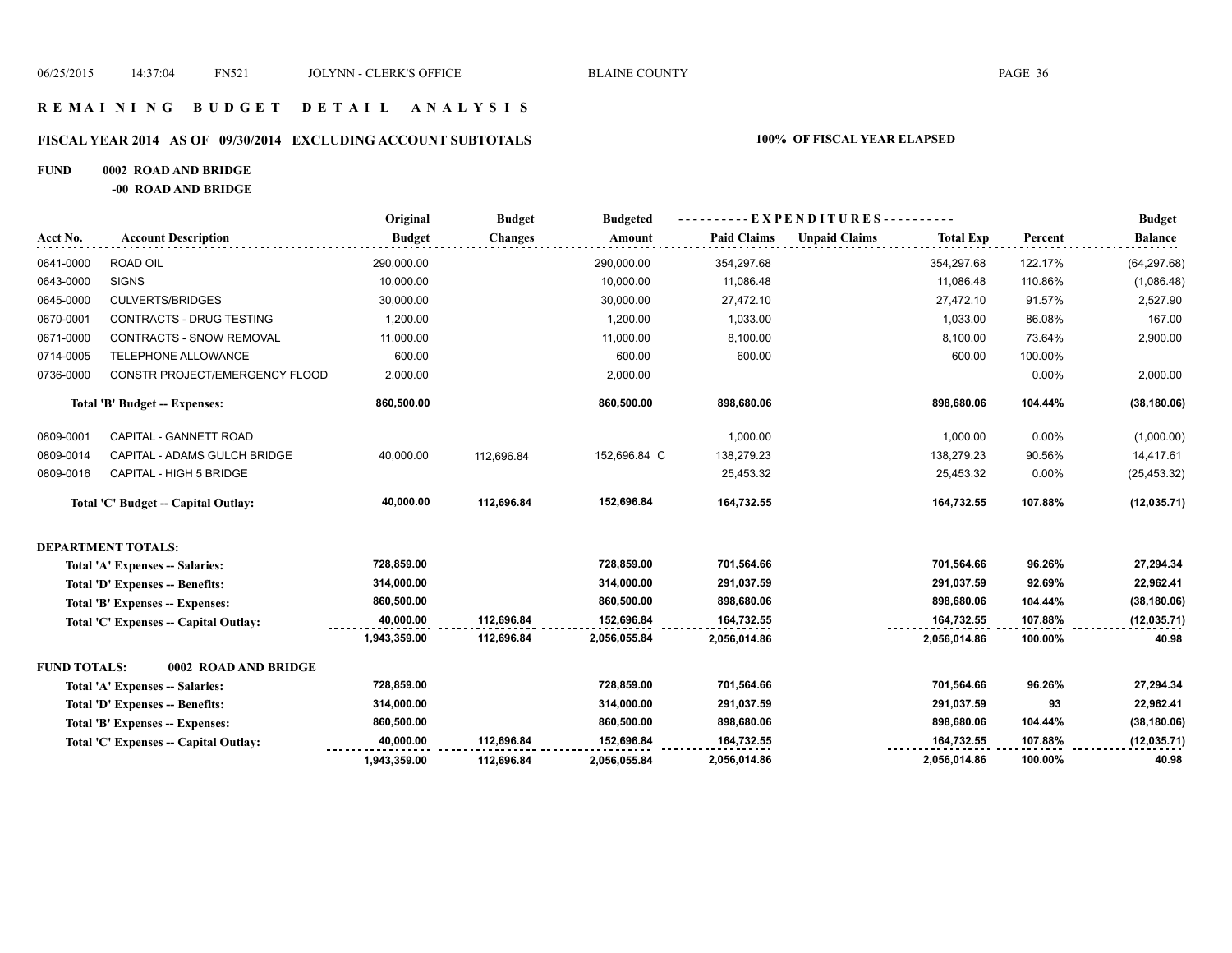#### **R E M A I N I N G B U D G E T D E T A I L A N A L Y S I S**

# **FISCAL YEAR 2014 AS OF 09/30/2014 EXCLUDING ACCOUNT SUBTOTALS 100% OF FISCAL YEAR ELAPSED**

#### **FUND 0003 ELECTION CONSOLIDATION FUND**

#### **-00 ELECTION CONSOLIDATION FUND**

|           |                                       | Original      | <b>Budget</b><br><b>Budgeted</b> | ----------EXPENDITURES---------- |                                          |         | <b>Budget</b>       |
|-----------|---------------------------------------|---------------|----------------------------------|----------------------------------|------------------------------------------|---------|---------------------|
| Acct No.  | <b>Account Description</b>            | <b>Budget</b> | <b>Changes</b><br>Amount         | <b>Paid Claims</b>               | <b>Unpaid Claims</b><br><b>Total Exp</b> | Percent | <b>Balance</b><br>. |
| 0402-0000 | SALARIES - DEPUTIES                   | 23,900.00     | 23,900.00                        | 16,539.94                        | 16,539.94                                | 69.20%  | 7,360.06            |
| 0402-0006 | <b>SALARIES - OTHER</b>               | 6,000.00      | 6,000.00                         | 5,396.64                         | 5,396.64                                 | 89.94%  | 603.36              |
| 0409-0099 | <b>SALARIES - OVERTIME</b>            | 300.00        | 300.00                           | 124.58                           | 124.58                                   | 41.53%  | 175.42              |
|           | Total 'A' Budget -- Salaries:         | 30,200.00     | 30,200.00                        | 22,061.16                        | 22,061.16                                | 73.05%  | 8,138.84            |
| 0410-0000 | <b>RETIREMENT</b>                     | 1,830.00      | 1,830.00                         | 1,886.41                         | 1,886.41                                 | 103.08% | (56.41)             |
| 0411-0000 | <b>FICA</b>                           | 1,700.00      | 1,700.00                         | 1,676.76                         | 1,676.76                                 | 98.63%  | 23.24               |
| 0412-0000 | <b>LIFE INSURANCE</b>                 | 75.00         | 75.00                            | 30.65                            | 30.65                                    | 40.87%  | 44.35               |
| 0413-0000 | <b>MEDICAL INSURANCE</b>              | 3,330.00      | 3,330.00                         | 2,780.60                         | 2,780.60                                 | 83.50%  | 549.40              |
| 0414-0000 | DENTAL INSURANCE                      | 222.00        | 222.00                           | 183.65                           | 183.65                                   | 82.73%  | 38.35               |
| 0415-0000 | STATE UNEMPLOYMENT                    | 180.00        | 180.00                           | 153.43                           | 153.43                                   | 85.24%  | 26.57               |
| 0416-0000 | WORKER'S COMPENSATION INSUR.          | 80.00         | 80.00                            | 99.00                            | 99.00                                    | 123.75% | (19.00)             |
|           | Total 'D' Budget -- Benefits:         | 7,417.00      | 7,417.00                         | 6,810.50                         | 6,810.50                                 | 91.82%  | 606.50              |
| 0439-0000 | TRAVEL - OTHER                        | 500.00        | 500.00                           | 15.00                            | 15.00                                    | 3.00%   | 485.00              |
| 0439-0001 | MEALS/ELECTION WORKERS                | 2,938.00      | 2,938.00                         | 849.31                           | 849.31                                   | 28.91%  | 2,088.69            |
| 0442-0000 | SUPPLIES - ELECTION                   | 12,000.00     | 12,000.00                        | 7,108.12                         | 7,108.12                                 | 59.23%  | 4,891.88            |
| 0490-0001 | <b>MAINTENANCE</b>                    | 400.00        | 400.00                           | 58.96                            | 58.96                                    | 14.74%  | 341.04              |
| 0511-0000 | RENT/LEASE- BUILDINGS                 | 3,000.00      | 3,000.00                         |                                  |                                          | 0.00%   | 3,000.00            |
| 0522-0000 | <b>ADVERTISING</b>                    | 3,000.00      | 3,000.00                         | 3,650.76                         | 3,650.76                                 | 121.69% | (650.76)            |
| 0542-0000 | <b>POSTAGE</b>                        | 1,750.00      | 1,750.00                         | 1,000.00                         | 1,000.00                                 | 57.14%  | 750.00              |
| 0712-0001 | POLL WORKERS                          | 15,000.00     | 15,000.00                        | 6,515.00                         | 6,515.00                                 | 43.43%  | 8,485.00            |
| 0712-0002 | MILEAGE-POLL WORKERS                  | 700.00        | 700.00                           | 257.00                           | 257.00                                   | 36.71%  | 443.00              |
|           | Total 'B' Budget -- Expenses:         | 39,288.00     | 39,288.00                        | 19,454.15                        | 19,454.15                                | 49.52%  | 19,833.85           |
|           | <b>DEPARTMENT TOTALS:</b>             |               |                                  |                                  |                                          |         |                     |
|           | Total 'A' Expenses -- Salaries:       | 30,200.00     | 30,200.00                        | 22,061.16                        | 22,061.16                                | 73.05%  | 8,138.84            |
|           | Total 'D' Expenses -- Benefits:       | 7,417.00      | 7,417.00                         | 6,810.50                         | 6,810.50                                 | 91.82%  | 606.50              |
|           | Total 'B' Expenses -- Expenses:       | 39,288.00     | 39,288.00                        | 19,454.15                        | 19,454.15                                | 49.52%  | 19,833.85           |
|           | Total 'C' Expenses -- Capital Outlay: |               |                                  |                                  |                                          |         |                     |
|           |                                       | 76,905.00     | 76,905.00                        | 48,325.81                        | 48,325.81                                | 62.84%  | 28,579.19           |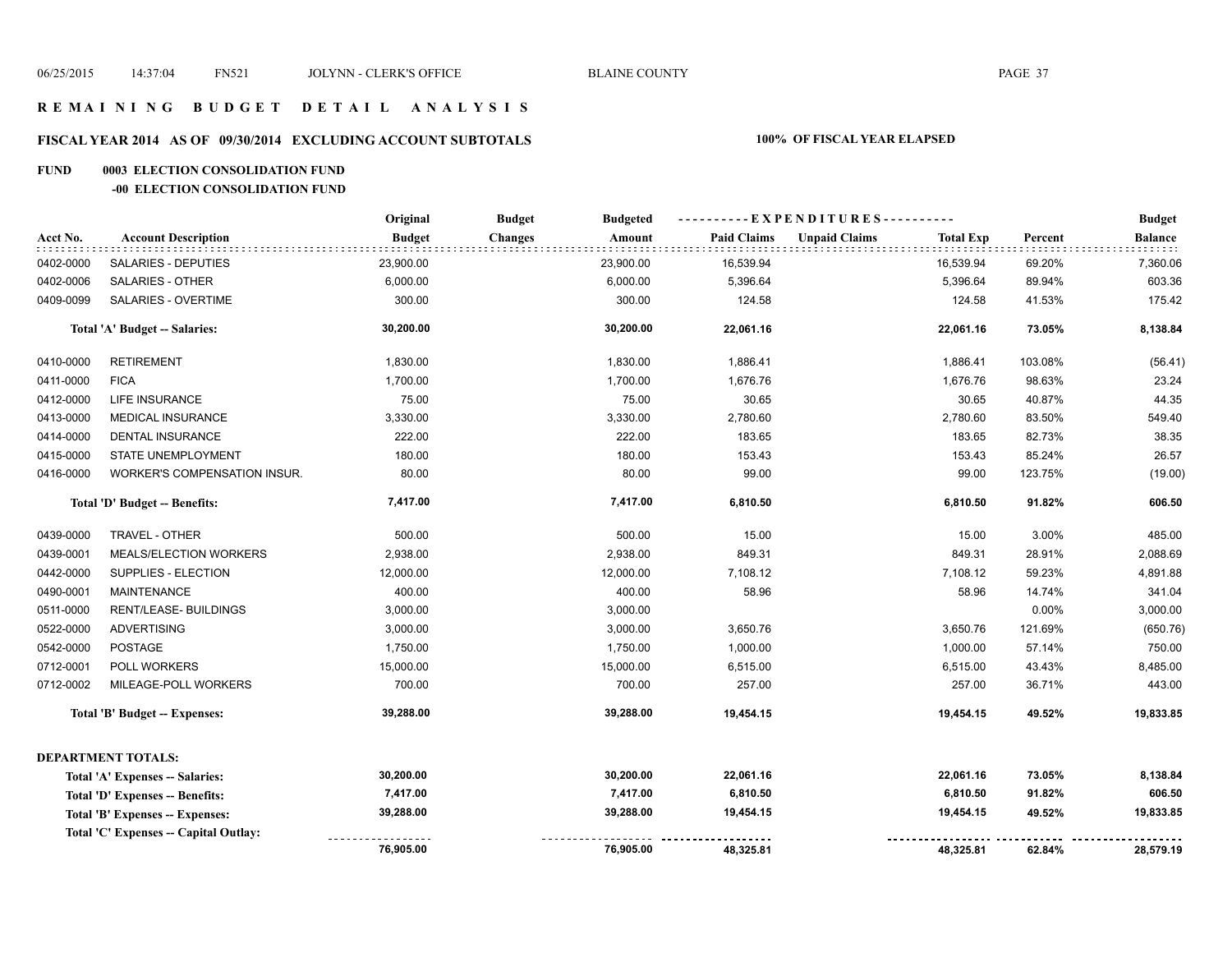#### **R E M A I N I N G B U D G E T D E T A I L A N A L Y S I S**

#### **FISCAL YEAR 2014 AS OF 09/30/2014 EXCLUDING ACCOUNT SUBTOTALS 100% OF FISCAL YEAR ELAPSED**

#### **FUND TOTALS: 0003 ELECTION CONSOLIDATION FUND**

| Total 'A' Expenses -- Salaries:       | 30,200.00         | 30.200.00 | 22,061.16           | 22.061.16 | 73.05% | 8,138.84  |
|---------------------------------------|-------------------|-----------|---------------------|-----------|--------|-----------|
| Total 'D' Expenses -- Benefits:       | 7.417.00          | 7.417.00  | 6.810.50            | 6.810.50  | 92     | 606.50    |
| Total 'B' Expenses -- Expenses:       | 39.288.00         | 39.288.00 | 19.454.15           | 19.454.15 | 49.52% | 19,833.85 |
| Total 'C' Expenses -- Capital Outlay: | ----------------- |           | ------------------- |           |        |           |
|                                       | 76.905.00         | 76.905.00 | 48,325.81           | 48,325.81 | 62.84% | 28,579.19 |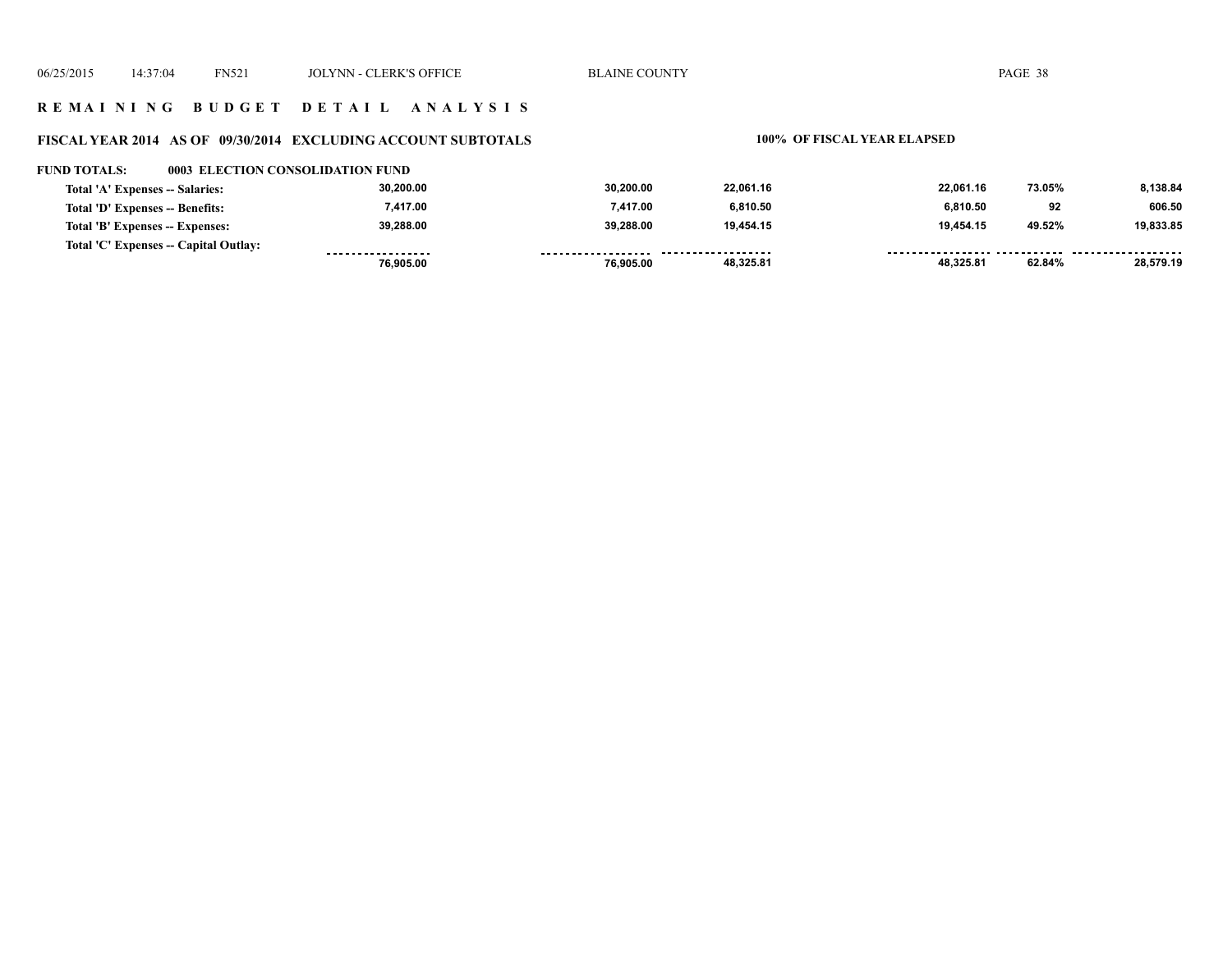#### **R E M A I N I N G B U D G E T D E T A I L A N A L Y S I S**

# **FISCAL YEAR 2014 AS OF 09/30/2014 EXCLUDING ACCOUNT SUBTOTALS 100% OF FISCAL YEAR ELAPSED**

#### **FUND 0004 AMBULANCE**

**-00 AMBULANCE**

|                     |                                       | Original      | <b>Budget</b><br><b>Budgeted</b> |                    | EXPENDITURES-        |                             | <b>Budget</b>  |
|---------------------|---------------------------------------|---------------|----------------------------------|--------------------|----------------------|-----------------------------|----------------|
| Acct No.            | <b>Account Description</b>            | <b>Budget</b> | <b>Changes</b><br>Amount         | <b>Paid Claims</b> | <b>Unpaid Claims</b> | <b>Total Exp</b><br>Percent | <b>Balance</b> |
| 0416-0000           | WORKER'S COMP-MED DIRECTOR            | 700.00        | 700.00                           | 570.00             |                      | 570.00<br>81.43%            | 130.00         |
| 0670-0000           | CONTRACTS-BILLING                     | 39,000.00     | 39,000.00                        | 41.234.06          |                      | 41,234.06<br>105.73%        | (2, 234.06)    |
| 0670-0001           | <b>POSTAGE</b>                        | 400.00        | 400.00                           | 200.00             |                      | 200.00<br>50.00%            | 200.00         |
| 0751-0000           | AMB CONTRACT - CAREY                  | 69,497.00     | 69,497.00                        | 69,497.00          | 69,497.00            | 100.00%                     |                |
| 0752-0000           | AMB CONTRACT - KETCHUM                | 975,110.00    | 975,110.00                       | 975,110.00         | 975,110.00           | 100.00%                     |                |
| 0752-0001           | AMB CONTRACT - W R FIRE               | 969,200.00    | 969,200.00                       | 969,200.00         | 969,200.00           | 100.00%                     |                |
| 0752-0002           | <b>REFUNDS</b>                        | 10,000.00     | 10,000.00                        | 14,094.64          | 14,094.64            | 140.95%                     | (4,094.64)     |
| 0752-0003           | <b>MEDICAL DIRECTOR</b>               | 55,735.00     | 55,735.00                        | 55,735.00          | 55,735.00            | 100.00%                     |                |
|                     | <b>Total 'B' Budget -- Expenses:</b>  | 2,119,642.00  | 2,119,642.00                     | 2,125,640.70       | 2,125,640.70         | 100.28%                     | (5,998.70)     |
| 0899-0000           | <b>CAPITAL- OTHER</b>                 | 160,250.00    | 160,250.00                       | 144,642.00         | 144,642.00           | 90.26%                      | 15,608.00      |
|                     | Total 'C' Budget -- Capital Outlay:   | 160,250.00    | 160,250.00                       | 144,642.00         | 144,642.00           | 90.26%                      | 15,608.00      |
|                     | <b>DEPARTMENT TOTALS:</b>             |               |                                  |                    |                      |                             |                |
|                     | Total 'A' Expenses -- Salaries:       |               |                                  |                    |                      |                             |                |
|                     | Total 'D' Expenses -- Benefits:       |               |                                  |                    |                      |                             |                |
|                     | Total 'B' Expenses -- Expenses:       | 2,119,642.00  | 2,119,642.00                     | 2,125,640.70       | 2,125,640.70         | 100.28%                     | (5,998.70)     |
|                     | Total 'C' Expenses - Capital Outlay:  | 160,250.00    | 160,250.00                       | 144,642.00         | 144,642.00           | 90.26%                      | 15,608.00      |
|                     |                                       | 2,279,892.00  | 2,279,892.00                     | 2,270,282.70       | 2,270,282.70         | 99.58%                      | 9,609.30       |
| <b>FUND TOTALS:</b> | 0004 AMBULANCE                        |               |                                  |                    |                      |                             |                |
|                     | Total 'A' Expenses -- Salaries:       |               |                                  |                    |                      |                             |                |
|                     | Total 'D' Expenses -- Benefits:       |               |                                  |                    |                      |                             |                |
|                     | Total 'B' Expenses -- Expenses:       | 2,119,642.00  | 2,119,642.00                     | 2,125,640.70       | 2,125,640.70         | 100.28%                     | (5,998.70)     |
|                     | Total 'C' Expenses -- Capital Outlay: | 160,250.00    | 160,250.00                       | 144,642.00         | 144,642.00           | 90.26%                      | 15,608.00      |
|                     |                                       | 2,279,892.00  | 2,279,892.00                     | 2,270,282.70       | 2,270,282.70         | 99.58%                      | 9,609.30       |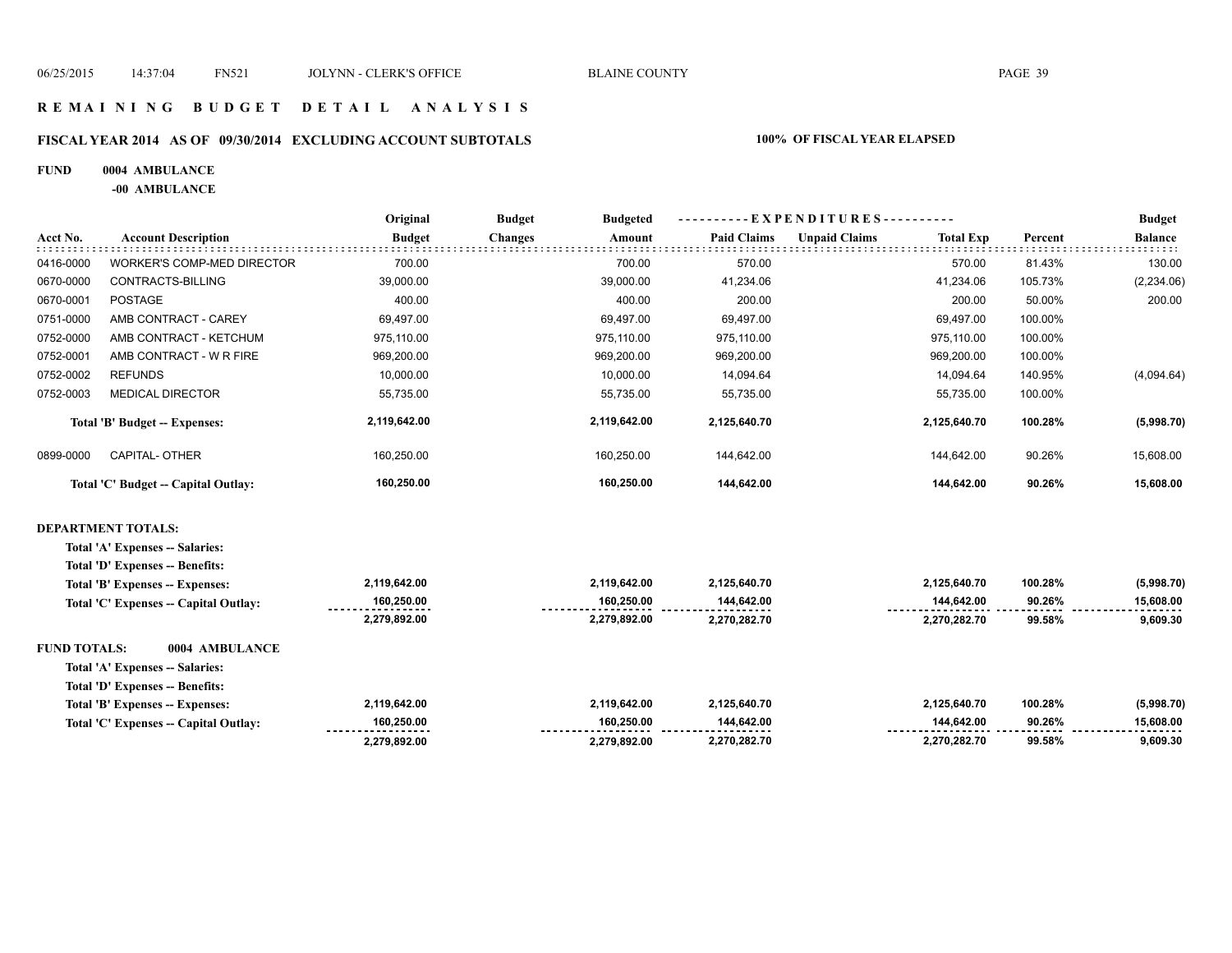#### **R E M A I N I N G B U D G E T D E T A I L A N A L Y S I S**

# **FISCAL YEAR 2014 AS OF 09/30/2014 EXCLUDING ACCOUNT SUBTOTALS 100% OF FISCAL YEAR ELAPSED**

#### **FUND 0006 DISTRICT COURT -00 DISTRICT COURT**

|           |                                     | Original      | <b>Budget</b>  | <b>Budgeted</b> | ---------- EXPENDITURES---------- |                      |                  |         | <b>Budget</b>  |
|-----------|-------------------------------------|---------------|----------------|-----------------|-----------------------------------|----------------------|------------------|---------|----------------|
| Acct No.  | <b>Account Description</b>          | <b>Budget</b> | <b>Changes</b> | Amount          | <b>Paid Claims</b>                | <b>Unpaid Claims</b> | <b>Total Exp</b> | Percent | <b>Balance</b> |
| 0405-0006 | SALARIES - LAW CLERK                | 50,500.00     |                | 50,500.00       | 51,207.25                         |                      | 51,207.25        | 101.40% | (707.25)       |
| 0409-0001 | SALARIES - TERMINATION              | 4,000.00      |                | 4,000.00        |                                   |                      |                  | 0.00%   | 4,000.00       |
|           | Total 'A' Budget -- Salaries:       | 54,500.00     |                | 54,500.00       | 51,207.25                         |                      | 51,207.25        | 93.96%  | 3,292.75       |
| 0410-0000 | <b>RETIREMENT</b>                   | 6,090.00      |                | 6,090.00        | 5,796.57                          |                      | 5,796.57         | 95.18%  | 293.43         |
| 0411-0000 | <b>FICA</b>                         | 4,115.00      |                | 4,115.00        | 3,917.49                          |                      | 3,917.49         | 95.20%  | 197.51         |
| 0412-0000 | LIFE INSURANCE                      | 80.00         |                | 80.00           | 73.56                             |                      | 73.56            | 91.95%  | 6.44           |
| 0413-0000 | <b>MEDICAL INSURANCE</b>            | 6,655.00      |                | 6,655.00        | 6,673.44                          |                      | 6,673.44         | 100.28% | (18.44)        |
| 0414-0000 | <b>DENTAL INSURANCE</b>             | 445.00        |                | 445.00          | 440.76                            |                      | 440.76           | 99.05%  | 4.24           |
| 0415-0000 | STATE UNEMPLOYMENT                  | 296.00        |                | 296.00          | 358.45                            |                      | 358.45           | 121.10% | (62.45)        |
| 0416-0000 | <b>WORKER'S COMPENSATION INSUR.</b> | 135.00        |                | 135.00          | 117.00                            |                      | 117.00           | 86.67%  | 18.00          |
|           | Total 'D' Budget -- Benefits:       | 17,816.00     |                | 17,816.00       | 17,377.27                         |                      | 17,377.27        | 97.54%  | 438.73         |
| 0439-0000 | TRAVEL - OTHER                      | 1,500.00      |                | 1,500.00        | 1,704.49                          |                      | 1,704.49         | 113.63% | (204.49)       |
| 0439-0001 | PER DIEM                            | 2,000.00      |                | 2,000.00        | 897.64                            |                      | 897.64           | 44.88%  | 1,102.36       |
| 0440-0000 | SUPPLIES - OFFICE                   | 11,500.00     |                | 11,500.00       | 10,595.43                         |                      | 10,595.43        | 92.13%  | 904.57         |
| 0440-0001 | SUPPLIES - OFFICE EQUIPMENT         | 8,000.00      |                | 8,000.00        | 7,146.16                          |                      | 7,146.16         | 89.33%  | 853.84         |
| 0440-0002 | SUPPLIES - RECORDS MAINTENANCE      | 20,000.00     |                | 20,000.00       | 2,130.66                          |                      | 2,130.66         | 10.65%  | 17,869.34      |
| 0489-0000 | PROFESSIONAL SVC - OTHER            | 20,000.00     |                | 20,000.00       | 10,370.00                         |                      | 10,370.00        | 51.85%  | 9,630.00       |
| 0489-0002 | PROF SVC - INTERPRETING             | 4,000.00      |                | 4,000.00        | 18,070.56                         |                      | 18,070.56        | 451.76% | (14,070.56)    |
| 0491-0001 | *COURT BLDG FUND EXPENSES           |               | 401.38         | 401.38 C        | 2,688.98                          |                      | 2,688.98         | 669.93% | (2, 287.60)    |
| 0499-0000 | REPAIRS/MAINT - OTHER               | 2,500.00      |                | 2,500.00        | 2,668.51                          |                      | 2,668.51         | 106.74% | (168.51)       |
| 0526-0000 | CONTINGENCY ACCOUNT                 | 12,000.00     |                | 12,000.00       |                                   |                      |                  | 0.00%   | 12,000.00      |
| 0536-0000 | <b>LAW LIBRARY</b>                  | 19,500.00     |                | 19,500.00       | 23,446.20                         |                      | 23,446.20        | 120.24% | (3,946.20)     |
| 0542-0000 | <b>POSTAGE</b>                      | 13,000.00     |                | 13,000.00       | 12,259.70                         |                      | 12,259.70        | 94.31%  | 740.30         |
| 0569-0000 | <b>EDUCATION - OTHER</b>            | 2,500.00      |                | 2,500.00        | 1,530.00                          |                      | 1,530.00         | 61.20%  | 970.00         |
| 0620-0000 | JURY- MEALS AND LODGING             | 1,500.00      |                | 1,500.00        | 1,591.05                          |                      | 1,591.05         | 106.07% | (91.05)        |
| 0621-0000 | <b>JURY - JURORS FEES</b>           | 10,000.00     |                | 10,000.00       | 8,575.00                          |                      | 8,575.00         | 85.75%  | 1,425.00       |
| 0622-0000 | JURY - MILEAGE                      | 7,500.00      |                | 7,500.00        | 11,187.17                         |                      | 11,187.17        | 149.16% | (3,687.17)     |
| 0675-0000 | CONTRACTS - TRANSCRIPTS             | 6,000.00      |                | 6,000.00        | 2,693.75                          |                      | 2,693.75         | 44.90%  | 3,306.25       |
| 0675-0001 | *CONTRACTS-IGNITION INTERLOCK       |               | 1,900.00       | 1,900.00 C      | 1,900.00                          |                      | 1,900.00         | 100.00% |                |
| 0774-0001 | STATUS OFFENDER SERVICES            | 10,704.00     |                | 10,704.00       | 10,704.00                         |                      | 10,704.00        | 100.00% |                |
| 0785-0000 | <b>TRIAL COURT ADMIN</b>            | 2,856.00      |                | 2,856.00        | 3,468.69                          |                      | 3,468.69         | 121.45% | (612.69)       |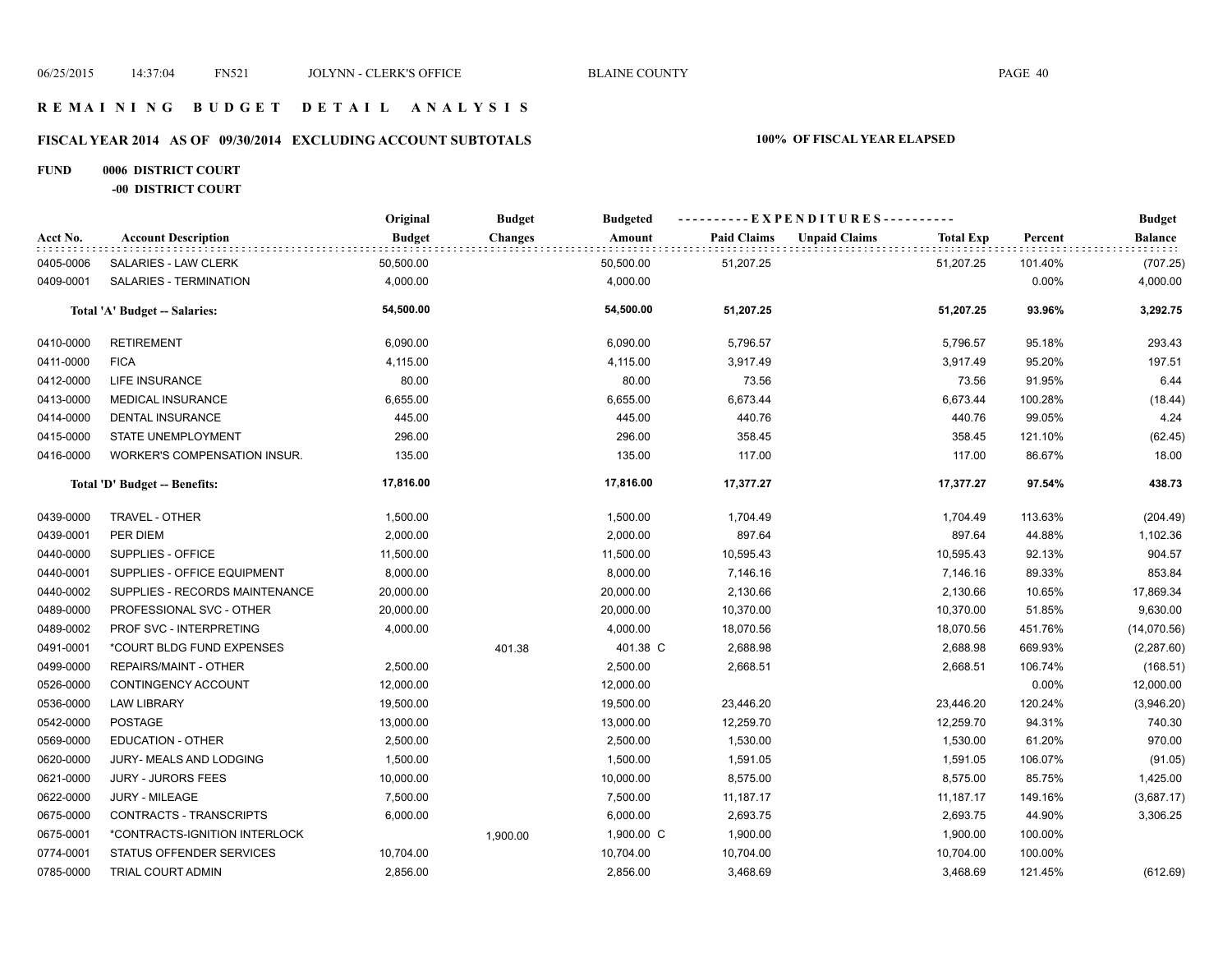#### **R E M A I N I N G B U D G E T D E T A I L A N A L Y S I S**

# **FISCAL YEAR 2014 AS OF 09/30/2014 EXCLUDING ACCOUNT SUBTOTALS 100% OF FISCAL YEAR ELAPSED**

#### **FUND 0006 DISTRICT COURT**

**-00 DISTRICT COURT**

|                             | Original                                                                                                                                                                                                                                                                                                                                                                              | <b>Budget</b>  | <b>Budgeted</b> | $-EXPENDITURES$ --------- |                      |                  |         | <b>Budget</b>  |
|-----------------------------|---------------------------------------------------------------------------------------------------------------------------------------------------------------------------------------------------------------------------------------------------------------------------------------------------------------------------------------------------------------------------------------|----------------|-----------------|---------------------------|----------------------|------------------|---------|----------------|
| <b>Account Description</b>  | <b>Budget</b>                                                                                                                                                                                                                                                                                                                                                                         | <b>Changes</b> | Amount          | <b>Paid Claims</b>        | <b>Unpaid Claims</b> | <b>Total Exp</b> | Percent | <b>Balance</b> |
| DRUG COURT - OTHER EXPENSES | 1,200.00                                                                                                                                                                                                                                                                                                                                                                              |                | 1,200.00        | 403.75                    |                      | 403.75           | 33.65%  | 796.25         |
|                             | 156,260.00                                                                                                                                                                                                                                                                                                                                                                            | 2,301.38       | 158,561.38      | 134,031.74                |                      | 134,031.74       | 84.53%  | 24,529.64      |
|                             |                                                                                                                                                                                                                                                                                                                                                                                       |                |                 |                           |                      |                  |         |                |
|                             | 54,500.00                                                                                                                                                                                                                                                                                                                                                                             |                | 54,500.00       | 51,207.25                 |                      | 51,207.25        | 93.96%  | 3,292.75       |
|                             | 17,816.00                                                                                                                                                                                                                                                                                                                                                                             |                | 17,816.00       | 17,377.27                 |                      | 17,377.27        | 97.54%  | 438.73         |
|                             | 156,260.00                                                                                                                                                                                                                                                                                                                                                                            | 2,301.38       | 158,561.38      | 134,031.74                |                      | 134,031.74       | 84.53%  | 24,529.64      |
|                             |                                                                                                                                                                                                                                                                                                                                                                                       |                |                 |                           |                      |                  |         |                |
|                             | 228,576.00                                                                                                                                                                                                                                                                                                                                                                            | 2,301.38       | 230,877.38      | 202,616.26                |                      | 202,616.26       | 87.76%  | 28,261.12      |
| 0006 DISTRICT COURT         |                                                                                                                                                                                                                                                                                                                                                                                       |                |                 |                           |                      |                  |         |                |
|                             | 54,500.00                                                                                                                                                                                                                                                                                                                                                                             |                | 54,500.00       | 51,207.25                 |                      | 51,207.25        | 93.96%  | 3,292.75       |
|                             | 17,816.00                                                                                                                                                                                                                                                                                                                                                                             |                | 17,816.00       | 17,377.27                 |                      | 17,377.27        | 98      | 438.73         |
|                             | 156,260.00                                                                                                                                                                                                                                                                                                                                                                            | 2,301.38       | 158,561.38      | 134,031.74                |                      | 134,031.74       | 84.53%  | 24,529.64      |
|                             |                                                                                                                                                                                                                                                                                                                                                                                       |                |                 |                           |                      |                  |         |                |
|                             | 228,576.00                                                                                                                                                                                                                                                                                                                                                                            | 2,301.38       | 230,877.38      | 202,616.26                |                      | 202,616.26       | 87.76%  | 28,261.12      |
|                             | Total 'B' Budget -- Expenses:<br><b>DEPARTMENT TOTALS:</b><br>Total 'A' Expenses -- Salaries:<br>Total 'D' Expenses -- Benefits:<br>Total 'B' Expenses -- Expenses:<br>Total 'C' Expenses -- Capital Outlay:<br><b>FUND TOTALS:</b><br>Total 'A' Expenses -- Salaries:<br>Total 'D' Expenses -- Benefits:<br>Total 'B' Expenses -- Expenses:<br>Total 'C' Expenses -- Capital Outlay: |                |                 |                           |                      |                  |         |                |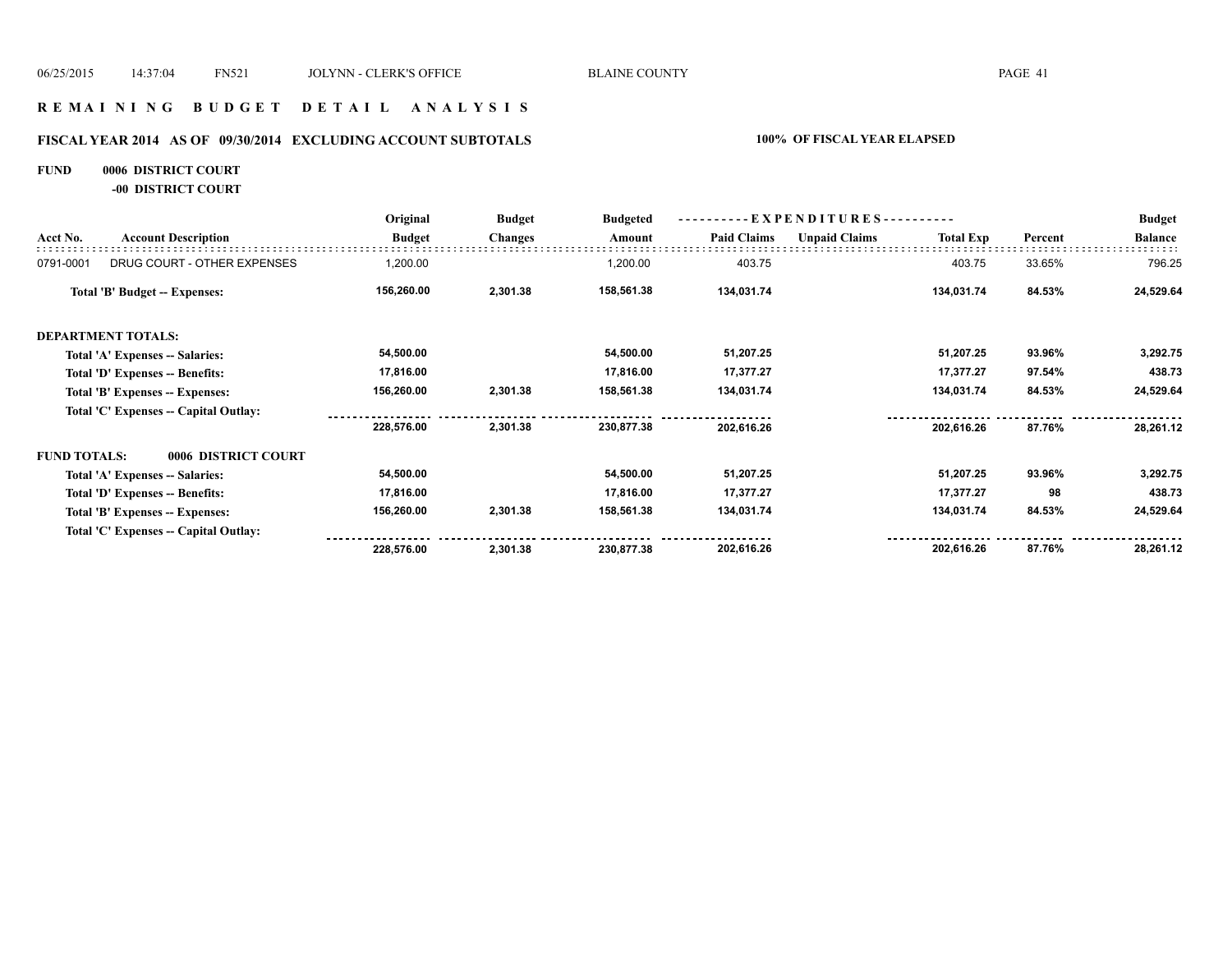#### **R E M A I N I N G B U D G E T D E T A I L A N A L Y S I S**

# **FISCAL YEAR 2014 AS OF 09/30/2014 EXCLUDING ACCOUNT SUBTOTALS 100% OF FISCAL YEAR ELAPSED**

#### **FUND 0007 FAIR, COUNTY**

**-00 FAIR, COUNTY**

|                     |                                       | Original      | <b>Budget</b>  | <b>Budgeted</b> | EXPENDITURES-      |                      |                  |         | <b>Budget</b>  |
|---------------------|---------------------------------------|---------------|----------------|-----------------|--------------------|----------------------|------------------|---------|----------------|
| Acct No.            | <b>Account Description</b>            | <b>Budget</b> | <b>Changes</b> | Amount          | <b>Paid Claims</b> | <b>Unpaid Claims</b> | <b>Total Exp</b> | Percent | <b>Balance</b> |
| 0416-0000           | WORKER'S COMPENSATION INSUR.          | 300.00        | 61.00          | 361.00 C        | 361.00             |                      | 361.00           | 100.00% |                |
|                     | Total 'D' Budget -- Benefits:         | 300.00        | 61.00          | 361.00          | 361.00             |                      | 361.00           | 100.00% |                |
| 0440-0000           | <b>SUPPLIES</b>                       | 21,000.00     |                | 21,000.00       | 21,000.00          |                      | 21,000.00        | 100.00% |                |
|                     | Total 'B' Budget -- Expenses:         | 21,000.00     |                | 21,000.00       | 21,000.00          |                      | 21,000.00        | 100.00% |                |
| 0807-0000           | CAPITAL- CONSTRUCTION                 | 15,000.00     |                | 15,000.00       | 15,000.00          |                      | 15,000.00        | 100.00% |                |
|                     | Total 'C' Budget -- Capital Outlay:   | 15,000.00     |                | 15,000.00       | 15,000.00          |                      | 15,000.00        | 100.00% |                |
|                     | <b>DEPARTMENT TOTALS:</b>             |               |                |                 |                    |                      |                  |         |                |
|                     | Total 'A' Expenses -- Salaries:       |               |                |                 |                    |                      |                  |         |                |
|                     | Total 'D' Expenses -- Benefits:       | 300.00        | 61.00          | 361.00          | 361.00             |                      | 361.00           | 100.00% |                |
|                     | Total 'B' Expenses -- Expenses:       | 21,000.00     |                | 21,000.00       | 21,000.00          |                      | 21,000.00        | 100.00% |                |
|                     | Total 'C' Expenses -- Capital Outlay: | 15,000.00     |                | 15,000.00       | 15,000.00          |                      | 15,000.00        | 100.00% |                |
|                     |                                       | 36,300.00     | 61.00          | 36,361.00       | 36,361.00          |                      | 36,361.00        | 100.00% |                |
| <b>FUND TOTALS:</b> | 0007 FAIR, COUNTY                     |               |                |                 |                    |                      |                  |         |                |
|                     | Total 'A' Expenses -- Salaries:       |               |                |                 |                    |                      |                  |         |                |
|                     | Total 'D' Expenses -- Benefits:       | 300.00        | 61.00          | 361.00          | 361.00             |                      | 361.00           | 100     |                |
|                     | Total 'B' Expenses -- Expenses:       | 21,000.00     |                | 21,000.00       | 21,000.00          |                      | 21,000.00        | 100.00% |                |
|                     | Total 'C' Expenses -- Capital Outlay: | 15,000.00     |                | 15,000.00       | 15,000.00          |                      | 15,000.00        | 100.00% |                |
|                     |                                       | 36,300.00     | 61.00          | 36,361.00       | 36,361.00          |                      | 36,361.00        | 100.00% |                |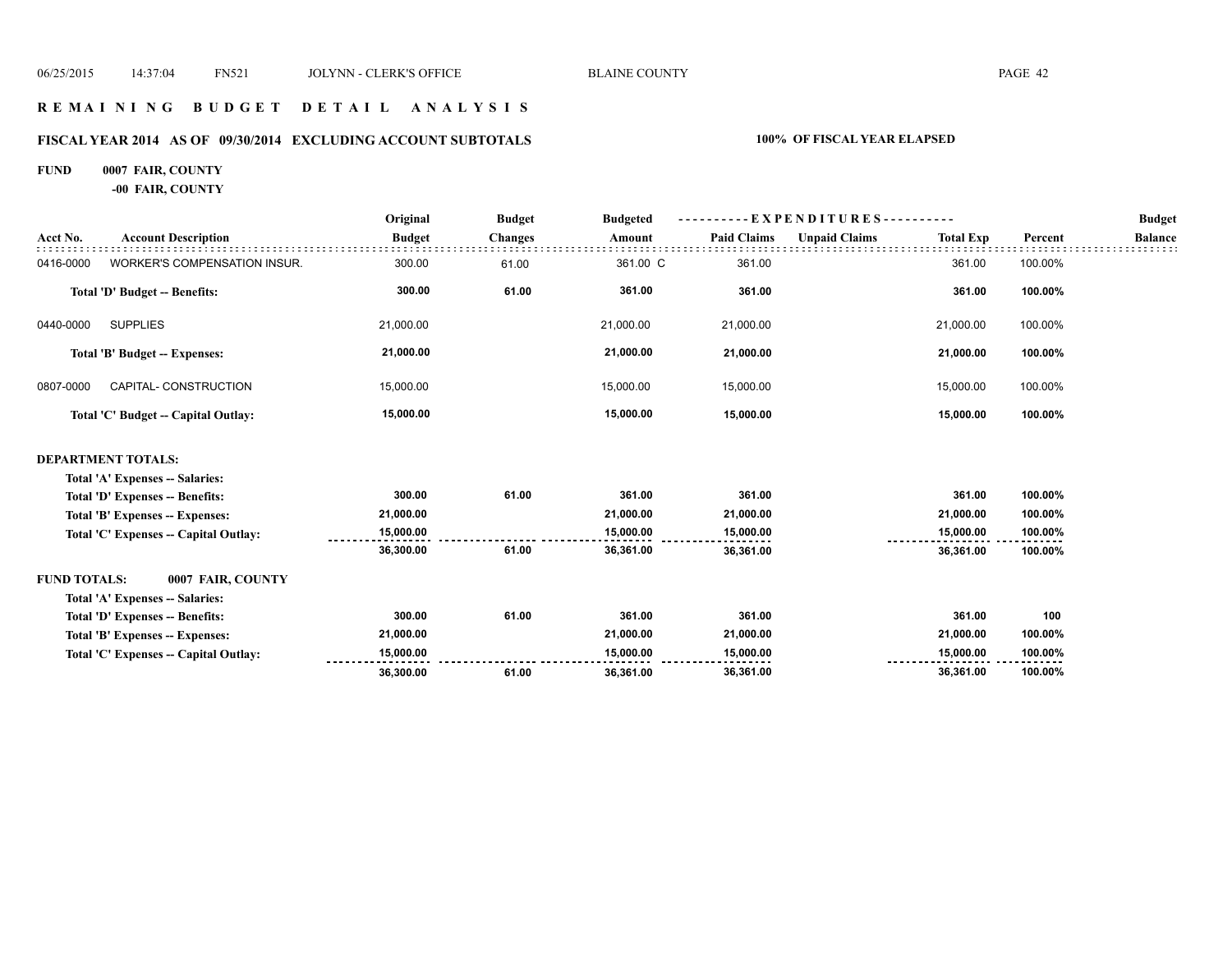#### **R E M A I N I N G B U D G E T D E T A I L A N A L Y S I S**

# **FISCAL YEAR 2014 AS OF 09/30/2014 EXCLUDING ACCOUNT SUBTOTALS 100% OF FISCAL YEAR ELAPSED**

#### **FUND 0011 HEALTH DISTRICT**

**-00 HEALTH DISTRICT**

|                     |                                       | Original      | <b>Budget</b>  | <b>Budgeted</b> |                    | $-EXPENDITURES---$   |                  |         | <b>Budget</b>  |
|---------------------|---------------------------------------|---------------|----------------|-----------------|--------------------|----------------------|------------------|---------|----------------|
| Acct No.            | <b>Account Description</b>            | <b>Budget</b> | <b>Changes</b> | Amount          | <b>Paid Claims</b> | <b>Unpaid Claims</b> | <b>Total Exp</b> | Percent | <b>Balance</b> |
| 0733-0000           | SOUTH-CENTRAL HEALTH DISTRICT         | 237,794.00    |                | 237,794.00      | 237,794.00         |                      | 237,794.00       | 100.00% |                |
|                     | Total 'B' Budget -- Expenses:         | 237,794.00    |                | 237,794.00      | 237,794.00         |                      | 237,794.00       | 100.00% |                |
|                     | <b>DEPARTMENT TOTALS:</b>             |               |                |                 |                    |                      |                  |         |                |
|                     | Total 'A' Expenses -- Salaries:       |               |                |                 |                    |                      |                  |         |                |
|                     | Total 'D' Expenses -- Benefits:       |               |                |                 |                    |                      |                  |         |                |
|                     | Total 'B' Expenses -- Expenses:       | 237,794.00    |                | 237,794.00      | 237,794.00         |                      | 237,794.00       | 100.00% |                |
|                     | Total 'C' Expenses -- Capital Outlay: |               |                |                 |                    |                      |                  |         |                |
|                     |                                       | 237,794.00    |                | 237,794.00      | 237,794.00         |                      | 237,794.00       | 100.00% |                |
| <b>FUND TOTALS:</b> | 0011 HEALTH DISTRICT                  |               |                |                 |                    |                      |                  |         |                |
|                     | Total 'A' Expenses -- Salaries:       |               |                |                 |                    |                      |                  |         |                |
|                     | Total 'D' Expenses -- Benefits:       |               |                |                 |                    |                      |                  |         |                |
|                     | Total 'B' Expenses -- Expenses:       | 237,794.00    |                | 237,794.00      | 237,794.00         |                      | 237,794.00       | 100.00% |                |
|                     | Total 'C' Expenses -- Capital Outlay: |               |                |                 |                    |                      |                  |         |                |
|                     |                                       | 237,794.00    |                | 237,794.00      | 237,794.00         |                      | 237,794.00       | 100.00% |                |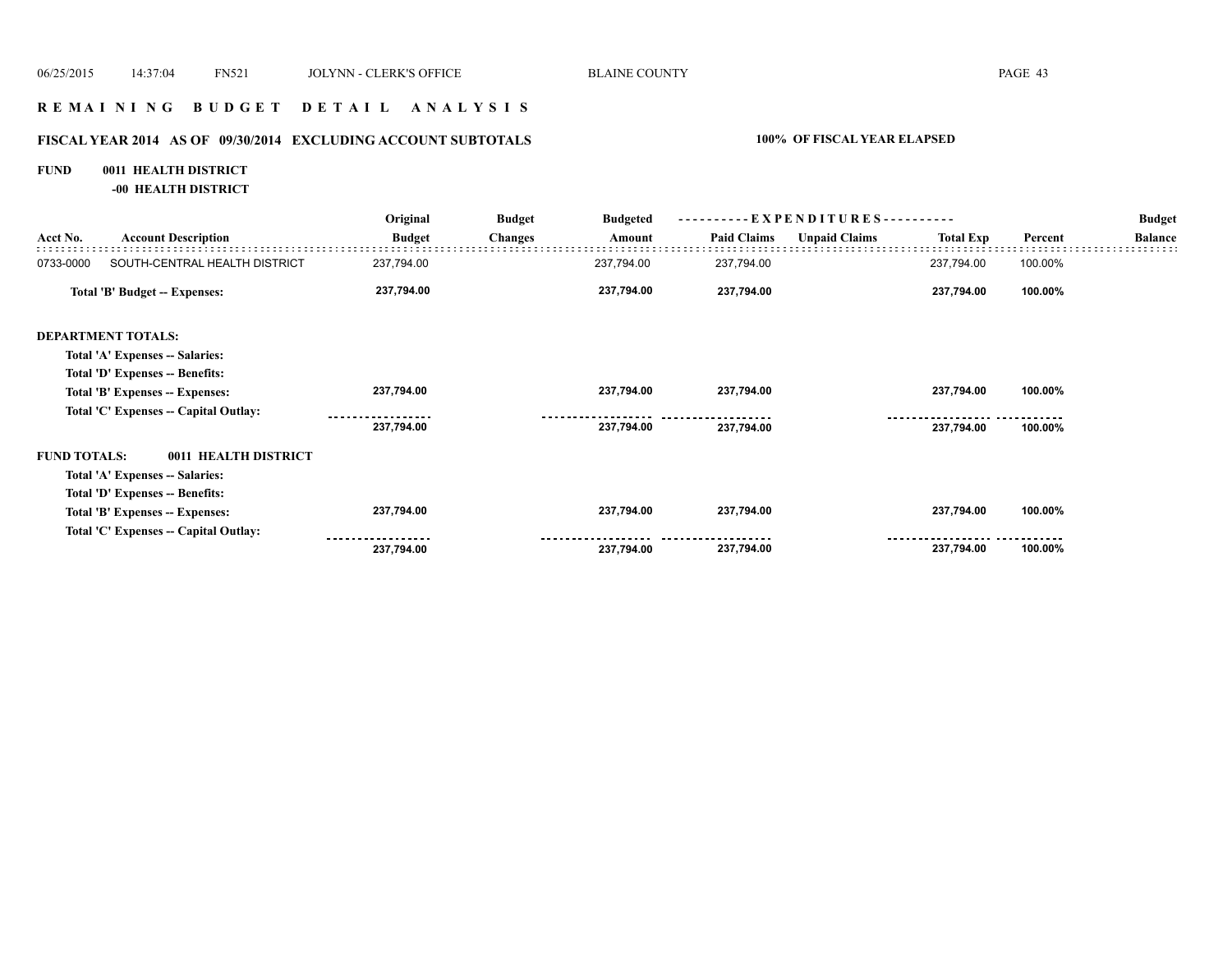# **R E M A I N I N G B U D G E T D E T A I L A N A L Y S I S**

# **FISCAL YEAR 2014 AS OF 09/30/2014 EXCLUDING ACCOUNT SUBTOTALS 100% OF FISCAL YEAR ELAPSED**

#### **FUND 0012 HISTORICAL SOCIETY & MUSEUM**

**-00 HISTORICAL SOCIETY & MUSEUM**

|                     |                                       | Original      | <b>Budget</b>  | <b>Budgeted</b> | $-EXPENDITURES$ --------- |                      |                  |         | <b>Budget</b>  |
|---------------------|---------------------------------------|---------------|----------------|-----------------|---------------------------|----------------------|------------------|---------|----------------|
| Acct No.            | <b>Account Description</b>            | <b>Budget</b> | <b>Changes</b> | Amount          | <b>Paid Claims</b>        | <b>Unpaid Claims</b> | <b>Total Exp</b> | Percent | <b>Balance</b> |
| 0440-0000           | <b>SUPPLIES</b>                       | 25,100.00     |                | 25,100.00       | 25,100.00                 |                      | 25,100.00        | 100.00% |                |
|                     | <b>Total 'B' Budget -- Expenses:</b>  | 25,100.00     |                | 25,100.00       | 25,100.00                 |                      | 25,100.00        | 100.00% |                |
|                     | <b>DEPARTMENT TOTALS:</b>             |               |                |                 |                           |                      |                  |         |                |
|                     | Total 'A' Expenses -- Salaries:       |               |                |                 |                           |                      |                  |         |                |
|                     | Total 'D' Expenses -- Benefits:       |               |                |                 |                           |                      |                  |         |                |
|                     | Total 'B' Expenses -- Expenses:       | 25,100.00     |                | 25,100.00       | 25,100.00                 |                      | 25,100.00        | 100.00% |                |
|                     | Total 'C' Expenses -- Capital Outlay: |               |                |                 |                           |                      |                  |         |                |
|                     |                                       | 25,100.00     |                | 25,100.00       | 25,100.00                 |                      | 25,100.00        | 100.00% |                |
| <b>FUND TOTALS:</b> | 0012 HISTORICAL SOCIETY & MUSEUM      |               |                |                 |                           |                      |                  |         |                |
|                     | Total 'A' Expenses -- Salaries:       |               |                |                 |                           |                      |                  |         |                |
|                     | Total 'D' Expenses -- Benefits:       |               |                |                 |                           |                      |                  |         |                |
|                     | Total 'B' Expenses -- Expenses:       | 25,100.00     |                | 25,100.00       | 25,100.00                 |                      | 25,100.00        | 100.00% |                |
|                     | Total 'C' Expenses -- Capital Outlay: |               |                |                 |                           |                      |                  |         |                |
|                     |                                       | 25,100.00     |                | 25,100.00       | 25,100.00                 |                      | 25,100.00        | 100.00% |                |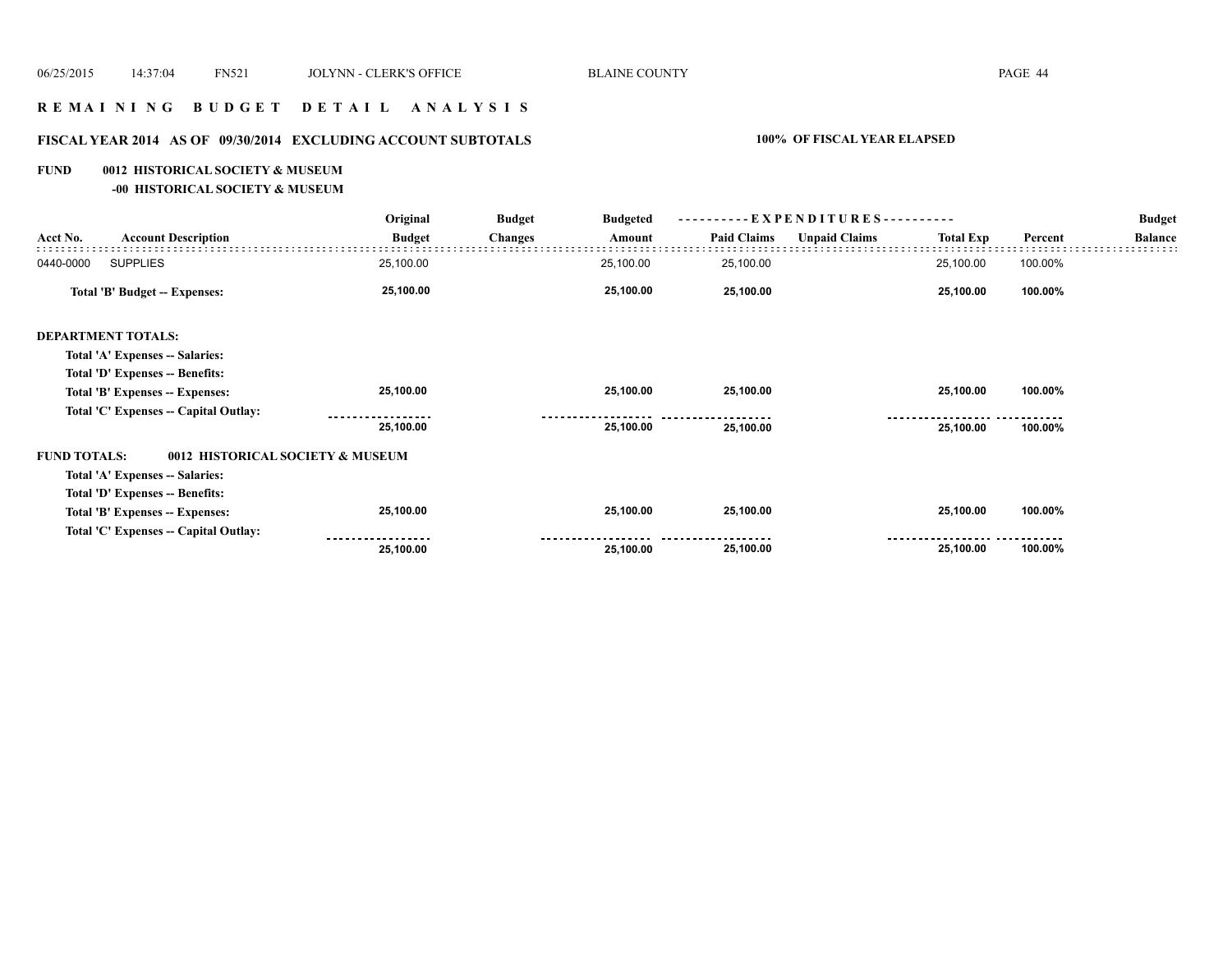#### **R E M A I N I N G B U D G E T D E T A I L A N A L Y S I S**

# **FISCAL YEAR 2014 AS OF 09/30/2014 EXCLUDING ACCOUNT SUBTOTALS 100% OF FISCAL YEAR ELAPSED**

#### **FUND 0016 INDIGENT**

**-00 INDIGENT**

|           |                                | Original      | <b>Budget</b>  | <b>Budgeted</b> | ---------- EXPENDITURES---------- |                      |                  |         | <b>Budget</b> |
|-----------|--------------------------------|---------------|----------------|-----------------|-----------------------------------|----------------------|------------------|---------|---------------|
| Acct No.  | <b>Account Description</b>     | <b>Budget</b> | <b>Changes</b> | Amount          | <b>Paid Claims</b>                | <b>Unpaid Claims</b> | <b>Total Exp</b> | Percent | Balance       |
| 0405-0011 | SALARIES - MGR./ADMINISTRATOR  | 48,771.00     | 48,771.00      |                 | 49,007.20                         |                      | 49,007.20        | 100.48% | (236.20)      |
| 0409-0001 | SALARIES - TERMINATION         | 2,000.00      |                | 2,000.00        |                                   |                      |                  | 0.00%   | 2,000.00      |
|           | Total 'A' Budget -- Salaries:  | 50,771.00     |                | 50,771.00       | 49,007.20                         |                      | 49.007.20        | 96.53%  | 1,763.80      |
| 0410-0000 | <b>RETIREMENT</b>              | 5,626.00      |                | 5,626.00        | 5,547.62                          |                      | 5,547.62         | 98.61%  | 78.38         |
| 0411-0000 | <b>FICA</b>                    | 3,802.00      |                | 3,802.00        | 3,038.63                          |                      | 3,038.63         | 79.92%  | 763.37        |
| 0412-0000 | LIFE INSURANCE                 | 75.00         |                | 75.00           | 73.56                             |                      | 73.56            | 98.08%  | 1.44          |
| 0413-0000 | <b>MEDICAL INSURANCE</b>       | 9,401.00      |                | 9,401.00        | 9,438.12                          |                      | 9,438.12         | 100.39% | (37.12)       |
| 0414-0000 | DENTAL INSURANCE               | 442.00        |                | 442.00          | 440.76                            |                      | 440.76           | 99.72%  | 1.24          |
| 0415-0000 | STATE UNEMPLOYMENT             | 275.00        |                | 275.00          | 278.03                            |                      | 278.03           | 101.10% | (3.03)        |
| 0416-0000 | WORKER'S COMPENSATION INSUR.   | 125.00        |                | 125.00          | 90.00                             |                      | 90.00            | 72.00%  | 35.00         |
|           | Total 'D' Budget -- Benefits:  | 19,746.00     |                | 19,746.00       | 18,906.72                         |                      | 18,906.72        | 95.75%  | 839.28        |
| 0439-0000 | TRAVEL - OTHER                 | 1,500.00      |                | 1,500.00        | 996.39                            |                      | 996.39           | 66.43%  | 503.61        |
| 0439-0001 | PER DIEM                       | 700.00        |                | 700.00          | 286.00                            |                      | 286.00           | 40.86%  | 414.00        |
| 0440-0000 | SUPPLIES - OFFICE              | 2,500.00      |                | 2,500.00        | 1,295.26                          |                      | 1,295.26         | 51.81%  | 1,204.74      |
| 0492-0000 | REPAIRS/MAINT - OFFICE EQUIP   | 500.00        |                | 500.00          | 36.92                             |                      | 36.92            | 7.38%   | 463.08        |
| 0542-0000 | <b>POSTAGE</b>                 | 1,200.00      |                | 1,200.00        | 600.00                            |                      | 600.00           | 50.00%  | 600.00        |
| 0569-0000 | <b>EDUCATION - OTHER</b>       | 500.00        |                | 500.00          | 290.00                            |                      | 290.00           | 58.00%  | 210.00        |
| 0590-0000 | <b>MEDICAL - HOSPITALS</b>     | 120,000.00    | 120,000.00     |                 | 117,773.00                        |                      | 117,773.00       | 98.14%  | 2,227.00      |
| 0591-0000 | MEDICAL - PROFESSIONAL SERVICE | 40,000.00     | 40,000.00      |                 | 24,574.36                         |                      | 24,574.36        | 61.44%  | 15,425.64     |
| 0594-0000 | <b>MEDICAL - MEDICATION</b>    | 1,500.00      |                | 1,500.00        |                                   |                      |                  | 0.00%   | 1,500.00      |
| 0595-0000 | MEDICAL - TRANSPORTATION       | 13,000.00     | 13,000.00      |                 | 8,571.18                          |                      | 8,571.18         | 65.93%  | 4,428.82      |
| 0596-0000 | <b>INSURANCE PREMIUMS</b>      | 5,500.00      |                | 5,500.00        | 440.00                            |                      | 440.00           | 8.00%   | 5,060.00      |
| 0599-0000 | MEDICAL - OTHER EXPENSES       | 4,000.00      |                | 4,000.00        | 1,800.00                          |                      | 1,800.00         | 45.00%  | 2,200.00      |
| 0599-0001 | MEDICAL - MENTAL HOSPITALS     | 125,000.00    | 125,000.00     |                 | 53,658.92                         |                      | 53,658.92        | 42.93%  | 71,341.08     |
| 0599-0002 | MEDICAL - MENTAL PRO SVC       | 3,000.00      |                | 3,000.00        | 2,361.17                          |                      | 2,361.17         | 78.71%  | 638.83        |
| 0602-0000 | NON-MEDICAL - FOOD             | 500.00        |                | 500.00          |                                   |                      |                  | 0.00%   | 500.00        |
| 0603-0000 | NON-MEDICAL - HOUSING          | 1,500.00      |                | 1,500.00        | 2,240.94                          |                      | 2,240.94         | 149.40% | (740.94)      |
| 0604-0000 | NON-MEDICAL - UTILITIES        | 1,500.00      |                | 1,500.00        |                                   |                      |                  | 0.00%   | 1,500.00      |
| 0605-0000 | NON-MEDICAL - TRANSPORTATION   | 2,000.00      |                | 2,000.00        | 168.00                            |                      | 168.00           | 8.40%   | 1,832.00      |
| 0606-0000 | NON-MEDICAL - BURIALS          | 9,000.00      |                | 9,000.00        | 8,128.00                          |                      | 8,128.00         | 90.31%  | 872.00        |
| 0609-0000 | NON-MEDICAL - OTHER EXPENSES   | 500.00        |                | 500.00          | 511.82                            |                      | 511.82           | 102.36% | (11.82)       |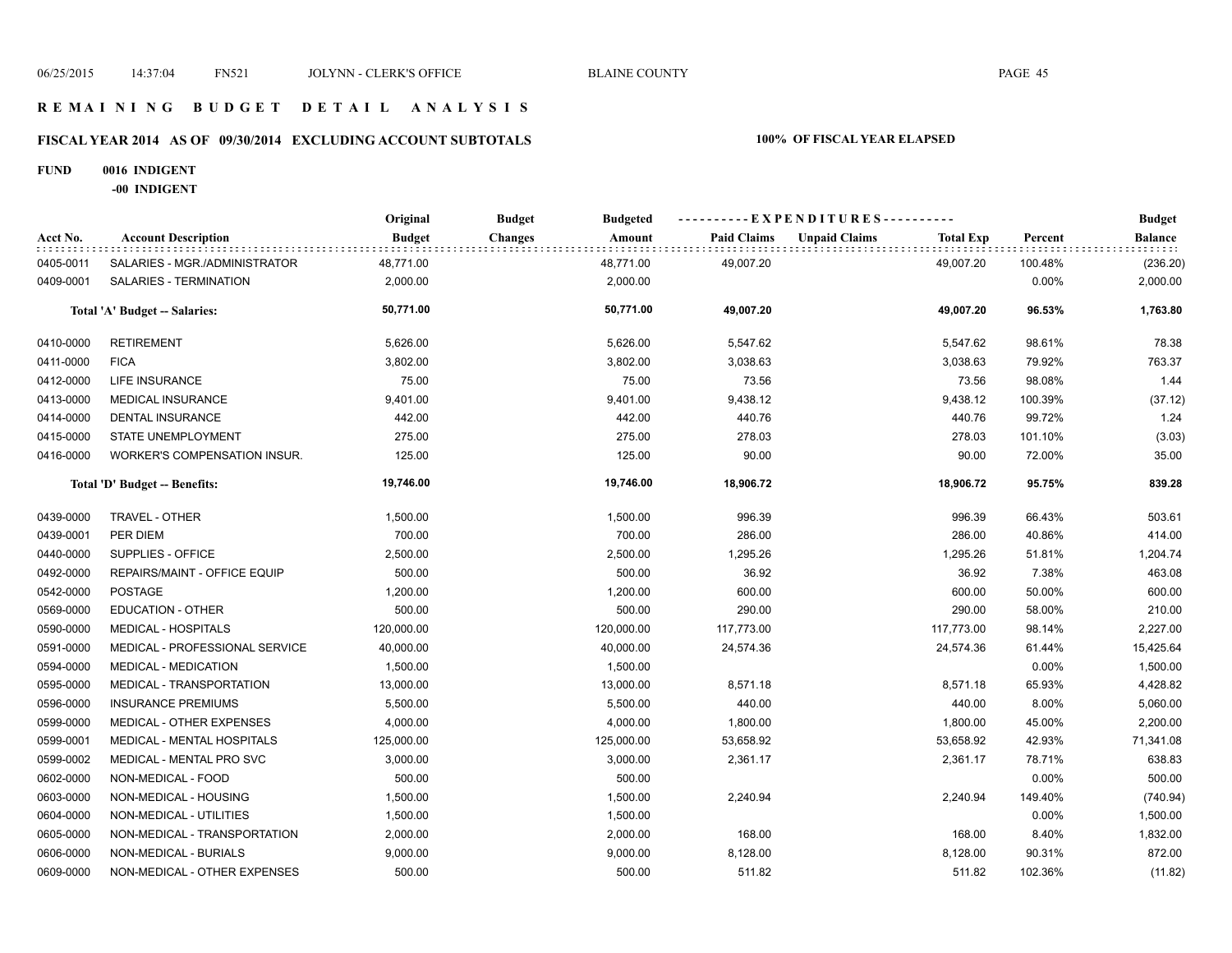#### **R E M A I N I N G B U D G E T D E T A I L A N A L Y S I S**

# **FISCAL YEAR 2014 AS OF 09/30/2014 EXCLUDING ACCOUNT SUBTOTALS 100% OF FISCAL YEAR ELAPSED**

#### **FUND 0016 INDIGENT**

**-00 INDIGENT**

|                     |                                       | Original<br><b>Budget</b> | <b>Budget</b>  | <b>Budgeted</b> | ----------EXPENDITURES---------- |                      |                  |         | <b>Budget</b>  |
|---------------------|---------------------------------------|---------------------------|----------------|-----------------|----------------------------------|----------------------|------------------|---------|----------------|
| Acct No.            | <b>Account Description</b>            |                           | <b>Changes</b> | Amount          | <b>Paid Claims</b>               | <b>Unpaid Claims</b> | <b>Total Exp</b> | Percent | <b>Balance</b> |
|                     | <b>Total 'B' Budget -- Expenses:</b>  | 333,900.00                |                | 333,900.00      | 223,731.96                       |                      | 223,731.96       | 67.01%  | 110,168.04     |
|                     | <b>DEPARTMENT TOTALS:</b>             |                           |                |                 |                                  |                      |                  |         |                |
|                     | Total 'A' Expenses -- Salaries:       | 50,771.00                 |                | 50,771.00       | 49,007.20                        |                      | 49,007.20        | 96.53%  | 1,763.80       |
|                     | Total 'D' Expenses -- Benefits:       | 19,746.00                 |                | 19,746.00       | 18,906.72                        |                      | 18,906.72        | 95.75%  | 839.28         |
|                     | Total 'B' Expenses -- Expenses:       | 333,900.00                |                | 333,900.00      | 223,731.96                       |                      | 223,731.96       | 67.01%  | 110,168.04     |
|                     | Total 'C' Expenses -- Capital Outlay: |                           |                |                 |                                  |                      |                  |         |                |
|                     |                                       | 404,417.00                |                | 404,417.00      | 291,645.88                       |                      | 291,645.88       | 72.12%  | 112,771.12     |
| <b>FUND TOTALS:</b> | 0016 INDIGENT                         |                           |                |                 |                                  |                      |                  |         |                |
|                     | Total 'A' Expenses -- Salaries:       | 50,771.00                 |                | 50,771.00       | 49,007.20                        |                      | 49,007.20        | 96.53%  | 1,763.80       |
|                     | Total 'D' Expenses -- Benefits:       | 19,746.00                 |                | 19,746.00       | 18,906.72                        |                      | 18,906.72        | 96      | 839.28         |
|                     | Total 'B' Expenses -- Expenses:       | 333,900.00                |                | 333,900.00      | 223,731.96                       |                      | 223,731.96       | 67.01%  | 110,168.04     |
|                     | Total 'C' Expenses -- Capital Outlay: |                           |                |                 |                                  |                      |                  |         |                |
|                     |                                       | 404,417.00                |                | 404,417.00      | 291,645.88                       |                      | 291,645.88       | 72.12%  | 112,771.12     |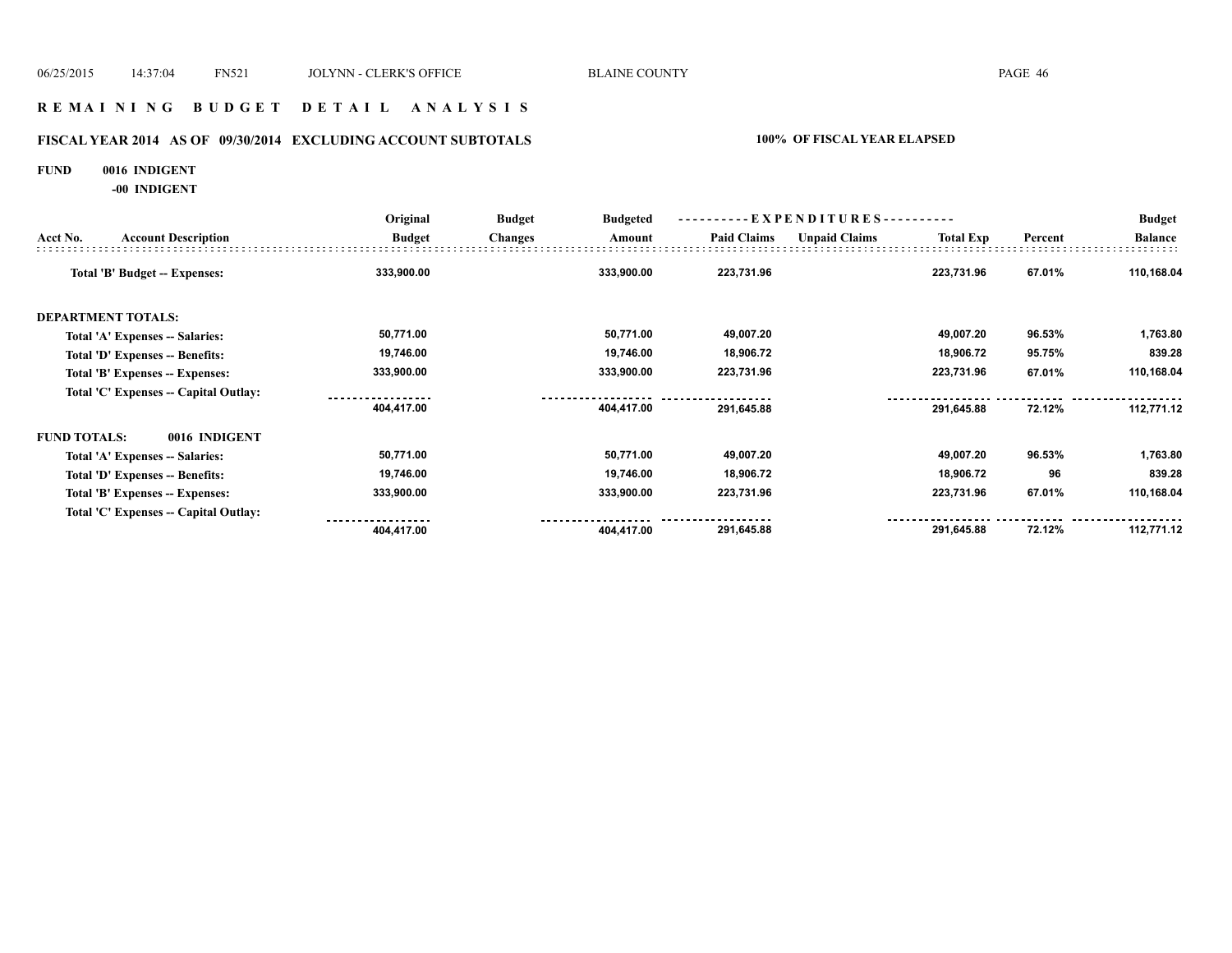#### **R E M A I N I N G B U D G E T D E T A I L A N A L Y S I S**

# **FISCAL YEAR 2014 AS OF 09/30/2014 EXCLUDING ACCOUNT SUBTOTALS 100% OF FISCAL YEAR ELAPSED**

#### **FUND 0017 JUNIOR COLLEGE TUITION**

**-00 JUNIOR COLLEGE TUITION**

|                     |                                       | Original      | <b>Budget</b>  | <b>Budgeted</b> | ----------EXPENDITURES---------- |                      |                  |         | <b>Budget</b>  |  |
|---------------------|---------------------------------------|---------------|----------------|-----------------|----------------------------------|----------------------|------------------|---------|----------------|--|
| Acct No.            | <b>Account Description</b>            | <b>Budget</b> | <b>Changes</b> | Amount          | <b>Paid Claims</b>               | <b>Unpaid Claims</b> | <b>Total Exp</b> | Percent | <b>Balance</b> |  |
| 0560-0000           | EDUCATION-TUITION, REGISTR.           | 200,000.00    |                | 200,000.00      | 155,250.00                       |                      | 155,250.00       | 77.63%  | 44,750.00      |  |
|                     | Total 'B' Budget -- Expenses:         | 200,000.00    |                | 200,000.00      | 155,250.00                       |                      | 155,250.00       | 77.63%  | 44,750.00      |  |
|                     | <b>DEPARTMENT TOTALS:</b>             |               |                |                 |                                  |                      |                  |         |                |  |
|                     | Total 'A' Expenses -- Salaries:       |               |                |                 |                                  |                      |                  |         |                |  |
|                     | Total 'D' Expenses -- Benefits:       |               |                |                 |                                  |                      |                  |         |                |  |
|                     | Total 'B' Expenses -- Expenses:       | 200,000.00    |                | 200,000.00      | 155,250.00                       |                      | 155,250.00       | 77.63%  | 44,750.00      |  |
|                     | Total 'C' Expenses -- Capital Outlay: |               |                |                 |                                  |                      |                  |         |                |  |
|                     |                                       | 200,000.00    |                | 200,000.00      | 155,250.00                       |                      | 155,250.00       | 77.63%  | 44,750.00      |  |
| <b>FUND TOTALS:</b> | 0017 JUNIOR COLLEGE TUITION           |               |                |                 |                                  |                      |                  |         |                |  |
|                     | Total 'A' Expenses -- Salaries:       |               |                |                 |                                  |                      |                  |         |                |  |
|                     | Total 'D' Expenses -- Benefits:       |               |                |                 |                                  |                      |                  |         |                |  |
|                     | Total 'B' Expenses -- Expenses:       | 200,000.00    |                | 200,000.00      | 155,250.00                       |                      | 155,250.00       | 77.63%  | 44,750.00      |  |
|                     | Total 'C' Expenses -- Capital Outlay: |               |                |                 |                                  |                      |                  |         |                |  |
|                     |                                       | 200,000.00    |                | 200,000.00      | 155,250.00                       |                      | 155,250.00       | 77.63%  | 44,750.00      |  |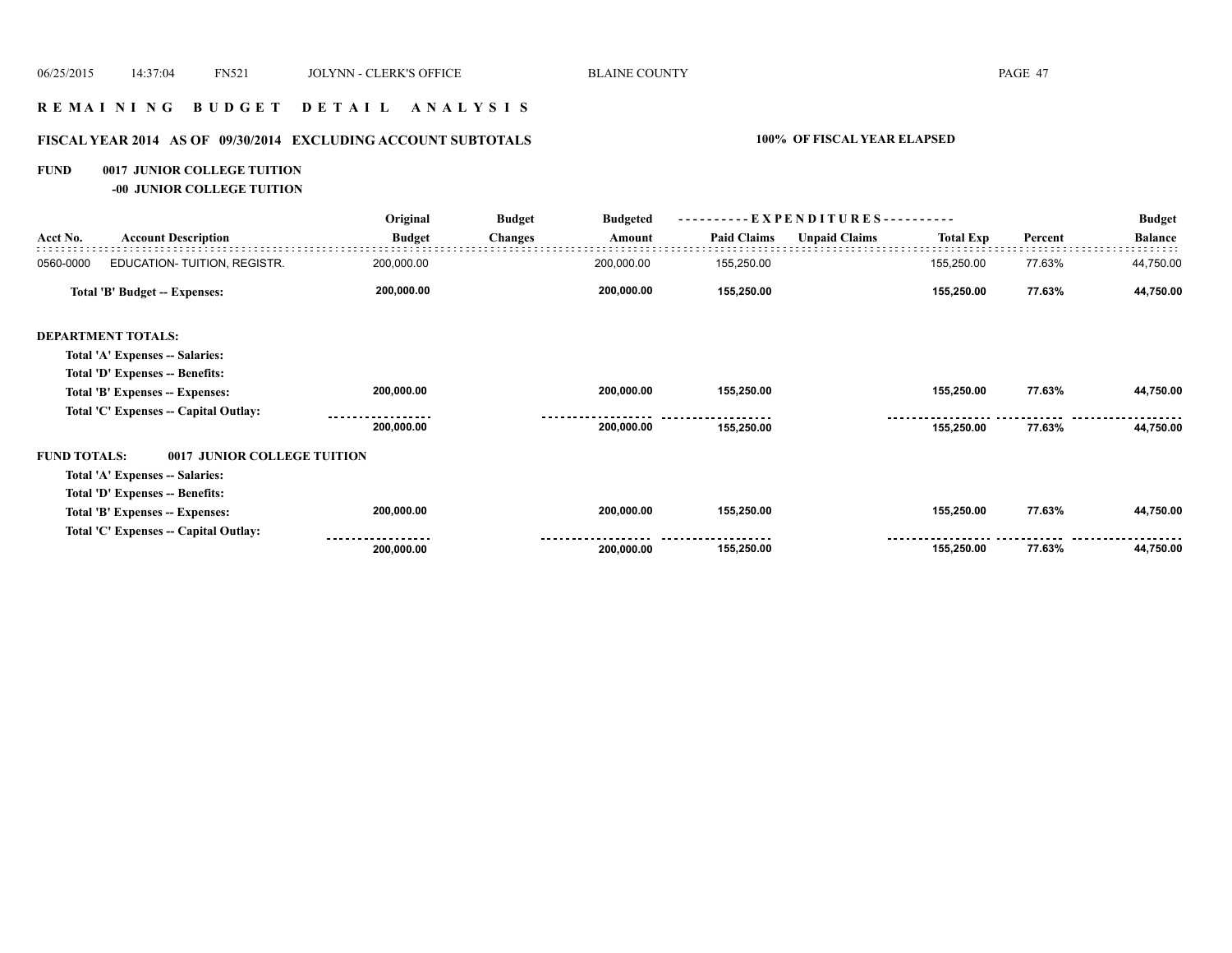#### **R E M A I N I N G B U D G E T D E T A I L A N A L Y S I S**

# **FISCAL YEAR 2014 AS OF 09/30/2014 EXCLUDING ACCOUNT SUBTOTALS 100% OF FISCAL YEAR ELAPSED**

# **FUND 0019 CONSOLIDATED EMERG COMM (DISP)**

# **-00 CONSOLIDATED EMERG COMM (DISP)**

|           |                                     | Original      | <b>Budget</b><br><b>Budgeted</b> |                    | ----------EXPENDITURES----------         |          | <b>Budget</b>  |
|-----------|-------------------------------------|---------------|----------------------------------|--------------------|------------------------------------------|----------|----------------|
| Acct No.  | <b>Account Description</b>          | <b>Budget</b> | <b>Changes</b><br>Amount         | <b>Paid Claims</b> | <b>Unpaid Claims</b><br><b>Total Exp</b> | Percent  | <b>Balance</b> |
| 0402-0005 | SALARIES - DISPATCH                 | 544,615.00    | 544,615.00                       | 516,460.27         | 516,460.27                               | 94.83%   | 28,154.73      |
| 0408-0001 | SALARIES-TERMINATION/LEAVE/OT       | 7,000.00      | 7,000.00                         | 13,634.95          | 13,634.95                                | 194.79%  | (6,634.95)     |
| 0409-0099 | SALARIES - OVERTIME                 | 50,000.00     | 50,000.00                        | 54,514.62          | 54,514.62                                | 109.03%  | (4, 514.62)    |
|           | Total 'A' Budget -- Salaries:       | 601,615.00    | 601,615.00                       | 584,609.84         | 584,609.84                               | 97.17%   | 17,005.16      |
| 0410-0000 | <b>RETIREMENT</b>                   | 66,700.00     | 66,700.00                        | 63,762.54          | 63,762.54                                | 95.60%   | 2,937.46       |
| 0411-0000 | <b>FICA</b>                         | 45,080.00     | 45,080.00                        | 44,118.12          | 44,118.12                                | 97.87%   | 961.88         |
| 0412-0000 | <b>LIFE INSURANCE</b>               | 960.00        | 960.00                           | 858.20             | 858.20                                   | 89.40%   | 101.80         |
| 0413-0000 | <b>MEDICAL INSURANCE</b>            | 93,197.00     | 93,197.00                        | 82,486.12          | 82,486.12                                | 88.51%   | 10,710.88      |
| 0414-0000 | <b>DENTAL INSURANCE</b>             | 5,735.00      | 5,735.00                         | 5,142.20           | 5,142.20                                 | 89.66%   | 592.80         |
| 0415-0000 | <b>STATE UNEMPLOYMENT</b>           | 2,986.00      | 2,986.00                         | 4,036.97           | 4,036.97                                 | 135.20%  | (1,050.97)     |
| 0416-0000 | <b>WORKER'S COMPENSATION INSUR.</b> | 20,572.00     | 20,572.00                        | 14,495.00          | 14,495.00                                | 70.46%   | 6,077.00       |
|           | Total 'D' Budget -- Benefits:       | 235,230.00    | 235,230.00                       | 214,899.15         | 214,899.15                               | 91.36%   | 20,330.85      |
| 0439-0000 | <b>TRAVEL EXPENSES</b>              | 11,200.00     | 11,200.00                        | 11,607.05          | 11,607.05                                | 103.63%  | (407.05)       |
| 0439-0001 | PER DIEM                            | 4,750.00      | 4,750.00                         | 3,541.31           | 3,541.31                                 | 74.55%   | 1,208.69       |
| 0440-0001 | OFFICE EQUIPMENT                    | 50.00         | 50.00                            | 794.88             | 794.88                                   | 1589.76% | (744.88)       |
| 0440-0004 | SUPPLIES-DISPATCH                   | 3,000.00      | 3,000.00                         | 2,075.62           | 2,075.62                                 | 69.19%   | 924.38         |
| 0465-0000 | UTILITIES FOR REPEATERS             | 7,000.00      | 7,000.00                         | 4,405.50           | 4,405.50                                 | 62.94%   | 2,594.50       |
| 0495-0000 | <b>COMPUTER MAINTENANCE</b>         | 3,000.00      | 3,000.00                         | 2,829.92           | 2,829.92                                 | 94.33%   | 170.08         |
| 0495-0001 | <b>REPAIRS COMMUNICATIONS</b>       | 750.00        | 750.00                           | 828.87             | 828.87                                   | 110.52%  | (78.87)        |
| 0495-0002 | SOFTWARE/SOFTWARE MAINTENANCE       | 16,899.00     | 16,899.00                        | 16,228.06          | 16,228.06                                | 96.03%   | 670.94         |
| 0510-0000 | RENT/LEASE-TELETYPE                 | 12,500.00     | 12,500.00                        | 12,662.50          | 12,662.50                                | 101.30%  | (162.50)       |
| 0528-0000 | <b>DUES / MEMBERSHIPS</b>           | 1,504.00      | 1,504.00                         | 1,445.15           | 1,445.15                                 | 96.09%   | 58.85          |
| 0569-0001 | <b>EDUCATION - DISPATCH</b>         | 10,407.00     | 10,407.00                        | 10,941.61          | 10,941.61                                | 105.14%  | (534.61)       |
| 0591-0002 | <b>RECRUITMENT</b>                  | 200.00        | 200.00                           |                    |                                          | 0.00%    | 200.00         |
|           | Total 'B' Budget -- Expenses:       | 71,260.00     | 71,260.00                        | 67,360.47          | 67,360.47                                | 94.53%   | 3,899.53       |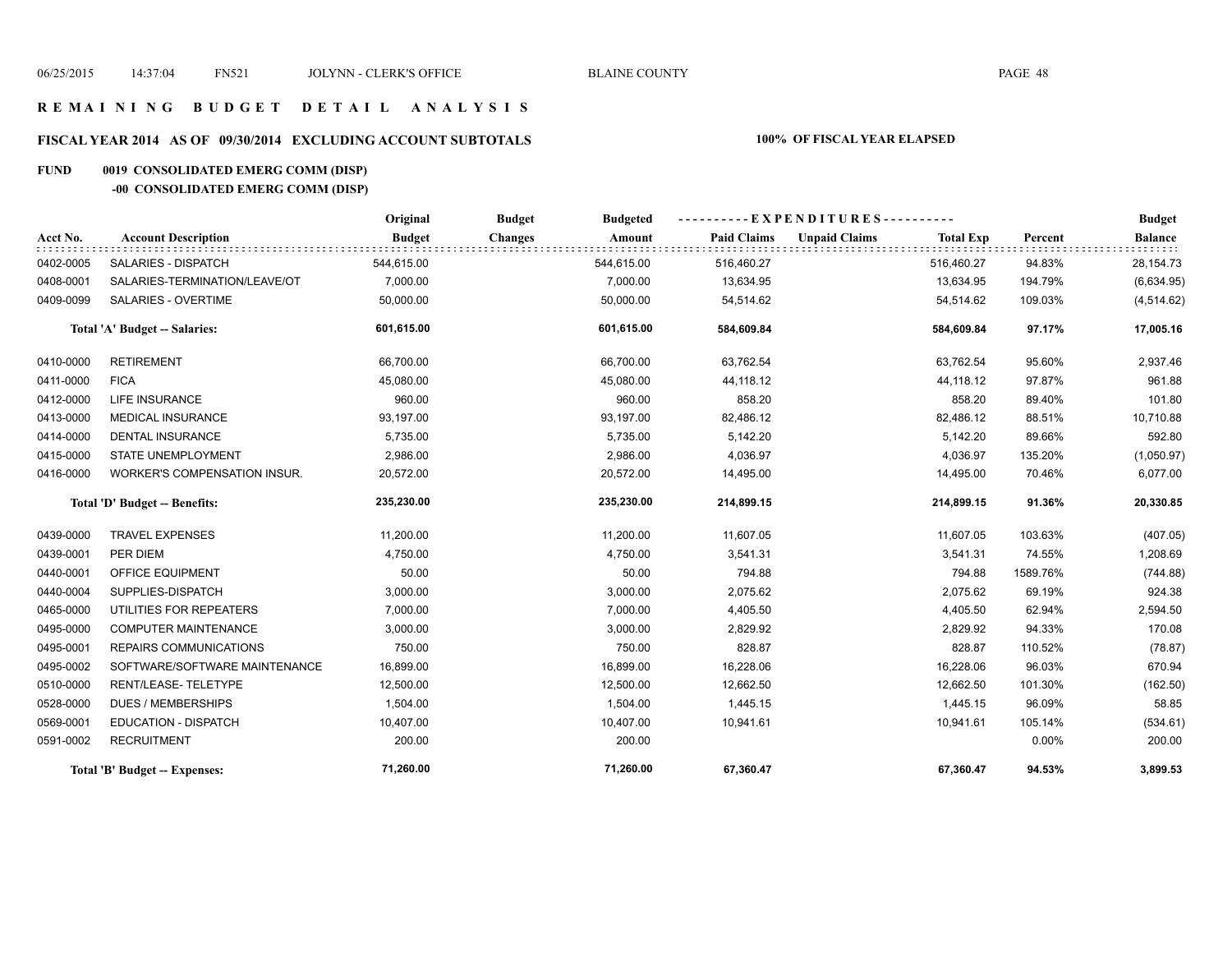#### **R E M A I N I N G B U D G E T D E T A I L A N A L Y S I S**

#### **FISCAL YEAR 2014 AS OF 09/30/2014 EXCLUDING ACCOUNT SUBTOTALS 100% OF FISCAL YEAR ELAPSED**

#### **DEPARTMENT TOTALS: 601,615.00 601,615.00 584,609.84 584,609.84 97.17% 17,005.16 Total 'A' Expenses -- Salaries: Total 'D' Expenses -- Benefits: 235,230.00 235,230.00 214,899.15 214,899.15 91.36% 20,330.85 71,260.00 71,260.00 67,360.47 67,360.47 3,899.53 Total 'B' Expenses -- Expenses: 94.53% Total 'C' Expenses -- Capital Outlay:** -----------------.................. ------------------................. . . . . . . . . . . . . . . . . . . . . . . . . .  **908,105.00 908,105.00 866,869.46 866,869.46 95.46% 41,235.54 FUND TOTALS: 0019 CONSOLIDATED EMERG COMM (DISP)Total 'A' Expenses -- Salaries: 601,615.00 601,615.00 584,609.84 584,609.84 97.17% 17,005.16 Total 'D' Expenses -- Benefits: 235,230.00 235,230.00 214,899.15 214,899.15 91 20,330.85 71,260.00 71,260.00 3,899.53 Total 'B' Expenses -- Expenses: 67,360.47 67,360.47 94.53% Total 'C' Expenses -- Capital Outlay:** ------------------<u>. . . . . . . . . . . . . . . . .</u> ------<u> - - - - - - -</u>  **908,105.00 908,105.00 866,869.46 866,869.46 95.46% 41,235.54**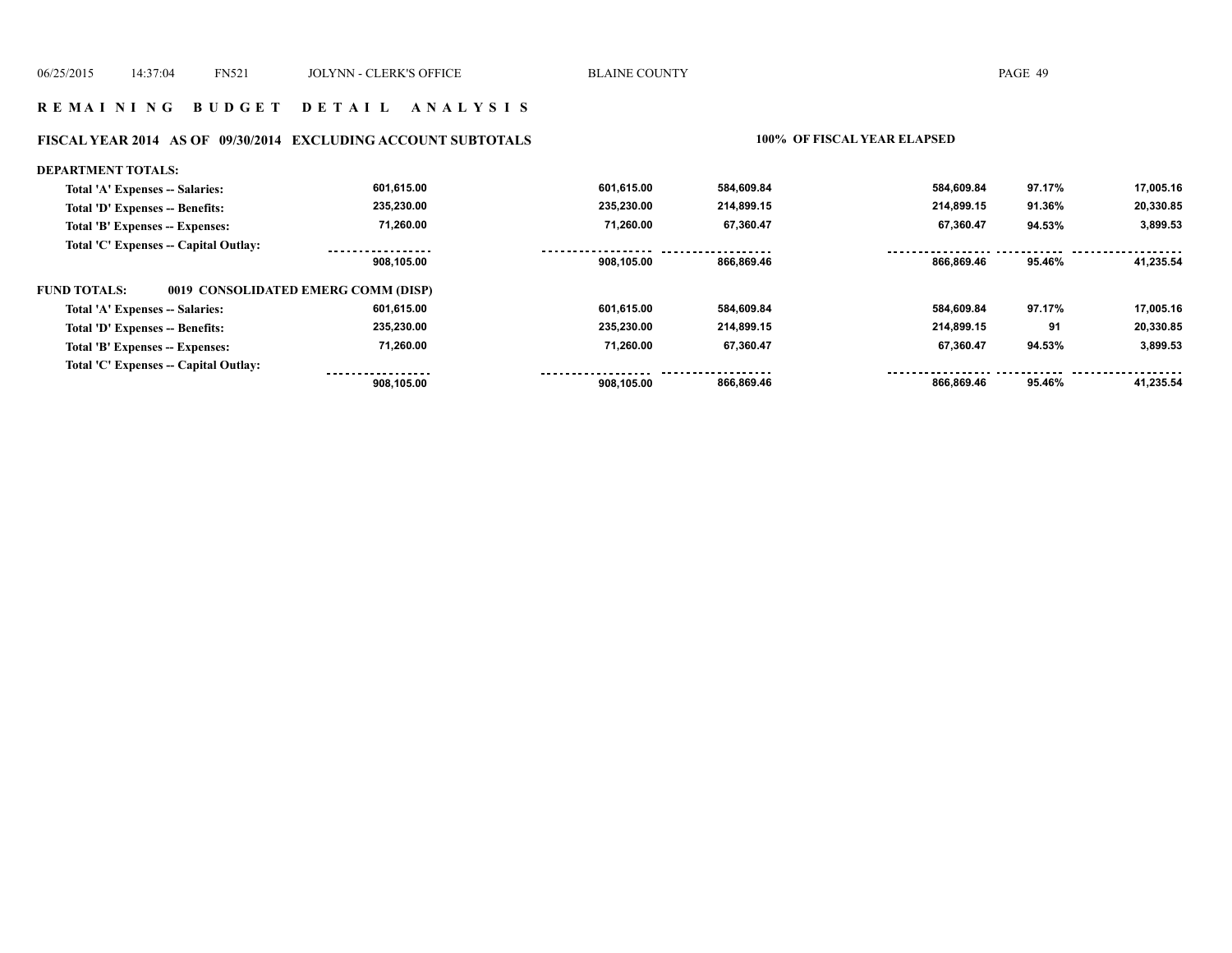#### **R E M A I N I N G B U D G E T D E T A I L A N A L Y S I S**

# **FISCAL YEAR 2014 AS OF 09/30/2014 EXCLUDING ACCOUNT SUBTOTALS 100% OF FISCAL YEAR ELAPSED**

#### **FUND 0020 REVALUATION**

**-00 REVALUATION**

|           |                                       | Original      | <b>Budget</b><br><b>Budgeted</b> |                    | ----- EXPENDITURES---------- |                  |         | <b>Budget</b>  |
|-----------|---------------------------------------|---------------|----------------------------------|--------------------|------------------------------|------------------|---------|----------------|
| Acct No.  | <b>Account Description</b>            | <b>Budget</b> | <b>Changes</b><br>Amount         | <b>Paid Claims</b> | <b>Unpaid Claims</b>         | <b>Total Exp</b> | Percent | <b>Balance</b> |
| 0405-0000 | SALARIES - EMPLOYEE, FULL-TIME        | 284,300.00    | 284,300.00                       | 263,966.32         |                              | 263,966.32       | 92.85%  | 20,333.68      |
| 0409-0001 | SALARIES - TERMINATION                | 4,000.00      | 4,000.00                         | 306.52             |                              | 306.52           | 7.66%   | 3,693.48       |
|           | Total 'A' Budget -- Salaries:         | 288,300.00    | 288,300.00                       | 264,272.84         |                              | 264,272.84       | 91.67%  | 24,027.16      |
| 0410-0000 | <b>RETIREMENT</b>                     | 32,038.00     | 32,038.00                        | 29,880.92          |                              | 29,880.92        | 93.27%  | 2,157.08       |
| 0411-0000 | <b>FICA</b>                           | 21,651.00     | 21,651.00                        | 17,622.14          |                              | 17,622.14        | 81.39%  | 4,028.86       |
| 0412-0000 | <b>LIFE INSURANCE</b>                 | 600.00        | 600.00                           | 570.09             |                              | 570.09           | 95.02%  | 29.91          |
| 0413-0000 | MEDICAL INSURANCE                     | 72,518.00     | 72,518.00                        | 77,805.04          |                              | 77,805.04        | 107.29% | (5,287.04)     |
| 0414-0000 | <b>DENTAL INSURANCE</b>               | 3,532.00      | 3,532.00                         | 3,415.89           |                              | 3,415.89         | 96.71%  | 116.11         |
| 0415-0000 | STATE UNEMPLOYMENT                    | 1,557.00      | 1,557.00                         | 1,612.51           |                              | 1,612.51         | 103.57% | (55.51)        |
| 0416-0000 | WORKER'S COMPENSATION INSUR.          | 3,350.00      | 3,350.00                         | 2,576.00           |                              | 2,576.00         | 76.90%  | 774.00         |
|           | Total 'D' Budget -- Benefits:         | 135,246.00    | 135,246.00                       | 133,482.59         |                              | 133,482.59       | 98.70%  | 1,763.41       |
| 0439-0000 | TRAVEL - OTHER                        | 6,000.00      | 6,000.00                         | 4,407.96           |                              | 4,407.96         | 73.47%  | 1,592.04       |
| 0439-0001 | PER DIEM                              | 3,000.00      | 3,000.00                         | 2,256.00           |                              | 2,256.00         | 75.20%  | 744.00         |
| 0440-0000 | SUPPLIES - OFFICE                     | 5,000.00      | 5,000.00                         | 3,531.57           |                              | 3,531.57         | 70.63%  | 1,468.43       |
| 0440-0001 | SUPPLIES - OFFICE EQUIP/COMPUT        |               |                                  | 774.50             |                              | 774.50           | 0.00%   | (774.50)       |
| 0479-0000 | <b>VEHICLE-GAS EXP</b>                | 2,200.00      | 2,200.00                         | 3,459.81           |                              | 3,459.81         | 157.26% | (1,259.81)     |
| 0489-0000 | PROFESSIONAL SVC                      | 1,500.00      | 1,500.00                         | 1,400.00           |                              | 1,400.00         | 93.33%  | 100.00         |
| 0492-0000 | REPAIRS/SOFTWARE MAINTENANCE          | 7,675.00      | 7,675.00                         | 7,874.95           |                              | 7,874.95         | 102.61% | (199.95)       |
| 0499-0000 | REPAIRS/MAINT - VEHICLES              | 2,500.00      | 2,500.00                         | 509.82             |                              | 509.82           | 20.39%  | 1,990.18       |
| 0528-0000 | <b>DUES / MEMBERSHIPS</b>             | 675.00        | 675.00                           | 679.00             |                              | 679.00           | 100.59% | (4.00)         |
| 0569-0000 | <b>EDUCATION - OTHER</b>              | 4,000.00      | 4,000.00                         | 3,387.00           |                              | 3,387.00         | 84.68%  | 613.00         |
|           | <b>Total 'B' Budget -- Expenses:</b>  | 32,550.00     | 32,550.00                        | 28,280.61          |                              | 28,280.61        | 86.88%  | 4,269.39       |
|           | <b>DEPARTMENT TOTALS:</b>             |               |                                  |                    |                              |                  |         |                |
|           | Total 'A' Expenses -- Salaries:       | 288,300.00    | 288,300.00                       | 264,272.84         |                              | 264,272.84       | 91.67%  | 24,027.16      |
|           | Total 'D' Expenses -- Benefits:       | 135,246.00    | 135,246.00                       | 133,482.59         |                              | 133,482.59       | 98.70%  | 1,763.41       |
|           | Total 'B' Expenses -- Expenses:       | 32,550.00     | 32,550.00                        | 28,280.61          |                              | 28,280.61        | 86.88%  | 4,269.39       |
|           | Total 'C' Expenses -- Capital Outlay: |               |                                  |                    |                              |                  |         |                |
|           |                                       | 456,096.00    | 456,096.00                       | 426,036.04         |                              | 426,036.04       | 93.41%  | 30,059.96      |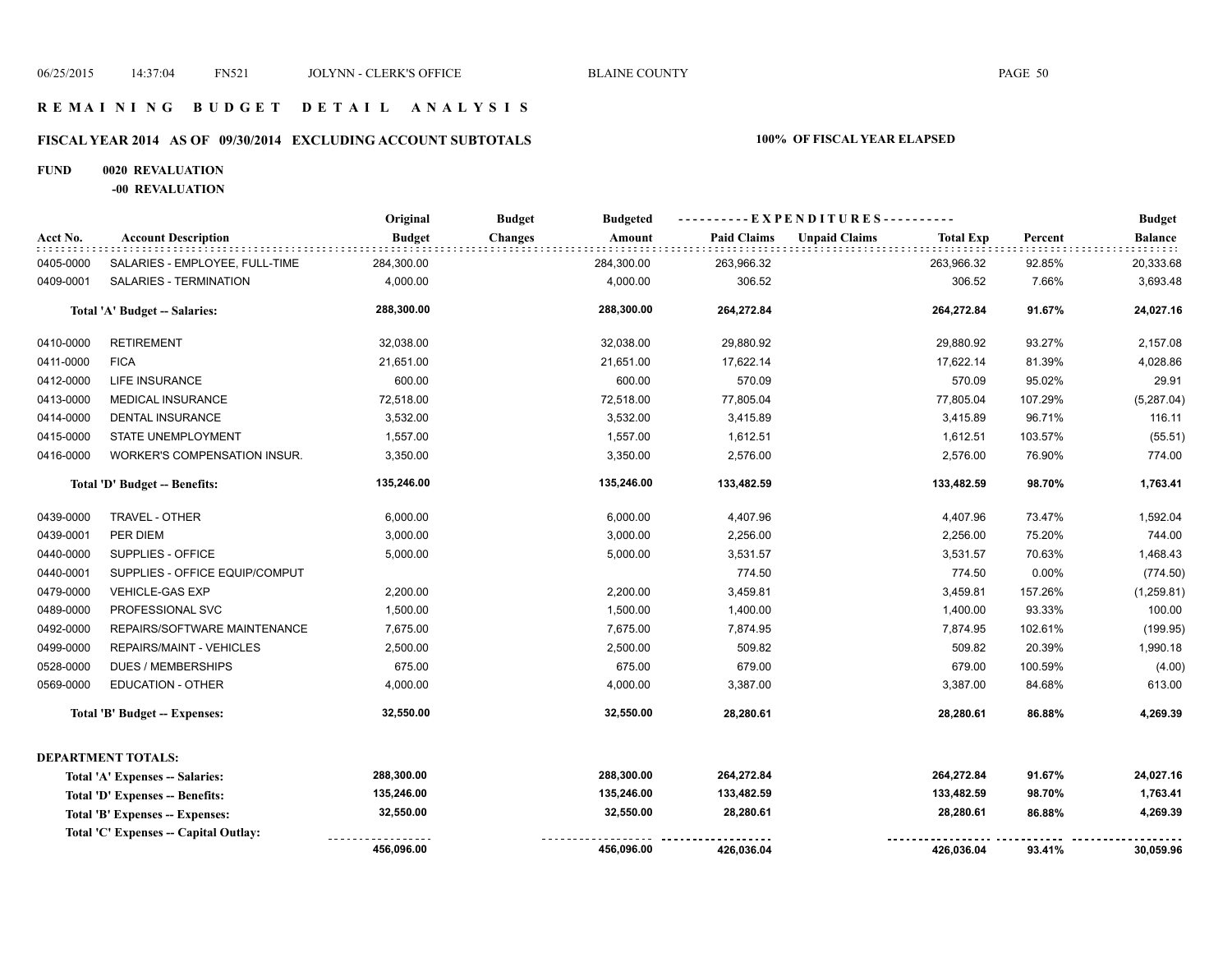#### **R E M A I N I N G B U D G E T D E T A I L A N A L Y S I S**

#### **FISCAL YEAR 2014 AS OF 09/30/2014 EXCLUDING ACCOUNT SUBTOTALS 100% OF FISCAL YEAR ELAPSED**

#### **FUND TOTALS: 0020 REVALUATION**

| Total 'A' Expenses -- Salaries:       | 288,300.00        | 288.300.00 | 264.272.84          | 264.272.84 | 91.67% | 24,027.16 |
|---------------------------------------|-------------------|------------|---------------------|------------|--------|-----------|
| Total 'D' Expenses -- Benefits:       | 135,246.00        | 135.246.00 | 133.482.59          | 133.482.59 | 99     | 1,763.41  |
| Total 'B' Expenses -- Expenses:       | 32,550.00         | 32.550.00  | 28.280.61           | 28.280.61  | 86.88% | 4.269.39  |
| Total 'C' Expenses -- Capital Outlay: | ----------------- | .          | ------------------- |            |        |           |
|                                       | 456.096.00        | 456.096.00 | 426.036.04          | 426,036.04 | 93.41% | 30,059.96 |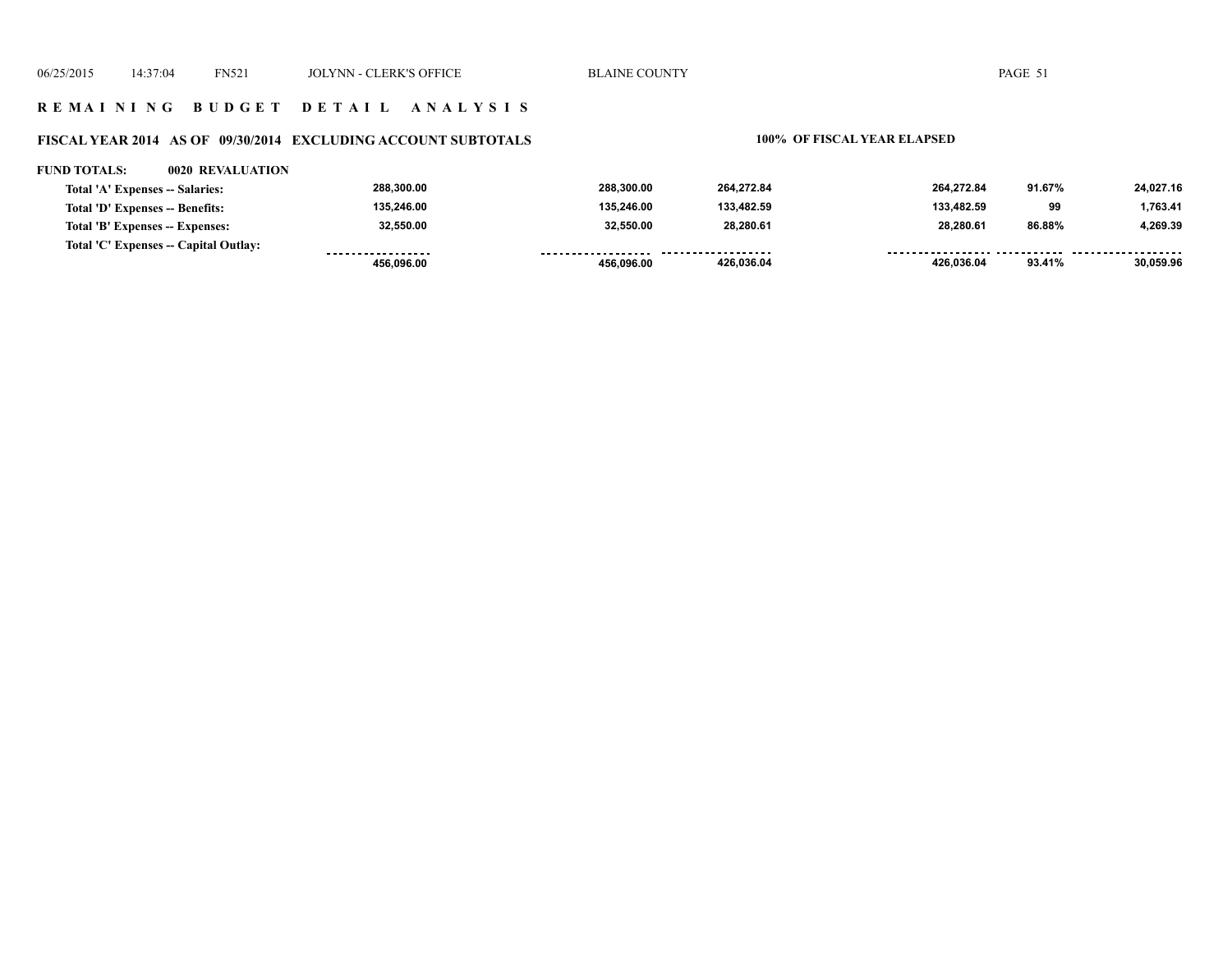#### **R E M A I N I N G B U D G E T D E T A I L A N A L Y S I S**

# **FISCAL YEAR 2014 AS OF 09/30/2014 EXCLUDING ACCOUNT SUBTOTALS 100% OF FISCAL YEAR ELAPSED**

#### **FUND 0022 RECYCLE CENTER**

#### **-00 RECYCLE CENTER**

|           |                                     | Original      | <b>Budget</b><br><b>Budgeted</b> |                    | ----------EXPENDITURES----------         |          | <b>Budget</b>  |
|-----------|-------------------------------------|---------------|----------------------------------|--------------------|------------------------------------------|----------|----------------|
| Acct No.  | <b>Account Description</b>          | <b>Budget</b> | <b>Changes</b><br>Amount         | <b>Paid Claims</b> | <b>Unpaid Claims</b><br><b>Total Exp</b> | Percent  | <b>Balance</b> |
| 0404-0003 | SALARIES - SUPERVISOR               | 43,304.00     | 43,304.00                        | 43,668.18          | 43,668.18                                | 100.84%  | (364.18)       |
| 0405-0001 | SALARIES-RECYCLE CTR OPERATOR       | 58,624.00     | 58,624.00                        | 55,169.49          | 55,169.49                                | 94.11%   | 3,454.51       |
| 0405-0003 | SALARIES - ADMIN ASST               | 17,862.00     | 17,862.00                        | 18,375.20          | 18,375.20                                | 102.87%  | (513.20)       |
| 0409-0001 | SALARIES - TERMINATION              | 2,500.00      | 2,500.00                         | 5,301.01           | 5,301.01                                 | 212.04%  | (2,801.01)     |
| 0409-0099 | SALARIES - OVERTIME                 | 1,000.00      | 1,000.00                         | 604.10             | 604.10                                   | 60.41%   | 395.90         |
|           | Total 'A' Budget -- Salaries:       | 123,290.00    | 123,290.00                       | 123,117.98         | 123,117.98                               | 99.86%   | 172.02         |
| 0410-0000 | <b>RETIREMENT</b>                   | 14,500.00     | 14,500.00                        | 13,175.76          | 13,175.76                                | 90.87%   | 1,324.24       |
| 0411-0000 | <b>FICA</b>                         | 9,711.00      | 9,711.00                         | 9,380.28           | 9,380.28                                 | 96.59%   | 330.72         |
| 0412-0000 | <b>LIFE INSURANCE</b>               | 250.00        | 250.00                           | 190.03             | 190.03                                   | 76.01%   | 59.97          |
| 0413-0000 | <b>MEDICAL INSURANCE</b>            | 19,132.00     | 19,132.00                        | 17,795.84          | 17,795.84                                | 93.02%   | 1,336.16       |
| 0414-0000 | DENTAL INSURANCE                    | 1,345.00      | 1,345.00                         | 1,175.36           | 1,175.36                                 | 87.39%   | 169.64         |
| 0415-0000 | STATE UNEMPLOYMENT                  | 700.00        | 700.00                           | 858.32             | 858.32                                   | 122.62%  | (158.32)       |
| 0416-0000 | WORKER'S COMPENSATION INSUR.        | 7,250.00      | 7,250.00                         | 4,722.00           | 4,722.00                                 | 65.13%   | 2,528.00       |
|           | Total 'D' Budget -- Benefits:       | 52,888.00     | 52,888.00                        | 47,297.59          | 47,297.59                                | 89.43%   | 5,590.41       |
| 0449-0003 | <b>SUPPLIES</b>                     | 20,000.00     | 20,000.00                        | 19,009.21          | 19,009.21                                | 95.05%   | 990.79         |
| 0464-0000 | UTILITIES - TELEPHONE, OTHER        | 2,500.00      | 2,500.00                         | 2,719.84           | 2,719.84                                 | 108.79%  | (219.84)       |
| 0465-0000 | UTILITIES- ELECTRICITY              | 5,000.00      | 5,000.00                         | 5,447.45           | 5,447.45                                 | 108.95%  | (447.45)       |
| 0469-0000 | UTILITIES- OTHER-PROPANE            | 2,500.00      | 2,500.00                         | 2,618.31           | 2,618.31                                 | 104.73%  | (118.31)       |
| 0470-0000 | VEHICLES - FUEL, GASOLINE           | 5,000.00      | 5,000.00                         | 2,418.16           | 2,418.16                                 | 48.36%   | 2,581.84       |
| 0473-0000 | <b>VEHICLES - TIRES</b>             | 4,000.00      | 4,000.00                         | 3,597.07           | 3,597.07                                 | 89.93%   | 402.93         |
| 0491-0000 | REPAIRS/MAINT - HEAVY EQUIP         | 20,000.00     | 20,000.00                        | 18,725.22          | 18,725.22                                | 93.63%   | 1,274.78       |
| 0569-0000 | <b>EDUCATION- OTHER</b>             | 35,000.00     | 35,000.00                        | 15,172.49          | 15,172.49                                | 43.35%   | 19,827.51      |
| 0670-0001 | <b>CONTRACTS - DRUG TESTING</b>     |               |                                  | 162.50             | 162.50                                   | $0.00\%$ | (162.50)       |
|           | Total 'B' Budget -- Expenses:       | 94,000.00     | 94,000.00                        | 69,870.25          | 69,870.25                                | 74.33%   | 24,129.75      |
| 0803-0000 | CAPITAL - HEAVY EQUIPMENT           | 17,000.00     | 17,000.00                        | 13,259.00          | 13,259.00                                | 77.99%   | 3,741.00       |
|           | Total 'C' Budget -- Capital Outlay: | 17,000.00     | 17,000.00                        | 13,259.00          | 13,259.00                                | 77.99%   | 3,741.00       |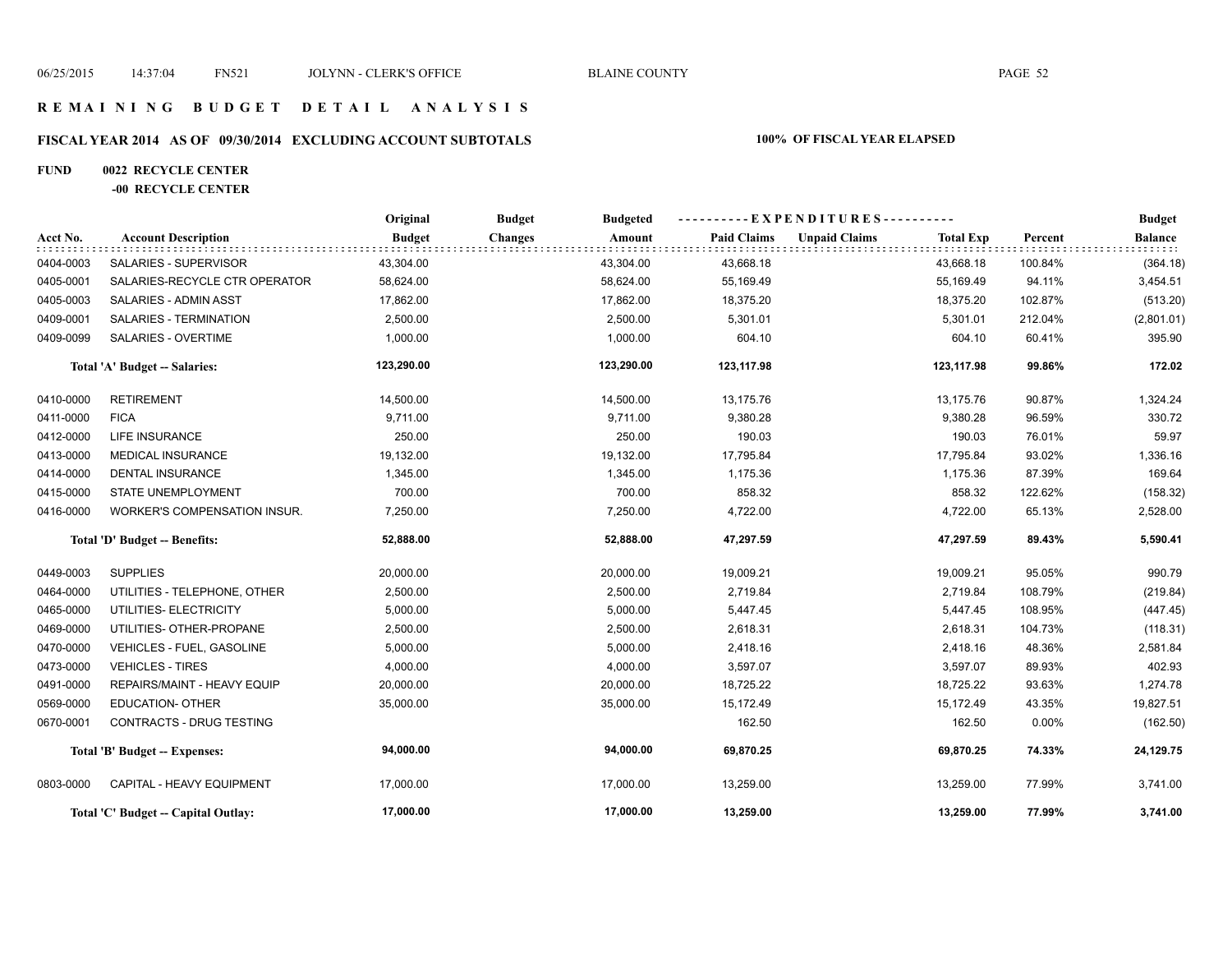#### **R E M A I N I N G B U D G E T D E T A I L A N A L Y S I S**

#### **FISCAL YEAR 2014 AS OF 09/30/2014 EXCLUDING ACCOUNT SUBTOTALS 100% OF FISCAL YEAR ELAPSED**

#### **DEPARTMENT TOTALS: 123,290.00 123,290.00 123,117.98 123,117.98 99.86% 172.02 Total 'A' Expenses -- Salaries: 52,888.00 5,590.41 Total 'D' Expenses -- Benefits: 52,888.00 47,297.59 47,297.59 89.43% 94,000.00 94,000.00 69,870.25 69,870.25 24,129.75 Total 'B' Expenses -- Expenses: 74.33% 17,000.00 17,000.00 77.99% 3,741.00 Total 'C' Expenses -- Capital Outlay: 13,259.00 13,259.00**   $1.1.1.1$  **287,178.00 287,178.00 253,544.82 253,544.82 88.29% 33,633.18 FUND TOTALS: 0022 RECYCLE CENTERTotal 'A' Expenses -- Salaries: 123,290.00 123,290.00 123,117.98 123,117.98 99.86% 172.02 52,888.00 52,888.00 47,297.59 47,297.59 89 5,590.41 Total 'D' Expenses -- Benefits: 94,000.00 94,000.00 69,870.25 69,870.25 74.33% 24,129.75 Total 'B' Expenses -- Expenses: 13,259.00 Total 'C' Expenses -- Capital Outlay: 17,000.00 17,000.00 13,259.00 77.99% 3,741.00**   $22222222$  **287,178.00 253,544.82 253,544.82 88.29% 33,633.18 287,178.00**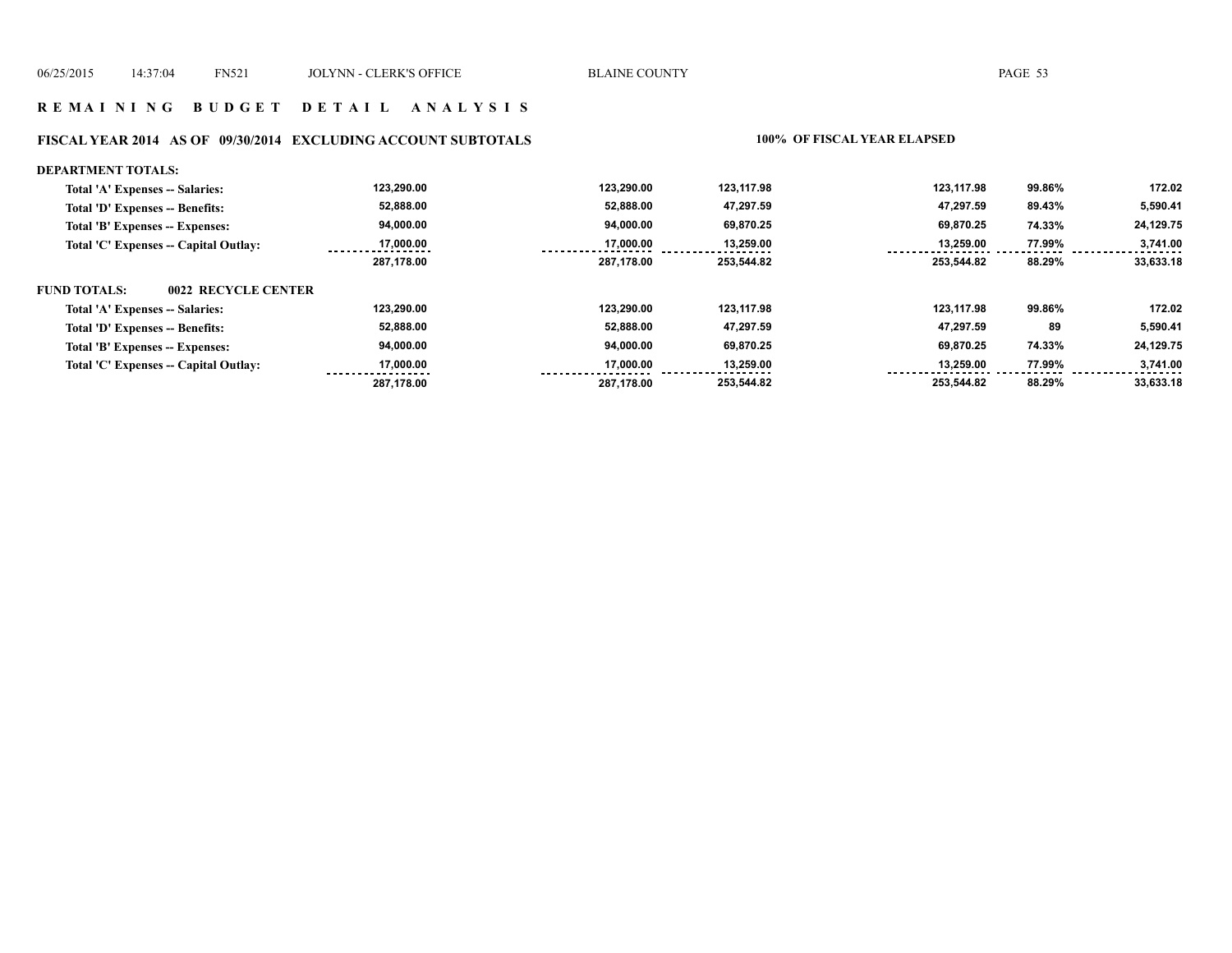#### **R E M A I N I N G B U D G E T D E T A I L A N A L Y S I S**

# **FISCAL YEAR 2014 AS OF 09/30/2014 EXCLUDING ACCOUNT SUBTOTALS 100% OF FISCAL YEAR ELAPSED**

#### **FUND 0023 SOLID WASTE**

**-00 SOLID WASTE**

|           |                                       | Original      | <b>Budget</b>  | <b>Budgeted</b><br>Amount | $-EXPENDITURES$ --------- |                      |                  |         | <b>Budget</b>  |
|-----------|---------------------------------------|---------------|----------------|---------------------------|---------------------------|----------------------|------------------|---------|----------------|
| Acct No.  | <b>Account Description</b>            | <b>Budget</b> | <b>Changes</b> |                           | <b>Paid Claims</b>        | <b>Unpaid Claims</b> | <b>Total Exp</b> | Percent | <b>Balance</b> |
| 0467-0001 | UTILITIES - GARBAGE SMYL CK           | 26,000.00     |                | 26,000.00                 | 24,653.25                 |                      | 24,653.25        | 94.82%  | 1,346.75       |
| 0467-0002 | UTILITIES - GARBAGE - MAGIC           | 4,500.00      |                | 4,500.00                  | 3,319.47                  |                      | 3,319.47         | 73.77%  | 1,180.53       |
| 0542-0000 | <b>POSTAGE</b>                        | 600.00        |                | 600.00                    | 300.00                    |                      | 300.00           | 50.00%  | 300.00         |
| 0733-0002 | SOLID WASTE REGIONAL DIST             | 1,369,689.00  | 58,649.00      | 1,428,338.00 C            | 1,428,338.00              |                      | 1,428,338.00     | 100.00% |                |
|           | Total 'B' Budget -- Expenses:         | 1,400,789.00  | 58,649.00      | 1,459,438.00              | 1,456,610.72              |                      | 1,456,610.72     | 99.81%  | 2,827.28       |
|           | <b>DEPARTMENT TOTALS:</b>             |               |                |                           |                           |                      |                  |         |                |
|           | Total 'A' Expenses -- Salaries:       |               |                |                           |                           |                      |                  |         |                |
|           | Total 'D' Expenses -- Benefits:       |               |                |                           |                           |                      |                  |         |                |
|           | Total 'B' Expenses -- Expenses:       | 1,400,789.00  | 58,649.00      | 1,459,438.00              | 1,456,610.72              |                      | 1,456,610.72     | 99.81%  | 2,827.28       |
|           | Total 'C' Expenses -- Capital Outlay: |               |                |                           |                           |                      |                  |         |                |
|           |                                       | 1,400,789.00  | 58,649.00      | 1,459,438.00              | 1,456,610.72              |                      | 1,456,610.72     | 99.81%  | 2,827.28       |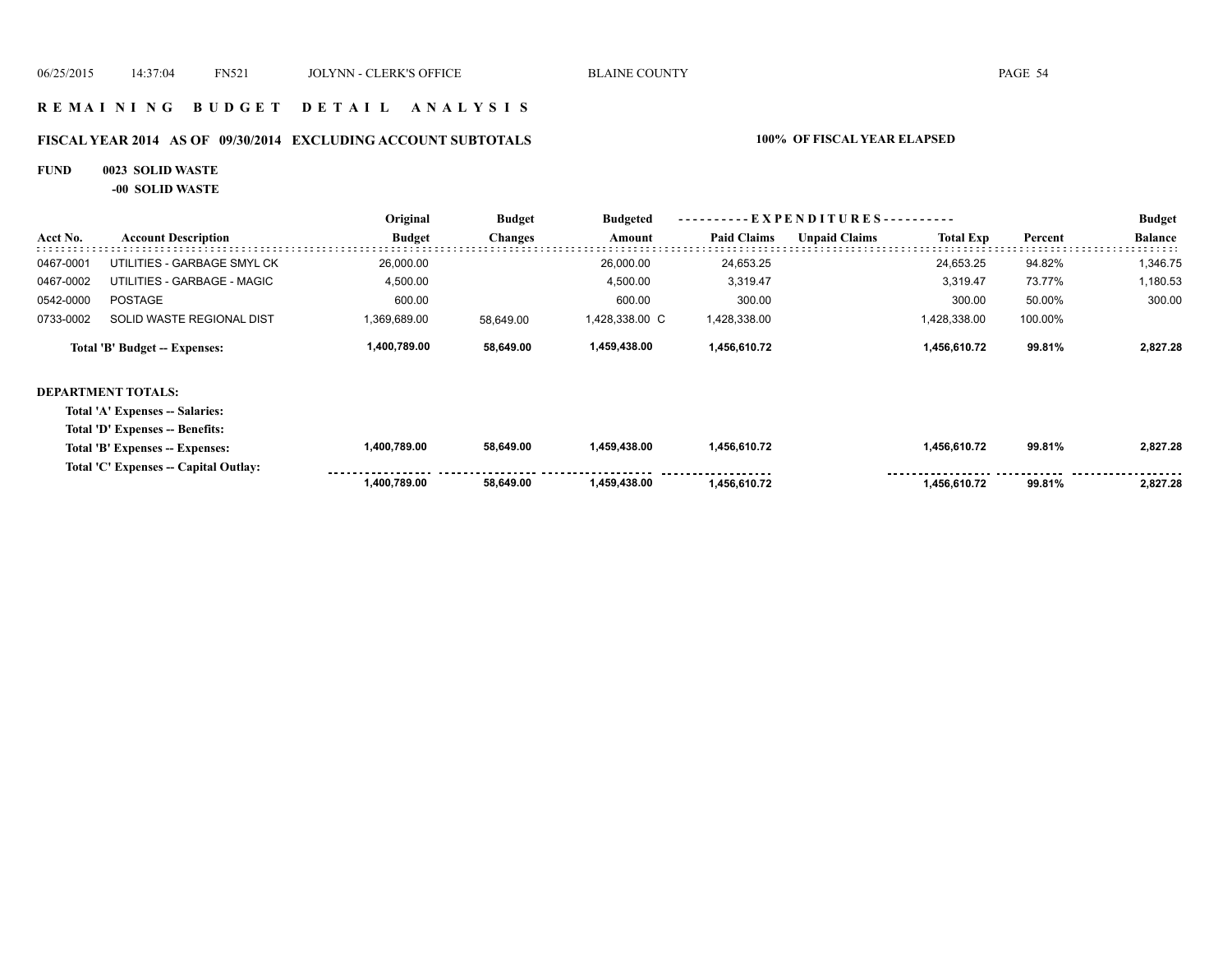| 06/25/2015                                                    | 14:37:04                                                           | <b>FN521</b>     | <b>JOLYNN - CLERK'S OFFICE</b> |           | <b>BLAINE COUNTY</b> |              |                                    | PAGE 55 |          |
|---------------------------------------------------------------|--------------------------------------------------------------------|------------------|--------------------------------|-----------|----------------------|--------------|------------------------------------|---------|----------|
|                                                               |                                                                    | REMAINING BUDGET | DETAIL ANALYSIS                |           |                      |              |                                    |         |          |
| FISCAL YEAR 2014 AS OF 09/30/2014 EXCLUDING ACCOUNT SUBTOTALS |                                                                    |                  |                                |           |                      |              | <b>100% OF FISCAL YEAR ELAPSED</b> |         |          |
| <b>FUND TOTALS:</b>                                           | Total 'A' Expenses -- Salaries:                                    | 0023 SOLID WASTE |                                |           |                      |              |                                    |         |          |
|                                                               | Total 'D' Expenses -- Benefits:<br>Total 'B' Expenses -- Expenses: |                  | 1.400.789.00                   | 58.649.00 | 1.459.438.00         | 1,456,610.72 | 1.456.610.72                       | 99.81%  | 2.827.28 |
|                                                               | Total 'C' Expenses -- Capital Outlay:                              |                  | 1.400.789.00                   | 58.649.00 | 1.459.438.00         | 1,456,610.72 | 1.456.610.72                       | 99.81%  | 2.827.28 |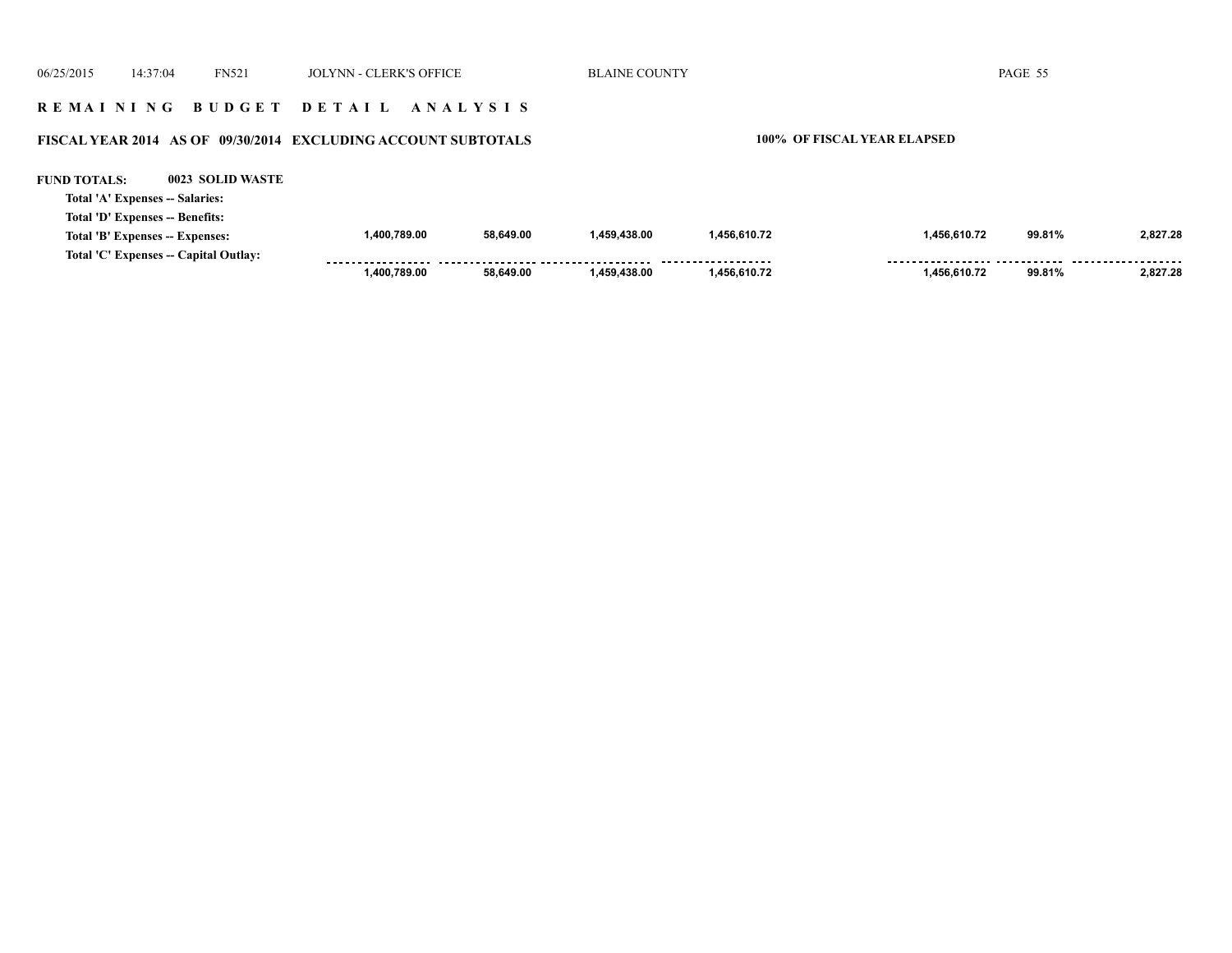#### **R E M A I N I N G B U D G E T D E T A I L A N A L Y S I S**

# **FISCAL YEAR 2014 AS OF 09/30/2014 EXCLUDING ACCOUNT SUBTOTALS 100% OF FISCAL YEAR ELAPSED**

#### **FUND 0027 WEEDS**

**-00 WEEDS**

|           |                                     | Original      | <b>Budget</b>  | <b>Budgeted</b> | ----------EXPENDITURES---------- |                      |                  |         | <b>Budget</b>  |
|-----------|-------------------------------------|---------------|----------------|-----------------|----------------------------------|----------------------|------------------|---------|----------------|
| Acct No.  | <b>Account Description</b>          | <b>Budget</b> | <b>Changes</b> | Amount          | <b>Paid Claims</b>               | <b>Unpaid Claims</b> | <b>Total Exp</b> | Percent | <b>Balance</b> |
| 0405-0000 | SALARIES - SUPERINTENDENT           | 57,974.00     | 650.00         | 58,624.00 C     | 58,563.95                        |                      | 58,563.95        | 99.90%  | 60.05          |
| 0406-0000 | SALARIES - EMPLOYEE, HALF-YEAR      | 22,500.00     | 770.00         | 23,270.00 C     | 23,393.09                        |                      | 23,393.09        | 100.53% | (123.09)       |
| 0409-0000 | *SALARIES-OTHER PERSONNEL-CWMA      |               | 2,430.00       | 2,430.00 C      | 3,015.00                         |                      | 3,015.00         | 124.07% | (585.00)       |
| 0409-0001 | SALARIES-OUTREACH COORDINATOR       | 31,996.00     | 3,328.00       | 35,324.00 C     | 34,520.79                        |                      | 34,520.79        | 97.73%  | 803.21         |
| 0409-0002 | SALARIES-TERMINATION                | 6,000.00      |                | 6,000.00        |                                  |                      |                  | 0.00%   | 6,000.00       |
|           | Total 'A' Budget -- Salaries:       | 118,470.00    | 7,178.00       | 125,648.00      | 119.492.83                       |                      | 119,492.83       | 95.10%  | 6,155.17       |
| 0410-0000 | <b>RETIREMENT</b>                   | 12,650.00     |                | 12,650.00       | 13,221.20                        |                      | 13,221.20        | 104.52% | (571.20)       |
| 0411-0000 | <b>FICA</b>                         | 9,000.00      |                | 9,000.00        | 8.208.17                         |                      | 8,208.17         | 91.20%  | 791.83         |
| 0412-0000 | <b>LIFE INSURANCE</b>               | 185.00        |                | 185.00          | 183.90                           |                      | 183.90           | 99.41%  | 1.10           |
| 0413-0000 | <b>MEDICAL INSURANCE</b>            | 27,071.00     |                | 27,071.00       | 27,186.90                        |                      | 27,186.90        | 100.43% | (115.90)       |
| 0414-0000 | <b>DENTAL INSURANCE</b>             | 1,106.00      |                | 1,106.00        | 1,101.90                         |                      | 1,101.90         | 99.63%  | 4.10           |
| 0415-0000 | STATE UNEMPLOYMENT                  | 675.00        |                | 675.00          | 751.07                           |                      | 751.07           | 111.27% | (76.07)        |
| 0416-0000 | <b>WORKER'S COMPENSATION INSUR.</b> | 4,850.00      |                | 4,850.00        | 3,404.00                         |                      | 3,404.00         | 70.19%  | 1,446.00       |
|           | Total 'D' Budget -- Benefits:       | 55,537.00     |                | 55,537.00       | 54,057.14                        |                      | 54,057.14        | 97.34%  | 1,479.86       |
| 0439-0000 | TRAVEL - OTHER                      | 1,200.00      |                | 1,200.00        | 558.50                           |                      | 558.50           | 46.54%  | 641.50         |
| 0440-0000 | SUPPLIES - OFFICE                   | 900.00        |                | 900.00          | 1,088.32                         |                      | 1,088.32         | 120.92% | (188.32)       |
| 0440-0003 | <b>EQUIPMENT</b>                    |               | 123.77         | 123.77 C        | 123.77                           |                      | 123.77           | 100.00% |                |
| 0449-0000 | <b>SUPPLIES</b>                     | 31,000.00     |                | 31,000.00       | 28,545.02                        |                      | 28,545.02        | 92.08%  | 2,454.98       |
| 0470-0000 | VEHICLES - FUEL, GASOLINE           | 4,700.00      |                | 4,700.00        | 4,075.28                         |                      | 4,075.28         | 86.71%  | 624.72         |
| 0489-0000 | <b>OUTREACH PROGRAM</b>             | 5,000.00      |                | 5,000.00        | 4,823.91                         |                      | 4,823.91         | 96.48%  | 176.09         |
| 0499-0000 | REPAIRS/MAINT- OTHER                | 3,500.00      |                | 3,500.00        | 1,416.38                         |                      | 1,416.38         | 40.47%  | 2,083.62       |
| 0522-0000 | <b>ADVERTISING</b>                  | 500.00        |                | 500.00          | 725.76                           |                      | 725.76           | 145.15% | (225.76)       |
| 0542-0000 | <b>POSTAGE</b>                      | 600.00        |                | 600.00          | 100.00                           |                      | 100.00           | 16.67%  | 500.00         |
| 0569-0000 | <b>EDUCATION- OTHER</b>             | 3,500.00      |                | 3,500.00        | 574.00                           |                      | 574.00           | 16.40%  | 2,926.00       |
| 0689-0001 | CONTRACTS - WEED SPRAYING           | 1,000.00      |                | 1,000.00        | 2,405.00                         |                      | 2,405.00         | 240.50% | (1,405.00)     |
| 0689-0002 | *GRANT- COST SHARE - CWMA           |               | 16,106.50      | 16,106.50 C     | 19,285.37                        |                      | 19,285.37        | 119.74% | (3, 178.87)    |
|           | Total 'B' Budget -- Expenses:       | 51,900.00     | 16,230.27      | 68,130.27       | 63,721.31                        |                      | 63,721.31        | 93.53%  | 4,408.96       |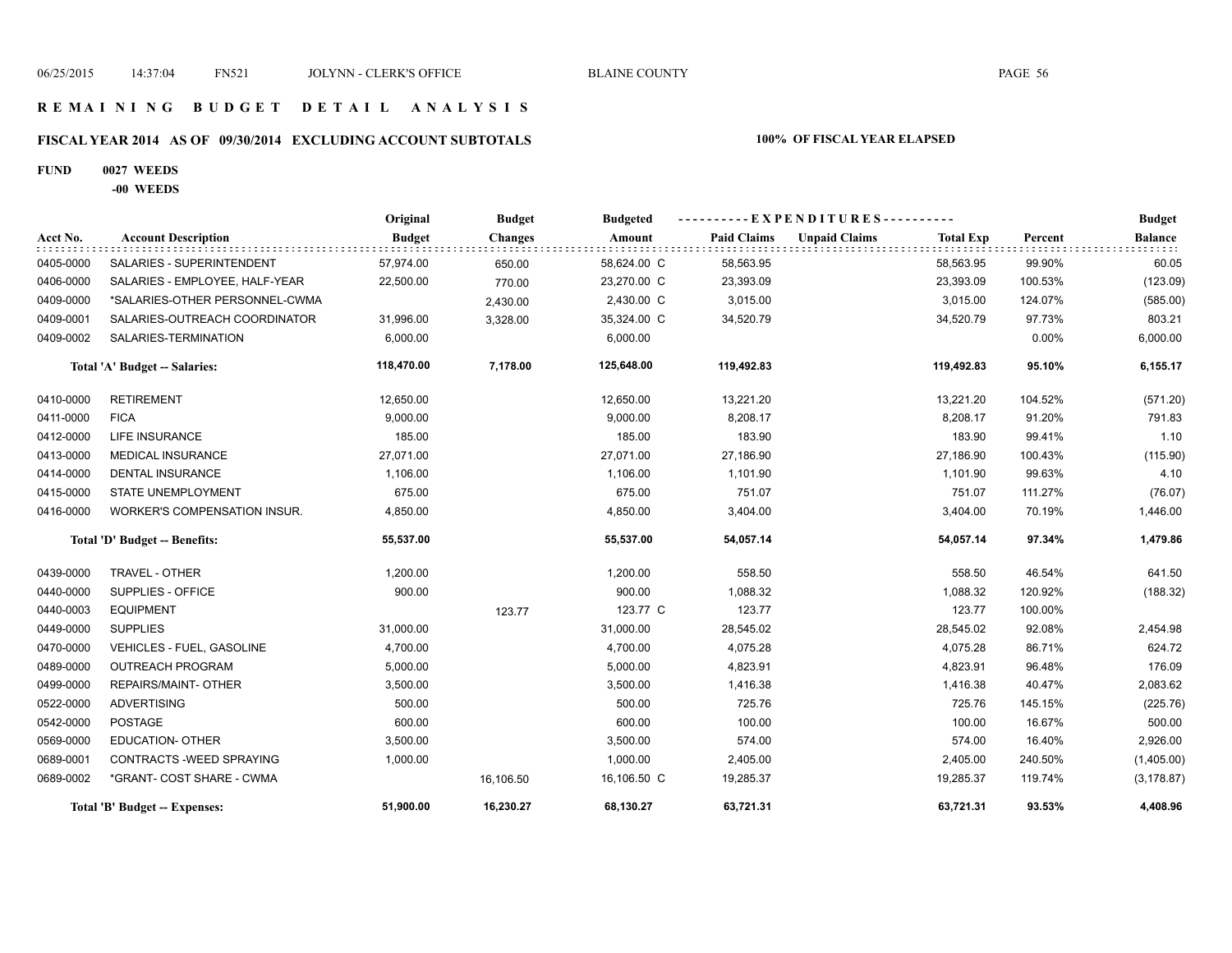#### **R E M A I N I N G B U D G E T D E T A I L A N A L Y S I S**

# **FISCAL YEAR 2014 AS OF 09/30/2014 EXCLUDING ACCOUNT SUBTOTALS 100% OF FISCAL YEAR ELAPSED**

| <b>DEPARTMENT TOTALS:</b>             |            |           |            |            |            |        |           |
|---------------------------------------|------------|-----------|------------|------------|------------|--------|-----------|
| Total 'A' Expenses -- Salaries:       | 118.470.00 | 7,178.00  | 125.648.00 | 119,492.83 | 119.492.83 | 95.10% | 6,155.17  |
| Total 'D' Expenses -- Benefits:       | 55,537.00  |           | 55.537.00  | 54,057.14  | 54,057.14  | 97.34% | 1,479.86  |
| Total 'B' Expenses -- Expenses:       | 51,900.00  | 16,230.27 | 68.130.27  | 63,721.31  | 63,721.31  | 93.53% | 4,408.96  |
| Total 'C' Expenses -- Capital Outlay: |            |           |            |            |            |        |           |
|                                       | 225.907.00 | 23.408.27 | 249.315.27 | 237.271.28 | 237.271.28 | 95.17% | 12.043.99 |
| <b>FUND TOTALS:</b><br>0027 WEEDS     |            |           |            |            |            |        |           |
| Total 'A' Expenses -- Salaries:       | 118.470.00 | 7.178.00  | 125.648.00 | 119,492.83 | 119.492.83 | 95.10% | 6,155.17  |
| Total 'D' Expenses -- Benefits:       | 55,537.00  |           | 55.537.00  | 54,057.14  | 54,057.14  | 97     | 1,479.86  |
| Total 'B' Expenses -- Expenses:       | 51.900.00  | 16,230.27 | 68.130.27  | 63,721.31  | 63,721.31  | 93.53% | 4,408.96  |
| Total 'C' Expenses -- Capital Outlay: |            |           |            |            |            |        |           |
|                                       | 225.907.00 | 23.408.27 | 249.315.27 | 237.271.28 | 237.271.28 | 95.17% | 12.043.99 |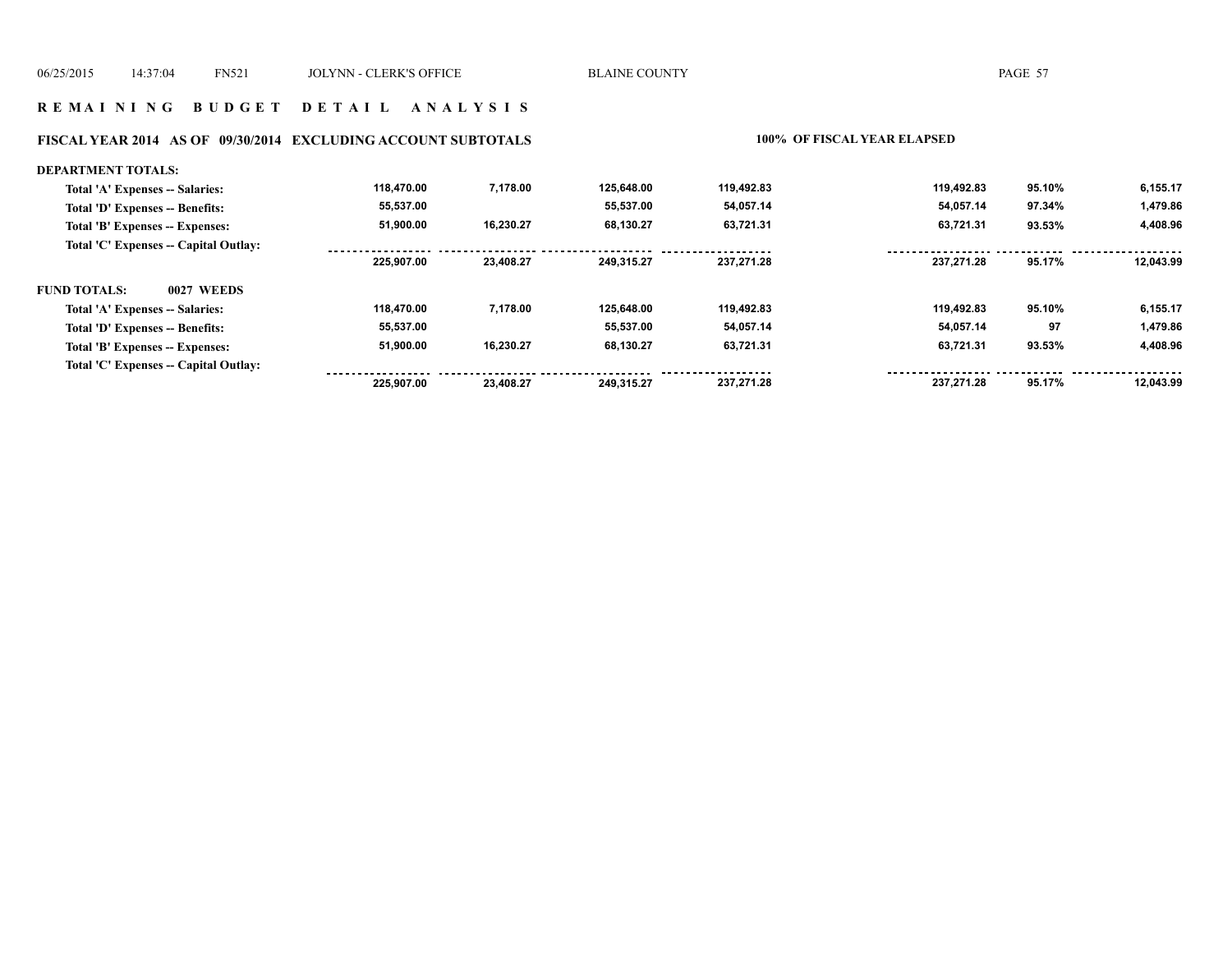#### **R E M A I N I N G B U D G E T D E T A I L A N A L Y S I S**

# **FISCAL YEAR 2014 AS OF 09/30/2014 EXCLUDING ACCOUNT SUBTOTALS 100% OF FISCAL YEAR ELAPSED**

#### **FUND 0030 CAPITAL IMPROVEMENT FUND**

**-00 CAPITAL IMPROVEMENT FUND**

|                     |                                       | Original      | <b>Budget</b>  | <b>Budgeted</b> | EXPENDITURES-<br>. <u>.</u> |                      |                  |         | <b>Budget</b>  |
|---------------------|---------------------------------------|---------------|----------------|-----------------|-----------------------------|----------------------|------------------|---------|----------------|
| Acct No.            | <b>Account Description</b>            | <b>Budget</b> | <b>Changes</b> | Amount          | <b>Paid Claims</b>          | <b>Unpaid Claims</b> | <b>Total Exp</b> | Percent | <b>Balance</b> |
| 0807-0001           | CAPITAL - CONSTRUCTION                | 857,500.00    | 432,000.00     | 1,289,500.00 C  | 668,434.15                  |                      | 668,434.15       | 51.84%  | 621,065.85     |
|                     | Total 'C' Budget -- Capital Outlay:   | 857,500.00    | 432,000.00     | 1,289,500.00    | 668,434.15                  |                      | 668,434.15       | 51.84%  | 621,065.85     |
|                     | <b>DEPARTMENT TOTALS:</b>             |               |                |                 |                             |                      |                  |         |                |
|                     | Total 'A' Expenses -- Salaries:       |               |                |                 |                             |                      |                  |         |                |
|                     | Total 'D' Expenses -- Benefits:       |               |                |                 |                             |                      |                  |         |                |
|                     | Total 'B' Expenses -- Expenses:       |               |                |                 |                             |                      |                  |         |                |
|                     | Total 'C' Expenses -- Capital Outlay: | 857,500.00    | 432,000.00     | 1,289,500.00    | 668,434.15                  |                      | 668,434.15       | 51.84%  | 621,065.85     |
|                     |                                       | 857,500.00    | 432,000.00     | 1,289,500.00    | 668,434.15                  |                      | 668,434.15       | 51.84%  | 621,065.85     |
| <b>FUND TOTALS:</b> | 0030 CAPITAL IMPROVEMENT FUND         |               |                |                 |                             |                      |                  |         |                |
|                     | Total 'A' Expenses -- Salaries:       |               |                |                 |                             |                      |                  |         |                |
|                     | Total 'D' Expenses -- Benefits:       |               |                |                 |                             |                      |                  |         |                |
|                     | Total 'B' Expenses -- Expenses:       |               |                |                 |                             |                      |                  |         |                |
|                     | Total 'C' Expenses -- Capital Outlay: | 857,500.00    | 432,000.00     | 1,289,500.00    | 668,434.15                  |                      | 668,434.15       | 51.84%  | 621,065.85     |
|                     |                                       | 857,500.00    | 432,000.00     | 1,289,500.00    | 668,434.15                  |                      | 668,434.15       | 51.84%  | 621,065.85     |
|                     |                                       |               |                |                 |                             |                      |                  |         |                |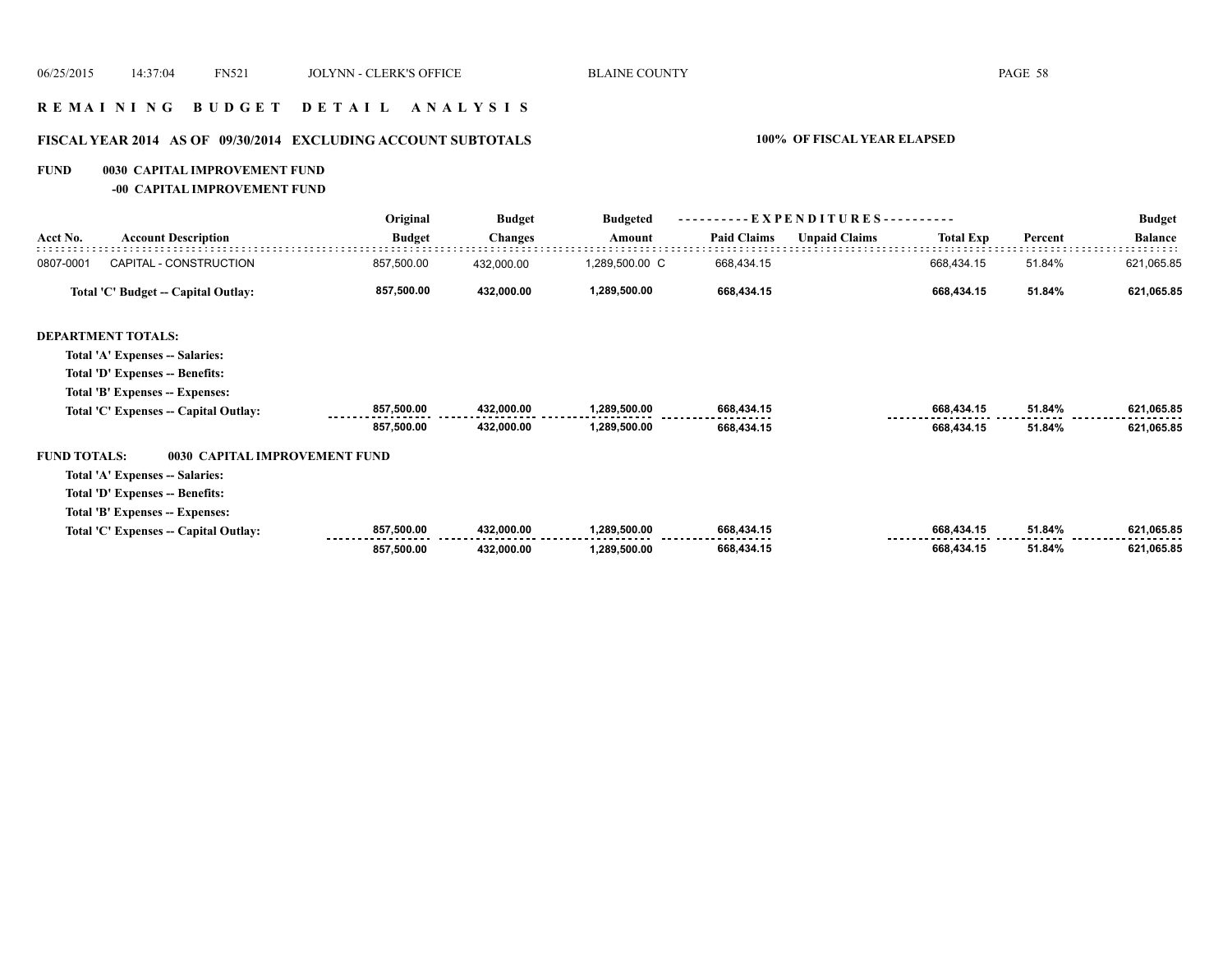# **R E M A I N I N G B U D G E T D E T A I L A N A L Y S I S**

# **FISCAL YEAR 2014 AS OF 09/30/2014 EXCLUDING ACCOUNT SUBTOTALS 100% OF FISCAL YEAR ELAPSED**

#### **FUND 0031 PSF BOND REDEMPTION FUND**

**-00 PSF BOND REDEMPTION FUND**

|                     |                                       | Original      | <b>Budget</b>  | <b>Budgeted</b> | - EXPENDITURES---------- |                      |                  |         | <b>Budget</b>  |
|---------------------|---------------------------------------|---------------|----------------|-----------------|--------------------------|----------------------|------------------|---------|----------------|
| Acct No.            | <b>Account Description</b>            | <b>Budget</b> | <b>Changes</b> | Amount          | <b>Paid Claims</b>       | <b>Unpaid Claims</b> | <b>Total Exp</b> | Percent | <b>Balance</b> |
| 0740-0000           | <b>BOND PAYMENT</b>                   | 788,000.00    |                | 788,000.00      | 782,757.50               |                      | 782,757.50       | 99.33%  | 5,242.50       |
|                     | Total 'B' Budget -- Expenses:         | 788,000.00    |                | 788,000.00      | 782,757.50               |                      | 782,757.50       | 99.33%  | 5,242.50       |
|                     | <b>DEPARTMENT TOTALS:</b>             |               |                |                 |                          |                      |                  |         |                |
|                     | Total 'A' Expenses -- Salaries:       |               |                |                 |                          |                      |                  |         |                |
|                     | Total 'D' Expenses -- Benefits:       |               |                |                 |                          |                      |                  |         |                |
|                     | Total 'B' Expenses -- Expenses:       | 788,000.00    |                | 788,000.00      | 782,757.50               |                      | 782,757.50       | 99.33%  | 5,242.50       |
|                     | Total 'C' Expenses -- Capital Outlay: |               |                |                 |                          |                      |                  |         |                |
|                     |                                       | 788,000.00    |                | 788,000.00      | 782,757.50               |                      | 782,757.50       | 99.33%  | 5,242.50       |
| <b>FUND TOTALS:</b> | 0031 PSF BOND REDEMPTION FUND         |               |                |                 |                          |                      |                  |         |                |
|                     | Total 'A' Expenses -- Salaries:       |               |                |                 |                          |                      |                  |         |                |
|                     | Total 'D' Expenses -- Benefits:       |               |                |                 |                          |                      |                  |         |                |
|                     | Total 'B' Expenses -- Expenses:       | 788,000.00    |                | 788,000.00      | 782,757.50               |                      | 782,757.50       | 99.33%  | 5,242.50       |
|                     | Total 'C' Expenses -- Capital Outlay: |               |                |                 |                          |                      |                  |         |                |
|                     |                                       | 788,000.00    |                | 788,000.00      | 782,757.50               |                      | 782,757.50       | 99.33%  | 5,242.50       |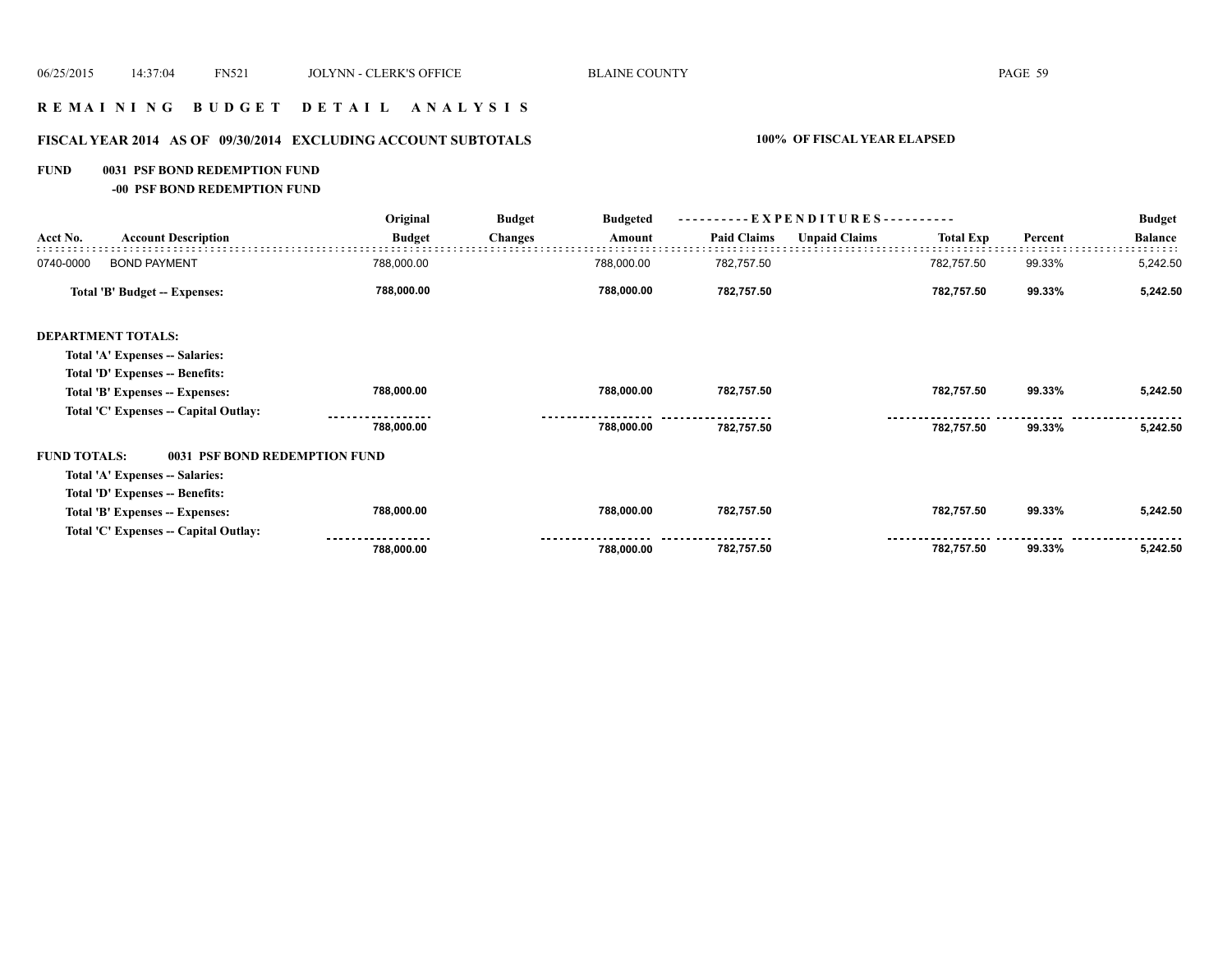#### **R E M A I N I N G B U D G E T D E T A I L A N A L Y S I S**

# **FISCAL YEAR 2014 AS OF 09/30/2014 EXCLUDING ACCOUNT SUBTOTALS 100% OF FISCAL YEAR ELAPSED**

#### **FUND 0035 NURSING HOME OPERATIONS**

**-00 NURSING HOME OPERATIONS**

|                     |                                       | Original      | <b>Budget</b>  | <b>Budgeted</b> | ----------EXPENDITURES---------- |                                          |         | <b>Budget</b>  |
|---------------------|---------------------------------------|---------------|----------------|-----------------|----------------------------------|------------------------------------------|---------|----------------|
| Acct No.            | <b>Account Description</b>            | <b>Budget</b> | <b>Changes</b> | Amount          | <b>Paid Claims</b>               | <b>Unpaid Claims</b><br><b>Total Exp</b> | Percent | <b>Balance</b> |
| 0401-0001           | <b>SALARIES</b>                       | 150,000.00    | (99, 830.00)   | 50,170.00 C     | 46,847.95                        | 46,847.95                                | 93.38%  | 3,322.05       |
|                     | Total 'A' Budget -- Salaries:         | 150,000.00    | (99, 830.00)   | 50,170.00       | 46,847.95                        | 46,847.95                                | 93.38%  | 3,322.05       |
| 0410-0000           | <b>RETIREMENT</b>                     |               | 5,660.00       | 5,660.00 C      | 5,303.27                         | 5,303.27                                 | 93.70%  | 356.73         |
| 0411-0000           | <b>FICA</b>                           |               | 3,830.00       | 3,830.00 C      | 3,583.98                         | 3,583.98                                 | 93.58%  | 246.02         |
| 0412-0000           | LIFE INSURANCE                        |               | 75.00          | 75.00 C         | 67.43                            | 67.43                                    | 89.91%  | 7.57           |
| 0413-0000           | MEDICAL INSURANCE                     |               | 6,674.00       | 6,674.00 C      | 6,117.32                         | 6,117.32                                 | 91.66%  | 556.68         |
| 0414-0000           | <b>DENTAL INSURANCE</b>               |               | 441.00         | 441.00 C        | 404.03                           | 404.03                                   | 91.62%  | 36.97          |
| 0415-0000           | STATE UNEMPLOYMENT                    |               | 350.00         | 350.00 C        | 327.93                           | 327.93                                   | 93.69%  | 22.07          |
| 0416-0000           | WORKER'S COMPENSATION INSUR.          |               | 1,800.00       | 1,800.00 C      | 294.00                           | 294.00                                   | 16.33%  | 1,506.00       |
|                     | Total 'D' Budget -- Benefits:         |               | 18,830.00      | 18,830.00       | 16,097.96                        | 16,097.96                                | 85.49%  | 2,732.04       |
| 0449-0000           | <b>SUPPLIES</b>                       |               |                |                 | 1,041.51                         | 1,041.51                                 | 0.00%   | (1,041.51)     |
| 0460-0000           | <b>UTILITIES</b>                      |               | 20,000.00      | 20,000.00 C     |                                  |                                          | 0.00%   | 20,000.00      |
| 0499-0000           | REPAIRS/MAINT- OTHER                  |               | 5,000.00       | 5,000.00 C      | 9,694.13                         | 9,694.13                                 | 193.88% | (4,694.13)     |
| 0591-0003           | PROFESSIONAL SVC - CONTRACT           |               | 203,000.00     | 203,000.00 C    | 209,909.78                       | 209,909.78                               | 103.40% | (6,909.78)     |
|                     | <b>Total 'B' Budget -- Expenses:</b>  |               | 228,000.00     | 228,000.00      | 220,645.42                       | 220,645.42                               | 96.77%  | 7,354.58       |
|                     | <b>DEPARTMENT TOTALS:</b>             |               |                |                 |                                  |                                          |         |                |
|                     | Total 'A' Expenses -- Salaries:       | 150,000.00    | (99, 830.00)   | 50,170.00       | 46,847.95                        | 46,847.95                                | 93.38%  | 3,322.05       |
|                     | Total 'D' Expenses -- Benefits:       |               | 18,830.00      | 18,830.00       | 16,097.96                        | 16,097.96                                | 85.49%  | 2,732.04       |
|                     | Total 'B' Expenses -- Expenses:       |               | 228,000.00     | 228,000.00      | 220,645.42                       | 220,645.42                               | 96.77%  | 7,354.58       |
|                     | Total 'C' Expenses - Capital Outlay:  |               |                |                 |                                  |                                          |         |                |
|                     |                                       | 150,000.00    | 147,000.00     | 297,000.00      | 283,591.33                       | 283,591.33                               | 95.49%  | 13,408.67      |
| <b>FUND TOTALS:</b> | <b>0035 NURSING HOME OPERATIONS</b>   |               |                |                 |                                  |                                          |         |                |
|                     | Total 'A' Expenses -- Salaries:       | 150,000.00    | (99, 830.00)   | 50,170.00       | 46,847.95                        | 46,847.95                                | 93.38%  | 3,322.05       |
|                     | Total 'D' Expenses -- Benefits:       |               | 18,830.00      | 18,830.00       | 16,097.96                        | 16,097.96                                | 85      | 2,732.04       |
|                     | Total 'B' Expenses -- Expenses:       |               | 228,000.00     | 228,000.00      | 220,645.42                       | 220,645.42                               | 96.77%  | 7,354.58       |
|                     | Total 'C' Expenses -- Capital Outlay: |               |                |                 |                                  |                                          |         |                |
|                     |                                       | 150,000.00    | 147,000.00     | 297,000.00      | 283,591.33                       | 283,591.33                               | 95.49%  | 13,408.67      |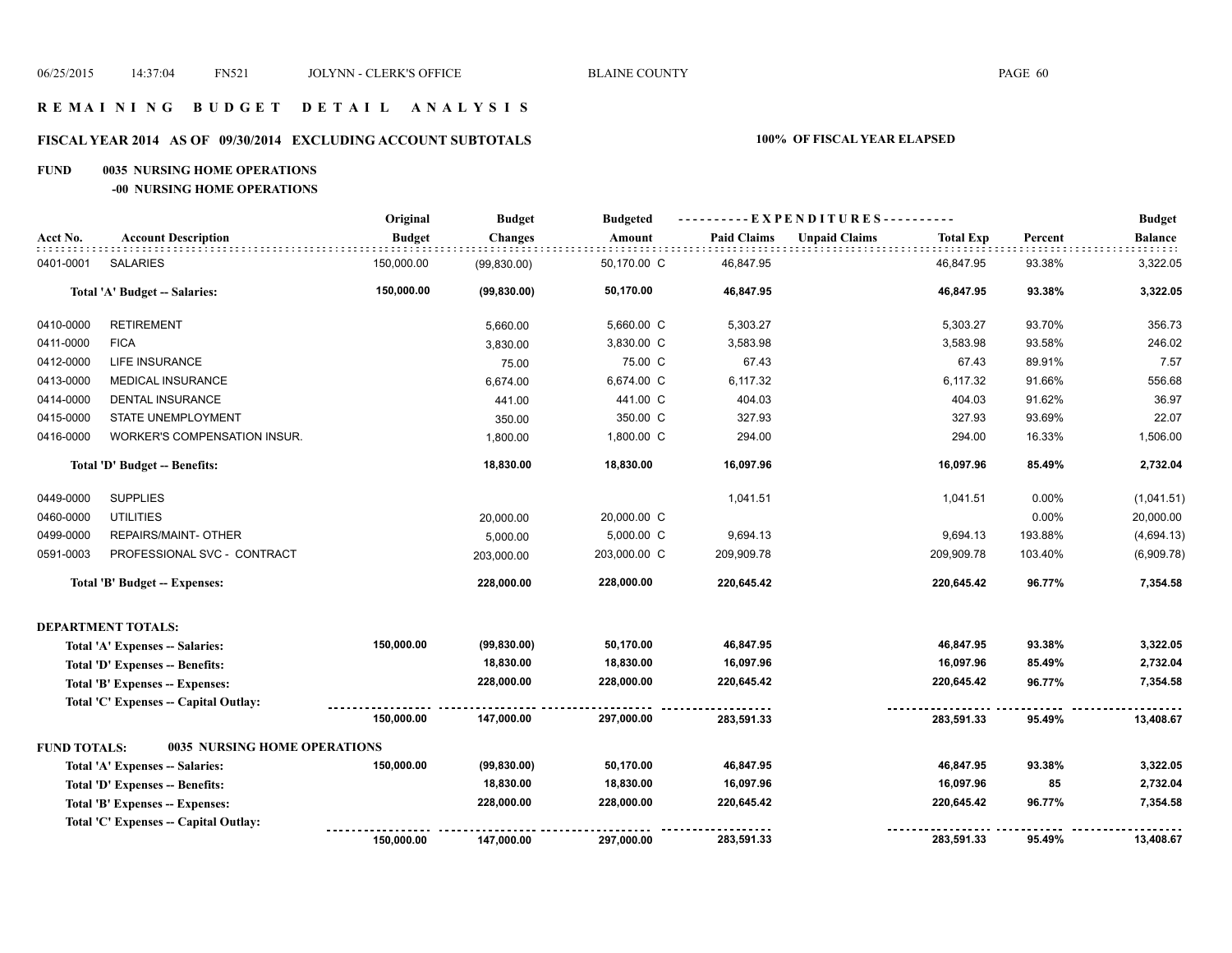#### **R E M A I N I N G B U D G E T D E T A I L A N A L Y S I S**

# **FISCAL YEAR 2014 AS OF 09/30/2014 EXCLUDING ACCOUNT SUBTOTALS 100% OF FISCAL YEAR ELAPSED**

#### **FUND 0037 SNOWMOBILE**

**-00 SNOWMOBILE**

|                     |                                       | Original      | <b>Budget</b>  | <b>Budgeted</b><br>Amount | EXPENDITURES---------- |                      |                  |         | <b>Budget</b>  |
|---------------------|---------------------------------------|---------------|----------------|---------------------------|------------------------|----------------------|------------------|---------|----------------|
| Acct No.            | <b>Account Description</b>            | <b>Budget</b> | <b>Changes</b> |                           | <b>Paid Claims</b>     | <b>Unpaid Claims</b> | <b>Total Exp</b> | Percent | <b>Balance</b> |
| 0559-0000           | OTHER MISCELLANEOUS EXPENSES          | 15,000.00     |                | 15,000.00                 | 2,192.21               |                      | 2,192.21         | 14.61%  | 12,807.79      |
|                     | <b>Total 'B' Budget -- Expenses:</b>  | 15,000.00     |                | 15,000.00                 | 2,192.21               |                      | 2,192.21         | 14.61%  | 12,807.79      |
|                     | <b>DEPARTMENT TOTALS:</b>             |               |                |                           |                        |                      |                  |         |                |
|                     | Total 'A' Expenses -- Salaries:       |               |                |                           |                        |                      |                  |         |                |
|                     | Total 'D' Expenses -- Benefits:       |               |                |                           |                        |                      |                  |         |                |
|                     | Total 'B' Expenses -- Expenses:       | 15,000.00     |                | 15,000.00                 | 2,192.21               |                      | 2,192.21         | 14.61%  | 12,807.79      |
|                     | Total 'C' Expenses -- Capital Outlay: |               |                |                           |                        |                      |                  |         |                |
|                     |                                       | 15,000.00     |                | 15,000.00                 | 2,192.21               |                      | 2,192.21         | 14.61%  | 12,807.79      |
| <b>FUND TOTALS:</b> | 0037 SNOWMOBILE                       |               |                |                           |                        |                      |                  |         |                |
|                     | Total 'A' Expenses -- Salaries:       |               |                |                           |                        |                      |                  |         |                |
|                     | Total 'D' Expenses -- Benefits:       |               |                |                           |                        |                      |                  |         |                |
|                     | Total 'B' Expenses -- Expenses:       | 15,000.00     |                | 15,000.00                 | 2,192.21               |                      | 2,192.21         | 14.61%  | 12,807.79      |
|                     | Total 'C' Expenses - Capital Outlay:  |               |                |                           |                        |                      |                  |         |                |
|                     |                                       | 15,000.00     |                | 15,000.00                 | 2,192.21               |                      | 2,192.21         | 14.61%  | 12,807.79      |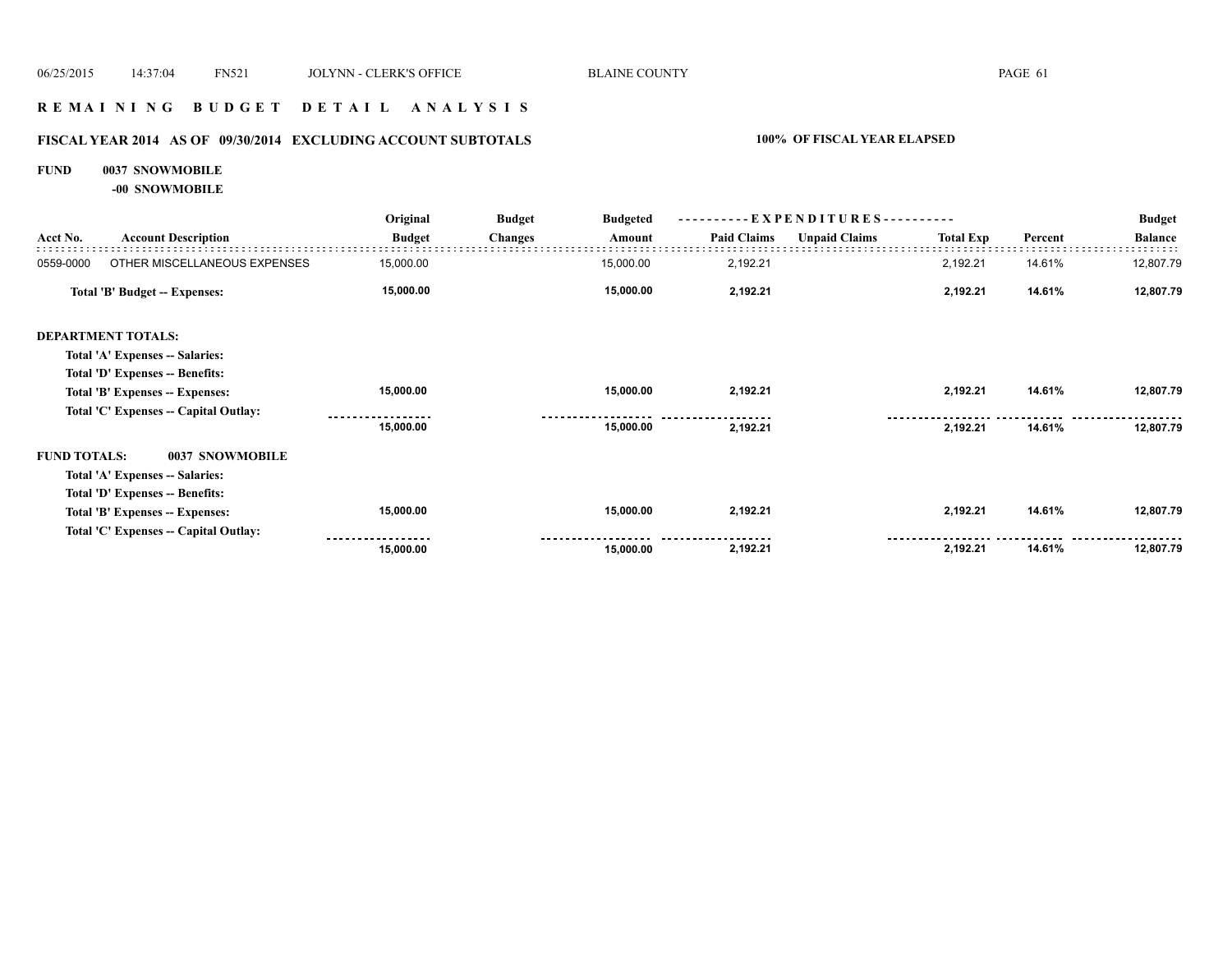#### **R E M A I N I N G B U D G E T D E T A I L A N A L Y S I S**

# **FISCAL YEAR 2014 AS OF 09/30/2014 EXCLUDING ACCOUNT SUBTOTALS 100% OF FISCAL YEAR ELAPSED**

#### **FUND 0038 WATERWAYS**

**-00 WATERWAYS**

|          |                                       | Original      | <b>Budget</b>  | <b>Budgeted</b> | ----------EXPENDITURES---------- |                      |                  |         | <b>Budget</b>  |
|----------|---------------------------------------|---------------|----------------|-----------------|----------------------------------|----------------------|------------------|---------|----------------|
| Acct No. | <b>Account Description</b>            | <b>Budget</b> | <b>Changes</b> | Amount          | <b>Paid Claims</b>               | <b>Unpaid Claims</b> | <b>Total Exp</b> | Percent | <b>Balance</b> |
|          | <b>DEPARTMENT TOTALS:</b>             |               |                |                 |                                  |                      |                  |         |                |
|          | Total 'A' Expenses -- Salaries:       |               |                |                 |                                  |                      |                  |         |                |
|          | Total 'D' Expenses -- Benefits:       |               |                |                 |                                  |                      |                  |         |                |
|          | Total 'B' Expenses -- Expenses:       |               |                |                 |                                  |                      |                  |         |                |
|          | Total 'C' Expenses -- Capital Outlay: |               |                |                 |                                  |                      |                  |         |                |
|          |                                       |               |                |                 |                                  |                      |                  |         |                |
|          |                                       |               |                |                 |                                  |                      |                  |         |                |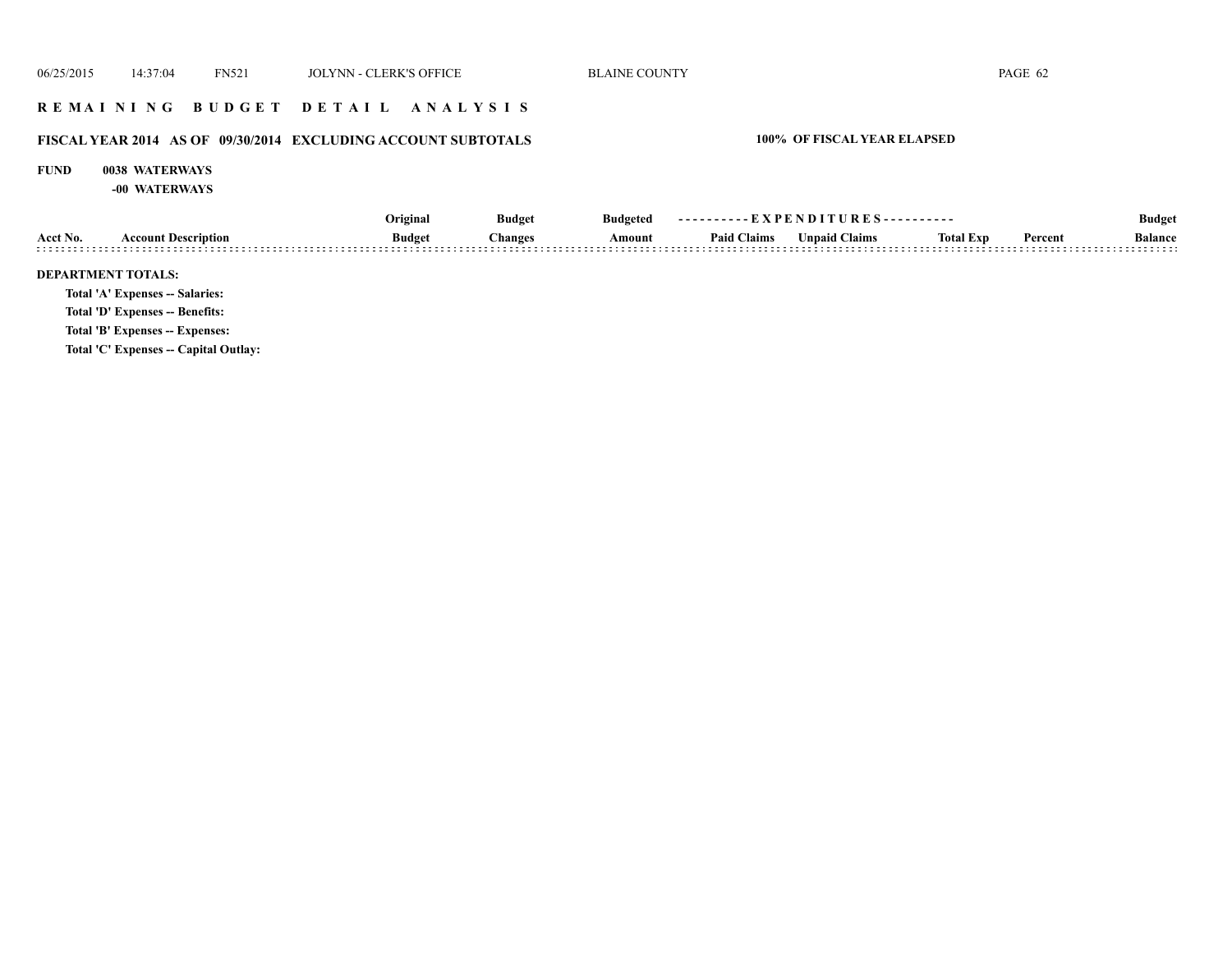#### **R E M A I N I N G B U D G E T D E T A I L A N A L Y S I S**

#### **FISCAL YEAR 2014 AS OF 09/30/2014 EXCLUDING ACCOUNT SUBTOTALS 100% OF FISCAL YEAR ELAPSED**

#### **FUND 0038 WATERWAYS**

#### **-01 WATERWAYS - MAINTENANCE**

|           |                                      | Original      | <b>Budget</b>  | <b>Budgeted</b> | --EXPENDITURES---------- |                      |                  |          | <b>Budget</b>  |
|-----------|--------------------------------------|---------------|----------------|-----------------|--------------------------|----------------------|------------------|----------|----------------|
| Acct No.  | <b>Account Description</b>           | <b>Budget</b> | <b>Changes</b> | Amount          | <b>Paid Claims</b>       | <b>Unpaid Claims</b> | <b>Total Exp</b> | Percent  | <b>Balance</b> |
| 0467-0001 | <b>UTILITIES</b>                     | 1,500.00      |                | 1,500.00        |                          |                      |                  | $0.00\%$ | 1,500.00       |
| 0470-0000 | <b>FUEL/MILEAGE</b>                  | 4,150.00      |                | 4,150.00        | 1,533.05                 |                      | 1,533.05         | 36.94%   | 2,616.95       |
| 0559-0000 | OTHER MISC EXPENSES                  | 1,690.00      |                | 1,690.00        | 422.29                   |                      | 422.29           | 24.99%   | 1,267.71       |
| 0679-0001 | ADMIN CONTRACT SERVICES              | 3,600.00      |                | 3,600.00        | 2.145.00                 |                      | 2.145.00         | 59.58%   | 1,455.00       |
| 0679-0002 | CONTRACT/LABOR SERVICES              | 7,560.00      |                | 7,560.00        | 7,080.00                 |                      | 7,080.00         | 93.65%   | 480.00         |
|           | <b>Total 'B' Budget -- Expenses:</b> | 18,500.00     |                | 18.500.00       | 11,180.34                |                      | 11,180.34        | 60.43%   | 7,319.66       |
| 0807-0003 | <b>BOAT DOCK GRANT</b>               |               | 26.094.00      | 26.094.00 C     | 26.094.00                |                      | 26.094.00        | 100.00%  |                |
|           | Total 'C' Budget -- Capital Outlay:  |               | 26.094.00      | 26,094.00       | 26.094.00                |                      | 26.094.00        | 100.00%  |                |

#### **DEPARTMENT TOTALS:**

**Total 'A' Expenses -- Salaries:**

**Total 'D' Expenses -- Benefits:**

| Total 'B' Expenses -- Expenses:       | 18,500.00 |           | 18,500.00 | 1,180.34                          | '1,180.34 | 60.43%  | 7,319.66 |
|---------------------------------------|-----------|-----------|-----------|-----------------------------------|-----------|---------|----------|
| Total 'C' Expenses -- Capital Outlay: |           | 26.094.00 | 26.094.00 | 26.094.00<br>-------------------- | 26.094.00 | 100.00% |          |
|                                       | 18,500.00 | 26.094.00 | 44.594.00 |                                   | 37.274.34 | 83.59%  | 319.66,  |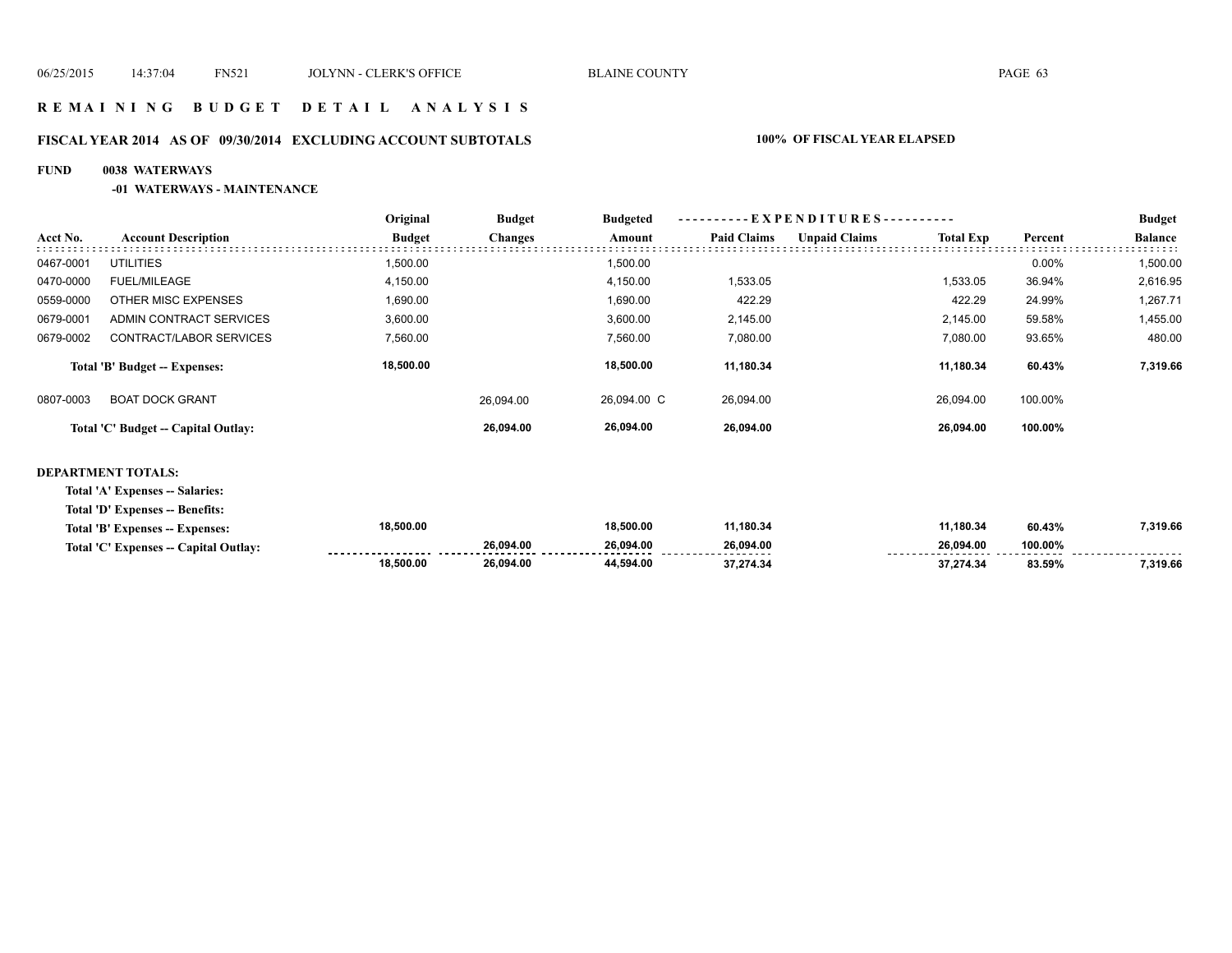#### **R E M A I N I N G B U D G E T D E T A I L A N A L Y S I S**

# **FISCAL YEAR 2014 AS OF 09/30/2014 EXCLUDING ACCOUNT SUBTOTALS 100% OF FISCAL YEAR ELAPSED**

#### **FUND 0038 WATERWAYS**

**-02 BOAT PATROL GRANT**

|                     |                                       | Original      | <b>Budget</b>  | <b>Budgeted</b> | -EXPENDITURES-     |                      |                  |         | <b>Budget</b>  |
|---------------------|---------------------------------------|---------------|----------------|-----------------|--------------------|----------------------|------------------|---------|----------------|
| Acct No.            | <b>Account Description</b>            | <b>Budget</b> | <b>Changes</b> | Amount          | <b>Paid Claims</b> | <b>Unpaid Claims</b> | <b>Total Exp</b> | Percent | <b>Balance</b> |
| 0409-0099           | SALARIES - OVERTIME                   | 10,000.00     |                | 10,000.00       | 2,203.85           |                      | 2,203.85         | 22.04%  | 7,796.15       |
|                     | Total 'A' Budget -- Salaries:         | 10,000.00     |                | 10,000.00       | 2,203.85           |                      | 2,203.85         | 22.04%  | 7,796.15       |
| 0410-0000           | <b>RETIREMENT</b>                     | 1,000.00      |                | 1,000.00        | 256.99             |                      | 256.99           | 25.70%  | 743.01         |
| 0411-0000           | <b>FICA</b>                           | 650.00        |                | 650.00          | 168.63             |                      | 168.63           | 25.94%  | 481.37         |
| 0415-0000           | STATE UNEMPLOYMENT                    | 50.00         |                | 50.00           | 15.43              |                      | 15.43            | 30.86%  | 34.57          |
| 0416-0000           | WORKER'S COMPENSATION INSUR.          | 700.00        |                | 700.00          | 307.00             |                      | 307.00           | 43.86%  | 393.00         |
|                     | Total 'D' Budget -- Benefits:         | 2,400.00      |                | 2,400.00        | 748.05             |                      | 748.05           | 31.17%  | 1,651.95       |
| 0558-0000           | <b>BOAT PATROL GRANT</b>              | 3,100.00      |                | 3,100.00        | 1,618.39           |                      | 1,618.39         | 52.21%  | 1,481.61       |
|                     | Total 'B' Budget -- Expenses:         | 3,100.00      |                | 3,100.00        | 1,618.39           |                      | 1,618.39         | 52.21%  | 1,481.61       |
|                     | <b>DEPARTMENT TOTALS:</b>             |               |                |                 |                    |                      |                  |         |                |
|                     | Total 'A' Expenses -- Salaries:       | 10,000.00     |                | 10,000.00       | 2,203.85           |                      | 2,203.85         | 22.04%  | 7,796.15       |
|                     | Total 'D' Expenses -- Benefits:       | 2,400.00      |                | 2,400.00        | 748.05             |                      | 748.05           | 31.17%  | 1,651.95       |
|                     | Total 'B' Expenses -- Expenses:       | 3,100.00      |                | 3,100.00        | 1,618.39           |                      | 1,618.39         | 52.21%  | 1,481.61       |
|                     | Total 'C' Expenses -- Capital Outlay: |               |                |                 |                    |                      |                  |         |                |
|                     |                                       | 15,500.00     |                | 15,500.00       | 4,570.29           |                      | 4,570.29         | 29.49%  | 10,929.71      |
| <b>FUND TOTALS:</b> | 0038 WATERWAYS                        |               |                |                 |                    |                      |                  |         |                |
|                     | Total 'A' Expenses -- Salaries:       | 10,000.00     |                | 10,000.00       | 2,203.85           |                      | 2,203.85         | 22.04%  | 7,796.15       |
|                     | Total 'D' Expenses -- Benefits:       | 2,400.00      |                | 2,400.00        | 748.05             |                      | 748.05           | 31      | 1,651.95       |
|                     | Total 'B' Expenses -- Expenses:       | 21,600.00     |                | 21,600.00       | 12,798.73          |                      | 12,798.73        | 59.25%  | 8,801.27       |
|                     | Total 'C' Expenses - Capital Outlay:  |               | 26,094.00      | 26,094.00       | 26,094.00          |                      | 26,094.00        | 100.00% |                |
|                     |                                       | 34,000.00     | 26,094.00      | 60,094.00       | 41,844.63          |                      | 41,844.63        | 69.63%  | 18,249.37      |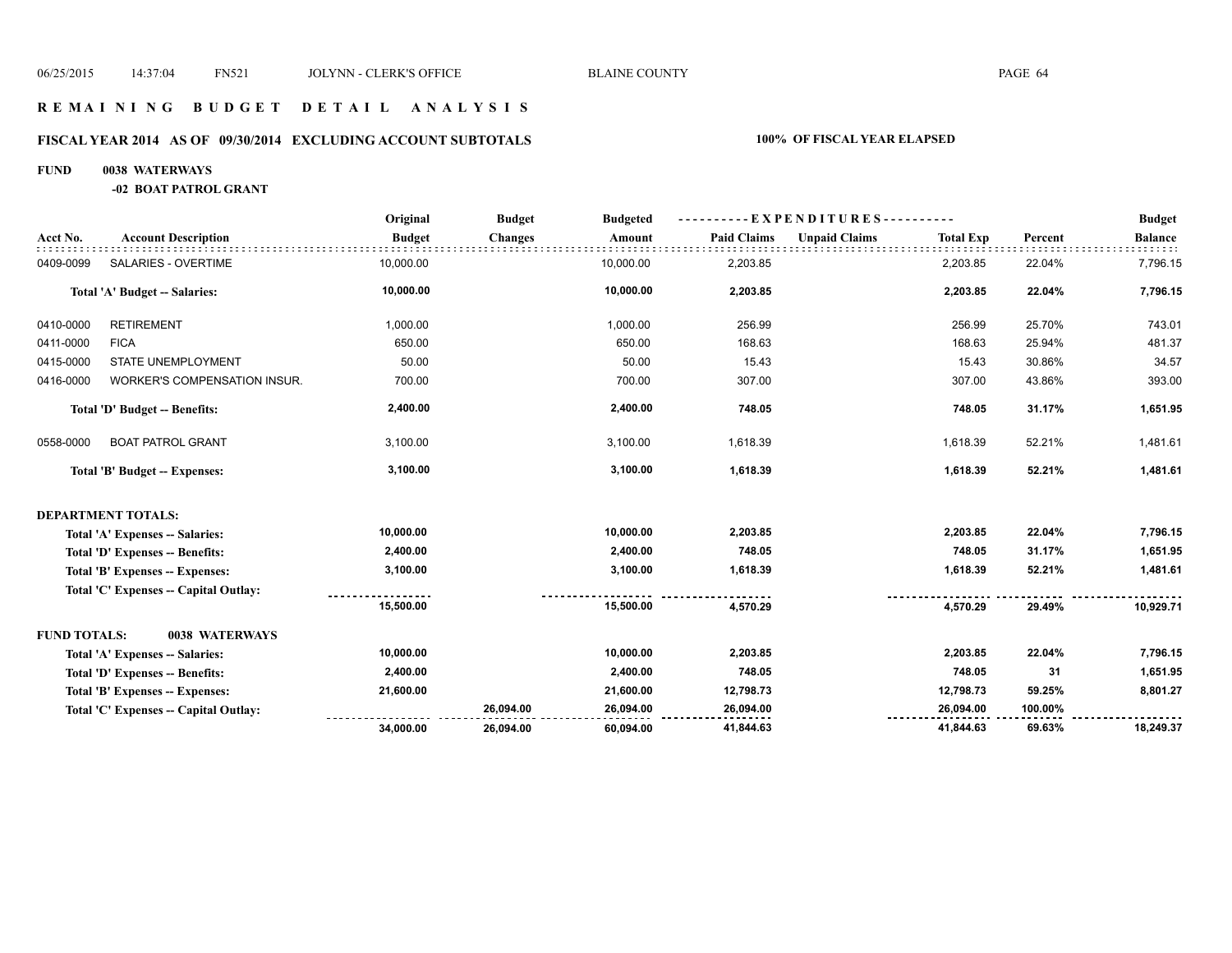# **R E M A I N I N G B U D G E T D E T A I L A N A L Y S I S**

#### **FISCAL YEAR 2014 AS OF 09/30/2014 EXCLUDING ACCOUNT SUBTOTALS 100% OF FISCAL YEAR ELAPSED**

#### **FUND 0046 911 EMERGENCY COMMUNICATION**

#### **-00 911 EMERGENCY COMMUNICATION**

|           |                                      | Original      | <b>Budget</b><br><b>Budgeted</b> |                    | ----------EXPENDITURES----------         |          | <b>Budget</b>  |
|-----------|--------------------------------------|---------------|----------------------------------|--------------------|------------------------------------------|----------|----------------|
| Acct No.  | <b>Account Description</b>           | <b>Budget</b> | <b>Changes</b><br>Amount         | <b>Paid Claims</b> | <b>Unpaid Claims</b><br><b>Total Exp</b> | Percent  | <b>Balance</b> |
| 0401-0000 | <b>SALARIES - DIRECTOR</b>           | 68,421.00     | 68,421.00                        | 68,729.79          | 68,729.79                                | 100.45%  | (308.79)       |
| 0401-0003 | SALARIES - GIS ANALYST               | 52,962.00     | 52,962.00                        | 53,556.84          | 53,556.84                                | 101.12%  | (594.84)       |
| 0409-0001 | SALARIES - TERMINATION               | 3,000.00      | 3,000.00                         |                    |                                          | $0.00\%$ | 3,000.00       |
|           | Total 'A' Budget -- Salaries:        | 124,383.00    | 124,383.00                       | 122,286.63         | 122,286.63                               | 98.31%   | 2,096.37       |
| 0410-0000 | <b>RETIREMENT</b>                    | 13,828.00     | 13,828.00                        | 13,842.73          | 13,842.73                                | 100.11%  | (14.73)        |
| 0411-0000 | <b>FICA</b>                          | 9,345.00      | 9,345.00                         | 8,579.00           | 8,579.00                                 | 91.80%   | 766.00         |
| 0412-0000 | <b>LIFE INSURANCE</b>                | 150.00        | 150.00                           | 147.12             | 147.12                                   | 98.08%   | 2.88           |
| 0413-0000 | <b>MEDICAL INSURANCE</b>             | 21,594.00     | 21,594.00                        | 21,686.88          | 21,686.88                                | 100.43%  | (92.88)        |
| 0414-0000 | <b>DENTAL INSURANCE</b>              | 885.00        | 885.00                           | 881.52             | 881.52                                   | 99.61%   | 3.48           |
| 0415-0000 | STATE UNEMPLOYMENT                   | 672.00        | 672.00                           | 785.03             | 785.03                                   | 116.82%  | (113.03)       |
| 0416-0000 | WORKER'S COMPENSATION INSUR.         | 2,774.00      | 2,774.00                         | 1,828.00           | 1,828.00                                 | 65.90%   | 946.00         |
|           | Total 'D' Budget -- Benefits:        | 49,248.00     | 49,248.00                        | 47,750.28          | 47,750.28                                | 96.96%   | 1,497.72       |
| 0464-0000 | UTILITIES - TELEPHONE, OTHER         | 53,300.00     | 53,300.00                        | 52,828.81          | 52,828.81                                | 99.12%   | 471.19         |
| 0499-0000 | REPAIRS/MAINT- INCL CONTRACTS        | 63,021.00     | 63,021.00                        | 52,431.80          | 52,431.80                                | 83.20%   | 10,589.20      |
| 0569-0001 | PUBLIC EDUCATION                     | 500.00        | 500.00                           |                    |                                          | 0.00%    | 500.00         |
| 0670-0000 | CONT-SOFTWARE MAINT/LIC CAD          | 49,060.00     | 49,060.00                        | 46,142.25          | 46,142.25                                | 94.05%   | 2,917.75       |
| 0670-0003 | CONTRACT-MIDVALE STANLEY/SMILE       | 6,600.00      | 6,600.00                         | 6,550.56           | 6,550.56                                 | 99.25%   | 49.44          |
| 0714-0005 | TELEPHONE ALLOWANCE                  | 588.00        | 588.00                           | 588.00             | 588.00                                   | 100.00%  |                |
|           | Total 'B' Budget -- Expenses:        | 173,069.00    | 173,069.00                       | 158,541.42         | 158,541.42                               | 91.61%   | 14,527.58      |
|           | DEPARTMENT TOTALS:                   |               |                                  |                    |                                          |          |                |
|           | Total 'A' Expenses -- Salaries:      | 124,383.00    | 124,383.00                       | 122,286.63         | 122,286.63                               | 98.31%   | 2,096.37       |
|           | Total 'D' Expenses -- Benefits:      | 49,248.00     | 49,248.00                        | 47,750.28          | 47,750.28                                | 96.96%   | 1,497.72       |
|           | Total 'B' Expenses -- Expenses:      | 173,069.00    | 173,069.00                       | 158,541.42         | 158,541.42                               | 91.61%   | 14,527.58      |
|           | Total 'C' Expenses - Capital Outlay: |               |                                  |                    |                                          |          |                |
|           |                                      | 346,700.00    | 346,700.00                       | 328,578.33         | 328,578.33                               | 94.77%   | 18,121.67      |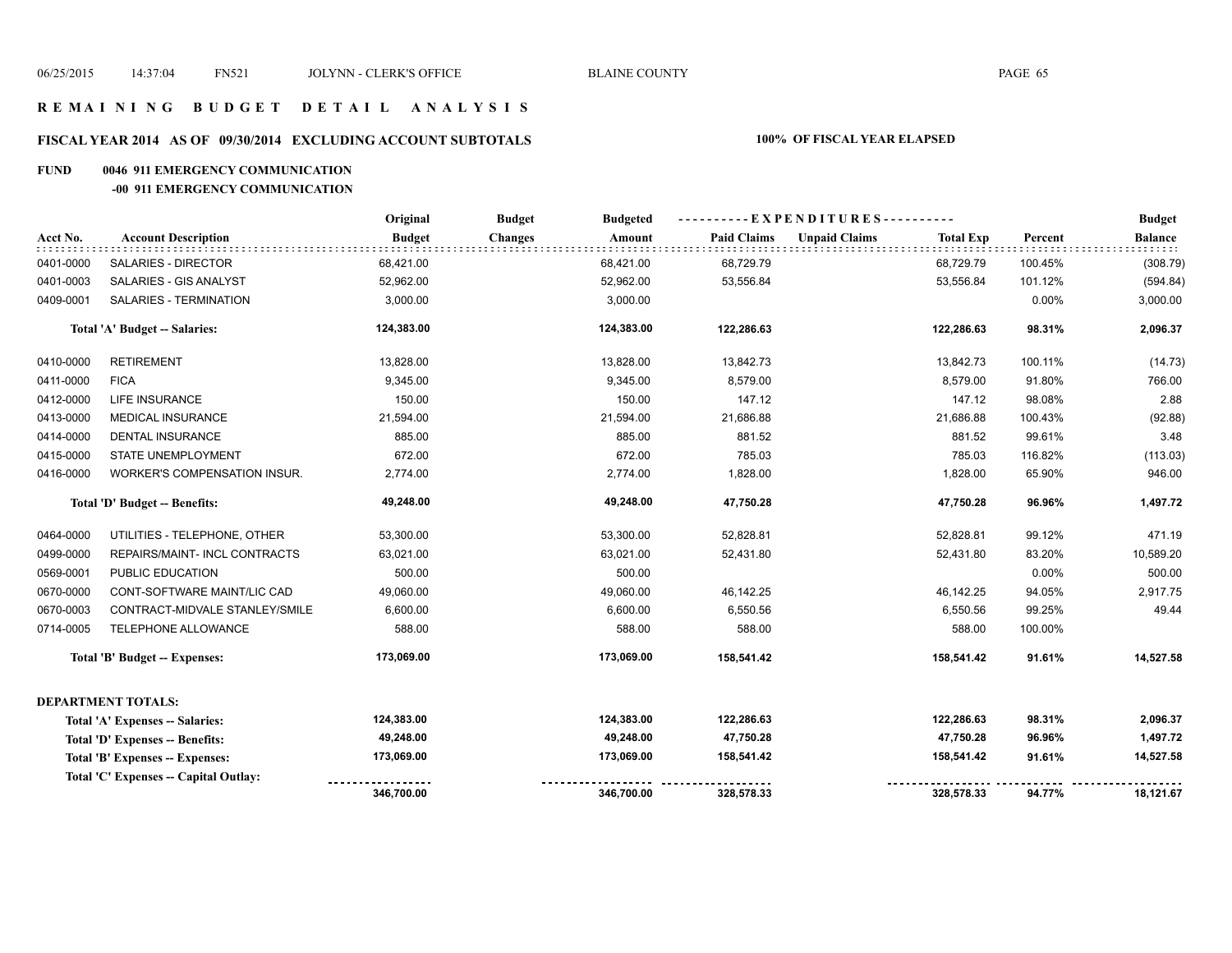#### **R E M A I N I N G B U D G E T D E T A I L A N A L Y S I S**

# **FISCAL YEAR 2014 AS OF 09/30/2014 EXCLUDING ACCOUNT SUBTOTALS 100% OF FISCAL YEAR ELAPSED**

#### **FUND TOTALS: 0046 911 EMERGENCY COMMUNICATION**

|                                       | 346.700.00        | 346.700.00         | 328,578.33 | 328.578.33 | 94.77% | 18.121.67 |
|---------------------------------------|-------------------|--------------------|------------|------------|--------|-----------|
| Total 'C' Expenses -- Capital Outlay: | ----------------- | ------------------ | .          |            |        |           |
| Total 'B' Expenses -- Expenses:       | 173.069.00        | 173.069.00         | 158.541.42 | 158.541.42 | 91.61% | 14.527.58 |
| Total 'D' Expenses -- Benefits:       | 49,248.00         | 49.248.00          | 47,750.28  | 47.750.28  | 97     | 1,497.72  |
| Total 'A' Expenses -- Salaries:       | 124.383.00        | 124.383.00         | 122.286.63 | 122.286.63 | 98.31% | 2,096.37  |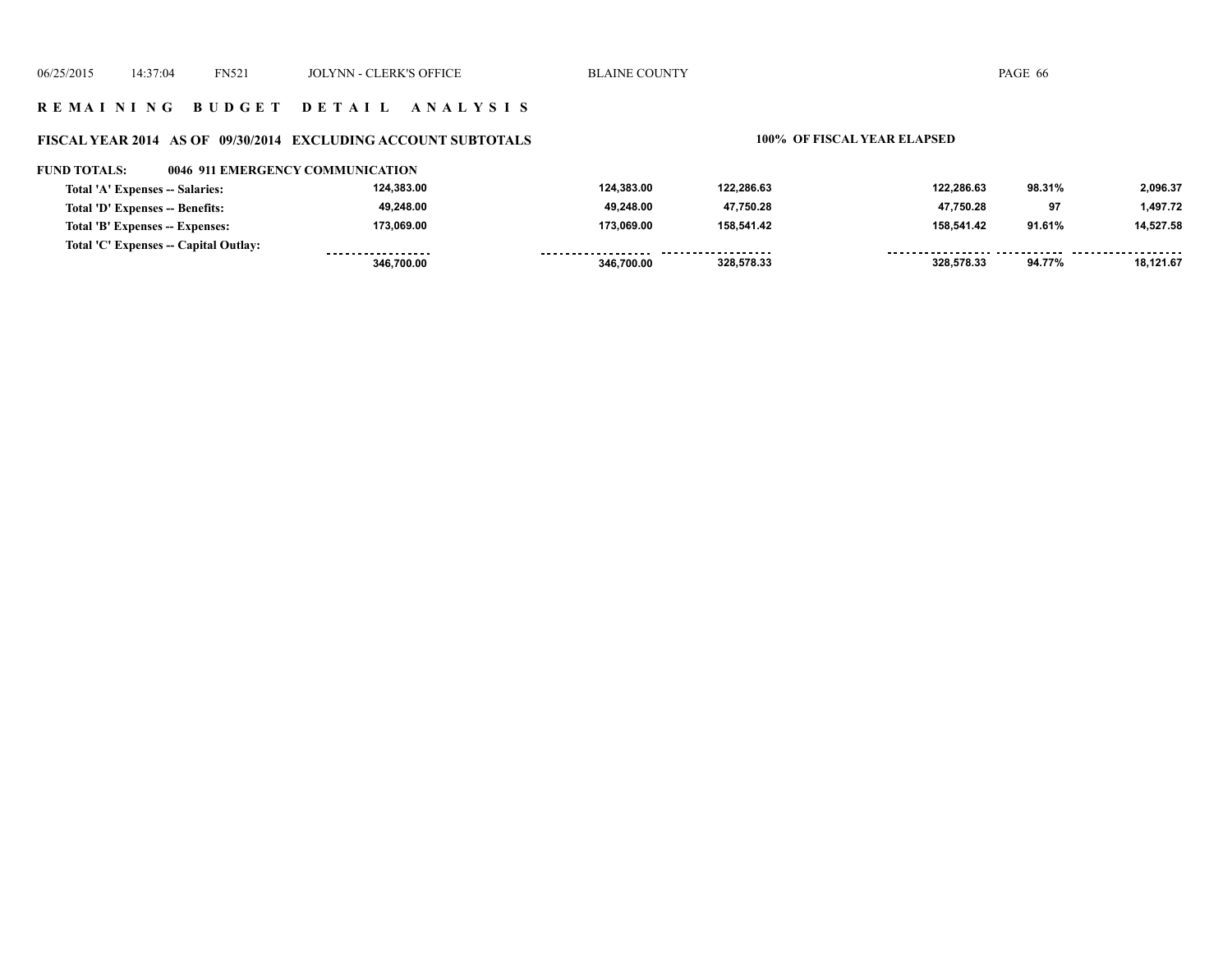#### **R E M A I N I N G B U D G E T D E T A I L A N A L Y S I S**

# **FISCAL YEAR 2014 AS OF 09/30/2014 EXCLUDING ACCOUNT SUBTOTALS 100% OF FISCAL YEAR ELAPSED**

#### **FUND 0051 LAND WATER & WILDLIFE**

**-00 LAND WATER & WILDLIFE**

|                     | <b>Account Description</b>            | Original      | <b>Budget</b><br><b>Changes</b> | <b>Budgeted</b><br>Amount | - EXPENDITURES---------- |                      |                  |         | <b>Budget</b>  |
|---------------------|---------------------------------------|---------------|---------------------------------|---------------------------|--------------------------|----------------------|------------------|---------|----------------|
| Acct No.            |                                       | <b>Budget</b> |                                 |                           | <b>Paid Claims</b>       | <b>Unpaid Claims</b> | <b>Total Exp</b> | Percent | <b>Balance</b> |
| 0480-0000           | <b>ADMINISTRATIVE EXPENSES</b>        |               |                                 |                           | 199.11                   |                      | 199.11           | 0.00%   | (199.11)       |
| 0487-0000           | <b>CONSERVATION EXPENSES</b>          | 2,864,318.00  | (17, 981.78)                    | 2,846,336.22 C            | 58,895.00                |                      | 58,895.00        | 2.07%   | 2,787,441.22   |
| 0704-0003           | CONSULTANT                            | 56,000.00     |                                 | 56,000.00                 | 73,131.20                |                      | 73,131.20        | 130.59% | (17, 131.20)   |
| 0704-0004           | LEGAL                                 |               |                                 |                           | 9,808.00                 |                      | 9,808.00         | 0.00%   | (9,808.00)     |
|                     | Total 'B' Budget -- Expenses:         | 2,920,318.00  | (17, 981.78)                    | 2,902,336.22              | 142,033.31               |                      | 142,033.31       | 4.89%   | 2,760,302.91   |
|                     | <b>DEPARTMENT TOTALS:</b>             |               |                                 |                           |                          |                      |                  |         |                |
|                     | Total 'A' Expenses -- Salaries:       |               |                                 |                           |                          |                      |                  |         |                |
|                     | Total 'D' Expenses -- Benefits:       |               |                                 |                           |                          |                      |                  |         |                |
|                     | Total 'B' Expenses -- Expenses:       | 2,920,318.00  | (17, 981.78)                    | 2,902,336.22              | 142,033.31               |                      | 142,033.31       | 4.89%   | 2,760,302.91   |
|                     | Total 'C' Expenses -- Capital Outlay: |               |                                 |                           |                          |                      |                  |         |                |
|                     |                                       | 2,920,318.00  | (17, 981.78)                    | 2,902,336.22              | 142,033.31               |                      | 142,033.31       | 4.89%   | 2,760,302.91   |
| <b>FUND TOTALS:</b> | 0051 LAND WATER & WILDLIFE            |               |                                 |                           |                          |                      |                  |         |                |
|                     | Total 'A' Expenses -- Salaries:       |               |                                 |                           |                          |                      |                  |         |                |
|                     | Total 'D' Expenses -- Benefits:       |               |                                 |                           |                          |                      |                  |         |                |
|                     | Total 'B' Expenses -- Expenses:       | 2,920,318.00  | (17, 981.78)                    | 2,902,336.22              | 142,033.31               |                      | 142,033.31       | 4.89%   | 2,760,302.91   |
|                     | Total 'C' Expenses -- Capital Outlay: |               |                                 |                           |                          |                      |                  |         |                |
|                     |                                       | 2,920,318.00  | (17, 981.78)                    | 2.902.336.22              | 142,033.31               |                      | 142,033.31       | 4.89%   | 2,760,302.91   |